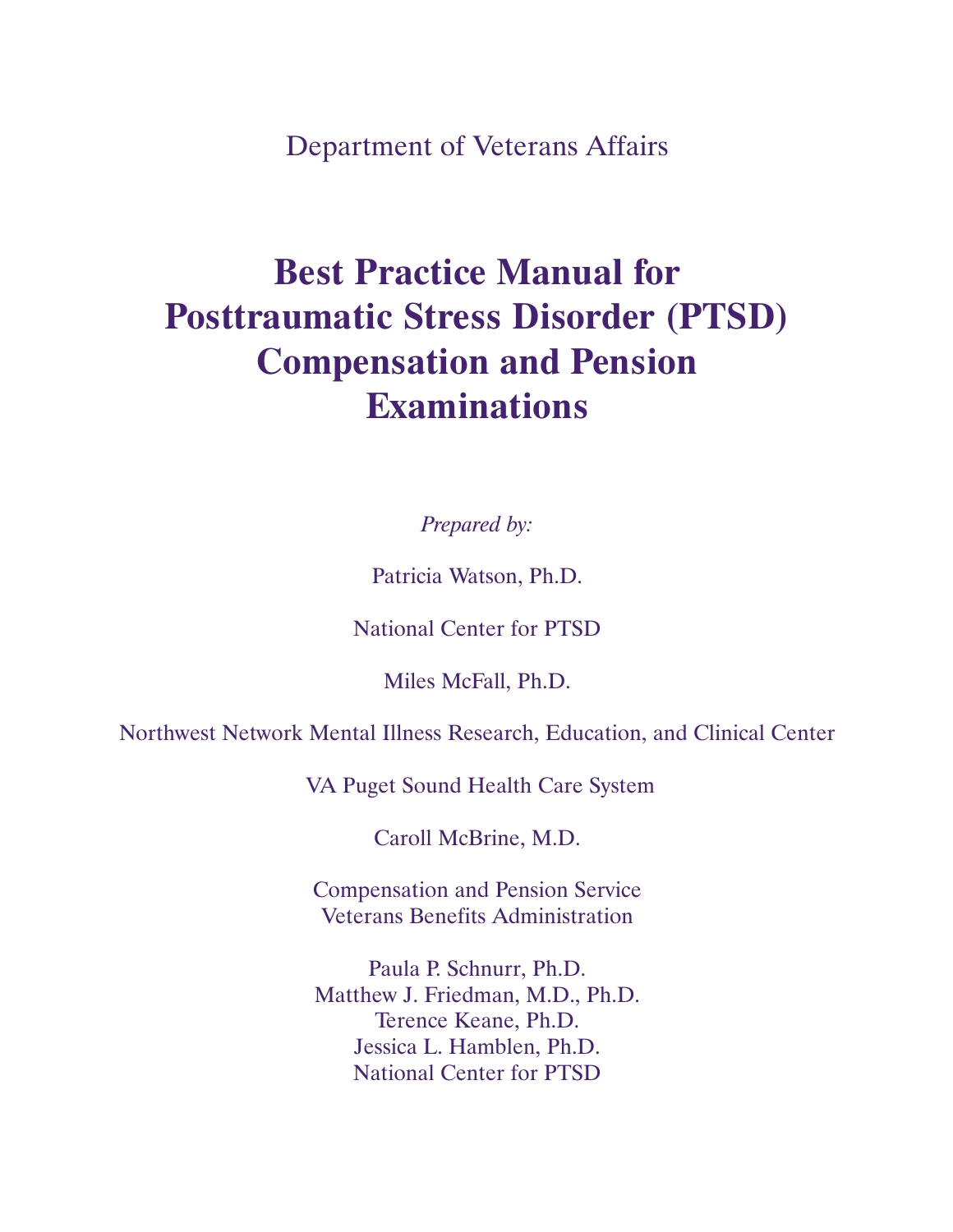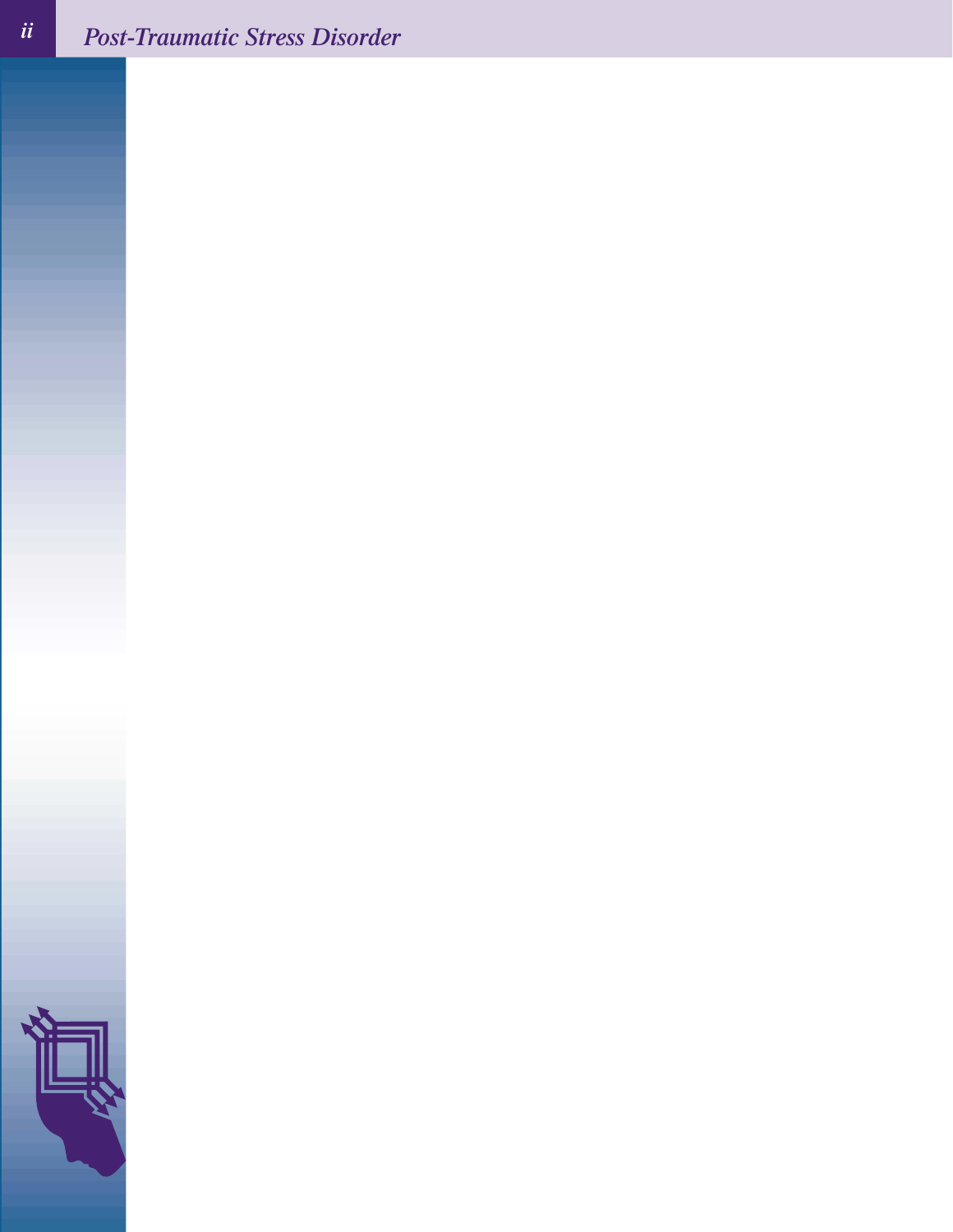# **CONTENTS**

| <b>CORE DOCUMENT</b> |                                                         |  |
|----------------------|---------------------------------------------------------|--|
|                      | I. Background Information: PTSD Initial Claims Review 5 |  |
|                      |                                                         |  |
|                      | III. Recommended Guidelines for Assessing               |  |
|                      | IV. Compensation and Pension PTSD disability            |  |
|                      |                                                         |  |
|                      | B. Worksheet II: Review Evaluation for PTSD 31          |  |
|                      |                                                         |  |
|                      | VI. Suggested Report Template for Follow-up Exam 47     |  |

# **APPENDICES**

| <b>B.</b> | Governing Regulation for Service Connection for PTSD                                                             |
|-----------|------------------------------------------------------------------------------------------------------------------|
|           | C. Excerpts from Veterans Benefit Administration's Adjudication<br>Procedures Manual concerning the adjudication |
|           | D. Detailed Guideline for Global Assessment of Functioning Scale  73                                             |
|           |                                                                                                                  |
|           |                                                                                                                  |
|           | G. Examples of PTSD Symptom Narratives in Compensation                                                           |
|           |                                                                                                                  |
|           |                                                                                                                  |



*Table of Contents*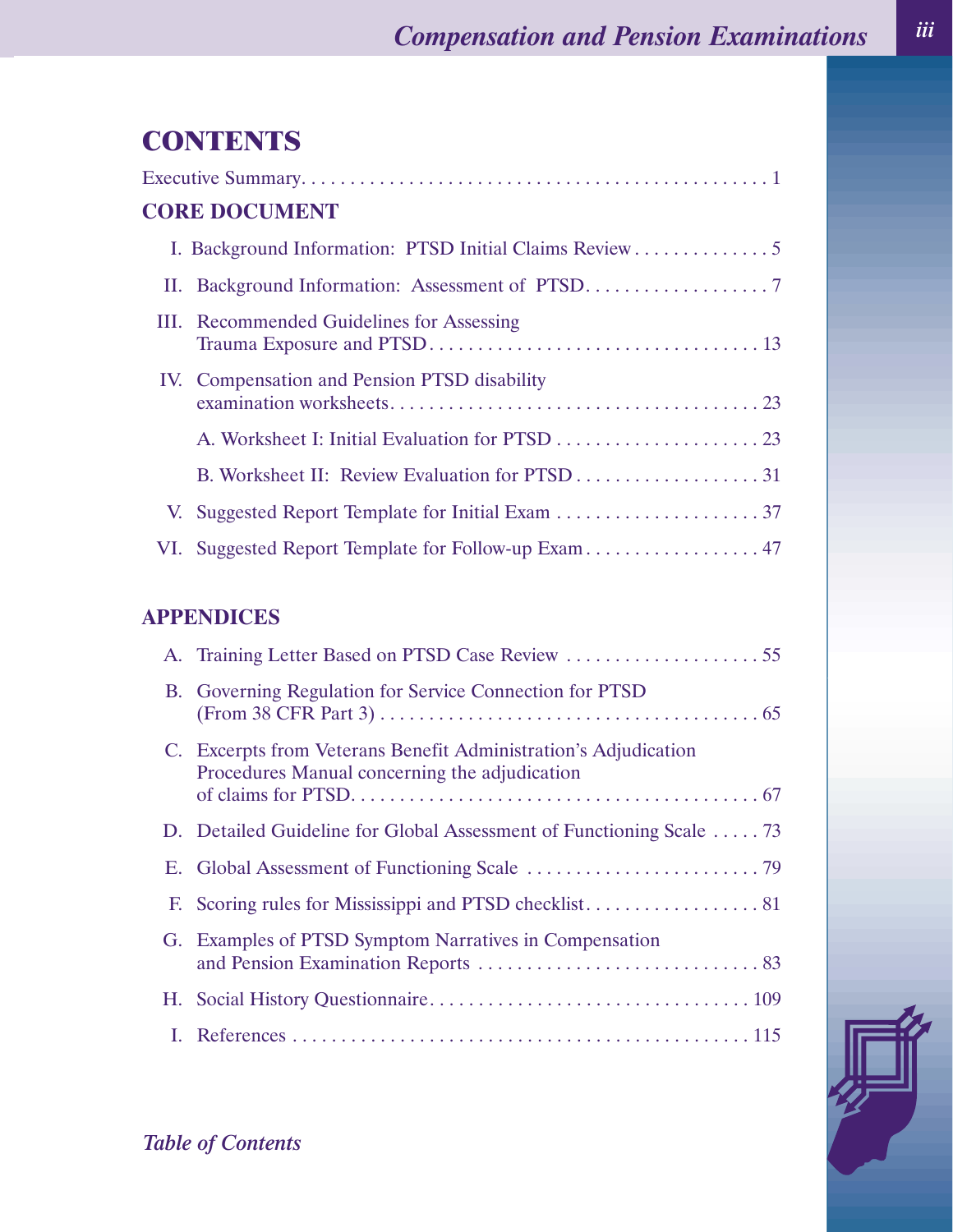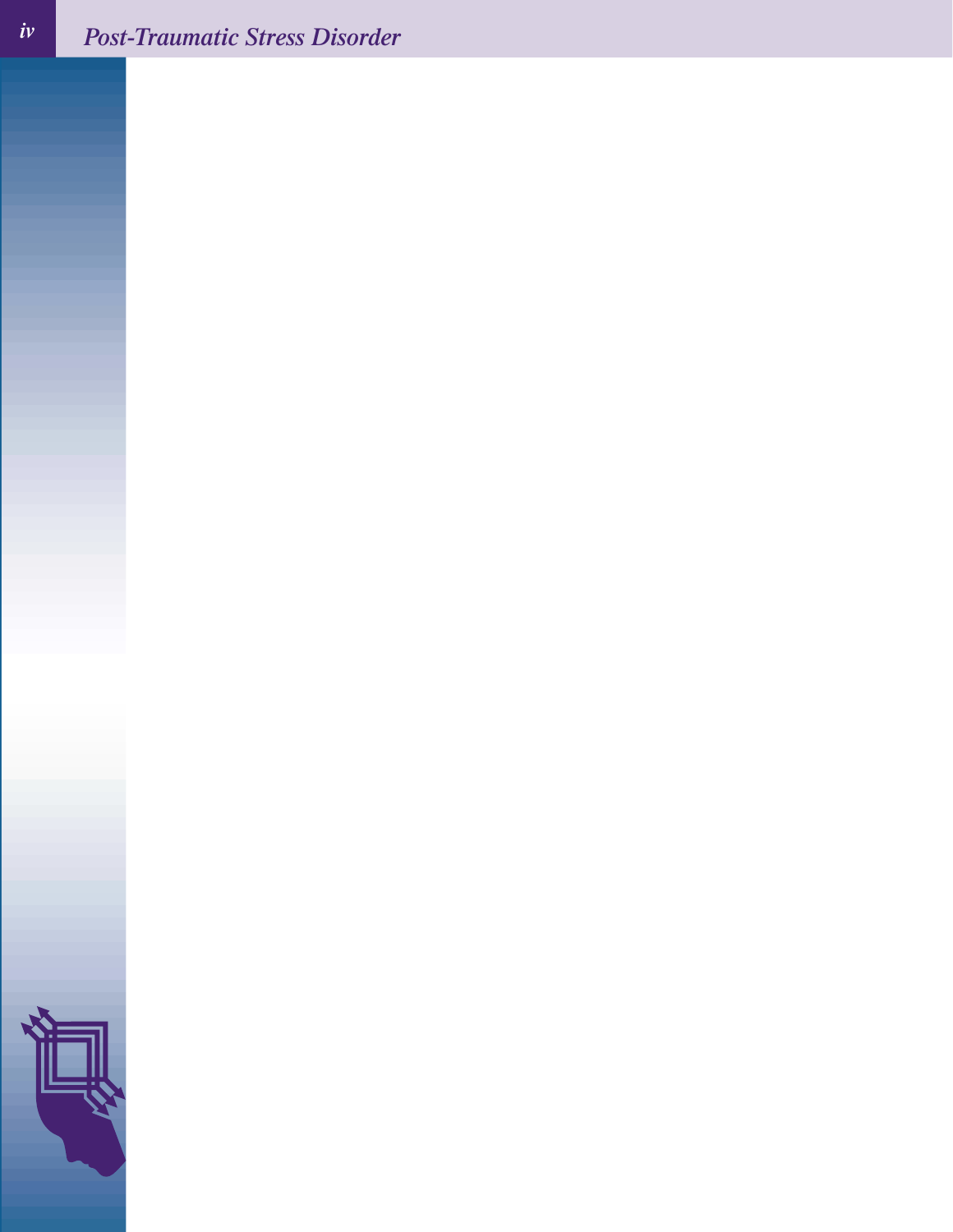# **Executive Summary**

This document provides information on Posttraumatic Stress Disorder and current recommendations regarding what is known about "best practice" procedures for assessing PTSD among veteran populations. A Veterans Benefits Administration (VBA) review of 143 initial claims for PTSD revealed that PTSD was diagnosed in 77% of the cases, that the exam was not adequate for rating in at least 8%, but that inadequate exams were not routinely returned for correction. A common problem was that the examiner did not describe how Diagnostic and Statistical Manual for Mental Disorders-IV (DSM-IV) diagnostic criteria were met. Good exams delineated how the PTSD diagnostic criteria were met by giving specific examples. Other noted problems were the examiner using DSM-III rather than DSM-IV criteria, and the examiner sometimes failing to discuss whether other mental disorders that were diagnosed are due to or part of PTSD. The VBA and Veterans Health Administration (VHA) are committed to improving these services to veterans, and improving the quality of compensation and pension examinations for PTSD.

Included in this manual are an assessment protocol based on best practices for assessing PTSD, and disability examination worksheets which correlate with the protocol. Included in the protocol are guidelines on:

I. Trauma Exposure Assessment

- The objective of trauma assessment
- **DSM-IV Stressor Criterion**
- Sources of information used in trauma assessment
- Guidelines for interview assessment of trauma exposure
- Orienting the claimant to trauma assessment
- Documentation of trauma-related information.
- Suggested interview queries
- Orienting statement
- Administration of the Clinician-Administered PTSD Scale (CAPS) Life Event Checklist
- Recommended Instruments for Trauma Assessment.

#### II. Assessment of PTSD

- Four objectives which should be addressed:
	- a. Establishing the presence or absence of a diagnosis of PTSD
	- b. Determining the severity of PTSD symptoms
	- c. Establishing a logical relationship between exposure to military stressors and current PTSD symptomatology
	- d. Describing how PTSD symptoms impair social and occupational



### *Executive Summary*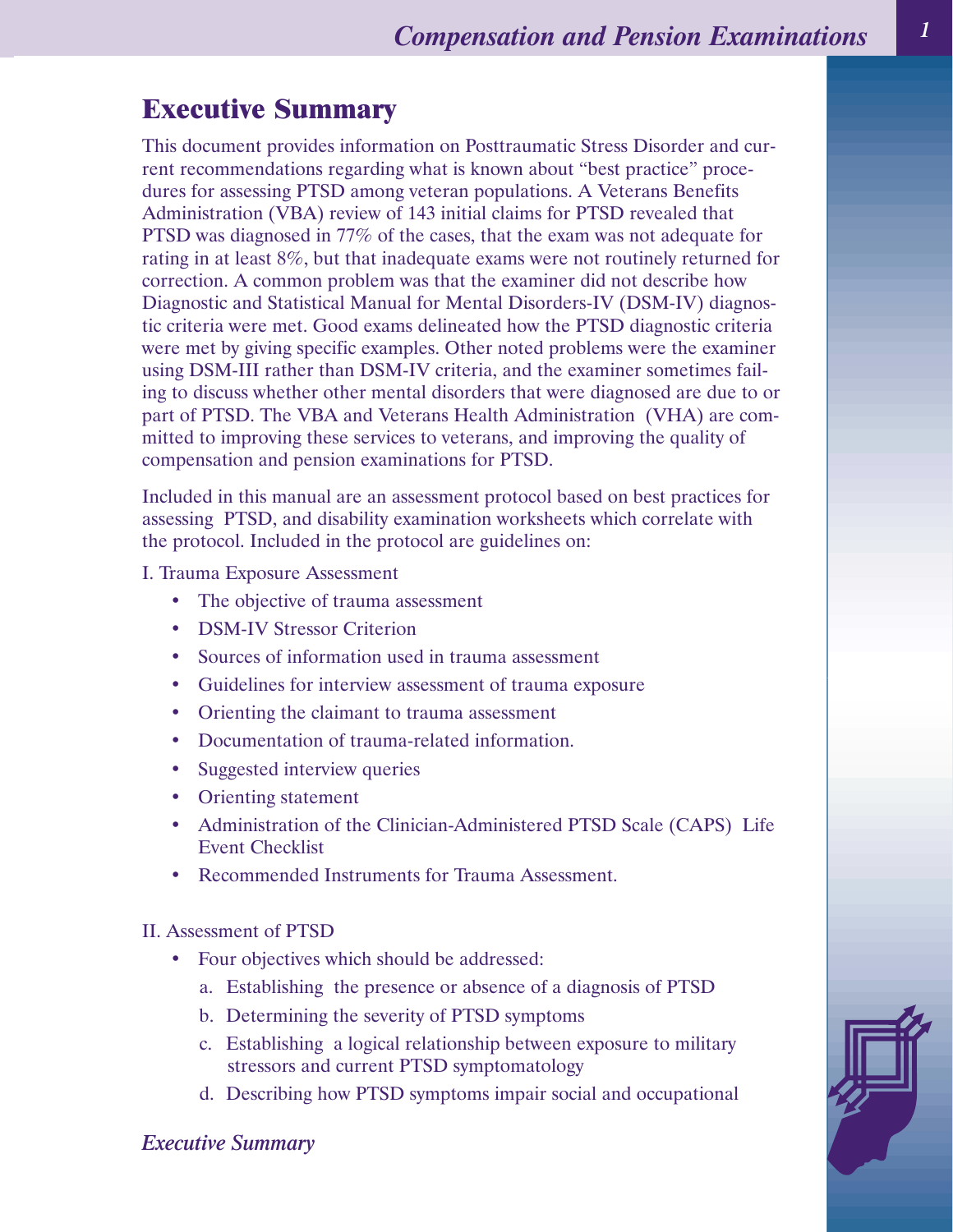functioning and quality of life.

- DSM-IV Diagnostic Criteria for PTSD
- Diagnostic interview assessment of PTSD.
- Psychometric assessment of PTSD

III.Recommended Time Allotment for Completing Examination

- Initial PTSD compensation and pension evaluations typically require about three hours, but complex cases may demand additional time.
- Follow-up evaluations usually require an hour to an hour and a half.

IV. Professionals Qualified to Conduct Compensation and Pension Examinations for PTSD

The VHA encourages use of this protocol when examining veterans for compensation purposes to ensure that a detailed history is obtained from the veteran and a comprehensive evaluation is performed and documented.

Comprehensive report templates have also been included as guides when writing reports.

Also included in this manual as reference material are:

- The VBA training letter based on a PTSD case review
- The governing regulation from 38 CFR, Part 3 for Service Connection for PTSD
- Excerpts from VBA's Adjudication Procedures manual concerning the adjudication of claims for PTSD
- Background research on PTSD and the Global Assessment of Functioning (GAF)
- The GAF Scale
- Scoring rules for Mississippi and PTSD checklist
- Examples of trauma history and PTSD symptom narratives
- A social history questionnaire.

It is anticipated that this document will raise the quality and standards of PTSD Compensation and Pension (C&P) examinations. This increased quality will require increased time and expense allotted to the evaluation process. Under current VA standards, with local and regional variations in time mandated for exams, clinical expertise, and resources, the examiners must use their discretion in selecting the most relevant information for completing a competent, comprehensive examination for PTSD.

The examination protocol can be accessed electronically through VA's Veterans Health Information Systems and Technology Architecture (VISTA) computer system – formerly the Decentralized Hospital Computer System (DHCP).



*Executive Summary*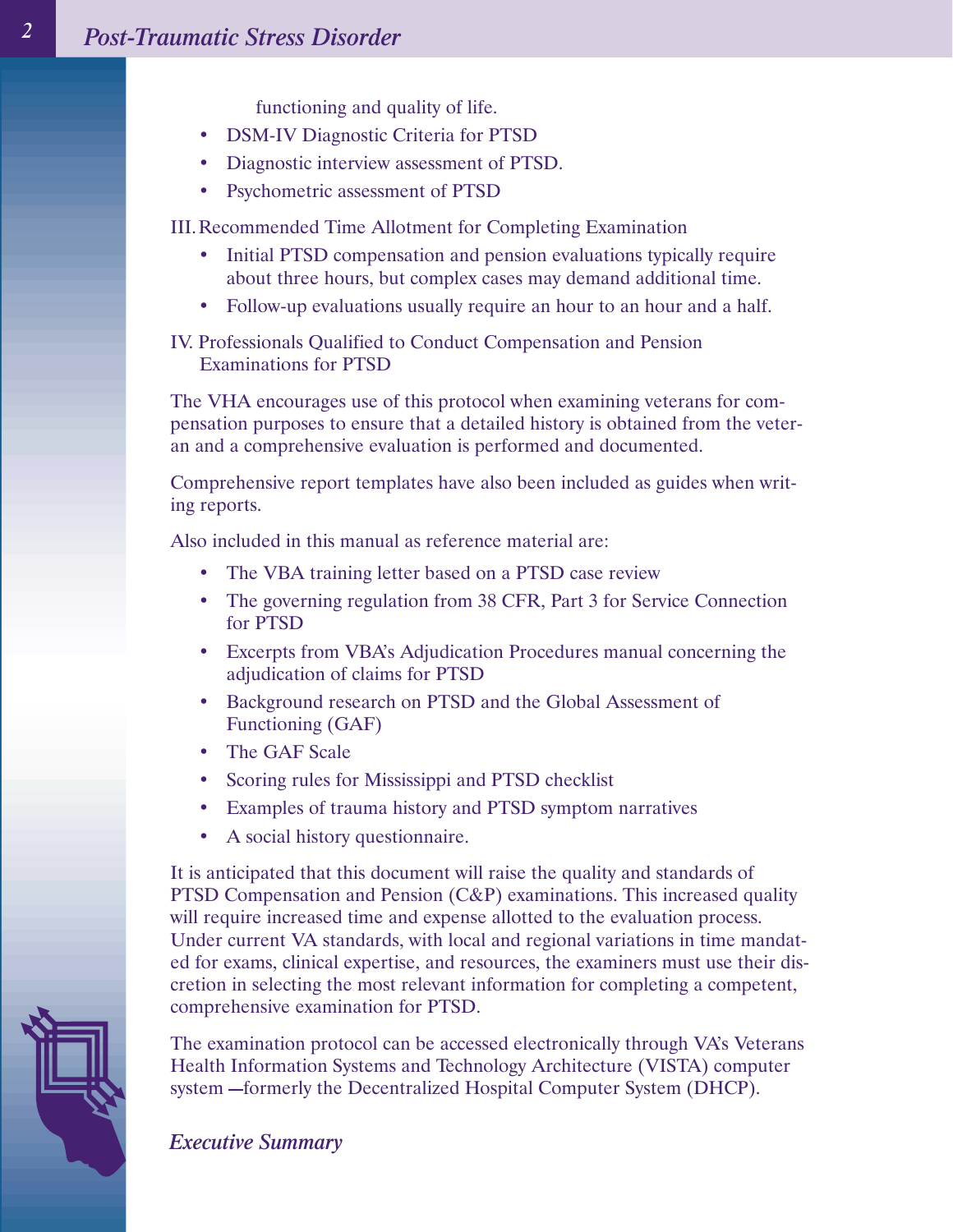Clinicians may receive assistance in accessing this protocol from C&P clerks, Information Resources Management (IRM) staff, chiefs of Health Administration Services (HAS), or other staff members, depending on the facility's local organization.



*Executive Summary*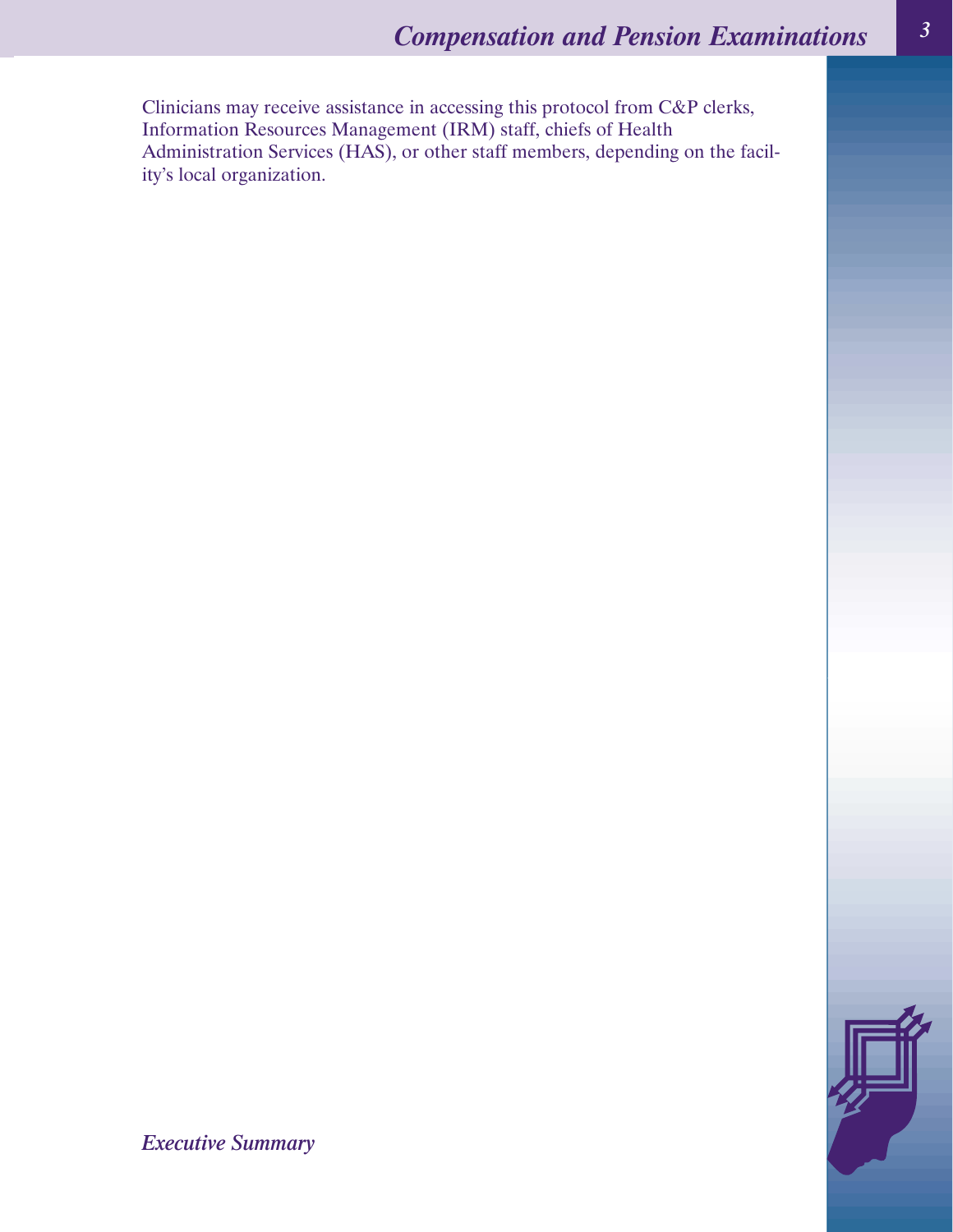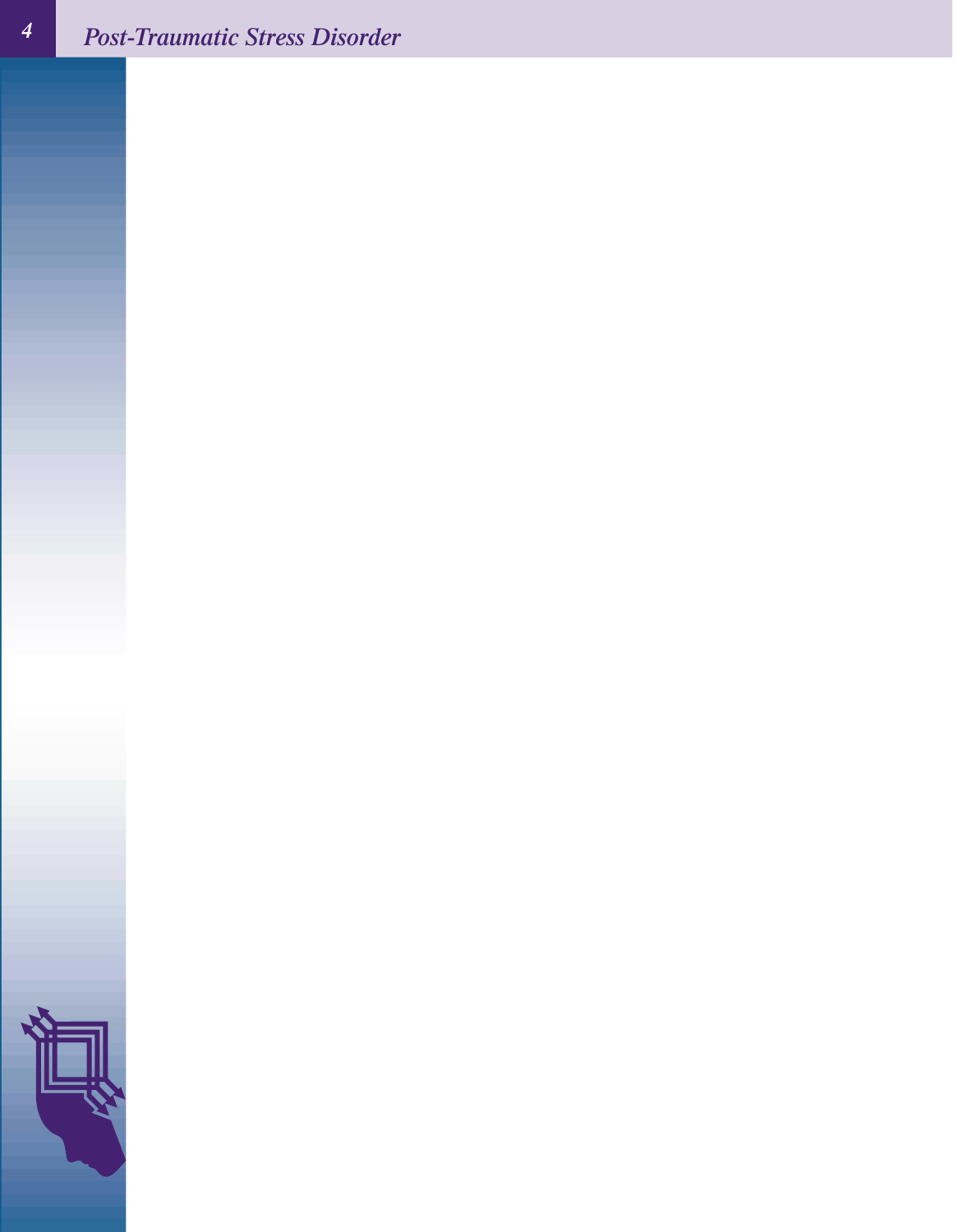# **I. Background Information: PTSD Initial Claims Review**

A review of 143 initial claims for PTSD under a special protocol was conducted during the week of June 19, 2000, by three field reviewers and one member of the Star Review Staff under the supervision of Dr. Caroll McBrine. The statistics reported are based on the 143 files formally reviewed, but an additional 77 cases were informally reviewed. The review was not statistically valid but was sufficient to point out problem areas that call for additional training.

### **Examination findings**

- PTSD was diagnosed in 77% (75/97 exams).
- The exam was not adequate for rating in at least  $8\%$  (8), but only 3 were returned.
- The examiner reconciled multiple psychiatric diagnoses in all but 3 or 35% (34) where they were present."
- The examiner had the claims folder in 44\% (43).
- The examiner considered and discussed documentary evidence in 36% (35).
- The examiner identified the stressor and commented on the nexus in 68% (51/75).
- A common problem (in at least 5 exams) was that the examiner did not describe how DSM-IV diagnostic criteria were met. All exams were accepted by regional office (RO), but should have been returned. Good exams delineated how the PTSD diagnostic criteria were met by giving specific examples.
- The examiner clearly used DSM-III rather than DSM-IV criteria in many cases.
- The examiner sometimes failed to discuss whether other mental disorders that were diagnosed are due to or part of PTSD.



*I. Background Information: PTSD Initial Claims Review*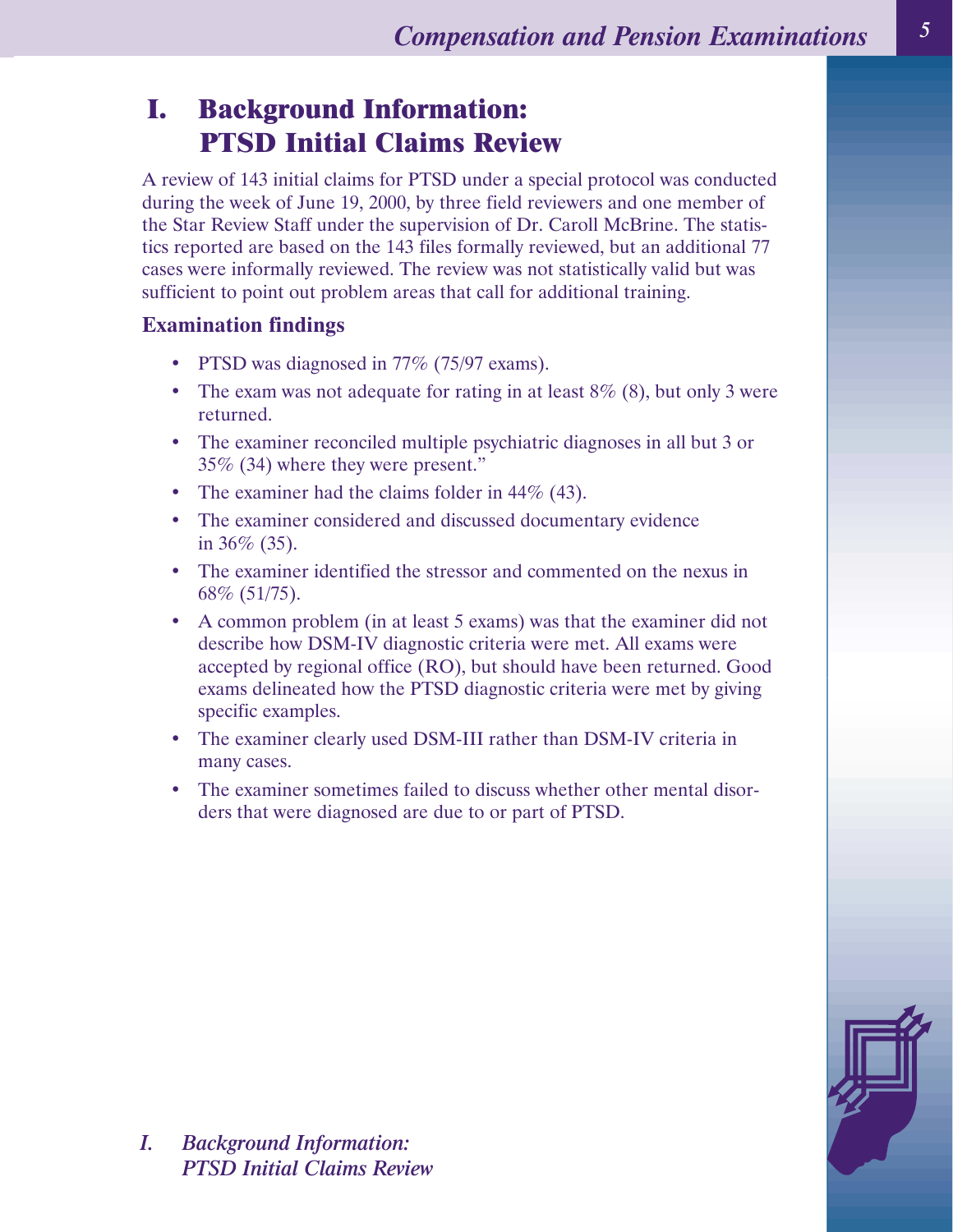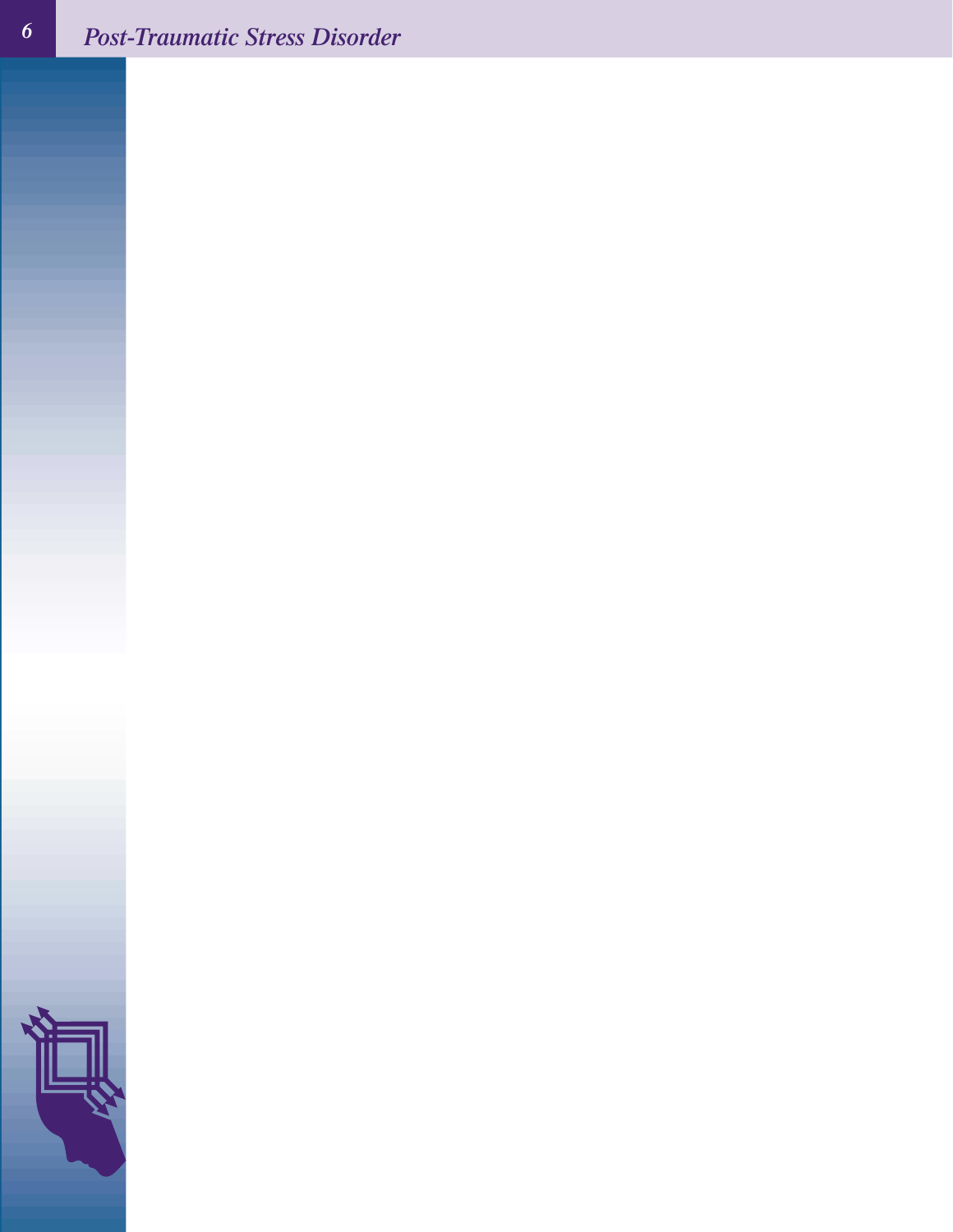# **II. Background Information: Assessment of Posttraumatic Stress Disorder**

PTSD is a prevalent mental disorder among veterans exposed to traumatic stress during military service. The VA's commitment to providing thorough and accurate assessment and care of veterans raises a need for a more standardized approach to assessment and documentation of PTSD and resulting impairment in psychosocial functioning. This background information reports on the current standards for PTSD assessment. Further information on the research associated with PTSD is included in Appendix E.

### **Assessment of PTSD**

PTSD is assessed by a variety of methods, including questionnaires, interviews, and biological tests. Chapter 2 gives a summary of the recommended instruments and format for PTSD assessment. Under optimal circumstances, assessment of PTSD and associated disorders is based on multiple sources of information, derived from clinical interview, psychometric testing, review of military and medical records, reports from collaterals who know the veteran, and studies of psychophysiological reactivity. A multi-method approach is especially helpful to address concerns about either denying or overreporting symptoms.

Many clinicians find the addition of the Minnesota Multiphasic Personality Inventory (MMPI) and Minnesota Multiphasic Personality Inventory-2 (MMPI-2 helpful, particularly in very complex or difficult cases. The MMPI and MMPI-2 include scales that assess overreporting; they have what are known as "validity scales" that are elevated in people who are trying to exaggerate their symptoms. There has been evidence to suggest that compensation-seeking veterans endorse higher levels of psychopathology across measures and produce elevated validity indices on the MMPI and MMPI-2 as compared to non-compensationseeking veterans (Smith & Frueh, 1996; Frueh & Kinder, 1994). Sample sizes in these studies, however, are small, and clinicians were not correlating scores on the MMPI with collateral sources of data suggestive of overreporting. Even in non-compensation-seeking settings, the preponderance of evidence suggests that people with PTSD report significantly higher subjective distress than those without PTSD. Several studies suggest that Vietnam combat veterans and child abuse survivors may have elevated scores as a result of chronic post traumatic difficulties or comorbid affective symptoms, as opposed to motivated symptom overendorsement (Elliott, 1993; Jordan, Nunley, & Cook, 1992; Smith & Frueh, 1996).

The Infrequency-Psychopathology Scale F(p), was designed by Arbisi and Ben-Porath (1995), for the MMPI-2 as an additional validity measure for use with patient populations where a high rate of endorsement of psychological disturbance is expected. The scale's validity has been tested in with inpatient veterans, with results indicating that the  $F(p)$  scale may be used as an adjunct to the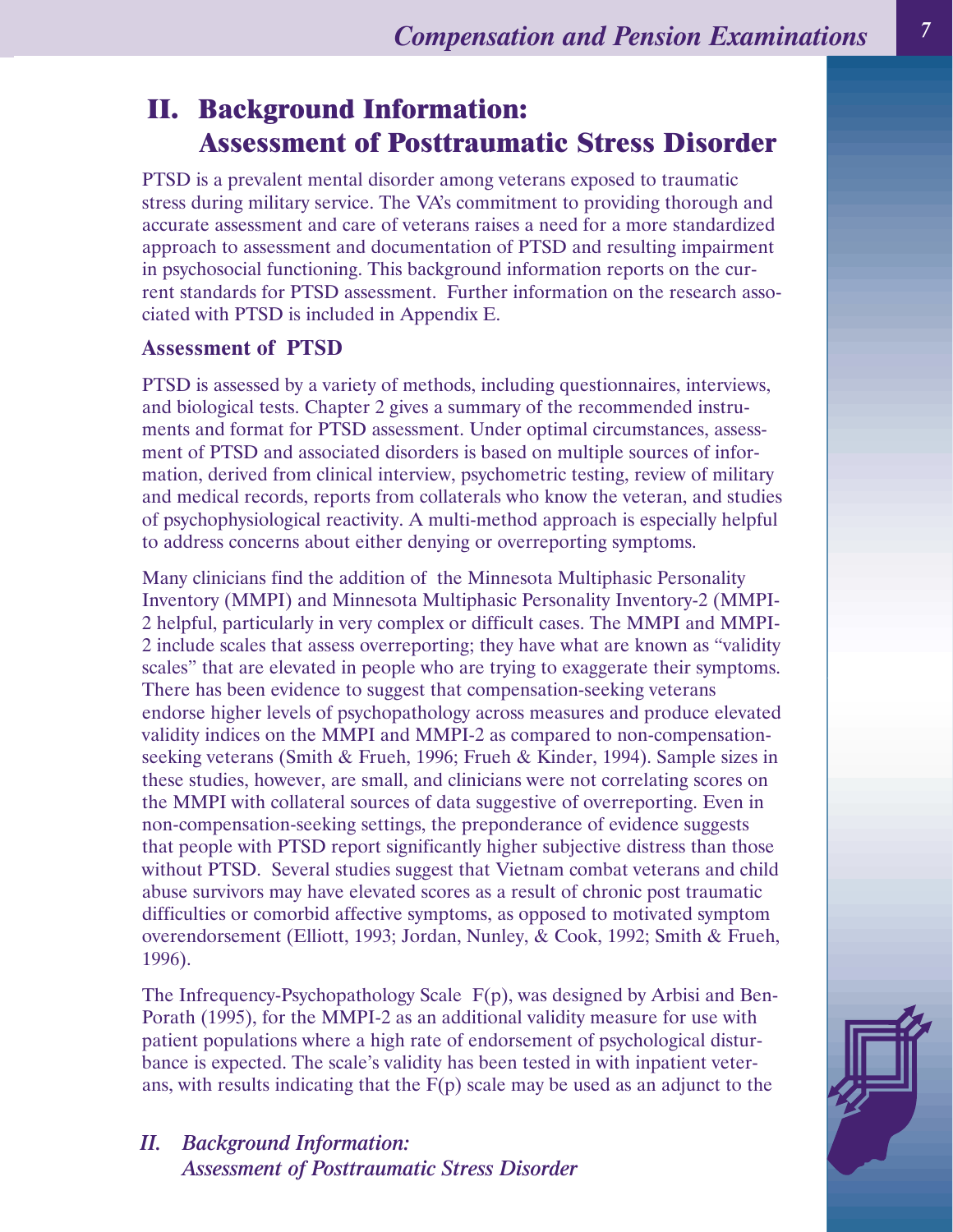F in settings characterized by relatively high base rates of psychopathology and psychological distress. Arbisi and Ben-Porath suggest that when the  $F(p)$  scale is elevated along with the F Scale, the clinician can more confidently attribute the high scores to a patient's attempt to overreport psychopathology if other validity measures are not elevated significantly. The  $F(p)$  Scale is less influenced by diagnostic group and distress/psychopathology than the F Scale in distinguishing groups with genuine psychopathology from those asked to feign psychiatric impairment (Arbisi and Ben-Porath, 1997; 1998). In patients likely to be encountered in both clinical and forensic settings, elevations on the  $F(p)$ Scale are much more common when malingering or exaggeration of psychopathology is expected (Rothke et. al, 2000). Hit rates (Rothke et. al. 2000) and cutoff scores (Strong et. al., 2000) have been reported across a number of settings (see disability examination worksheets for cutoff scores). Nonetheless, it is critical that clinicians understand the nature of their population with regard to frequency and type of psychopathology before interpreting the F(p) Scale. Independent verification that patients are overreporting is needed. With this caveat in mind, use of the MMPI and MMPI-2 may help the evaluator in determining test-taking style of the veteran (i.e., defensive, overendorsing, underendorsing).

In using the MMPI-2 to assess for PTSD, cutoff scores for utilizing the MMPI-2 to assess validity of PTSD diagnosis have been reported in a number of studies (Lyons, 1999; Wetter et al., 1993). In addition, MMPI-2 cutoff scores for specific PTSD scales (i.e., PK, PS) have been shown to be effective at assessing PTSD (Lyons & Keane, 1992). (See disability examination worksheets for cutoff scores). A Cochrane review of Effectiveness report (September, 2000) indicated that six of 21 studies reviewed (29%) reported that the mean 8-2 profile pattern significantly differentiated PTSD from non-PTSD patients. Seven (33%) of the studies demonstrated either no significant mean two-point profile pattern differences, or differences that were attributable to scale elevations, but not mean code type patterns. In five of these seven studies, mean 8-2 profile patterns were produced by both the PTSD and comparison samples, although the PTSD groups were significantly more elevated than the comparison groups. Of seven inpatient veteran studies, all reported an 8-2 mean profile pattern, although four of these reported non-significant differences. When five outpatient veteran studies were grouped together, 50% demonstrated the mean 8-2 profile pattern. The three POW studies were consistent in generating an averaged 1-2 profile pattern. Of the eight studies that reported many profile patterns other than the 8-2, the most frequent mean two-point profile patterns were 1-2 (four, 19%), 4-8 (three, 14%), 4-2 (three, 14%), and 8-7 (three, 14%).

At this time, the current findings call for careful and accurate, multimodal assessment, and a conservative approach in our ability to interpret symptom overendorsement in the context of psychometric testing alone. Comprehensive assessments based on multiple sources of information that yield consistent results tend to create greater confidence in the veracity of diagnostic judgments.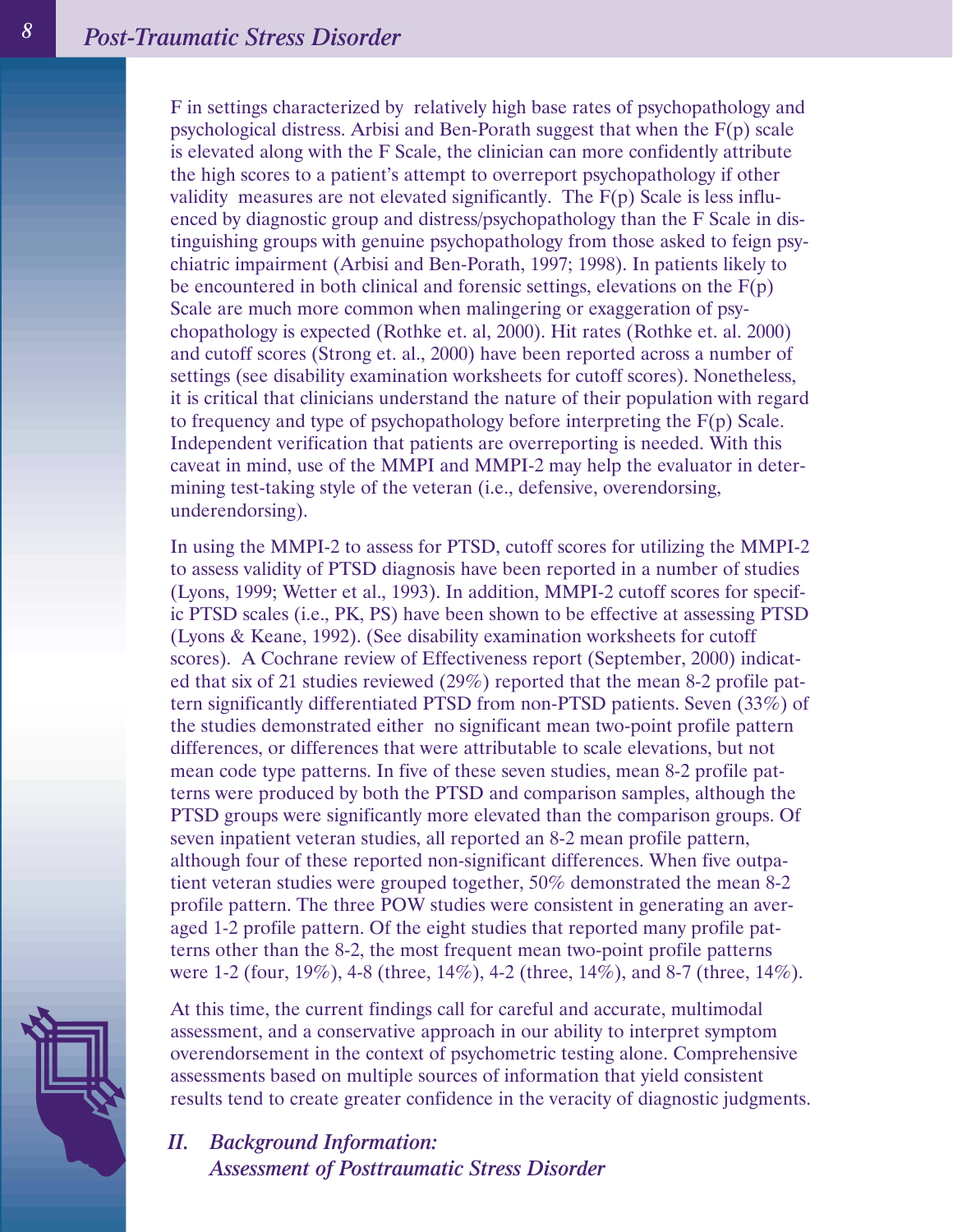Biological measures such as measures of heart rate, blood pressure, skin conductance, and EKG muscle tension have been found to yield valuable information for corroborating a PTSD diagnosis (Keane et. al, 1998). Veterans more prone to psychophysiological response to war-zone cues tended to be more impaired on both clinician and self-report measures of PTSD, have poorer functioning, and endorse patterns of guilt and depression. However, it is important to keep in mind that some psychophysiological responses can be fabricated, and almost one third of veterans with PTSD *do not* show a psychophysiological response to war-zone cues. Therefore, biological data can best be framed as corroborative of other data, rather than as a determining factor in making a diagnosis.

### **Assessment of Functioning Using the GAF Scale**

In 1997, the Department of Veterans Affairs mandated (VHA Directive # 97- 059) that a GAF score be assigned at regular intervals for veterans receiving mental health care in the VHA system. According to this directive, the GAF scores were to be used to define who is seriously mentally ill (SMI), and to calculate a GAF index for the SMI population in 1998.

On occasion, the GAF score has been employed by disability rating boards as an index of a claimant's functional status as part of the process of determining eligibility for benefits. The GAF scale was included as the fifth axis in a DSM profile beginning as a 7-point format with the DSM-III. It was changed from a 7-point scale in DSM-III to a 0-90 point scale in DSM-III-R, and to a 0-100 point scale in DSM-IV. The current version of the GAF is based on the Global Assessment Scale (GAS) developed by Endicott and colleagues. The GAF and the GAS are almost identical to each other in content, with the exception of some re-arrangement of rating descriptions and examples for the categories. While no information on the reliability and validity of the GAF is included in the DSM-IV, these psychometric features of the GAS were formally examined and published by the GAS authors (Enidcott, Spitzer, Fleiss & Cohen, 1976; see Appendix F of this manual for more details on the GAS).

### **GAF Rating Issues**

1. **GAF Reliability and Training.** The existing GAF literature shows that in the absence of systematic training with the GAF, reliability is generally poor. Evidence suggests that without training some raters may base their ratings on average symptom occurrence or functionality over time, while others will rate the most recent episode or lowest level of these two components. In disorders like PTSD, where symptom severity and functionality can fluctuate, these two approaches will yield very different GAF scores. Therefore, training in using the GAF with PTSD is essential.

2. **GAF Accuracy and Clinician-Rater Biases.** While training is important for obtaining reliable ratings; high accuracy should be given equal consideration.

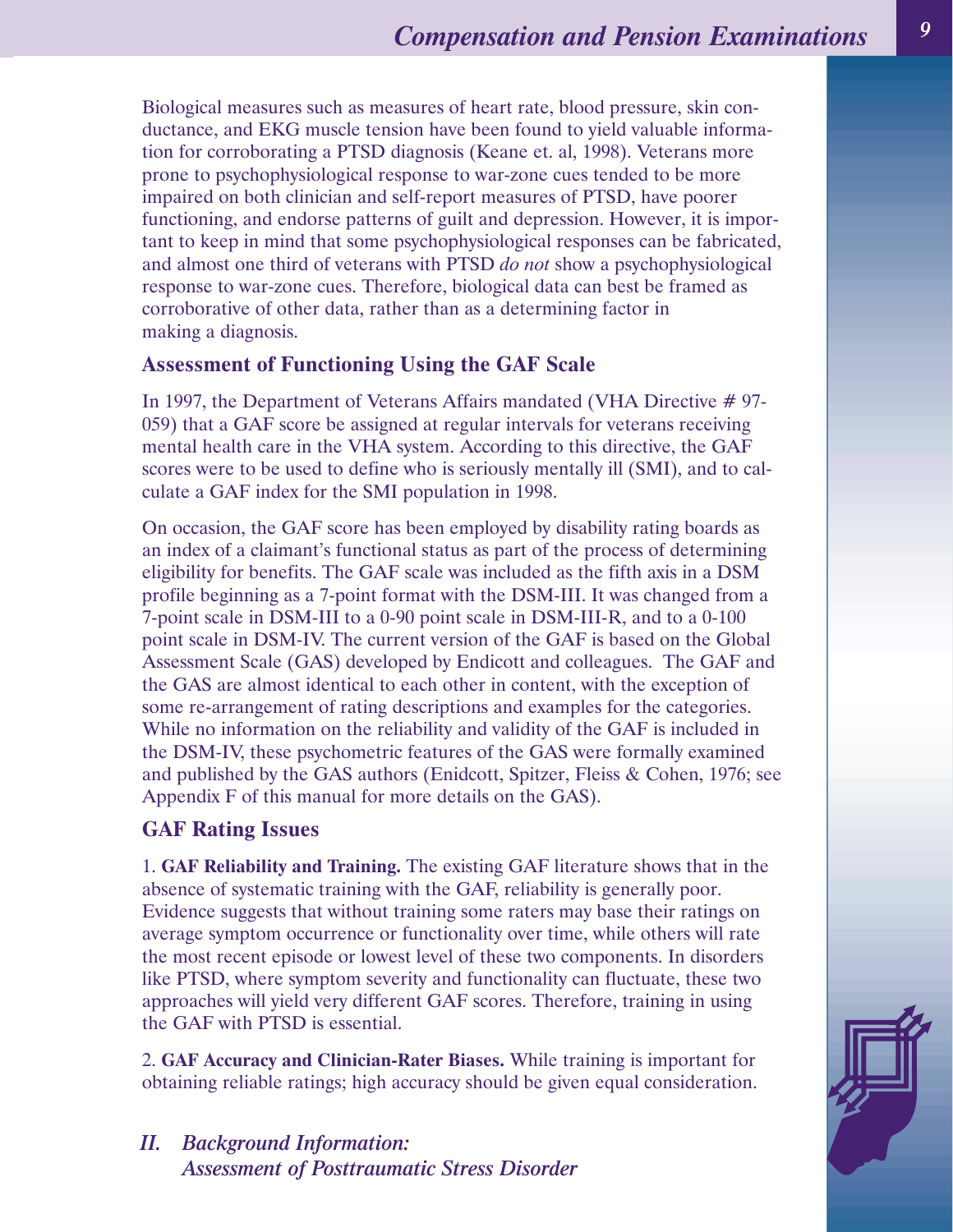Outcome data from GAF trainings have shown that raters show a bias against assigning low GAF scores for PTSD vignettes. For PTSD cases used as part of organized GAF trainings, it was typically true that the GAF ratings made before training were too high. This reflected various biases and beliefs of the clinician raters regarding what defined a functional problem, and equally important, their personal perspective on what qualified as a "mild," "moderate," and "serious" levels of severity. These biases affect the accuracy of the GAF rating assigned.

3. **GAF Accuracy with PTSD and Comorbidity.** DSM-IV GAF symptom examples in the text do not represent PTSD symptoms directly, although they capture associate features and general level of functioning . The clinician must decide what should be considered as either a symptom or functional problem that is then rated for its severity (e.g., avoidance can be an individual PTSD symptom and part of more broad social and interpersonal dysfunction). Additionally, the presence of other comorbid diagnoses is common in cases of chronic PTSD. To assess PTSD symptom severity in the context of comorbidity, the clinician must somehow weigh the combined impact of all coexisting diagnoses, but without directions or examples.

*4.* **Resolution of the GAF Scale.** The GAF scale is organized into 10 decile (10 point) bands that yield 100 possible points. Available GAF instructions recommend first finding the decile band that seems to best describe either the degree of symptomatology or functional severity. Then, parenthetically, the DSM-IV adds a note advising that the rater "use intermediate codes when appropriate ( e.g., 45, 68, 72)", but gives no guidance on exactly how to arrive at these intermediate values. Practically speaking, the larger deciles may have greater reliability because they are more clearly specified in the DSM-IV and thus easier to select. Consequently, if GAFs are based only on decile values (30, 40, 50, 60, etc.), then the difference between raters assigning GAFs for the same patient could easily vary by 20 points. This could occur, for example, if one rater considered the symptoms to be Mild and the other judged them to be Moderate - Severe in nature. This discussion highlights the problem of using GAF cutoff scores that set strict thresholds for disability (e.g., 40 and higher is not disabled / below 40 is disabled). This is unwise and unsupported by both the inherent resolution of the GAF scale  $(3 - 5 \text{ points})$  and the data from standardization studies of the GAS (see Appendix F) showing that raters normally vary by as much as  $+/- 5$  to 8 points.

5. **Assigning Separate GAFs by Condition.** No published information associated with the DSM-IV instructs users in a valid method for partitioning the GAF score (Partial Assessmemt of Functioning [PAF]) by comorbid clinical conditions for the areas of Social and Occupational / School functioning. While the same is also true for Psychological functioning, it might appear from reading the descriptors in DSM-IV (i.e., mild, moderate, serious) that separate ratings by diagnosis could be made (e.g., only for depression symptoms, only for anxi-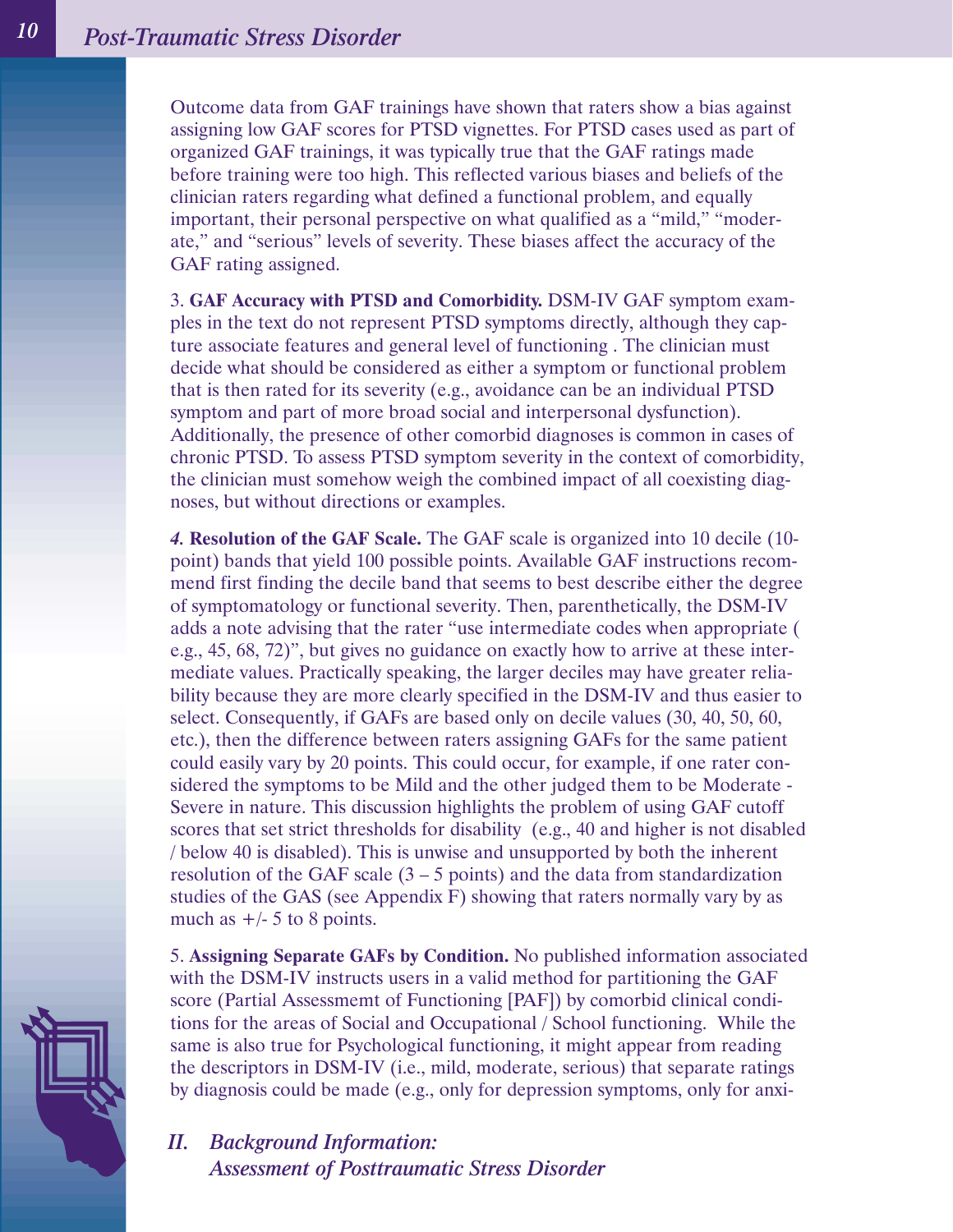ety symptoms, only for substance abuse symptoms). However, the separate ratings that would result have no validated relationship to each other, and no established process for integrating them into a value that truly considers the combined effect of having them all concurrently. Second, if PAFs are requested for a disability determination, it is likely that multiple conditions exist comorbidly, and having separate ratings of severity of dysfunction would fit with a process of assigning a percentage of service connection to each particular disorder. In PTSD, depression and substance abuse frequently coexist and attempting to attribute a portion of the functional problems to depression and another to substance use and another to PTSD, as if they were independent of each other, is beyond the intended purpose and capability of the GAF scale. This is an instance of incompatibility between the capabilities of the GAF scale and the compensation review process. While the logic of separate ratings by disorder may make sense from an adjudication perspective, it is not clinically validated, and PAFs assigned in this manner should be seriously questioned for their validity as evidence in the disability determination proceedings.

#### **Some Considerations for Making GAF Ratings:**

Given the GAF considerations described above, clinicians who assign GAF ratings should: a) attend available trainings, b) study available GAF materials carefully, c) try to assign scores as accurately as possible by adhering to the definitions provided, and d) strive to become consistent in choosing their GAF ratings.

It is important to gather through multiple means (i.e., structured interview, social history, self-report measures), an assessment of the individual's level of functioning across the time periods prior to, during, and subsequent to military service. Areas of functioning to assess include: developmental, social, familial, educational, vocational, cognitive, interpersonal, behavioral, and emotional domains. The clinician is then responsible for assigning a GAF score, but more importantly *including sufficient narrative which supports the rationale behind the score assigned.* 

*At the current time, existing Disability Examination worksheets (as included in this publication) reflect VBA's policy of sometimes requesting that the examiner partition out GAF scores for comorbid disorders. While this information may be requested, if the clinician feels that to do so would be impossible or clinically invalid, he or she is not required to do so, and should state specifically why he or she feels that this is not possible.* 

Finally, in making ratings, clinicians should be cognizant of the presence of violence toward self and others in the veteran's history. While these events may be episodes of aggression vs. continuous aggression or a general aggressive demeanor, they are significant features that drop the GAF into the lower decile ranges. If these features are present clinically, they should not be overlooked or minimized by the clinician when making GAF ratings, even if it appears that the veteran has higher functionality in other areas.

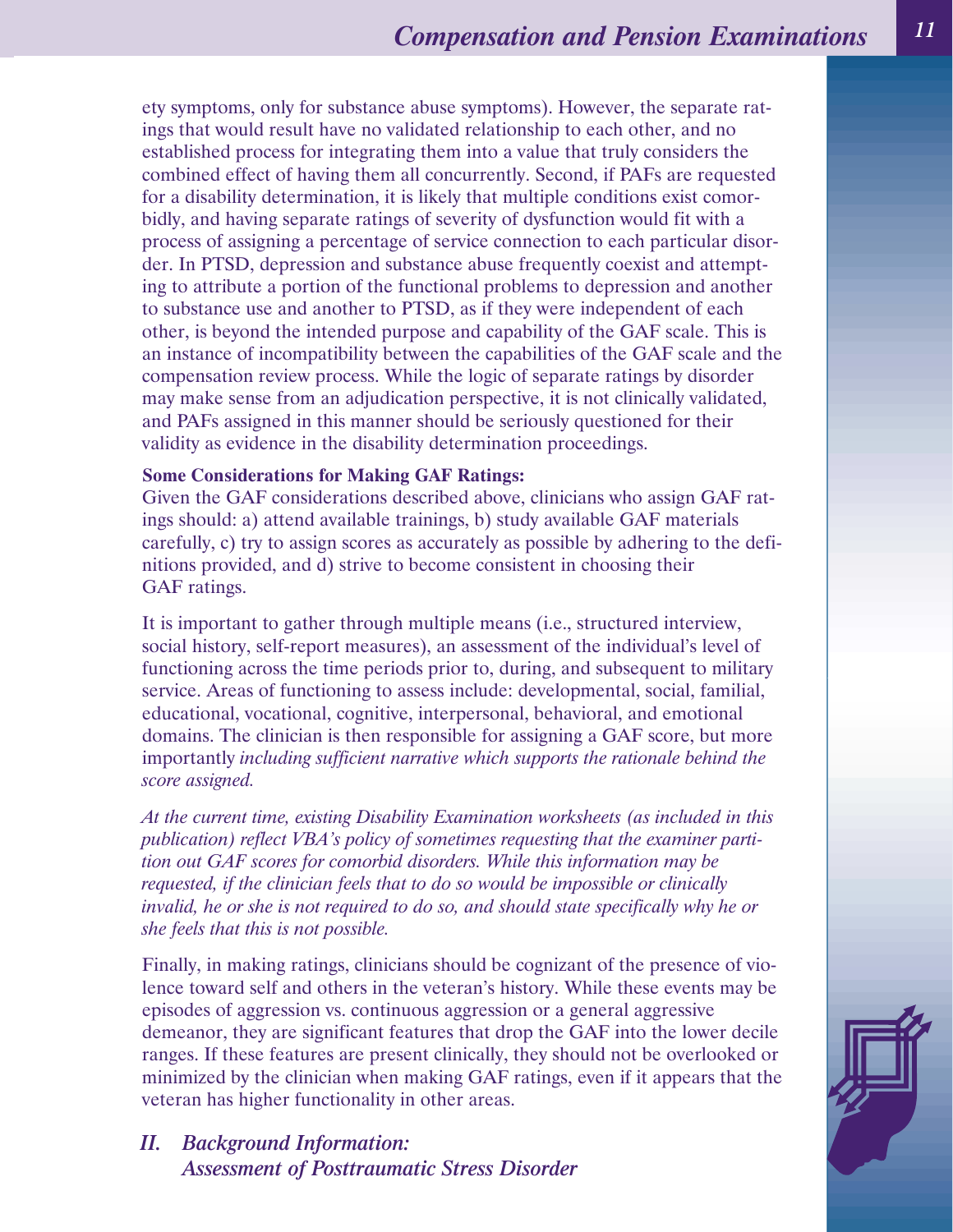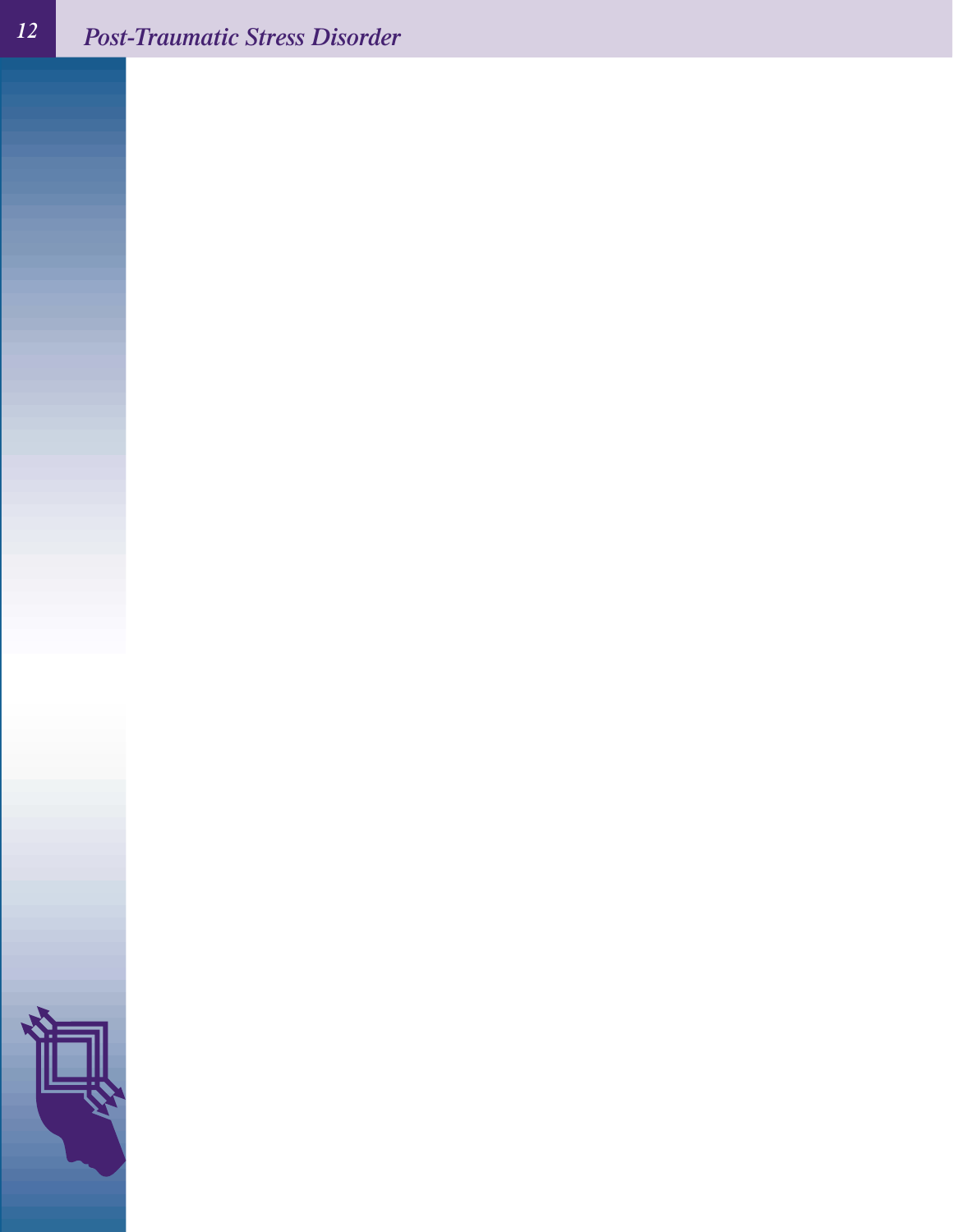# **III. Recommended Guidelines for Assessing Trauma Exposure and PTSD**

### **A. Trauma Exposure Assessment**

A.1. *Objective.* Compensation and pension examinations routinely address PTSD resulting from combat exposure. However, many other forms of militaryrelated stress are sufficient to induce PTSD and should be reviewed among veterans applying for service-connected disability benefits. Non-combat forms of military-related trauma that are not uncommon include sexual assault or severe harassment; non-sexual physical assault; duties involved in graves registration or morgue assignment; accidents involving injury, death, or near death experiences; and actions associated with peace-keeping deployments that meet the DSM-IV stressor criterion.

The objective of trauma assessment is to document whether the veteran was exposed to a traumatic event, during military service, of sufficient magnitude to meet the DSM-IV stressor criterion, described below.

### *DSM-IV Stressor Criterion*

The person has been exposed to a traumatic event in which both of the following have been present:

- 1. The person experienced, witnessed, or was confronted with an event or events that involved actual or threatened death or serious injury, or a threat to the physical integrity of self or others;
- 2. The person's response involved intense fear, helplessness, or horror.

*Note. Adverse psychological reactions are often associated with stressful events that have the quality of being unpredictable and uncontrollable. Additionally, stressors that result in bodily injury, threat to life, tragic loss of a significant other, or involvement with brutality or the grotesque heighten risk for subsequent PTSD. Exposure to assaultive violence, particularly of a criminal nature, is more likely to induce PTSD than are random "acts of God." It is known that severity of the stressor, in terms of intensity, frequency, and duration, is the most important trauma characteristic associated with subsequent development of PTSD. Factors surrounding the trauma incident, such as absence of social support for the victim, may also influence the degree to which a stressful event is experienced as psychologically traumatic and may contribute to its potential for inducing psychiatric symptoms.*

A.2. *Sources of information used in trauma assessment.* Multiple sources of infor-

### *III. Recommended Guidelines for Assessing Trauma Exposure and PTSD*

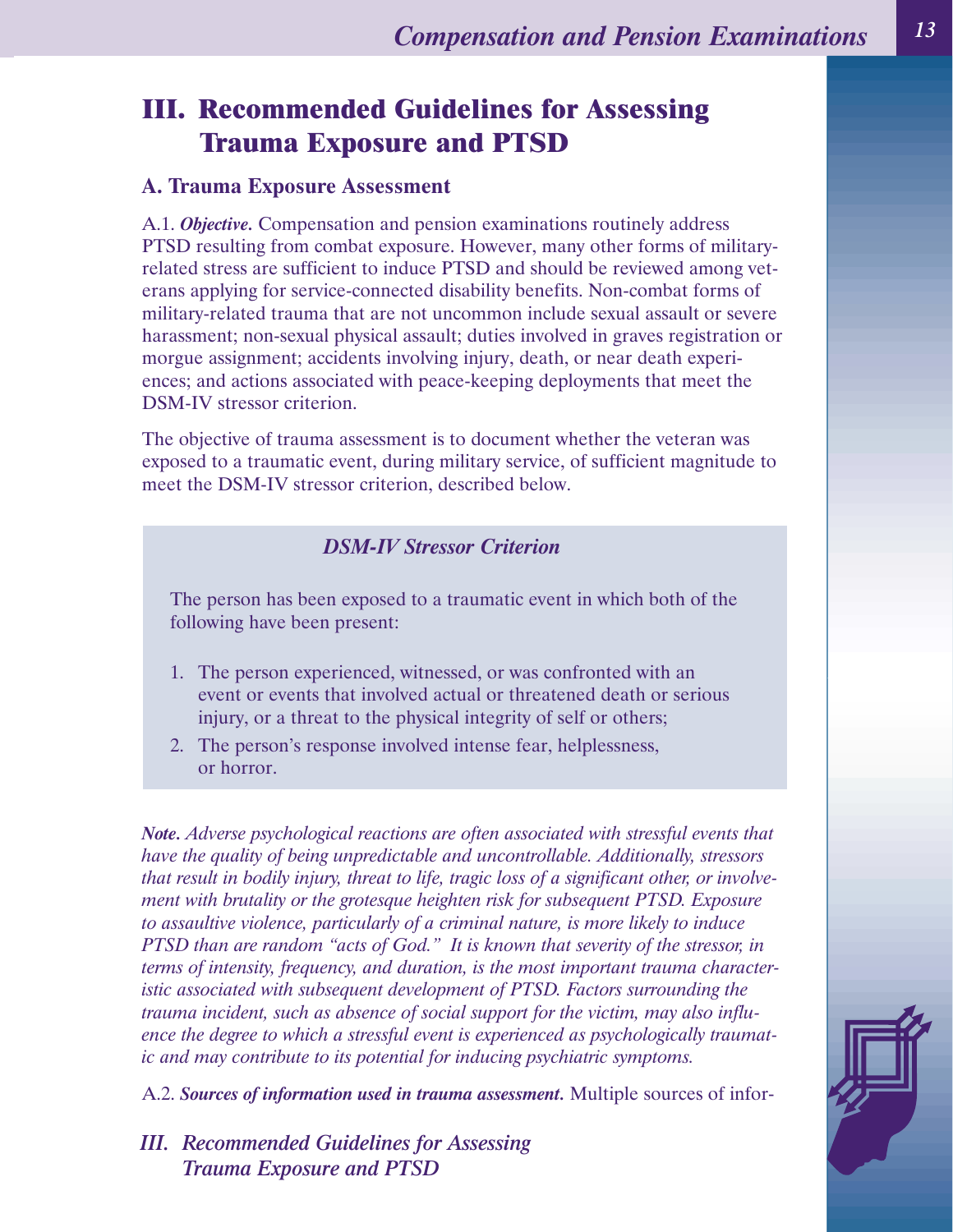mation should be used to assess history of exposure to traumatic stress, as well as its nature and severity. These sources include: (a) VA Claims File, (b) DD-214, (c) medical records from the VA, Department of Defense, and non-VA health care facilities, (d) statements from others who have information about the veteran's trauma exposure and its behavioral sequela, (e) evidence of behavior changes that occurred shortly after the trauma incident, and (f) statements derived from interview of the claimant. The occurrence of some forms of trauma (e.g., combat exposure) are usually substantiated by official military records, while support for other stressors (e.g., sexual assault) may depend on sources other than military records. (See Section VII for further information about supporting evidence regarding traumatic stressors.)

A.3. *Guidelines for interview assessment of trauma exposure.* Initial examinations conducted for purposes of establishing a diagnosis of PTSD require clinician assessment of trauma exposure and documentation of findings. Provided below are guidelines for (a) orienting the claimant to the interview assessment process, (b) gathering and documenting information about the trauma, (c) eliciting information about the stressor from the claimant, and (d) assessing trauma using structured questionnaire and interview methods.

A.3.a. *Orienting the claimant to trauma assessment.* For initial examinations, it is important to explain to the claimant that it is necessary to obtain a detailed description of one or more traumatic events related to military service, in order to complete the examination. Further, it is helpful to alert him or her to the fact that trauma assessment, though brief (about 15-20 minutes), may cause some distress. The veteran should be advised that trauma assessment is a mutual and collaborative process, and that he or she is not required to provide unnecessarily detailed answers to all questions, if it is too distressing to do so.

A.3.b. *Documentation of trauma-related information.* For initial examinations, a detailed narrative description of the traumatic episode must be recorded in the report. This description, as appropriate and feasible, should include information about: (1) the objective features of the traumatic event; (2) date and location of the stressor(s); (3) names of individuals who witnessed or were involved in the traumatic incident; (4) individual decorations or medals received; (5) the veteran's subjective emotional reaction and behavioral response during and after the trauma; (6) the veteran's view of perceived consequences of the traumatic event, including abrupt changes in behavior, adjustment, and well-being; and (7) names of health care facilities where trauma-related injuries were treated.

A.3.c. *Suggested interview queries.* Assessment of one or more personally relevant traumas proceeds after sufficient rapport has developed and some cursory details regarding the context of the trauma situation(s) have been gathered (e.g., branch of the military served in; events leading up to the traumatic situation). Provided below are suggested questions, strategies, and tools that may

# *III. Recommended Guidelines for Assessing Trauma Exposure and PTSD*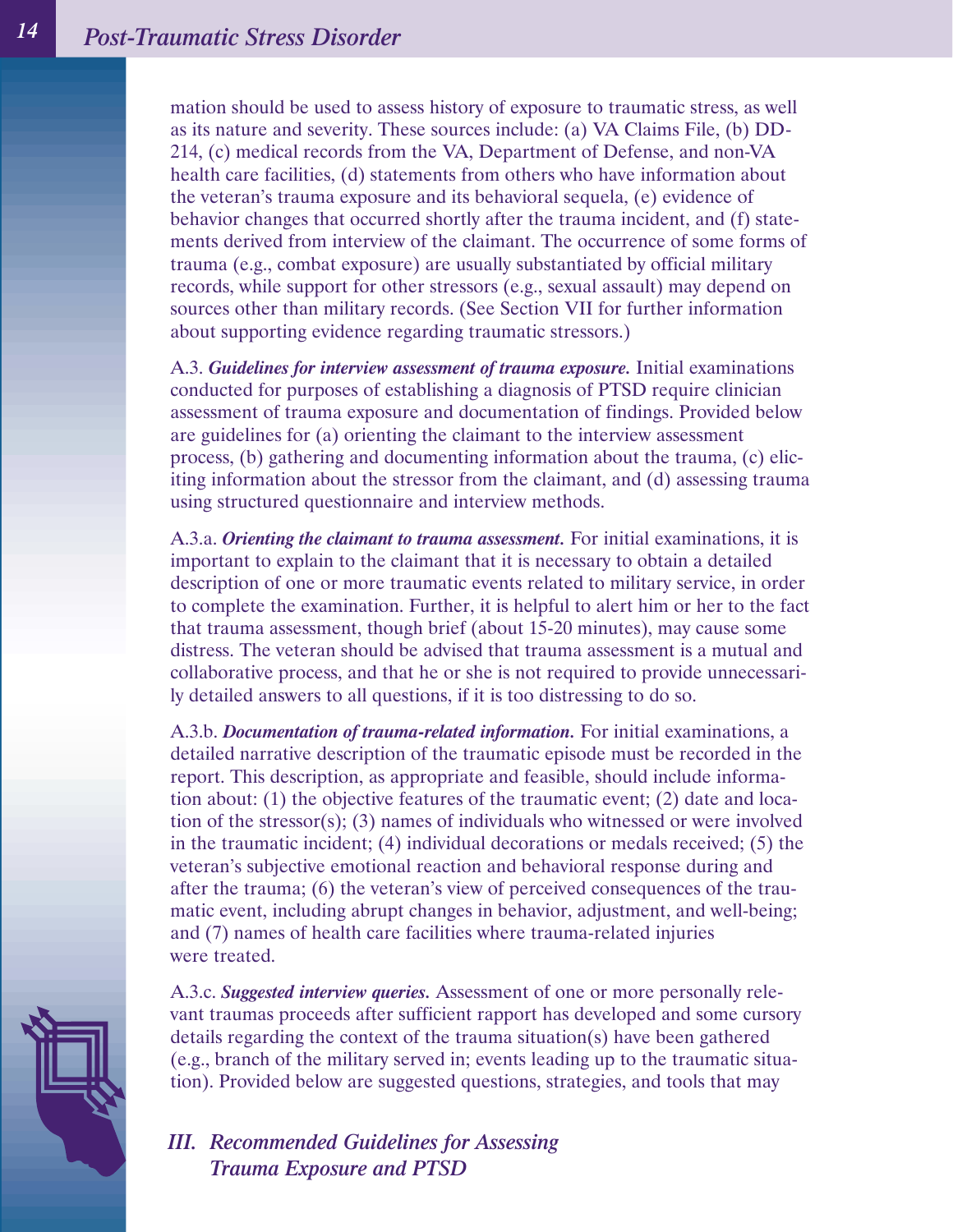assist in trauma assessment, as appropriate to the nature and context of the veteran's stressful military experiences:

**Stem or lead inquiry:** The Clinician Administered PTSD Scale (CAPS) (Blake et al., 1995) strategy for assessing the stressor criterion is recommended for the initial inquiry about trauma exposure. This strategy involves the following orienting procedures and questions:

*Orienting statement: "I'm going to be asking you about some difficult or stressful things that sometimes happen to people. Some examples of this are being in some type of serious accident; being in a fire, a hurricane, or an earthquake; being mugged or beaten up or attacked with a weapon; or being intensely sexually harassed or forced to have sex when you didn't want to. I'll start by asking you to look over a list of experiences like this and check any that apply to you. Then, if any of them do apply to you, I'll ask you to briefly describe what happened and how you felt at the time.*

*"Some of these experiences may be hard to remember or may bring back uncomfortable memories or feelings. People often find that talking about them can be helpful, but it's up to you to decide how much you want to tell me. As we go along, if you find yourself becoming upset, let me know and we can slow down and talk about it. Do you have any questions before we start?"*

**Administration of the CAPS Life Event Checklist:** The CAPS 17-item Life Event Checklist may be administered as a preliminary means of identifying exposure to different traumatic events. Detailed inquiry should follow positive endorsement of traumatic events, in order to clarify objective features of the stressor, using questions suggested below as appropriate:

- Were you wounded or injured?
- Did you witness others being killed, injured or wounded?
- Were you exposed to bodies that had been dismembered?
- About how many times were you exposed to [the traumatic event]?
- During the trauma, did the perpetrator coerce (i.e., threaten, demand, push, trick) you into doing something against your will? (sexual assault)
- During the trauma, did the perpetrator threaten to injure you or kill you if you did not comply with his or her wishes? Did you believe there would be any other negative consequences to you if you did not comply with the perpetrator's intentions (i.e., do what was demanded)? (sexual assault)
- Was somebody important to you killed or seriously hurt during this situation?
- What did other people notice about your emotional response?
- What were the consequences or outcomes of this event?
- Did you receive any help, or talk to anyone, after this event occurred?
- *III. Recommended Guidelines for Assessing Trauma Exposure and PTSD*

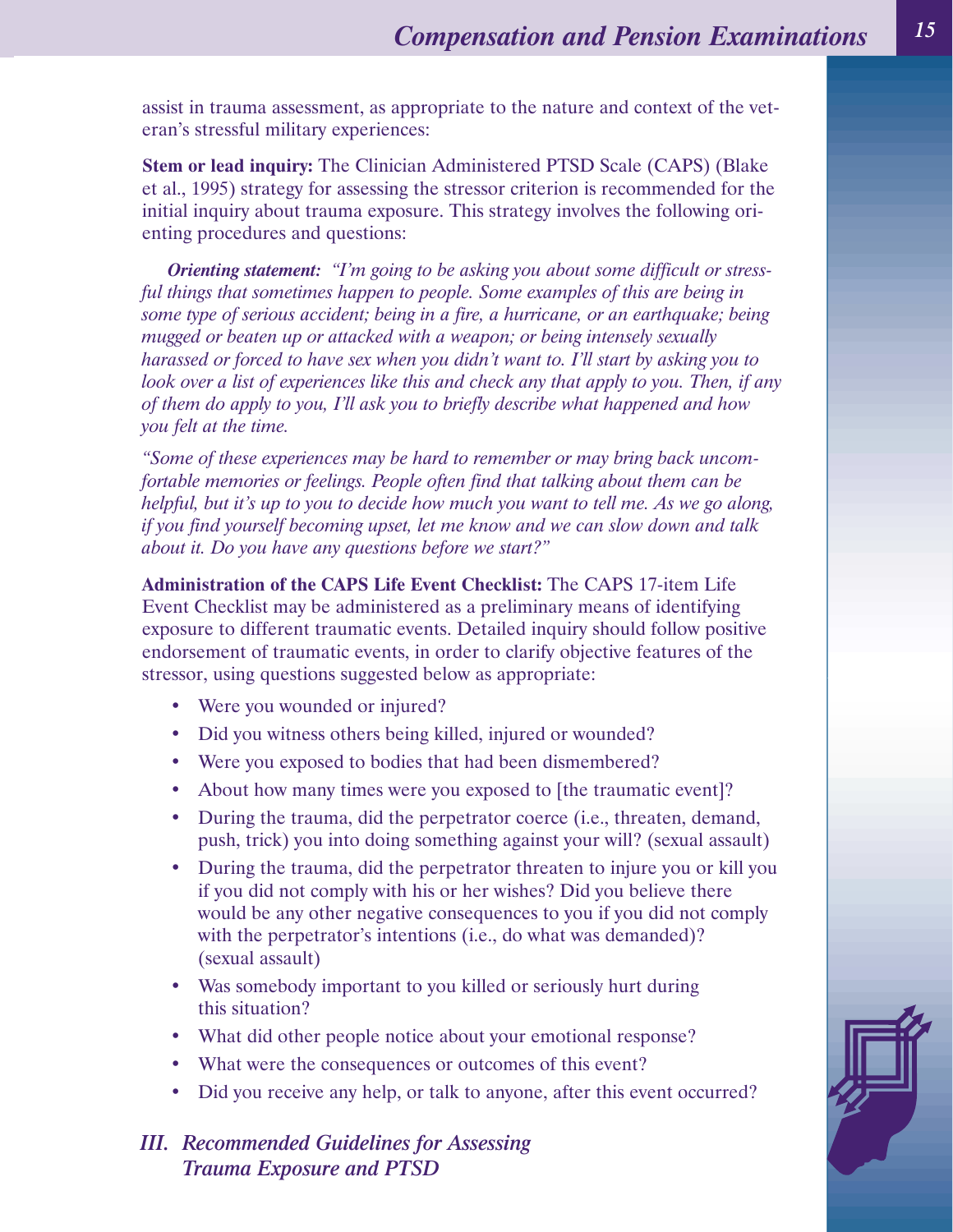#### **Suggested Questions for Screening Sexual Assault Experiences:**

*"Have you ever had any unwanted or uncomfortable sexual experiences, either as a child or an adult?"*

The Life Events Checklist has 2 questions that offer the opportunity for the assessor to ask follow-up questions. It is suggested that you change the listed follow-up questions referring to sexual assault experiences to questions such as:

- a) During this event, did the other person pressure you verbally or physically to do something against your will?
- b) During this event, did the other person threaten to hurt or kill you if you didn't do what he or she wanted?
- c) Did you think that there would be something else that would happen if you didn't do what he or she wanted?

**Questions assessing subjective response to the stressor:** Suggested inquiries for assessing subjective reactions to trauma exposure (DSM-IV criterion A.2) include:

- a) At the time the trauma was occurring, did you believe your life was threatened? Did you think you could be physically injured in this situation?
- b) At the time this occurred, how did you feel emotionally (fearful, horrified, helpless)?
- c) Were you stunned or in shock so that you didn't feel anything at all?
- d) Did you disconnect from the situation, like feeling that things weren't real or feeling like you were in a daze?
- e) Can you recall any bodily sensations you may have had at the time?

### **Suggested inquiries if no events are endorsed on the CAPS trauma exposure checklist:**

If no events were identified on the CAPS trauma exposure checklist or during other parts of the interview, consider the following additional inquiries:

- a) Has there ever been a time in the military when your life was in danger or you were seriously injured or harmed?
- b) What about a time when you were threatened with death or serious injury, even if you weren't actually injured or harmed?
- c) What about witnessing something like this happen to someone else or finding out that it happened to someone close to you?
- d) What would you say are some of the most stressful experiences you had during the military, which still upset you today?
- *III. Recommended Guidelines for Assessing Trauma Exposure and PTSD*

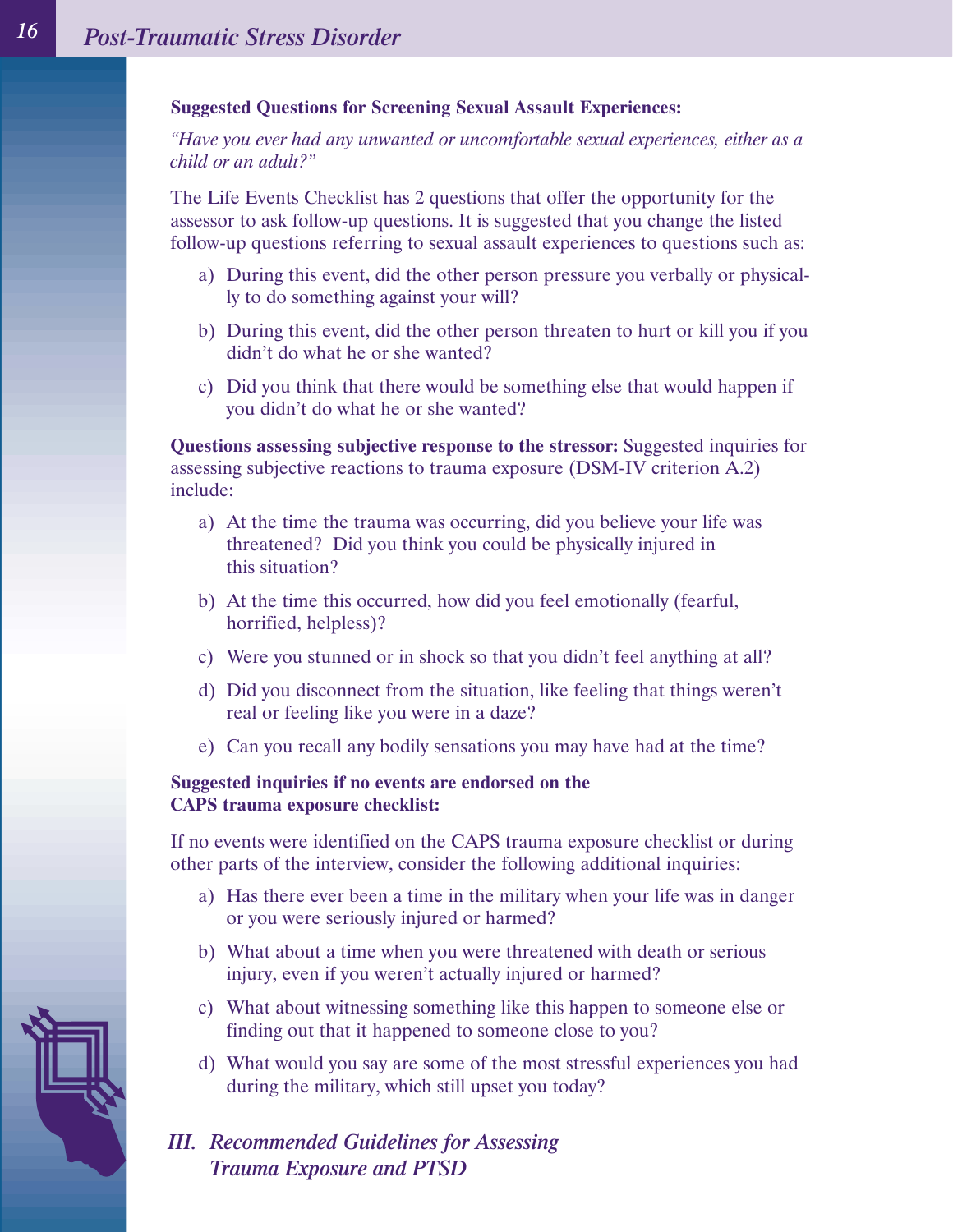A.3.d. *Recommended Instruments for Trauma Assessment.* The following instruments are useful in assessing objective features of trauma exposure. These instruments should be administered only to claimants who represent the appropriate criterion group that the instruments were developed for. Clinicians may use items from these instruments as prompts for interview questions, and responses to items may provide a focus for more detailed interview inquiry. Some instruments (e.g., the Combat Exposure Scale) provide sufficient information to make gross assessments of whether the individual was exposed to a "high," "moderate," or "low" degree of trauma. While helpful, use of these instruments is never sufficient, and must be accompanied by a narrative description of unique details of the veteran's traumatic experience. Many of the self-report measures noted in this document have means and cut-off scores that were validated on combat veterans. Other traumatized populations (i.e., sexual assault) may look differently on these measures.

# **Infantryman and other ground troop personnel** • Combat Exposure Scale (Keane et al., 1989)

- **Females serving in a war zone**<br>
 Women's Wartime Stressor Scale (Wolfe, Brown, Furey, & Levin, 1993)
	- Trauma Questionnaire (McIntyre et al., 1999).

**Persian Gulf War Veterans**<br>
• Desert Storm Trauma Exposure Questionnaire (Southwick et al., 1993)

# **Veterans Exposed to Sexual Assault (both male and female)** • Sexual Experiences Survey (SES, Koss & Oros, 1982).

# **Veterans Exposed to Sexual Harassment (both male and female)** • Sexual Experiences Questionnaire (SEQ-DOD, Fitzgerald, Gelfand, &

Drasgow, 1995). There is a version specifically asking about sexual harassment in the military.

#### **B. Assessment of PTSD**

B.1. *Objective.* Assessment of PTSD for compensation and pension purposes should address four objectives: (a) establish the presence or absence of a diagnosis of PTSD; (b) determine the severity of PTSD symptoms; (c) establish a logical relationship between exposure to military stressors and current PTSD symptomatology; and (d) describe how PTSD symptoms impair social and occupational functioning and quality of life. Assessment of PTSD requires inquiry into the presence/absence of all 17 symptoms of the disorder, but consideration should also be given to associated features articulated in DSM-IV.

Assessment of PTSD using a structured interview constitutes the recommended minimum or "core" diagnostic procedure in compensation and pension settings. Structured diagnostic interview assessment has the advantage of enhancing the objectivity, standardization, and consistency of evaluations across settings and examiners.

### *III. Recommended Guidelines for Assessing Trauma Exposure and PTSD*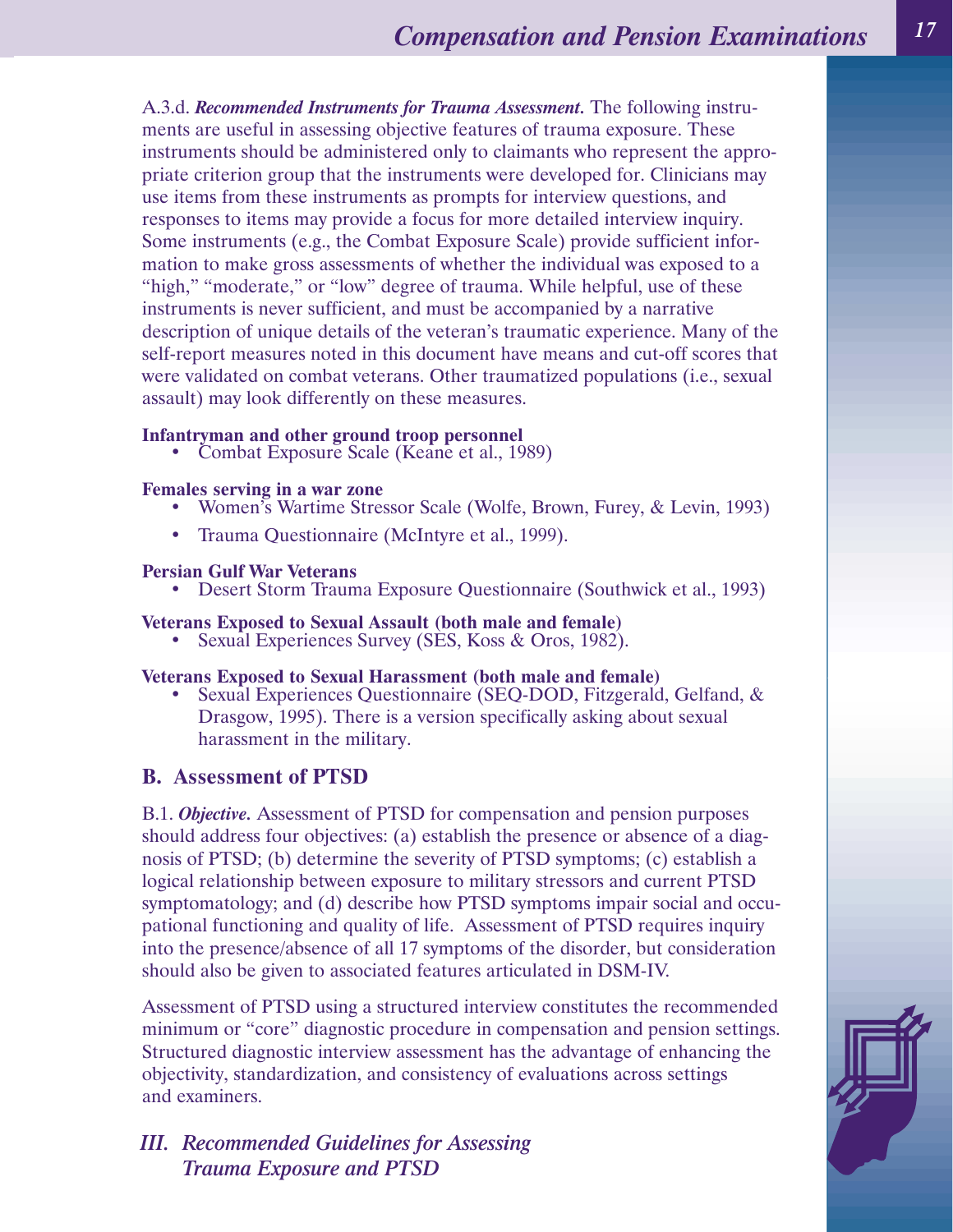Routine use of psychometric tests and questionnaires for assessing PTSD and psychopathology may not be feasible in all settings, though many practitioners regularly use these instruments to enhance the comprehensiveness and quality of their evaluation. The clinician's reliance on psychometric assessment is at the discretion of clinician, and may depend on the professional background of the examiner and availability of personnel trained in use of the relevant methods*. However, psychometric assessment is strongly suggested as a supplement to interview methods in complex examination situations*. These situations may include but are not limited to (a) claimants who are appealing a rating decision, (b) cases where interview findings are of questionable validity, and (c) veterans having complicated clinical pictures involving multiple and confusing comorbid mental disorders.

Many instruments are available for assessing PTSD. Provided below is a menu of suggested instruments to be used in compensation and pension settings, based on their established reliability and validity, ease of administration, and the fact that no fee is charged for their use. Selection of particular assessment instruments will likely depend on the examiner's professional background, preferences, and allotted time to complete the assessment. The instruments suggested here are designed to assist the examiner in assessing the presence and severity of PTSD diagnostic criteria (listed below) in a manner that is systematic, objective, and standardized.

#### *DSM-IV Diagnostic Criteria for PTSD*

A. The person has been exposed to a traumatic event .

- B. The traumatic event is persistently re-experienced in one (or more) of the following ways:
	- 1. Recurrent and intrusive distressing recollections of the event, including images, thoughts, or perceptions.
	- 2. Recurrent distressing dreams of the event.
	- 3. Acting or feeling as if the traumatic event were recurring (includes a sense of reliving the experience, illusions, hallucinations, and dissociative flashback episodes, including those that occur on awakening or when intoxicated).
	- 4. Intense psychological distress at exposure to internal or external cues that symbolize or resemble an aspect of the traumatic event.
	- 5. Physiological reactivity on exposure to internal or external cues that symbolize or resemble an aspect of the traumatic event.

*III. Recommended Guidelines for Assessing Trauma Exposure and PTSD*

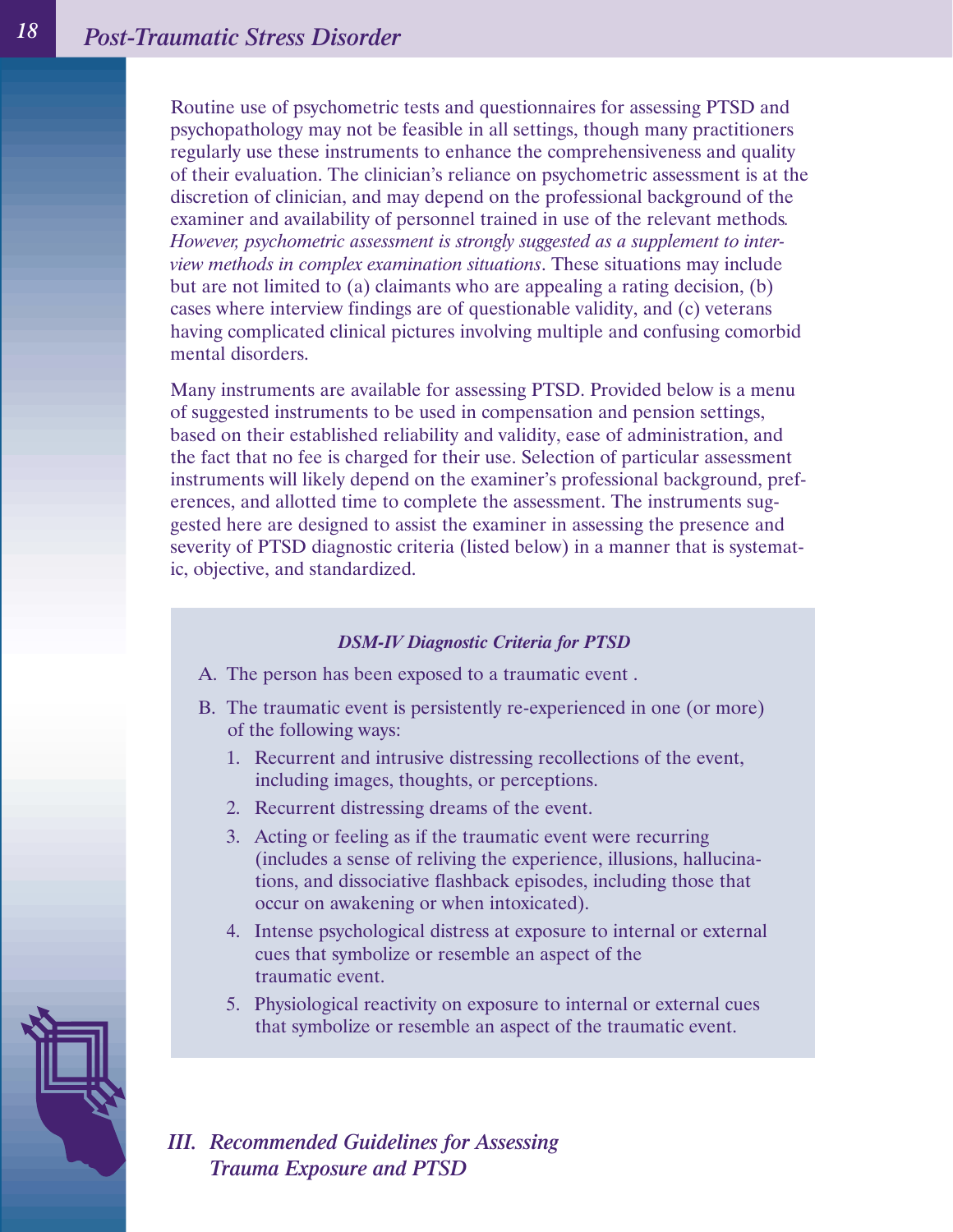- C. Persistent avoidance of stimuli associated with the trauma and numbing of general responsiveness (not present before the trauma), as indicated by three (or more) of the following:
	- 1. Efforts to avoid thoughts, feelings, or conversations associated with the trauma.
	- 2. Efforts to avoid activities, places, or people that arouse recolle tions of the trauma.
	- 3. Inability to recall an important aspect of the trauma.
	- 4. Markedly diminished interest or participation in significant activities.
	- 5. Feeling of detachment or estrangement from others.
	- 6. Restricted range of affect (e.g., unable to have loving feelings).
	- 7. Sense of a foreshortened future (e.g., does not expect to have a career, marriage, children, or a normal life span).
- D. Persistent symptoms of increased arousal (not present before the trauma), as indicated by two (or more) of the following:
	- 1. Difficulty falling or staying asleep.
	- 2. Irritability or outbursts of anger.
	- 3. Difficulty concentrating.
	- 4. Hypervigilance.
	- 5. Exaggerated startle response.
- E. Duration of the disturbance (symptoms in Criteria B, C, and D) is more than 1 month.
- F. The disturbance causes clinically significant distress or impairment in social, occupational, or other important areas of functioning.

*Specify if:* 

**Acute:** if duration of symptoms is less than 3 months

**Chronic:** if duration of symptoms is 3 months or more

*Specify if:* 

**With Delayed Onset:** if onset of symptoms is at least 6 months after the stressor.



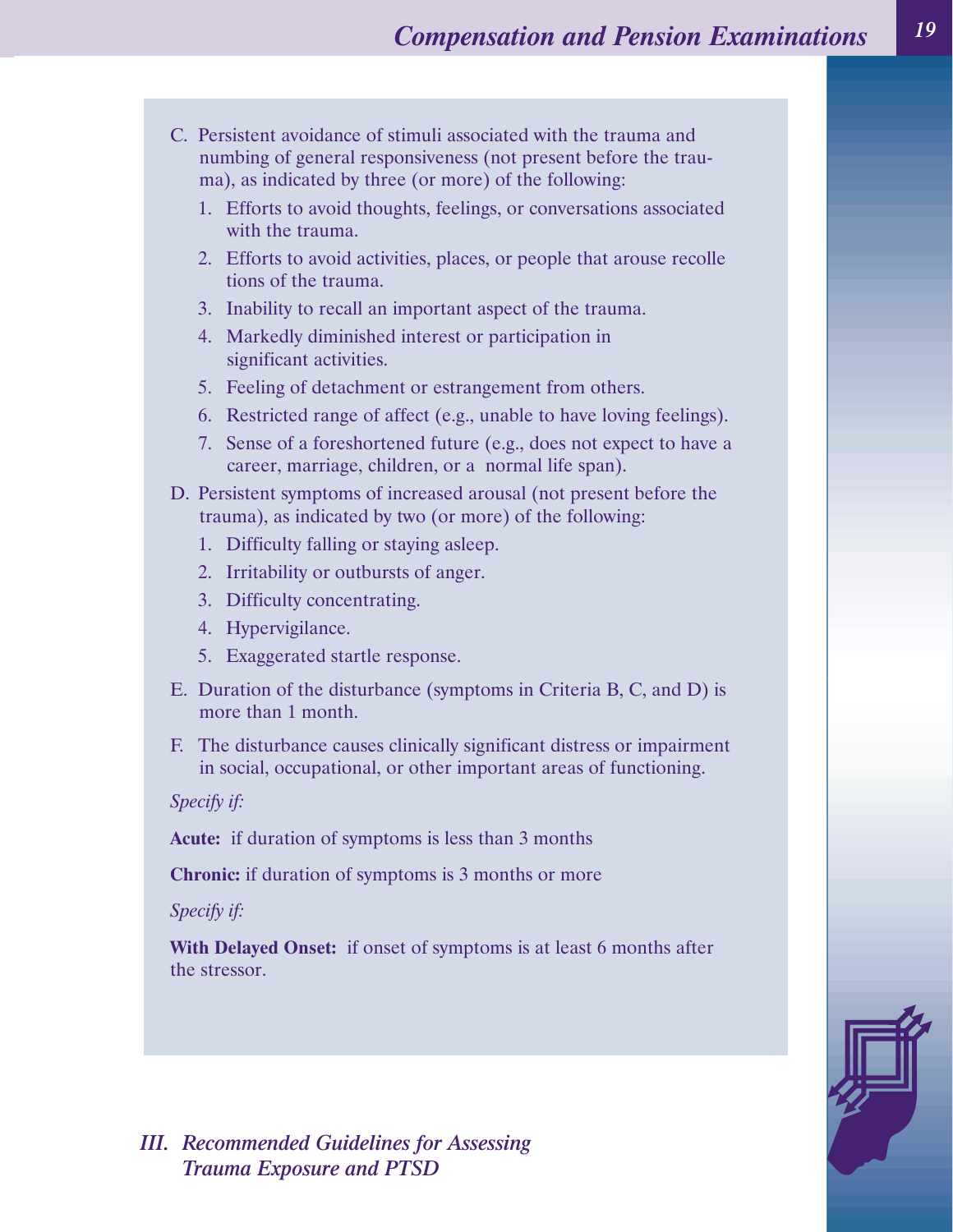B.2. *Diagnostic interview assessment of PTSD.* The Clinician Administered PTSD Scale (CAPS) (Blake et al., 1995) is recommended as the interview method of choice, for conducting compensation and pension examinations for PTSD. The CAPS is a structured clinical interview designed to assess symptoms of PTSD corresponding to DSM-IV criteria. The CAPS has a number of advantages over other diagnostic interview methods for PTSD, including (a) the use of explicit behavioral anchors as the basis for clinician ratings, (b) separate scoring of frequency and intensity dimensions for each PTSD symptom, (c) measurement of associated clinical features, (d) assessment of the impact of PTSD symptoms on social and occupational functioning, and (e) ratings of the validity of information obtained. The CAPS provides dichotomous information about the presence/absence of the PTSD diagnosis as well as overall severity of the disorder. An additional advantage of the CAPS is its sound psychometric structure, with high inter-rater agreement, very high diagnostic sensitivity and specificity, and convergent validity with other measures of PTSD.

The CAPS requires approximately one hour to administer, though it can be customized and abbreviated by eliminating less relevant components. However, other interview-based diagnostic instruments for PTSD are also suitable for use in conducting compensation and pension examinations and require less time to administer. These instruments include the PTSD Symptom Scale (Foa, Riggs, Dancu, & Rothbaum, 1993); Structured Interview for PTSD (Davidson, Malik, & Travers, 1997); Structured Clinical Interview for DSM-IV (First, Spitzer, Gibbon, & Williams, 1995); Anxiety Disorders Interview—Revised (DiNardo & Barlow, 1988); and the PTSD Interview (Watson, Juba, Manifold, Kucala, & Anderson, 1991). Although a modest time savings may result from using these alternative instruments, the information gleaned from them is typically not as comprehensive and, unlike the CAPS, there may be a charge associated with their use.

B.3. *Psychometric assessment of PTSD*. Psychometric assessment of PTSD provides quantitative assessment of the degree of PTSD symptom severity. Judgments about symptom severity can be made by comparing an individual's scores against norms established on reference samples of individuals who are known to have or not have PTSD. Cutting scores have been established for the psychometric measures of PTSD recommended here, based on their high sensitivity and specificity in discriminating individuals with PTSD from those without PTSD. Data from psychometric tests never serve as a "stand alone" means for diagnosing PTSD. Rather, the psychometric measures suggested here should be used to supplement and substantiate findings gleaned from interview assessment and other sources of data, particularly when there is a need to reconcile multiple diagnoses. Use of at least one of the following psychometric instruments is recommended for inclusion in disability evaluations for PTSD, on a routine basis or in cases where testing is selectively administered:

# *III. Recommended Guidelines for Assessing Trauma Exposure and PTSD*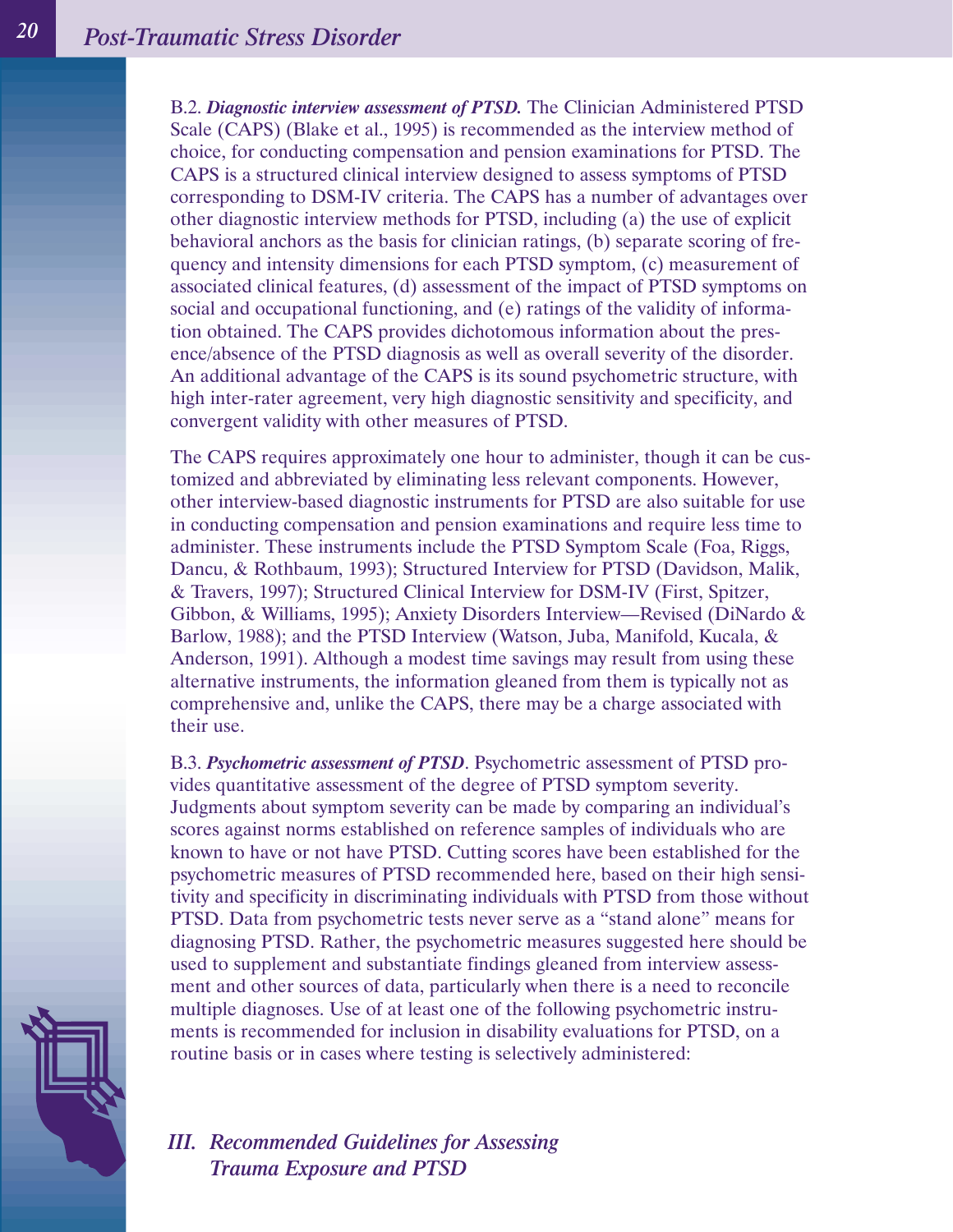- a) Mississippi Scale for Combat-Related PTSD (Keane, Caddell, & Taylor, 1988) (for combat-exposed populations)
- b) PTSD Checklist (Blanchard, Jones-Alexander, Buckley, & Forneris, 1996; Weathers, Litz, Herman, Huska, & Keane, 1993) (for individuals exposed to both combat and non-combat forms of trauma)

A number of other psychometric instruments are acceptable alternative methods for assessing PTSD. These include, but are not limited to, the MMPI PTSD subscales (Lyons & Keane, 1992), Impact of Event Scale—Revised (Weiss & Marmar, 1997), Penn Inventory (Hammarberg, 1992), PTSD Stress Diagnostic Scale (Foa, 1995), and Trauma Symptom Inventory (Briere, 1995). Additionally, many instruments that provide comprehensive assessment of psychopathology and personality functioning that may supplement PTSD-specific symptom assessment (e.g., MMPI, MCMI, Personality Assessment Inventory). These instruments are useful in quantifying severity of symptoms of other disorders that often co-occur with PTSD and may provide information about possible overstatement of symptoms and test-taking attitude (e.g., defensiveness).

#### **C. Recommended Time Allotment for Completing Examination**

This guideline is designed to enhance the objectivity, reliability, and overall quality of PTSD C&P examinations. It is recognized that implementing these recommendations may require more clinician time and institutional resources than is currently devoted to the PTSD assessment. The time required for the conduct of initial PTSD examinations may vary widely, depending on a number of factors. These factors include, but are not limited to, the availability and quantity of records to be reviewed, the existence of objective evidence of clearcut stressors, the veteran's degree of emotional distress exhibited during trauma assessment, the amount and complexity of comorbid psychopathology, and a number of other veteran-specific factors that may impact the pace of the assessment process.

C&P examinations for PTSD extend far beyond the scope of simply rendering a diagnosis of PTSD, similar to that occurring in a clinical assessment situation. Specific complexities of PTSD assessment in the compensation and pension situation include: (a) implicit examiner requirements to make complex judgments about potential malingering in the context of an administrative evaluation with obvious financial implications; (b) VBA requests of examiners to comprehensively diagnose *all* comorbid mental disorders and partition disability to different disorders in an increasingly chronic veteran population, where co-occurring mental disorders are inextricably related to PTSD; and (c) requirements of examiners to render an informed opinion about the effects of PTSD on social and occupational functioning. Since examiners are not able to observe the work performance of claimants and they typically do not have access to such observational information, a careful and often time-consuming walk-through of the his-

### *III. Recommended Guidelines for Assessing Trauma Exposure and PTSD*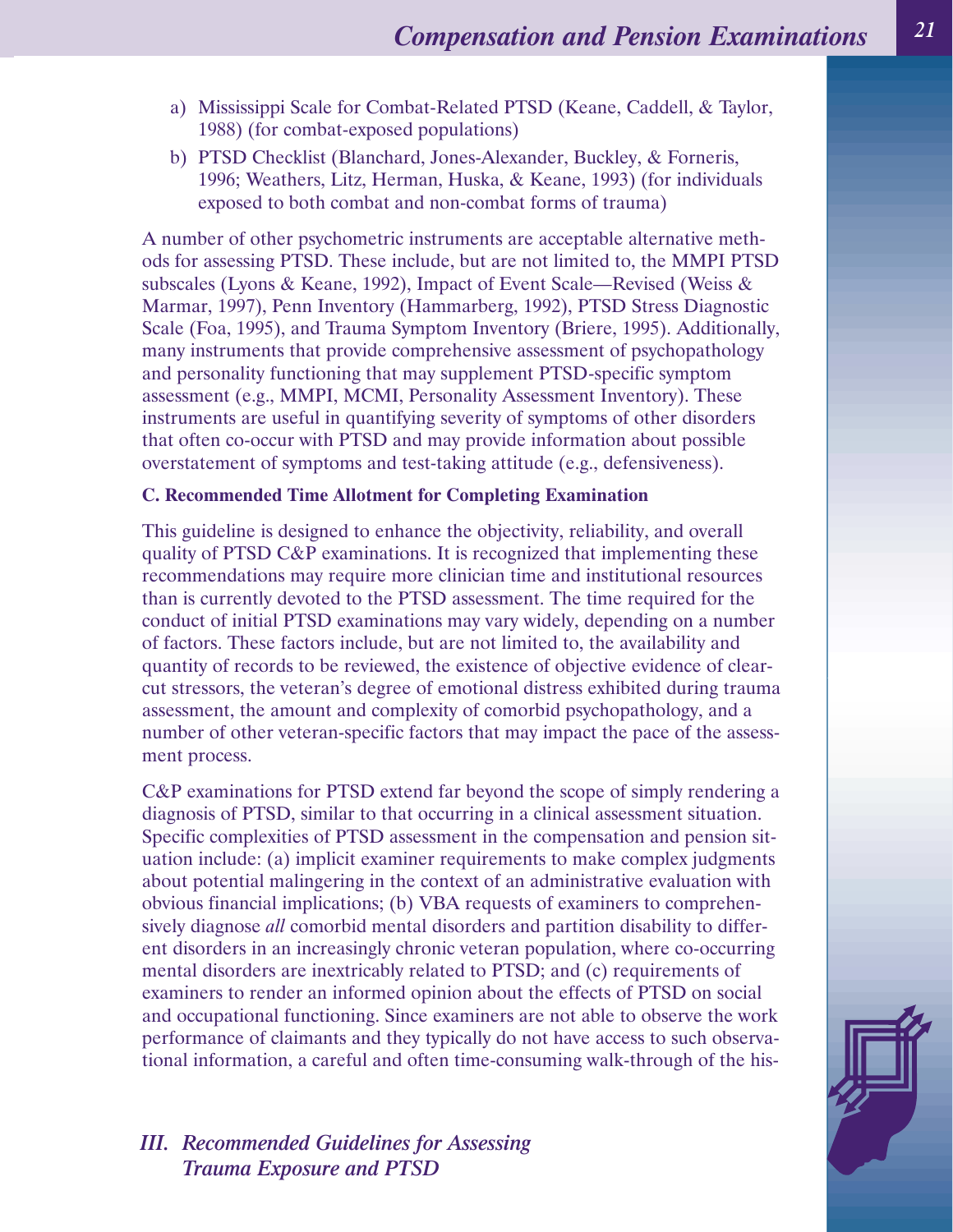tories of our aging veteran claimants is required as the foundation for an opinion regarding functional disability.

Initial PTSD compensation and pension evaluations typically require up to three hours to complete, but complex cases may demand additional time. Time estimates for accomplishing components of the examination are as follows:

- Records review (30 minutes)
- Orientation to interview, review military history, and conduct trauma assessment (20 minutes)
- PTSD symptom assessment and diagnosis (40 minutes)
- Mental status examination and multiaxial DSM-IV diagnoses (20 minutes)
- Psychosocial history and assessment of change in social and occupational functioning (30 minutes)
- Report preparation (50 minutes)
- Psychometric assessment (additional time required, if administered)

Follow-up evaluations for PTSD do not require a trauma exposure assessment, military history, or comprehensive psychosocial history, and the records review burden is usually less than for an initial examination. These evaluations can typically be completed in about half the time required for an initial PTSD examination. (See Examination Worksheet I [p. 23-29] and Examination Worksheet II [p. 30-34] for a distinction between *initial* and *follow-up* examination content.)

### **D. Professionals Qualified to Conduct Compensation and Pension Examinations for PTSD**

Professionals qualified to perform PTSD examinations should have doctorallevel training in psychopathology, diagnostic methods, and clinical interview methods. They should have a working knowledge of DSM-IV, as well as extensive clinical experience in diagnosing and treating veterans with PTSD. Ideally, examiners should be proficient in the use of structured clinical interview schedules for assessing PTSD and other disorders, as well as psychometric methods for assessing PTSD. Board certified psychiatrists and licensed psychologists have the requisite professional qualifications to conduct compensation and pension examinations for PTSD. Psychiatric residents and psychology interns are also qualified to perform these examinations, under close supervision of attending psychiatrists or psychologists.

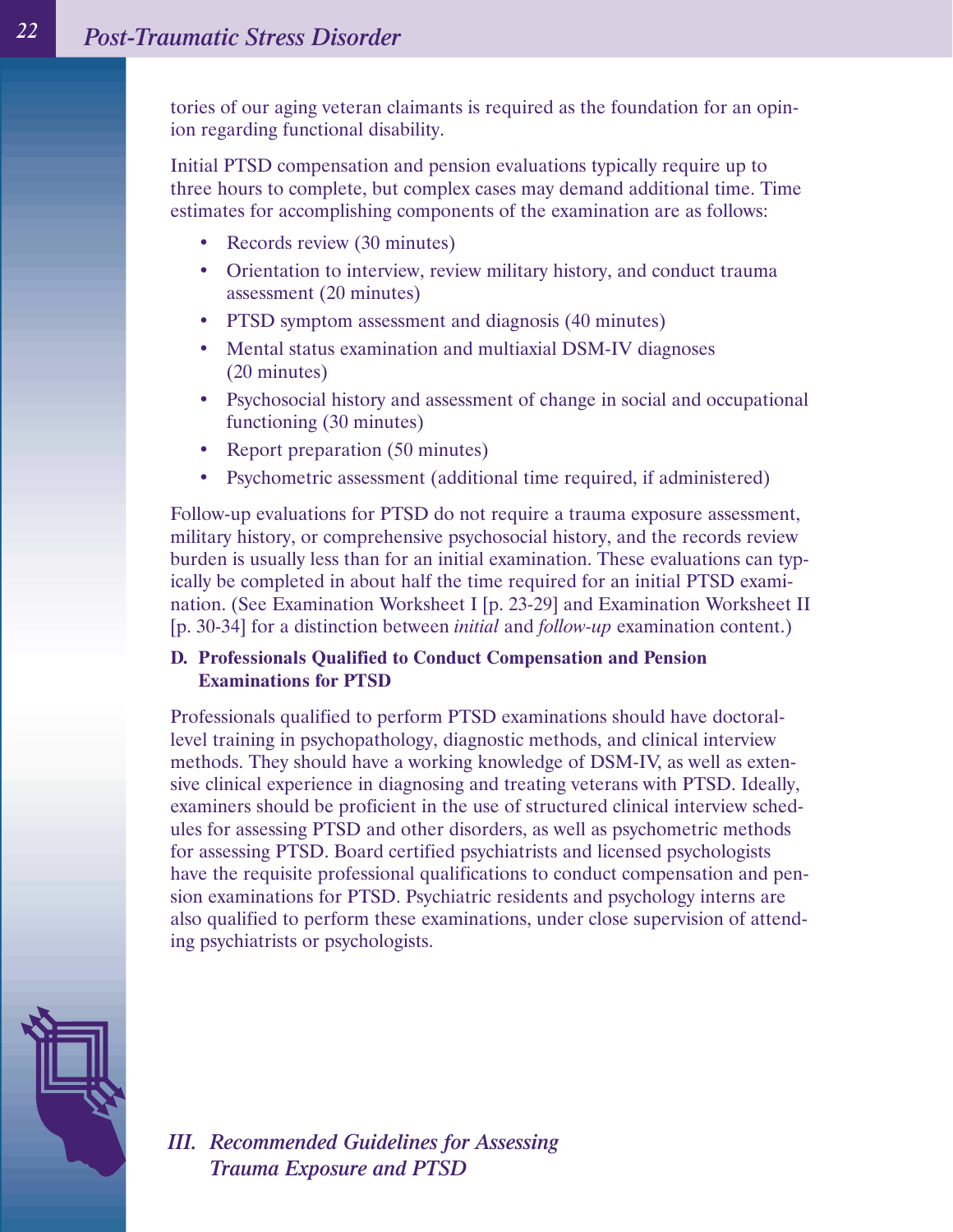# **IV. Compensation and Pension PTSD Disability Examination Worksheets**

### **INITIAL EVALUATION FOR POSTTRAUMATIC STRESS DISORDER (PTSD)**

Name: SSN:

Date of Exam: C-number:

Place of Exam:

# **A. Identifying Information**

- age
- ethnic background
- era of military service
- reason for referral (original exam to establish PTSD diagnosis and related psychosocial impairment; re-evaluation of status of existing serviceconnected PTSD condition)

### **B. Sources of Information**

- records reviewed (C-file, DD-214, medical records, other documentation)
- review of social-industrial survey completed by social worker
- statements from collaterals
- administration of psychometric tests and questionnaires (identify here)

# **C. Review of Medical Records:**

### **1. Past Medical History:**

- a. Previous hospitalizations and outpatient care.
- b. Complete medical history is required, including history since discharge from military service.
- c. Review of Claims Folder is required on initial exams to establish or rule out the diagnosis.
- **2. Present Medical History** over the past one year.
	- a. Frequency, severity and duration of medical and psychiatric symptoms.
	- b. Length of remissions, to include capacity for adjustment during periods of remissions.

# **D. Examination (Objective Findings):**

Address each of the following and fully describe:

**History (Subjective Complaints):**

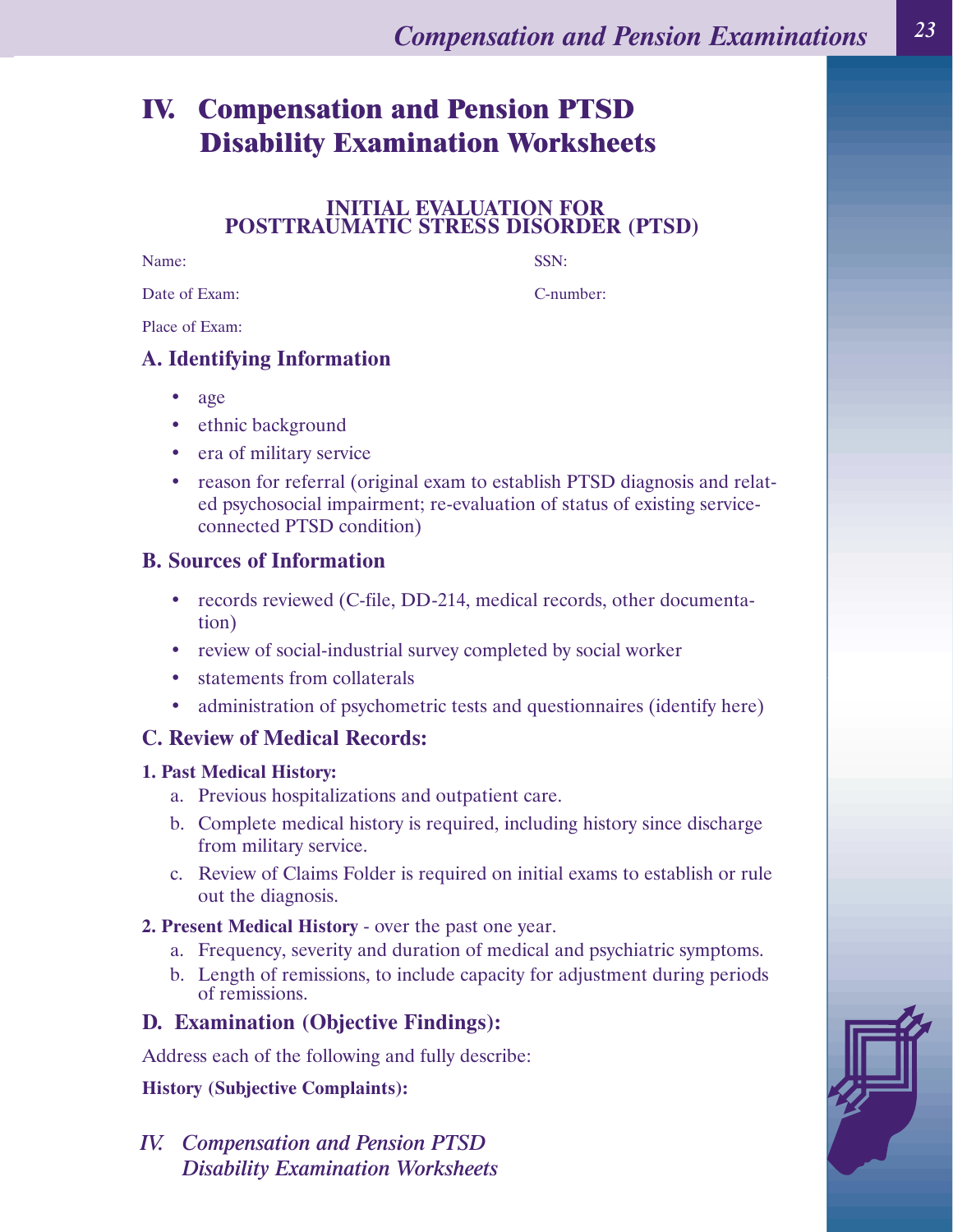### Comment on:

### **Premilitary History (refer to social-industrial survey if completed)**

- describe family structure and environment where raised (identify constellation of family members and quality of relationships)
- quality of peer relationships and social adjustment (e.g., activities, achievements, athletic and/or extracurricular involvement, sexual involvements, etc.)
- education obtained and performance in school
- employment
- legal infractions
- delinquency or behavior conduct disturbances
- substance use patterns
- significant medical problems and treatments obtained
- family psychiatric history
- exposure to traumatic stressors (see CAPS trauma assessment checklist)
- summary assessment of psychosocial adjustment, progression through developmental milestones (performance in employment or schooling, routine responsibilities of self-care, family role functioning, physical health, social/interpersonal relationships, recreation/leisure pursuits), and level of overall functioning.

### **Military History**

- branch of service (enlisted or drafted)
- dates of service
- dates and location of war zone duty and number of months stationed in war zone
- Military Occupational Specialty (describe nature and duration of job(s) in war zone
- highest rank obtained during service (rank at discharge if different)
- type of discharge from military
- describe routine combat stressors veterans was exposed to (refer to Combat Scale)
- combat wounds sustained (describe)
- **• clearly describe specific stressor event(s) veteran considered particularly traumatic.** Clearly describe the stressor. Particularly if the stressor is a type of personal assault, including sexual assault, provide information, with examples, if possible.
- indicate overall level of traumatic stress exposure (high, moderate, low) based on frequency and severity of incident exposure (refer to trauma assessment scale scores described in Appendix B).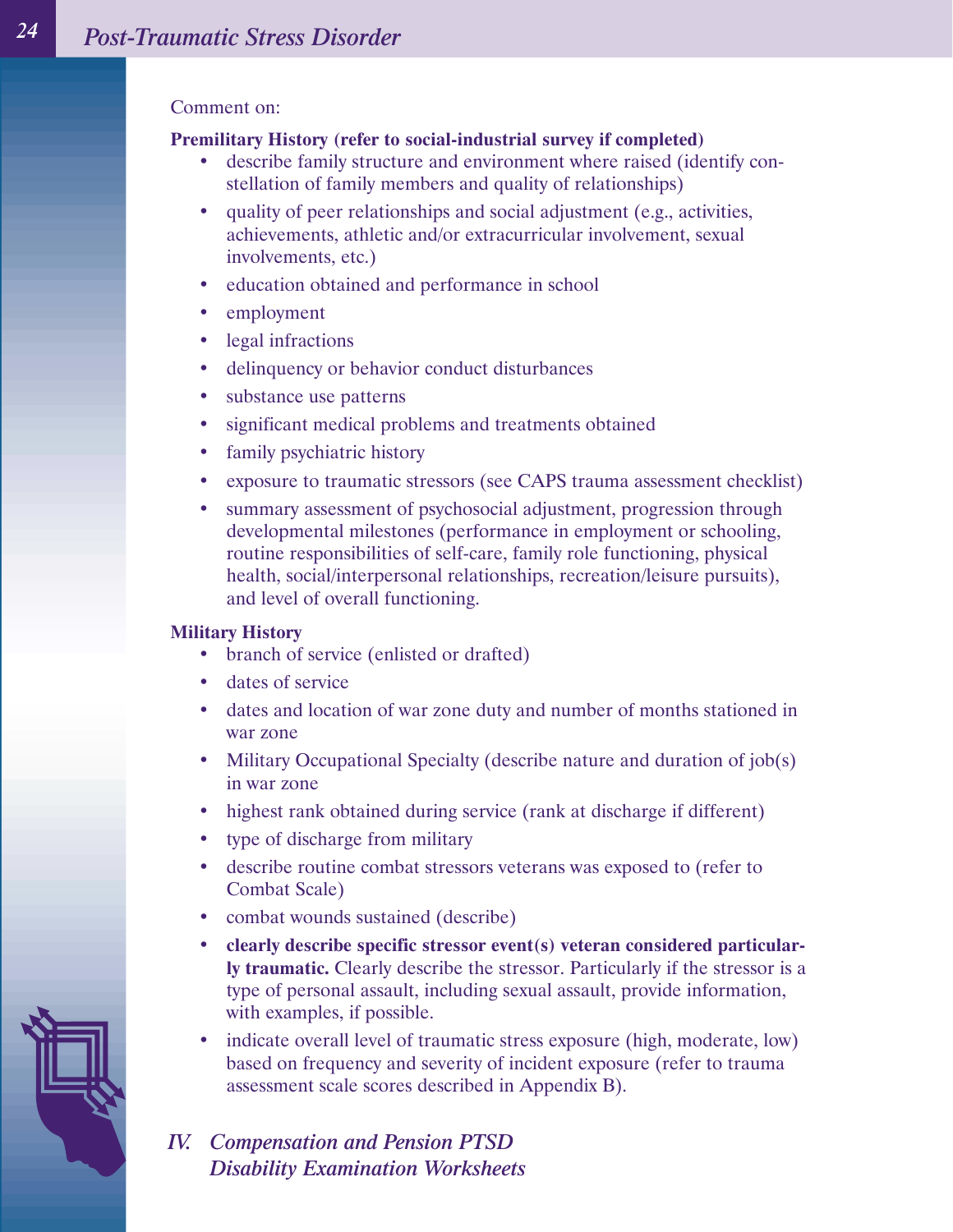- citations or medals received
- disciplinary infractions or other adjustment problems during military

**NOTE:** Service connection for PTSD requires medical evidence establishing a diagnosis of the condition that conforms to the diagnostic criteria of DSM-IV, credible supporting evidence that the claimed in-service stressor actually occurred, and a link, established by medical evidence, between current symptomatology and the claimed in-service stressor. It is the responsibility of the examiner to indicate the traumatic stressor leading to PTSD, if he or she makes the diagnosis of PTSD. *Crucial in this description are specific details of the stressor, with names, dates, and places linked to the stressor, so that the rating specialist can confirm that the cited stressor occurred during active duty.*

A diagnosis of PTSD cannot be adequately documented or ruled out without obtaining a detailed military history and reviewing the claims folder. This means that initial review of the folder prior to examination, the history and examination itself, and the dictation for an examination initially establishing PTSD will often require more time than for examinations of other disorders. Ninety minutes to two hours on an initial exam is normal.

#### **Post-Military Trauma History (refer to social-industrial survey if completed)**

- describe post-military traumatic events (see CAPS trauma assessment checklist)
- describe psychosocial consequences of post-military trauma exposure(s) (treatment received, disruption to work, adverse health consequences)

#### **Post-Military Psychosocial Adjustment (refer to social-industrial survey if completed)**

- legal history (DWIs, arrests, time spent in jail)
- educational accomplishment
- employment history (describe periods of employment and reasons)
- marital and family relationships (including quality of relationships with children)
- degree and quality of social relationships
- activities and leisure pursuits
- problematic substance abuse (lifetime and current)
- significant medical disorders (resulting pain or disability; current medications)
- treatment history for significant medical conditions, including hospitalizations
- history of inpatient and/or outpatient psychiatric care (dates and conditions treated)
- history of assaultiveness
- history of suicide attempts
- summary statement of current psychosocial functional status (perform-
- *IV. Compensation and Pension PTSD Disability Examination Worksheets*

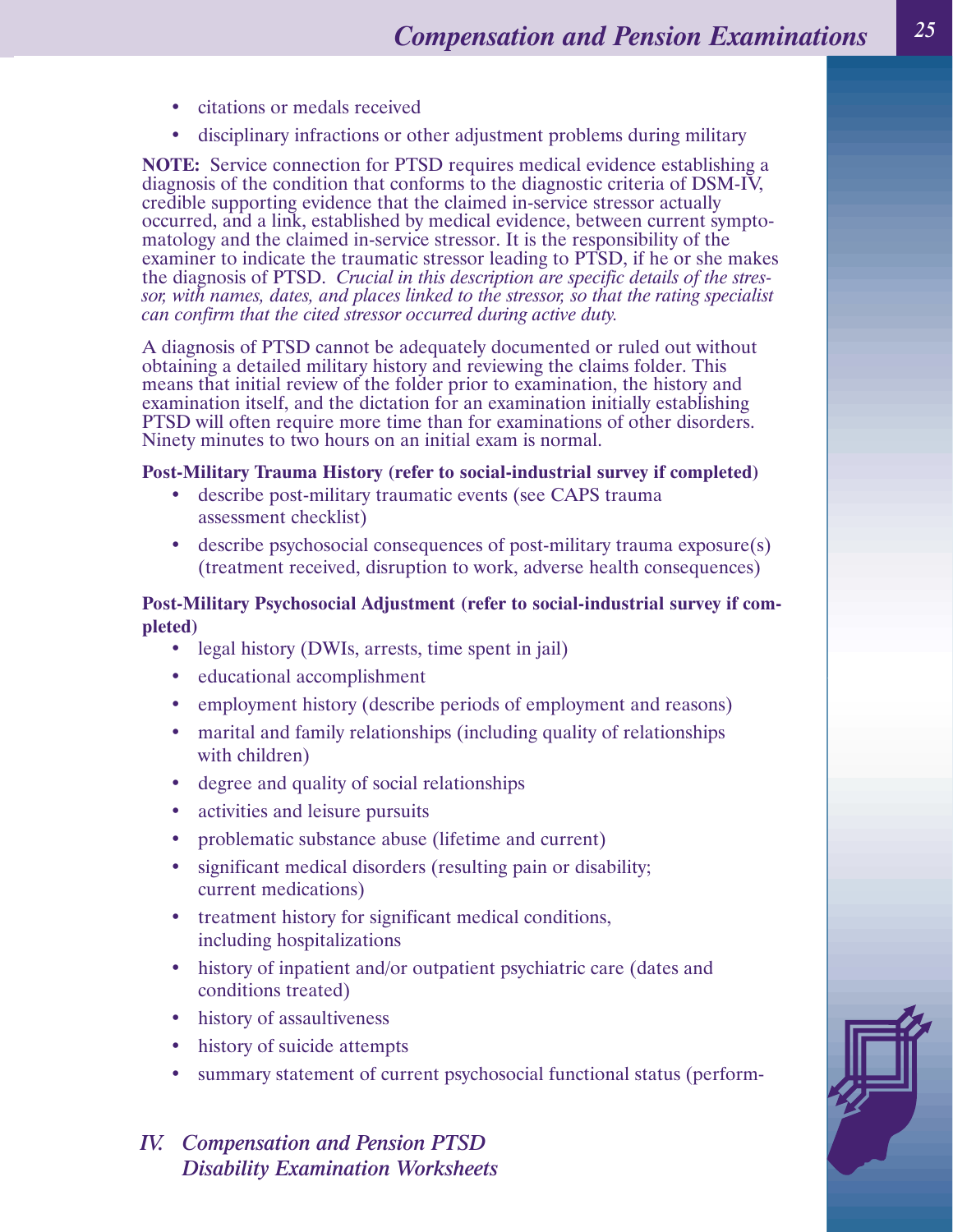ance in employment or schooling, routine responsibilities of self care, family role functioning, physical health, social/interpersonal relationships, recreation/leisure pursuits)

### **E. Mental Status Examination**

Conduct a *brief* mental status examination aimed at screening for DSM-IV mental disorders. Describe and fully explain the existence, frequency and extent of the following signs and symptoms, or any others present, and relate how they interfere with employment and social functioning:

- Impairment of thought process or communication.
- Delusions, hallucinations and their persistence.
- Eye contact, interaction in session, and inappropriate behavior cited with examples.
- Suicidal or homicidal thoughts, ideations or plans or intent.
- Ability to maintain minimal personal hygiene and other basic activities of daily living.
- Orientation to person, place and time.
- Memory loss, or impairment (both short and long-term).
- Obsessive or ritualistic behavior which interferes with routine activities and describe any found.
- Rate and flow of speech and note any irrelevant, illogical, or obscure speech patterns and whether constant or intermittent.
- Panic attacks noting the severity, duration, frequency and effect on independent functioning and whether clinically observed or good evidence of prior clinical or equivalent observation is shown.
- Depression, depressed mood or anxiety.
- Impaired impulse control and its effect on motivation or mood.
- Sleep impairment and describe extent it interferes with daytime activities.
- Other disorders or symptoms and the extent they interfere with activities, particularly:
	- mood disorders (especially major depression and dysthymia)
	- substance use disorders (especially alcohol use disorders)
	- anxiety disorders (especially panic disorder, obsessive-compulsive disorder, generalized anxiety disorder)
	- somatoform disorders
	- personality disorders (especially antisocial personality disorder and borderline personality disorder)

Specify onset and duration of symptoms as acute, chronic, or with delayed onset.

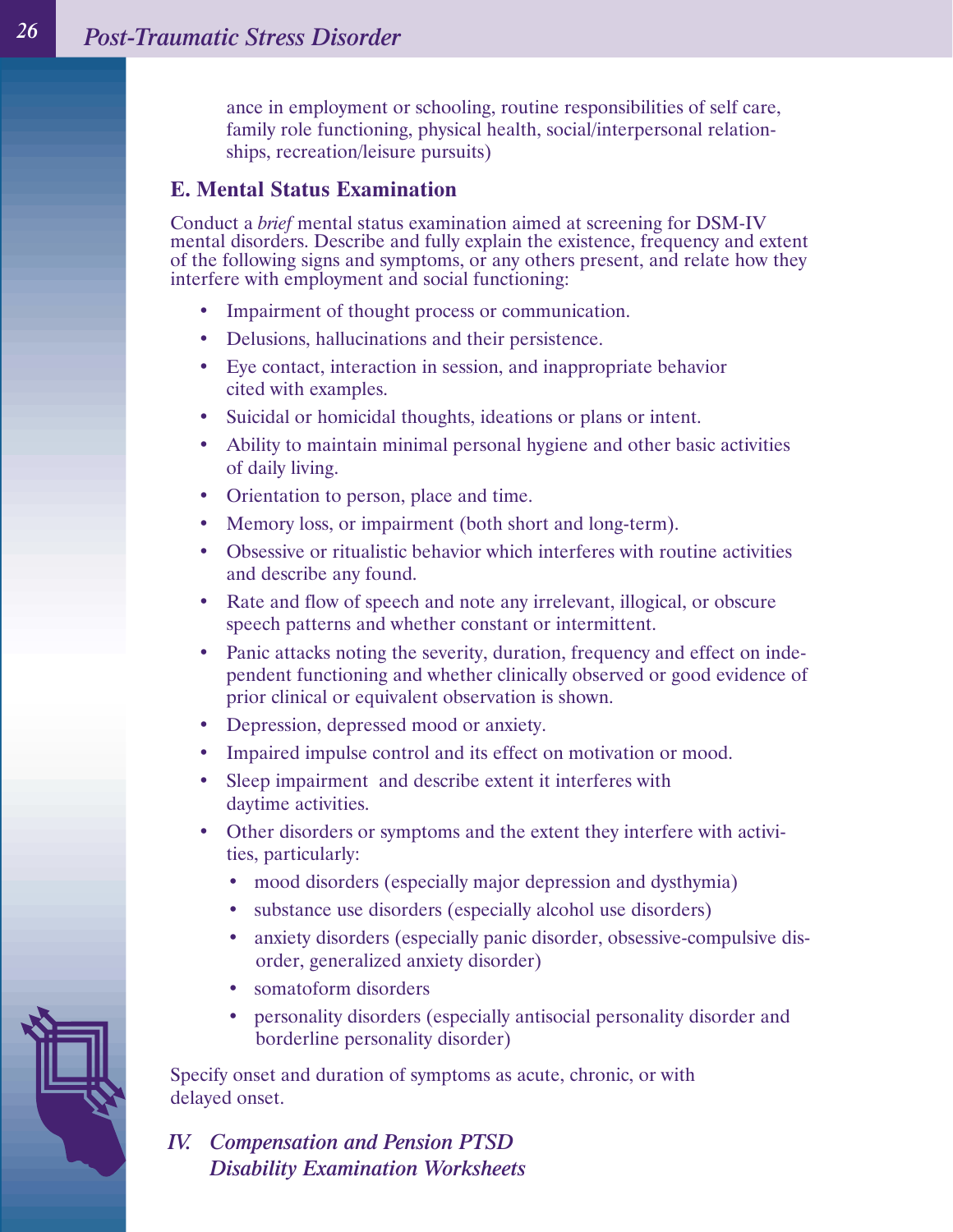# **F. Assessment of PTSD**

- state whether or not the veteran meets the DSM-IV stressor criterion
- identify behavioral, cognitive, social, affective, or somatic change veteran attributes to stress exposure
- describe specific PTSD symptoms present (symptoms of trauma re-experiencing, avoidance/numbing, heightened physiological arousal, and associated features [e.g., disillusionment and demoralization])
- specify onset, duration, typical frequency, and severity of symptoms

# **G. Psychometric Testing Results**

- provide psychological testing if deemed necessary
- provide specific evaluation information required by the rating board or on a Bureau of Veterans' Affairs (BVA) Remand
- comment on validity of psychological test results. Arbisi and Ben-Porath (1995) recommend that the following sequence be used when interpreting an elevated F Scale: a). rule out random responding and acquiescence by eliminating profiles with elevated VRIN (t>100) or TRIN  $(t>80)$  scores, b). Rule our malingering or exaggeration by considering whether the  $F(p)$  Scale is elevated, and c). if Steps a and b are negative, then a high F Scale can be considered consistent with psychopathology. A hit rate of 97% or greater for  $F(p)$  at a cut score of T = 100 was found for both clinical and forensic samples, and taxometric analysis revealed that F(p) cutting cores are stable across non-VA and VA clinical settings and that  $F(p)$  raw scores greater than 6 could be classified as overreported (Strong et. al., 2000). Nonetheless, it is critical that clinicians understand the nature of their population with regard to frequency and type of psychopathology before interpreting the F(p) Scale. Independent verification that patients are overreporting is needed.
- provide scores for PTSD psychometric assessments administered
- state whether PTSD psychometric measures are consistent or inconsistent with a diagnosis of PTSD, based on normative data and established "cutting scores" (cutting scores that are consistent with or supportive of a PTSD diagnosis are as follows: PCL  $\geq 50$ ; Mississippi Scale  $\geq 107$ ; MMPI PTSD subscale a score  $> 28$ ; MMPI code type: 2-8 or 2-7-8)
- state degree of severity of PTSD symptoms based on psychometric data (mild, moderate, or severe)
- describe findings from psychological tests measuring problems other than PTSD (MMPI, etc.)

# **H. Diagnosis:**

- 1. The Diagnosis must conform to DSM-IV and be supported by the
- *IV. Compensation and Pension PTSD Disability Examination Worksheets*

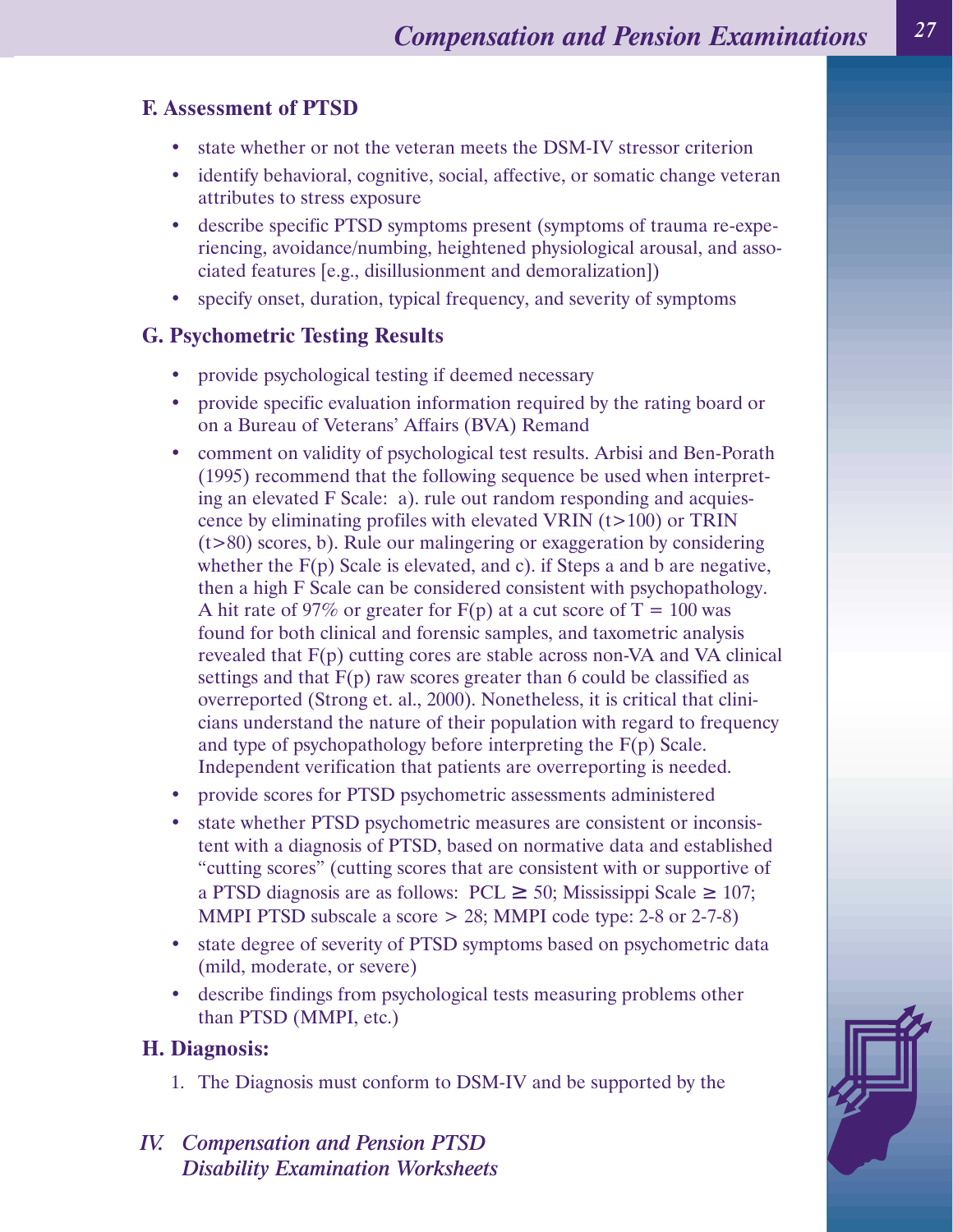findings on the examination report.

- 2. If there are multiple mental disorders, delineate to the extent possible the symptoms associated with each and a discussion of relationship.
- 3. Evaluation is based on the effects of the signs and symptoms on occupational and social functioning.

**NOTE:** VA is prohibited by statute, 38 U.S.C. § 1110, from paying compensation for a disability that is a result of the veteran's own alcohol and drug abuse. However, when a veteran's alcohol or drug abuse disability is secondary to or is caused or aggravated by a primary service-connected disorder, the veteran may be entitled to compensation. See Allen v. Principi, 237 F.3d 1368, 1381 (Fed. Cir. 2001). Therefore, it is important to determine the relationship, if any, between a service-connected disorder and a disability resulting from the veteran's alcohol or drug abuse. Unless alcohol or drug abuse is secondary to or is caused or aggravated another mental disorder, you should separate, to the extent possible, the effects of the alcohol or drug abuse from the effects of the other mental disorder(s). If it is not possible to separate the effects in such cases, please explain why.

### **I. Diagnostic Status**

Axis I disorders

Axis II disorders

Axis III disorders

Axis IV (psychosocial and environmental problems)

Axis V (GAF score - current)

[Preference is for current level of functioning for C&P purposes, although rating should take into consideration all evidence of functioning, over past year or since previous exam.]

# **J. GAF**

**NOTE:** The complete multi-axial format as specified by DSM-IV may be required by BVA REMAND or specifically requested by the rating specialist. If so, include the GAF score and note whether it refers to current functioning. A BVA REMAND may also request, in addition to an overall GAF score, that a separate GAF score be provided for each mental disorder present when there are multiple Axis I or Axis II diagnoses and not all are service-connected. If separate GAF scores can be given, an explanation and discussion of the rationale is needed. If it is not possible, an explanation as to why not is needed. (See the above note pertaining to alcohol or drug abuse.)

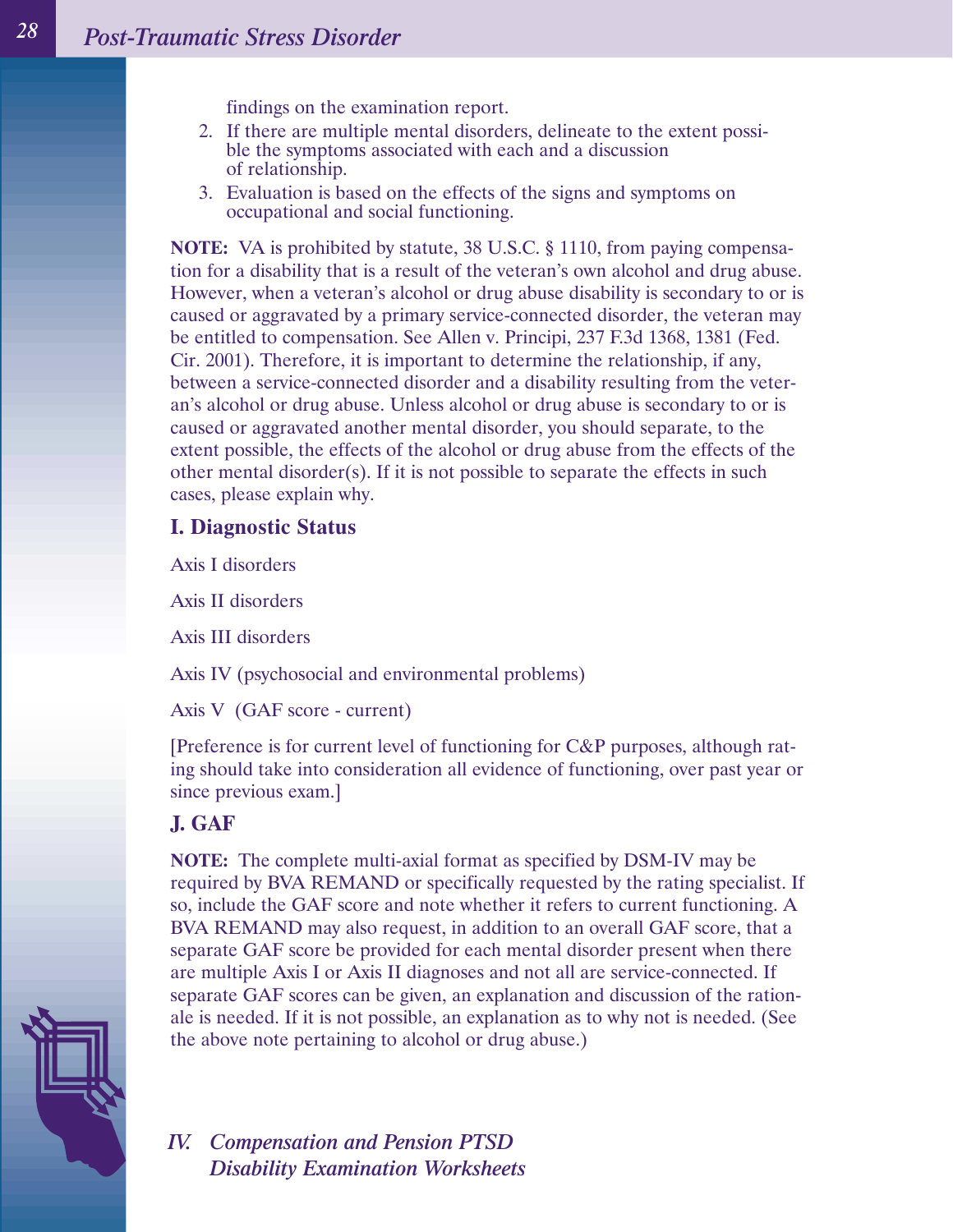### **K. Capacity to Manage Financial Affairs**

Mental competency, for VA benefits purposes, refers only to the ability of the veteran to manage VA benefit payments in his or her own best interest, and not to any other subject. Mental incompetency, for VA benefits purposes, means that the veteran, because of injury or disease, is not capable of managing benefit payments in his or her best interest. In order to assist raters in making a legal determination as to competency, please address the following:

What is the impact of injury or disease on the veteran's ability to manage his or her financial affairs, including consideration of such things as knowing the amount of his or her VA benefit payment, knowing the amounts and types of bills owed monthly, and handling the payment prudently? Does the veteran handle the money and pay the bills himself or herself?

Based on your examination, do you believe that the veteran is capable of managing his or her financial affairs? Please provide examples to support your conclusion.

If you believe a Social Work Service assessment is needed before you can give your opinion on the veteran's ability to manage his or her financial affairs, please explain why.

# **L. Other Opinion**

Furnish any other specific opinion requested by the rating board or BVA remand (furnish the complete rationale and citation of medical texts or treatise supporting opinion, if medical literature review was undertaken). If the requested opinion is medically not ascertainable on exam or testing, please state *why.* If the requested opinion can not be expressed without resorting to speculation or making improbable assumptions, say so, and explain why. If the opinion asks " ... is it at least as likely as not ... ", fully explain the clinical findings and rationale for the opinion.

### **M. Integrated Summary and Conclusions**

- Describe changes in *psychosocial functional status* and *quality of life* following trauma exposure (performance in employment or schooling, routine responsibilities of self care, family role functioning, physical health, social/interpersonal relationships, recreation/leisure pursuits)
- Describe linkage between PTSD symptoms and aforementioned changes in impairment in functional status and quality of life. *Particularly in cases where a veteran is unemployed, specific details about the effects of PTSD and its symptoms on employment are especially important.*
- If possible, describe extent to which disorders other than PTSD (e.g., substance use disorders) are independently responsible for impairment in psychosocial adjustment and quality of life. If this is not possible,

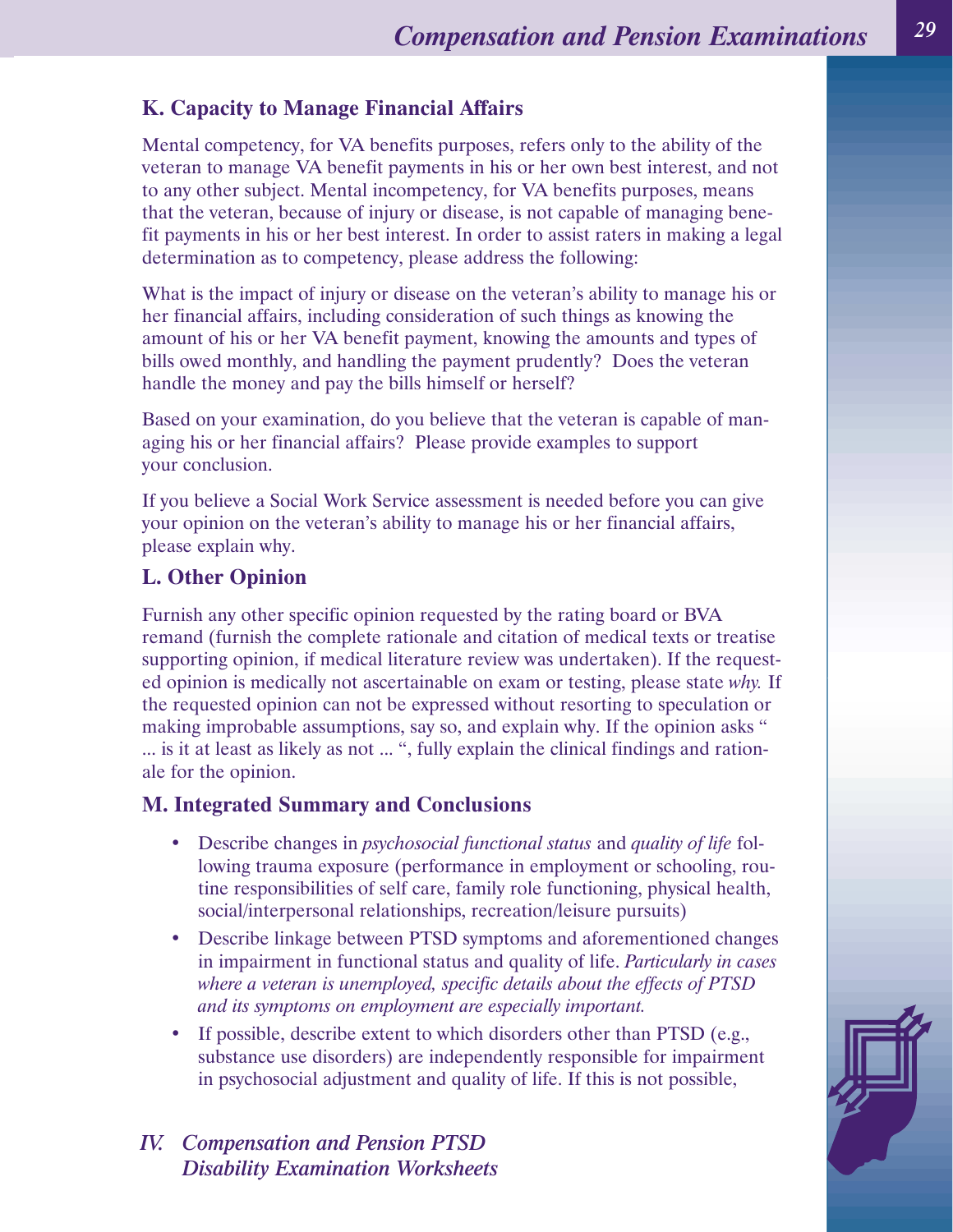explain why (e.g., substance use had onset after PTSD and clearly is a means of coping with PTSD symptoms).

- If possible, describe pre-trauma risk factors or characteristics that may have rendered the veteran vulnerable to developing PTSD subsequent to trauma exposure.
- If possible, state prognosis for improvement of psychiatric condition and impairments in functional status.
- Comment on whether veteran should be rated as competent for VA purposes in terms of being capable of managing his/her benefit payments in his/her own best interest.

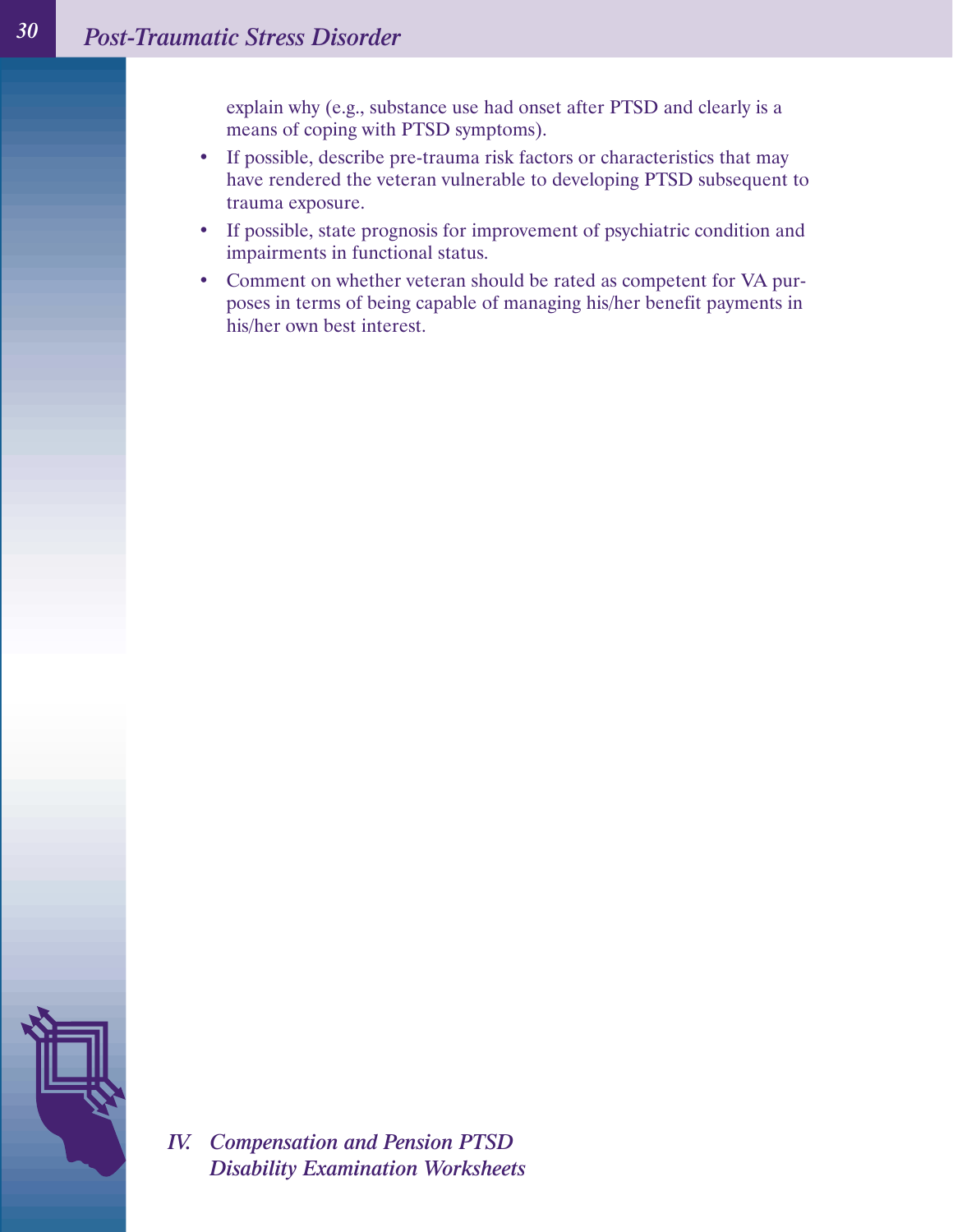### **REVIEW EXAMINATION FOR POSTTRAUMATIC STRESS DISORDER**

Name: SSN:

Date of Exam: C-number:

Place of Exam:

### **A: Review of Medical Records.**

### **B. Medical History since last exam:**

Comment on:

- 1. Hospitalizations and outpatient care from the time between last rating examination to the present, UNLESS the purpose of this examination is to ESTABLISH service connection, then the complete medical history since discharge from military service is required.
- 2. Frequency, severity and duration of psychiatric symptoms.
- 3. Length of remissions from psychiatric symptoms, to include capacity for adjustment during periods of remissions.
- 4. Treatments including statement on effectiveness and side effects experienced.
- 5. *Subjective Complaints*: Describe fully.

### **C. Psychosocial Adjustment since the last exam**

- legal history (DWIs, arrests, time spent in jail)
- educational accomplishment
- extent of time lost from work over the past 12 month period and social impairment. If employed, identify current occupation and length of time at this job. *If unemployed, note in complaints whether veteran contends it is due to the effects of a mental disorder. Further indicate following diagnosis, what factors, and objective findings support or rebut that contention.*
- marital and family relationships (including quality of relationships with spouse and children)
- degree and quality of social relationships
- activities and leisure pursuits
- problematic substance abuse
- significant medical disorders (resulting pain or disability; current medications)
- history of violence/assaultiveness
- history of suicide attempts
- summary statement of current psychosocial functional status (perform-
- *IV. Compensation and Pension PTSD Disability Examination Worksheets*

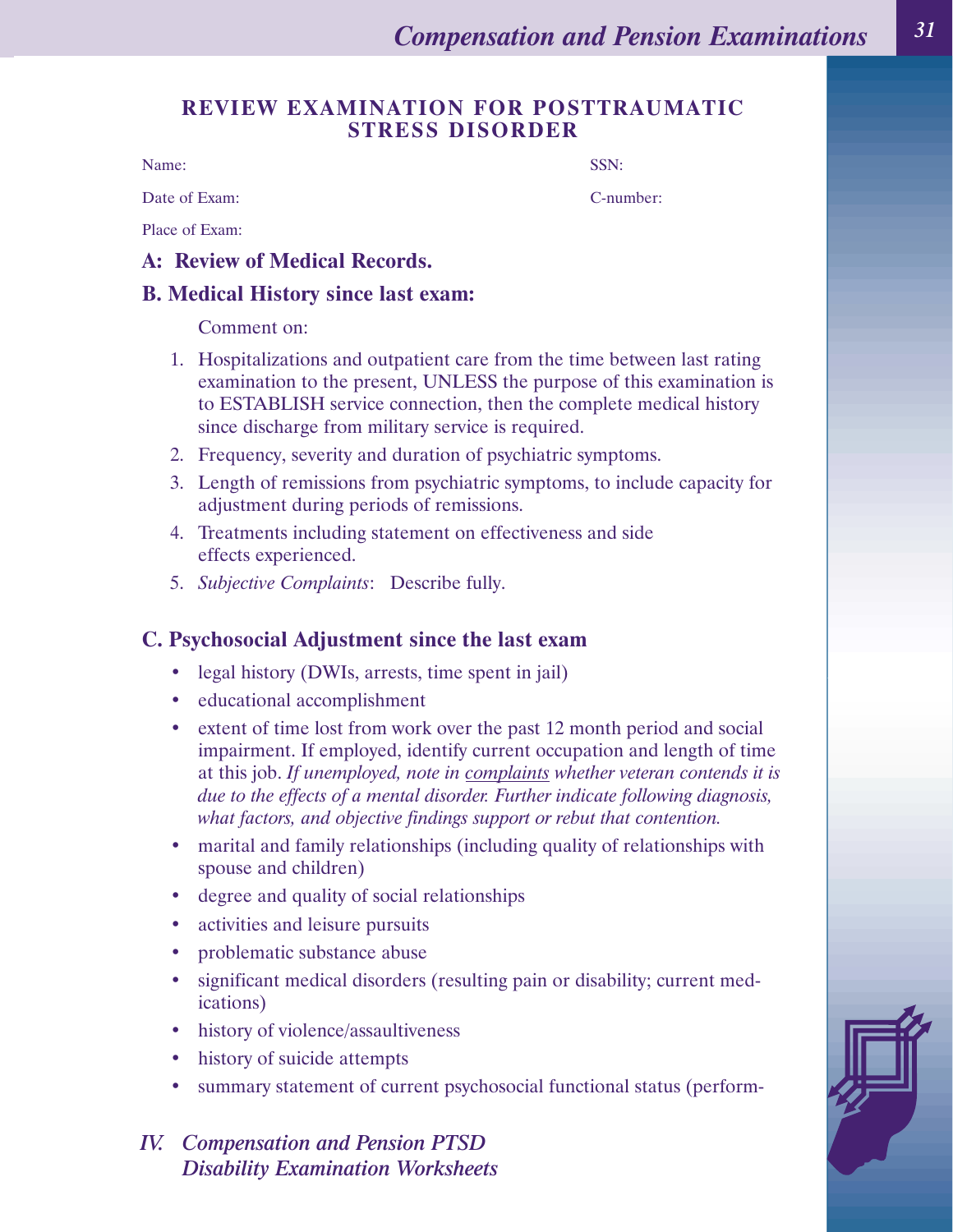ance in employment or schooling, routine responsibilities of self care, family role functioning, physical health, social/interpersonal relationships, recreation/leisure pursuits)

### **D. Mental Status Examination**

Conduct a *brief* mental status examination aimed at screening for DSM-IV mental disorders. Describe and fully explain the existence, frequency and extent of the following signs and symptoms, or any others present, and relate how they interfere with employment and social functioning:

- Impairment of thought process or communication.
- Delusions, hallucinations and their persistence.
- Eye contact, interaction in session, and inappropriate behavior cited with examples.
- Suicidal or homicidal thoughts, ideations or plans or intent.
- Ability to maintain minimal personal hygiene and other basic activities of daily living.
- Orientation to person, place and time.
- Memory loss, or impairment (both short and long-term).
- Obsessive or ritualistic behavior which interferes with routine activities and describe any found.
- Rate and flow of speech and note any irrelevant, illogical, or obscure speech patterns and whether constant or intermittent.
- Panic attacks noting the severity, duration, frequency and effect on independent functioning and whether clinically observed or good evidence of prior clinical or equivalent observation is shown.
- Depression, depressed mood or anxiety.
- Impaired impulse control and its effect on motivation or mood.
- Sleep impairment and describe extent it interferes with daytime activities.
- Other disorders or symptoms and the extent they interfere with activities, particularly:
	- mood disorders (especially major depression and dysthymia)
	- substance use disorders (especially alcohol use disorders)
	- anxiety disorders (especially panic disorder, obsessive-compulsive disorder, generalized anxiety disorder)
	- somatoform disorders
	- personality disorders (especially antisocial personality disorder and borderline personality disorder)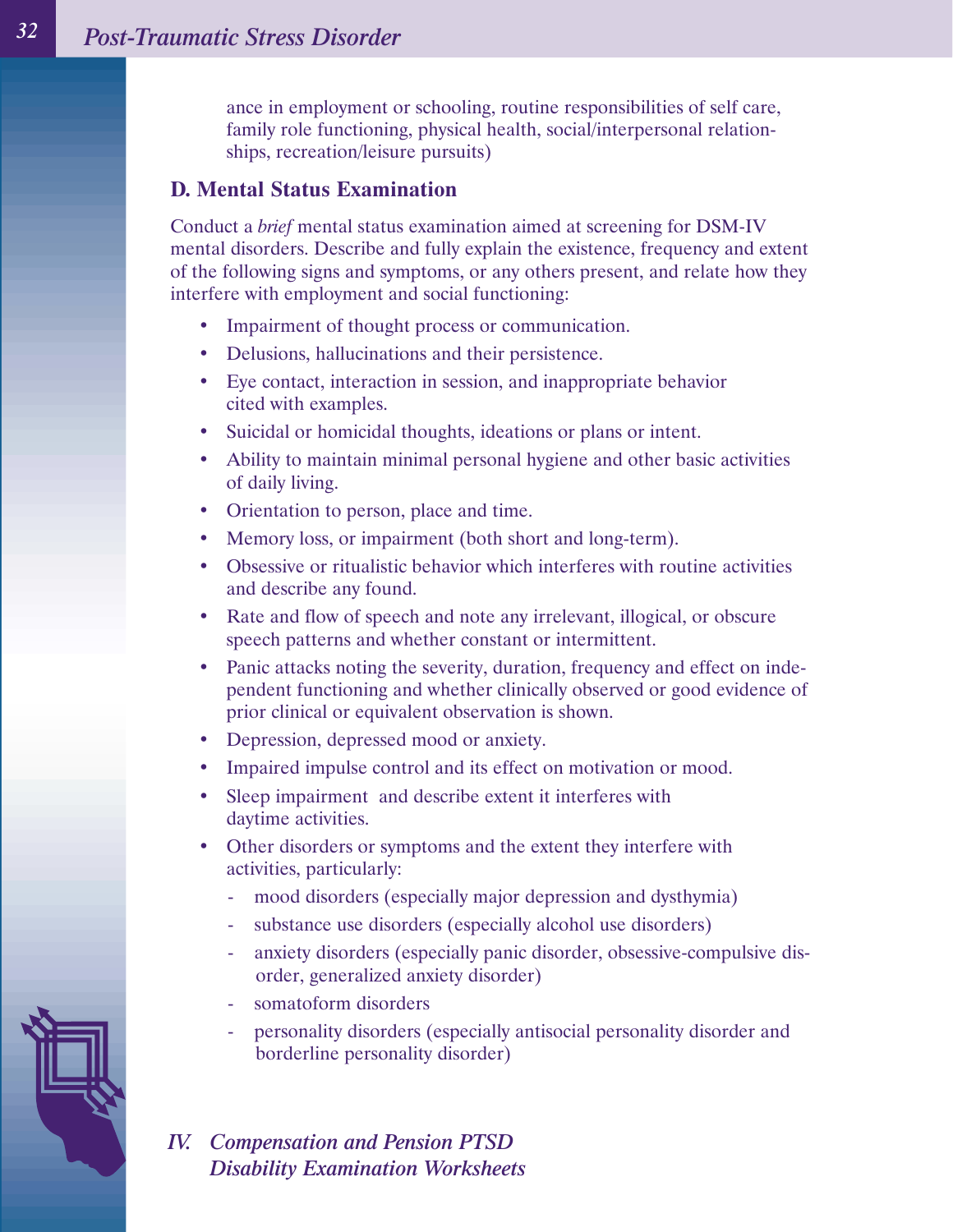### **E. Assessment of PTSD**

- state whether the veteran currently meets the DSM-IV stressor criterion
- identify behavioral, cognitive, social, affective, or somatic symptoms veteran attributes to PTSD
- describe specific PTSD symptoms present (symptoms of trauma re-experiencing, avoidance/numbing, heightened physiological arousal, and associated features [e.g., disillusionment and demoralization])
- specify typical frequency and severity of symptoms

### **F. Psychometric Testing Results**

- provide psychological testing if deemed necessary
- provide specific evaluation information required by the rating board or on a BVA Remand**.**
- comment on validity of psychological test results
- provide scores for PTSD psychometric assessments administered
- state whether PTSD psychometric measures are consistent or inconsistent with a diagnosis of PTSD, based on normative data and established "cutting scores" (cutting scores that are consistent with or supportive of a PTSD diagnosis are as follows: PCL  $\geq$  50; Mississippi Scale  $\geq$  107; MMPI PTSD subscale a score > 28; MMPI code type: 2-8 or 2-7-8)
- state degree of severity of PTSD symptoms based on psychometric data (mild, moderate, or severe)
- describe findings from psychological tests measuring problems other than PTSD (MMPI, etc.)

#### **G. Diagnosis:**

- 1. The Diagnosis must conform to DSM-IV and be supported by the findings on the examination report.
- 2. If there are multiple mental disorders, delineate to the extent possible the symptoms associated with each and a discussion of relationship.
- 3. Evaluation is based on the effects of the signs and symptoms on occupational and social functioning.

**NOTE:** VA is prohibited by statute, 38 U.S.C. § 1110, from paying compensation for a disability that is a result of the veteran's own alcohol or drug abuse. However, when a veteran's alcohol or drug abuse disability is secondary to or is caused or aggravated by a primary service-connected disorder, the veteran may be entitled to compensation. See Allen v. Principi, 237 F.3d 1368, 1381 (Fed. Cir. 2001). Therefore, it is important to determine the relationship, if any, between a service-connected disorder and a disability resulting from the veteran's alcohol or drug abuse. Unless alcohol or drug abuse is secondary to or is

### *IV. Compensation and Pension PTSD Disability Examination Worksheets*

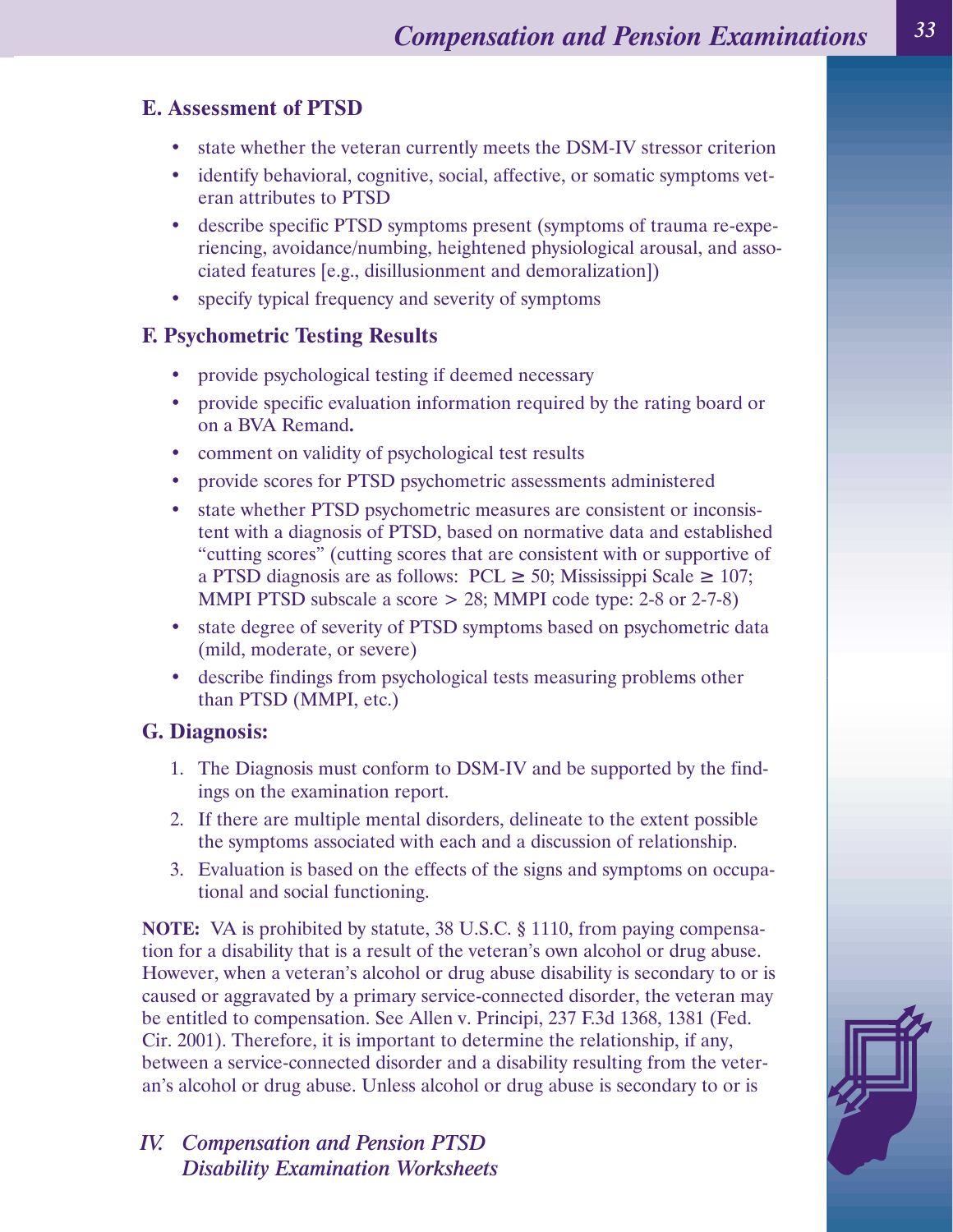caused or aggravated another mental disorder, you should separate, to the extent possible, the effects of the alcohol or drug abuse from the effects of the other mental disorder(s). If it is not possible to separate the effects in such cases, please explain why.

### **H. Diagnostic Status**

Axis I disorders

Axis II disorders

Axis III disorders

Axis IV (psychosocial and environmental problems)

Axis V (GAF score: current)

### **I. Global Assessment of Functioning (GAF):**

**NOTE:** The complete multi-axial format as specified by DSM-IV may be required by BVA REMAND or specifically requested by the rating specialist. If so, include the GAF score and note whether it refers to current functioning. A BVA REMAND may also request, in addition to an overall GAF score, that a separate GAF score be provided for each mental disorder present when there are multiple Axis I or Axis II diagnoses and not all are service-connected. If separate GAF scores can be given, an explanation and discussion of the rationale is needed. If it is not possible, an explanation as to why not is needed. (See the above note pertaining to alcohol or drug abuse.)

### **J. Competency:**

Competency, for benefits purposes, has a special meaning, and refers *only* to veterans' ability to manage benefit payments in their own best interests without restriction, and not to any other subject. State whether the veteran is capable of managing his/her or her benefit payments in the individual's own best interests (a physical disability which prevents the veteran from attending to financial matters in person is not a proper basis for a finding of incompetency unless the veteran is, by reason of that disability, incapable of directing someone else in handling the individual's financial affairs).

### **K. Capacity to Manage Financial Affairs**

Mental competency, for VA benefits purposes, refers only to the ability of the veteran to manage VA benefit payments in his or her own best interest, and not to any other subject. Mental incompetency, for VA benefits purposes, means that the veteran, because of injury or disease, is not capable of managing benefit payments in his or her best interest. In order to assist raters in making a legal determination as to competency, please address the following:

What is the impact of injury or disease on the veteran's ability to manage his or her financial affairs, including consideration of such things as knowing the

*IV. Compensation and Pension PTSD Disability Examination Worksheets*

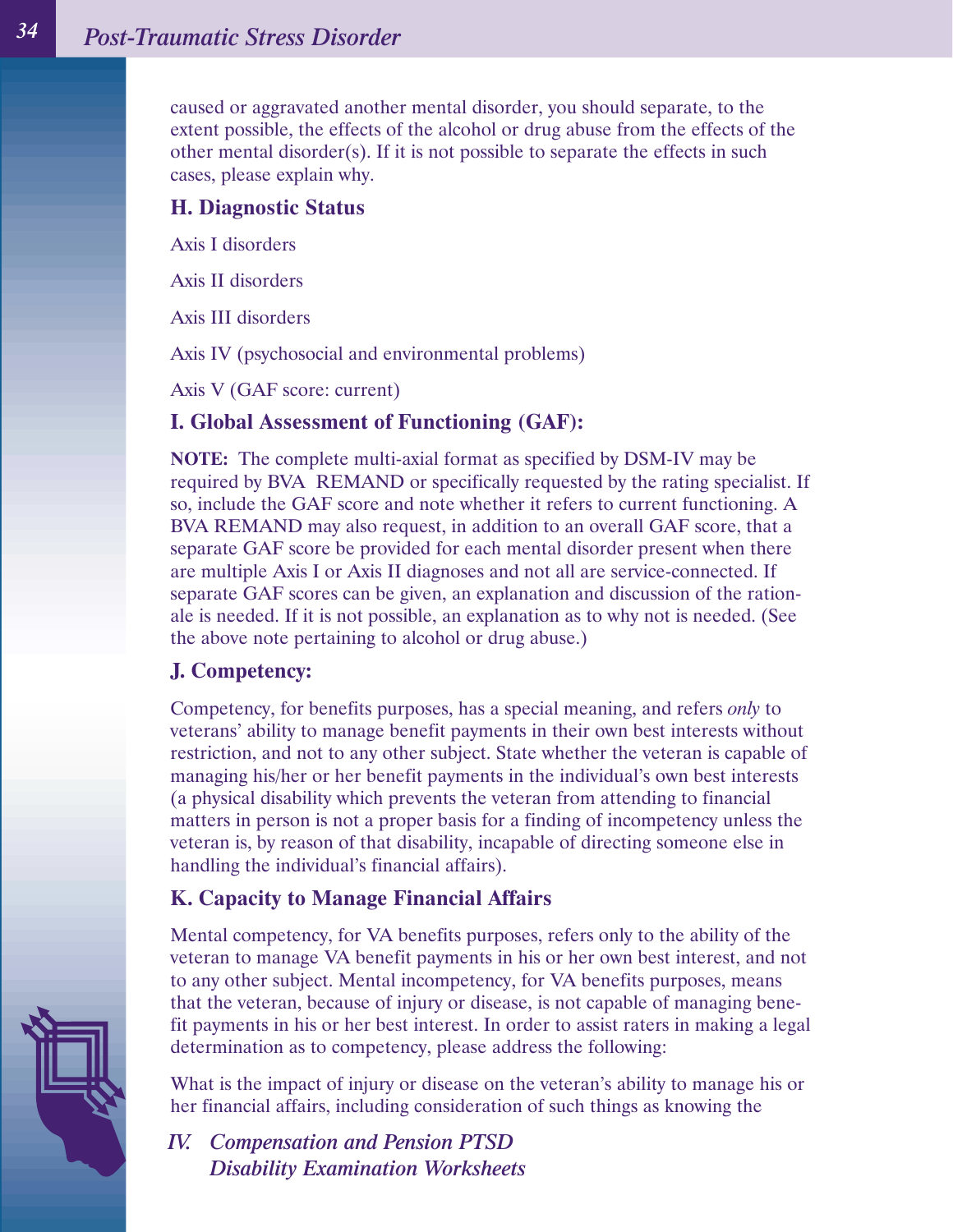amount of his or her VA benefit payment, knowing the amounts and types of bills owed monthly, and handling the payment prudently? Does the veteran handle the money and pay the bills himself or herself?

Based on your examination, do you believe that the veteran is capable of managing his or her financial affairs? Please provide examples to support your conclusion.

If you believe a Social Work Service assessment is needed before you can give your opinion on the veteran's ability to manage his or her financial affairs, please explain why.

### **L. Integrated Summary and Conclusions**

- 1. Describe changes in *psychosocial functional status* and *quality of life* since the last exam (performance in employment or schooling, routine responsibilities of self care, family role functioning, physical health, social/interpersonal relationships, recreation/leisure pursuits).
- 2. Describe linkage between PTSD symptoms and aforementioned changes in impairment in functional status and quality of life. *Particularly in cases where a veteran is unemployed, specific details about the effects of PTSD and its symptoms on employment are especially important.*
- 3. If possible, describe extent to which disorders other than PTSD (e.g., substance use disorders) are independently responsible for impairment in psychosocial adjustment and quality of life. If this is not possible, explain why (e.g., substance use had onset after PTSD and clearly is a means of coping with PTSD symptoms).
- 4. If possible, state prognosis for improvement of psychiatric condition and impairments in functional status.
- 5. Comment on whether veteran should be rated as competent for VA purposes in terms of being capable of managing his/her benefit payments in his/her own best interest.

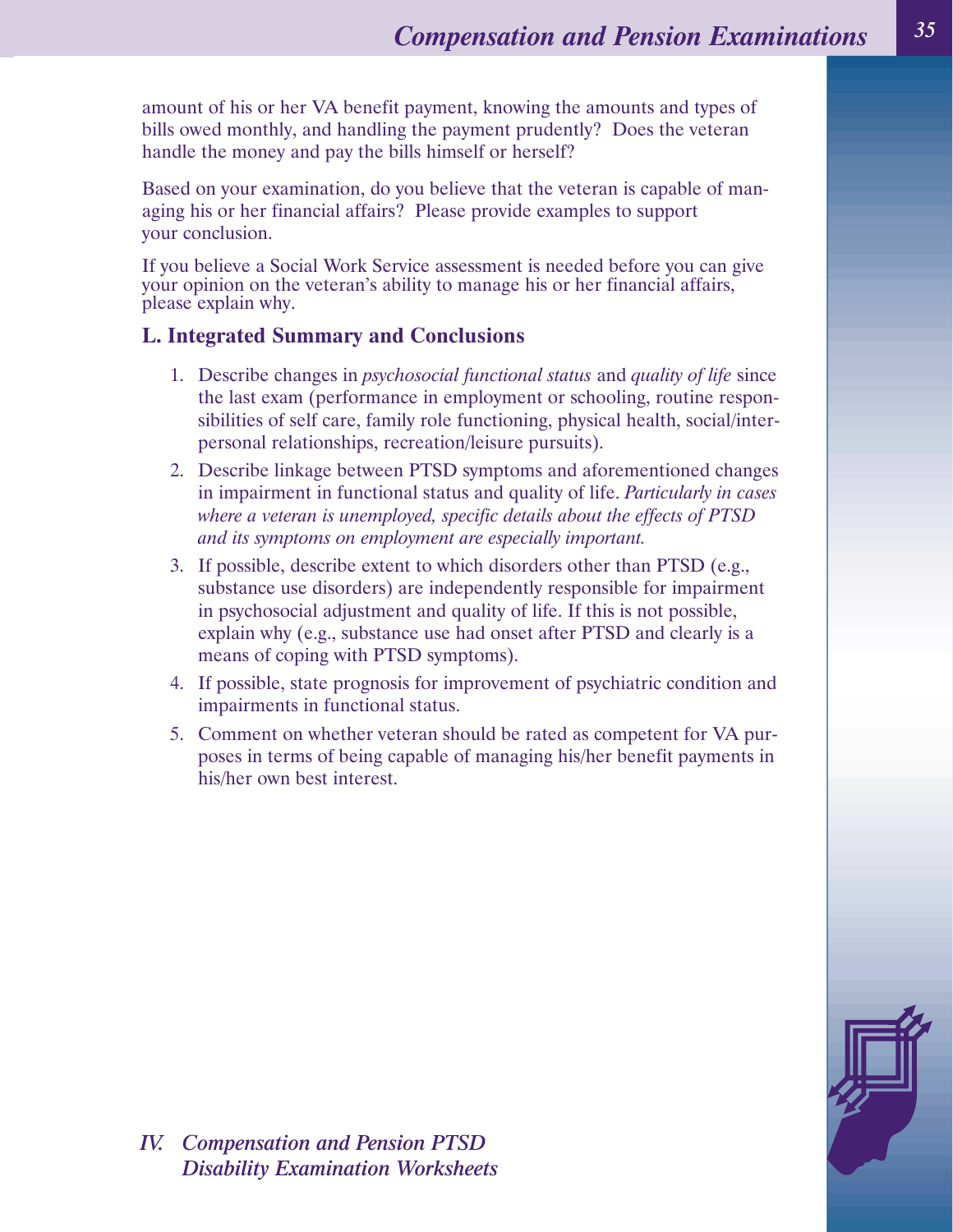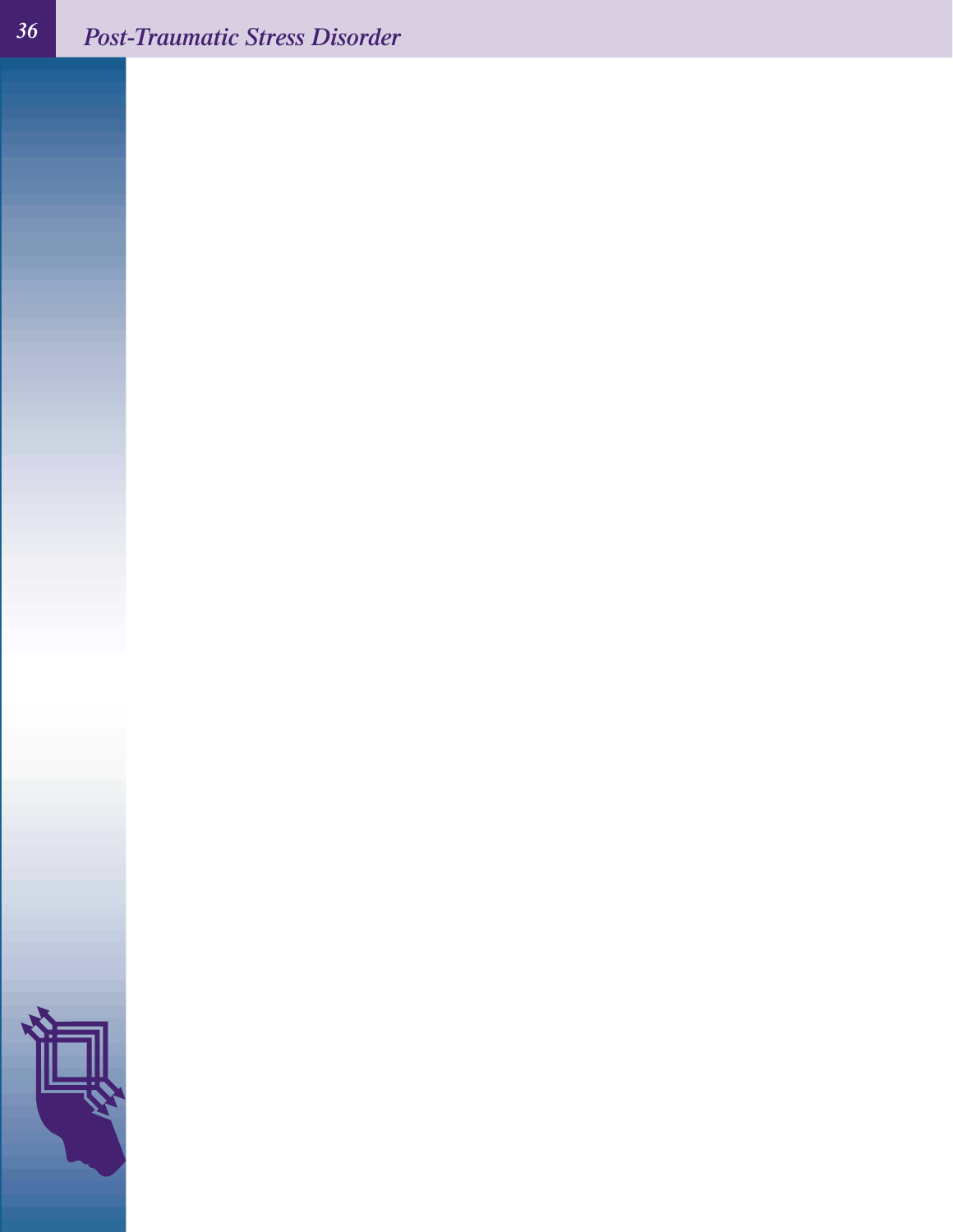# **V. Suggested Report Template For Initial PTSD Compensation and Pension Exam**

**The following template includes examples of all information listed in the Initial Disability Examination worksheet, and is intended as an aid to organizing information gained during the examination. Taking into account the individual differences in patients, clinician specialty, writing style, and resources and time available, it is recommended that the examiner utilize clinical judgment in choosing which template options are particularly relevant to documenting a thorough assessment and diagnosis of the veteran.**

| Name:    | Date:       |
|----------|-------------|
| Address: | Clinician:  |
| DOB:     | Supervisor: |
| $SS#$ :  |             |

### **1. Identifying information & Referral Question**

The veteran is a <u>\_\_</u> year old, \_\_\_\_ (race), \_\_\_\_\_ war era veteran, living with \_\_\_\_\_\_ for the past \_\_\_\_\_\_\_, referred to the C&P program, \_\_\_\_\_\_\_ division for a comprehensive evaluation for the diagnosis of PTSD. General remarks on the 2507 form request

### **2. Sources of Information**

The veteran was interviewed for approximately  $\qquad$  hour(s) on (date)  $\qquad$ . In addition, a review was made of his/her C-file / DD-214, / medical records from VA, Department of Defense, and other health care facilities. In addition, the veteran saw (social worker) \_\_\_\_\_\_\_\_\_\_\_\_ on (date) \_\_\_\_\_\_ who conducted a comprehensive psychosocial history. Additionally, the veteran saw Dr. on (date) who diagnosed the veteran with  $\frac{d}{dx}$ 

\_\_\_\_\_\_\_\_\_\_\_\_\_\_\_\_\_\_\_\_\_\_\_\_\_\_\_\_\_. Other sources of information include statements from collaterals or others who have information about the veteran's trauma exposure and its behavioral sequelae, evidence of behavior changes that occurred shortly after the trauma incident, and statements derived from interview of the claimant. These will be cited where appropriate as sources of information below.

The veteran was administered a battery of psychometric tests to assess psychopathology and specific symptoms of PTSD. Instruments utilized included the following (choose): Mississippi Scale for Combat Related PTSD, the Combat Exposure Scale, the PCL, a modified version of the Structured Clinical Interview for DSM-IV PTSD module, the Women's Wartime Stressor Scale, the Desert Storm Trauma Exposure Questionnaire, the Sexual Experiences Survey, the Childhood Trauma Questionnaire, the MMPI PTSD subscales, the Impact of Event Scale—Revised, the Penn Inventory , the PTSD Stress Diagnostic Scale, and the Trauma Symptom Inventory. The assessments were administered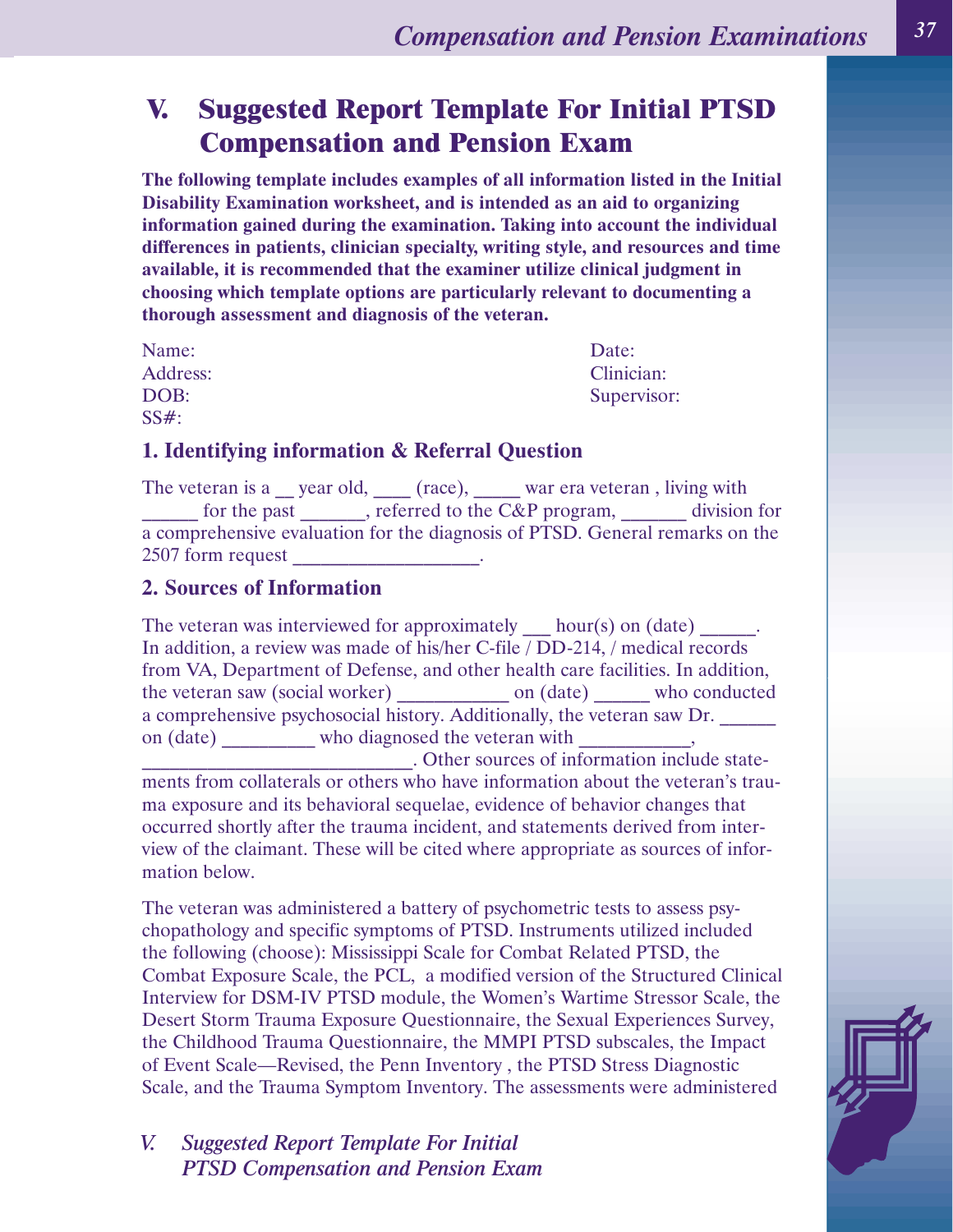at the time of this interview. Results will be reported below.

**1. Premilitary History and Functioning**

The veteran was raised by his/her biological / adoptive / step parents until the age of \_\_\_\_, at which time he/she enlisted in the (military branch) \_\_\_\_\_\_\_\_\_\_\_. His/her father was described as (type of work, personality): \_\_\_\_\_\_\_\_\_\_\_\_\_\_\_\_\_\_\_, and his/her mother as (type of work, personality)  $\qquad \qquad \text{He/she has} \quad (\#) \qquad \qquad \text{siblings}$ 

who currently are ages \_\_\_\_\_\_\_, and living in He/she maintains that he/she has(type of relationship; contact) \_\_\_\_\_\_\_\_\_\_\_\_\_\_\_\_\_\_\_\_\_\_\_\_\_\_ with parents and (type of relationship; contact ) with his/her siblings.

Prior to entering the service, the veteran completed years of schooling and earned / did not earn a high school diploma. He describes him/herself during this time as being " \_\_\_\_\_\_\_\_\_\_, " and his/her pre-military adjustment as being / very good / good / average / marginal / poor. His/her performance in school, grades, suspensions, general behavior, sports participation, dating were . Legal history included:

He/she had history of trouble as a youth which he/she described as . His/her college history is  $\blacksquare$ 

His/her substance usage was reported to be  $\Box$ included the use of (types) with (no) associated problems including: \_\_\_\_\_\_\_\_\_\_\_\_\_\_\_\_\_\_\_\_\_\_\_\_\_\_. He/she had health-related problems which included (include history of injury, including head injury) According to the veteran's reports, his/her pre-military stressors included: example 2 at ages \_\_\_\_\_, resulting in (academic problems, hospital, jail, mental symptoms, treatment, etc). \_\_\_\_\_\_\_\_\_\_\_. Medications taken regularly prior to military included \_\_\_\_\_\_\_\_\_\_\_\_\_\_\_\_\_\_.

Family history of psychiatric problems included: Overall assessment of psychosocial adjustment, progression through developmental milestones, and general level of functioning is:

|  |  |  | 2. Military History |  |
|--|--|--|---------------------|--|
|--|--|--|---------------------|--|

| According to military records and self-report, the veteran                                   | was   |
|----------------------------------------------------------------------------------------------|-------|
| enlisted / was drafted / commissioned in (branch<br>$\gamma$ from                            | to to |
| . He/she was stationed for (months/years) in $(location/s)$                                  |       |
| $\frac{1}{2}$ , from (dates) $\frac{1}{2}$ to $\frac{1}{2}$ . His/her pri-                   |       |
| mary duty was                                                                                |       |
| In addition, other duties included                                                           |       |
| He/she served tours in (war) with the (unit)<br>as (MOS & Duties) in the areas of (location) |       |

*V. Suggested Report Template For Initial PTSD Compensation and Pension Exam*

 $\mathcal{L}_\mathcal{L}$  , and the set of the set of the set of the set of the set of the set of the set of the set of the set of the set of the set of the set of the set of the set of the set of the set of the set of the set of th

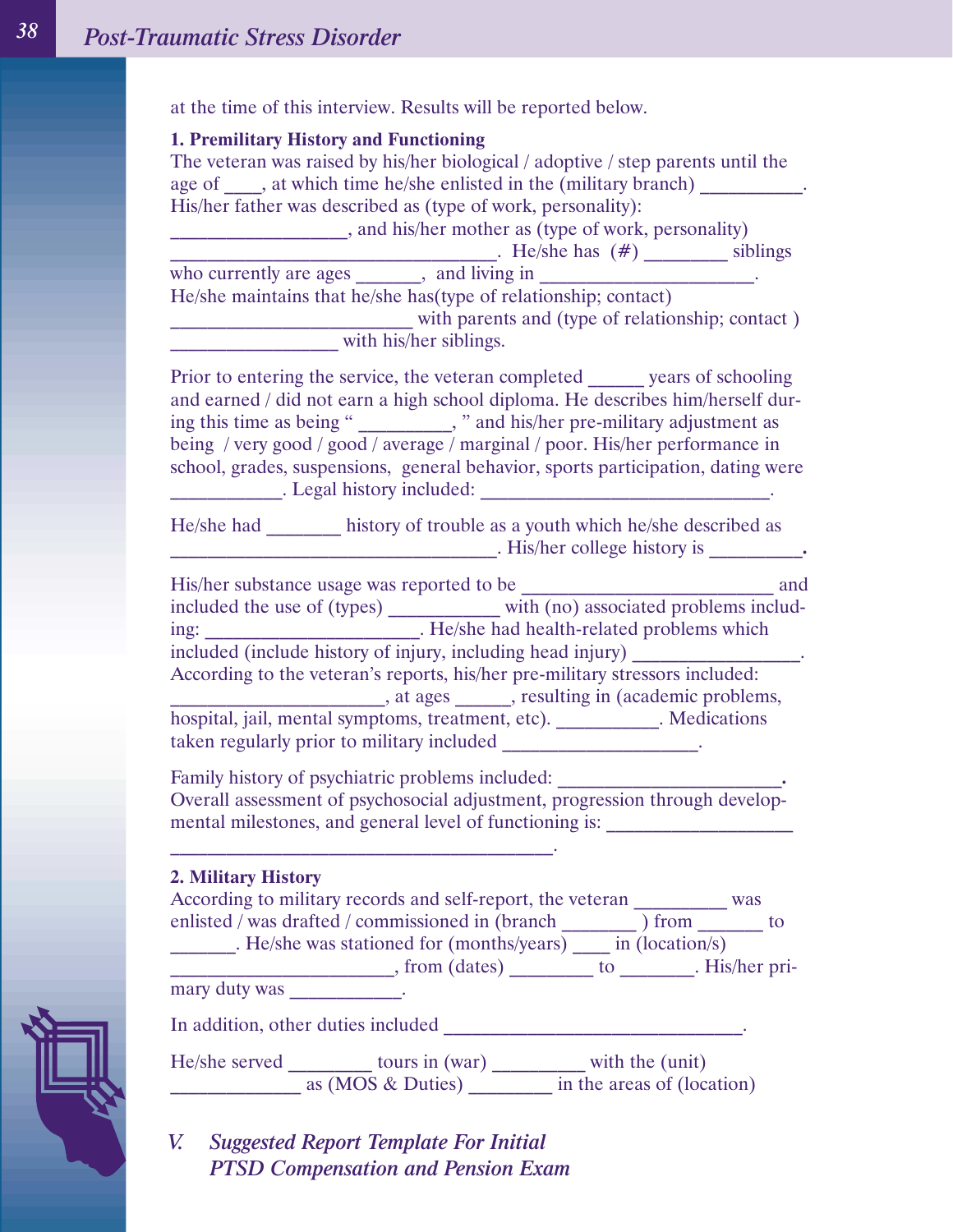\_\_\_\_\_\_\_ from (dates) \_\_\_\_\_\_\_\_\_ to \_\_\_\_\_\_\_\_\_. He/she attained the rank of \_\_\_ while in (war) \_\_\_\_\_\_. He/she was /honorably / dishonorably / generally / discharged. The veteran's duty in (war) could be classified as mainly combat / combat support / support. The veteran was awarded \_\_\_\_\_\_\_\_\_ medals. The veteran reported the following general war experiences: (see: Combat Scale): \_\_\_\_\_\_\_\_\_\_\_\_\_\_.

Specific Trauma's will be discussed below in Section VIII.

### **3. Post-Military History**

### **Education and Employment History:**

The veteran received \_\_\_\_\_\_\_\_\_\_\_\_\_\_\_\_ education following active duty, with a  $\frac{1}{2}$  certificate / degree(s) achieved. His/her employment history includes \_\_\_\_\_\_\_\_\_\_\_\_\_\_\_ jobs from \_\_\_\_\_\_\_\_\_ to \_\_\_\_\_\_\_\_\_\_\_. He/she is currently unemployed / employed. His/her current occupation is \_\_\_\_\_\_\_\_\_\_\_\_ and length of time at this job has been \_\_\_\_\_\_\_\_\_.

#### **Social Functioning:**

|                      | The veteran is currently Married/Divorced (onset and length of time for each, |         |
|----------------------|-------------------------------------------------------------------------------|---------|
| reason for divorce): | . He/she has                                                                  | contact |
|                      | (with spouse $& children)$ . His/her children are (ages)                      |         |

He/she describes his/her current relationships as:

His/her attitude towards social interactions, and how he/she feels others view him/her appears to be:

His/her social support  $\&$  hobbies include:

### **Post Military Stressors:**

According to the veteran's reports, his/her post-military stressors and significant losses have included: \_\_\_\_\_\_\_\_\_\_\_\_\_\_\_\_\_\_\_\_\_, at ages \_\_\_\_\_\_\_\_\_\_\_\_.

### **Legal History:**

The veteran's legal history includes the following incidents (reckless driving, DWI, assault, etc.) \_\_\_\_\_\_\_\_\_\_\_\_\_\_\_\_\_\_\_\_\_\_\_ on (dates for each) \_\_\_\_\_\_\_\_\_\_\_\_\_\_\_, which resulted in

### **Substance Abuse/Alcohol History & Treatment:**

The veteran reports the following use of alcohol and drug (s): (age of onset): \_\_\_\_\_\_\_, (types): \_\_\_\_\_\_\_\_\_\_\_\_\_\_, (amounts): \_\_\_\_\_\_\_\_\_\_\_\_\_\_\_\_\_\_\_ (last usage): \_\_\_\_\_\_\_\_\_\_\_\_, periods of exacerbation and remission): \_\_\_\_\_\_\_\_\_\_\_\_\_\_\_\_\_, (related psychosocial problems (marital, occupational,)): \_\_\_\_\_\_\_\_\_\_\_\_\_\_\_\_\_\_\_\_\_\_\_\_\_\_\_\_\_\_\_\_\_\_\_\_\_\_\_\_\_, (withdrawal problems): \_\_\_\_\_\_\_\_\_\_\_\_\_\_\_\_\_, (related health problems): \_\_\_\_\_\_\_\_\_\_\_\_\_\_, (treatments):

### **Medical History:**

 $\overline{\phantom{a}}$  , and the set of the set of the set of the set of the set of the set of the set of the set of the set of the set of the set of the set of the set of the set of the set of the set of the set of the set of the s

The veteran's medical history includes the following significant illnesses and injuries:

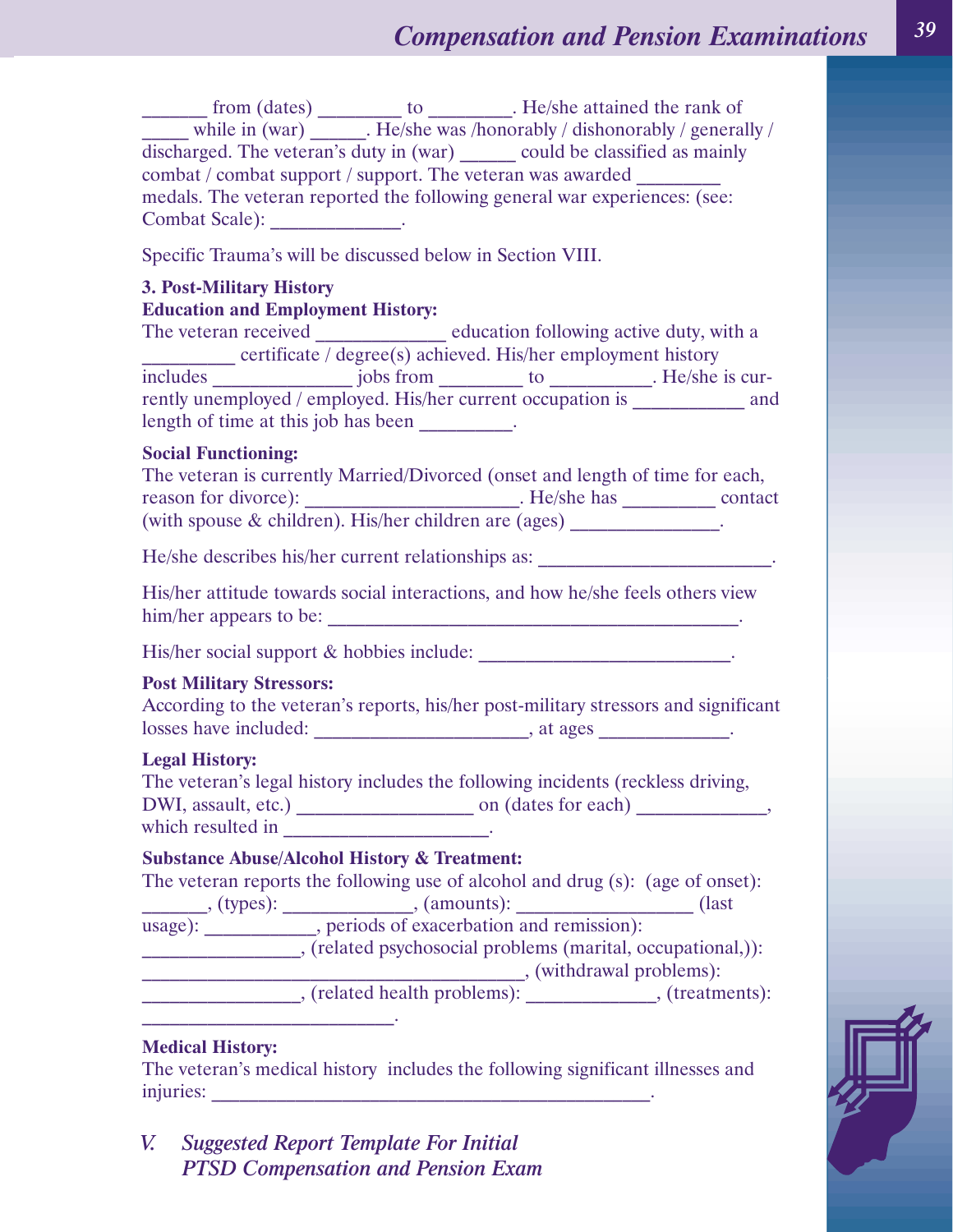| Hospitalizations: |
|-------------------|
|-------------------|

Current medications: \_\_\_\_\_\_\_\_\_\_\_\_\_\_\_\_\_.

Review of Claims Folder (for initial exams) revealed:  $\qquad \qquad$ Current disability rating is: \_\_\_\_\_\_\_\_\_\_\_\_\_\_\_\_\_\_\_.

### **Subjective Complaints:**

The veteran reports the following current subjective complaints: . Suicidal / homicidal ideation:

During and following his/her active duty, the veteran reported the following psychiatric symptoms (onset, frequency, severity and duration, suicide attempts)

\_\_\_\_\_\_\_\_\_\_\_\_\_\_\_\_\_\_\_\_\_\_\_\_\_\_\_\_\_\_\_\_\_\_\_\_\_\_\_\_\_\_\_\_\_\_\_\_\_\_\_\_ . His/her most troublesome / frequent / disruptive symptoms appear to be \_\_\_\_\_\_\_\_\_\_\_\_\_\_\_\_.

### **History of Psychiatric care:**

 $\overline{\phantom{a}}$  , and the set of the set of the set of the set of the set of the set of the set of the set of the set of the set of the set of the set of the set of the set of the set of the set of the set of the set of the s

The Veteran's history of psychiatric care began on  $\qquad \qquad$ , and has included (medications, inpatient treatment, outpatient care, groups*,* etc). The veteran is currently receiving (type and frequency of treatment) \_\_\_\_\_\_\_\_\_\_\_\_\_\_\_\_.

History and length of remissions, have been \_\_\_\_\_\_\_\_\_\_\_\_\_\_\_\_\_\_\_. His/her capacity for adjustment during periods of remissions appeared to be

### **Social Impairment:**

The extent of social impairment and work impairment (time lost, problems with supervisors/coworkers, loss of productivity, etc.) over the past 12 month period was \_\_\_\_\_\_\_\_\_\_\_\_\_\_\_\_\_\_\_\_\_\_\_\_\_\_. (If unemployed), The veteran does not contend / contends it is due to the effects of a mental disorder. (Further discuss in DIAGNOSIS, if possible, what factors and objective findings support or rebut that contention).

### **4. Mental Status Exam and Observations**

### **Appearance:**

Dress: (casual) (formal) (other:  $\qquad$ )

Eye contact: (excellent) (good) (fair) (poor) (variable) (other:  $\qquad \qquad$  )

Grooming: (excellent) (good) (fair) (poor) (other:  $\qquad \qquad$  )

Hygiene: (excellent) (good) (fair) (poor) (other: \_\_\_\_\_\_\_\_\_\_\_\_\_\_\_\_\_\_\_\_\_\_\_\_\_\_\_\_\_\_

Posture: (excellent) (good) (fair) (poor) (variable) (impaired) (abnormal)  $(other: )$ 

Appearance: (healthy) (excellent) (good) (fair) (poor) (sickly) (muscular) (atrophied) (other: \_\_\_\_\_\_\_\_\_\_\_\_\_\_ )

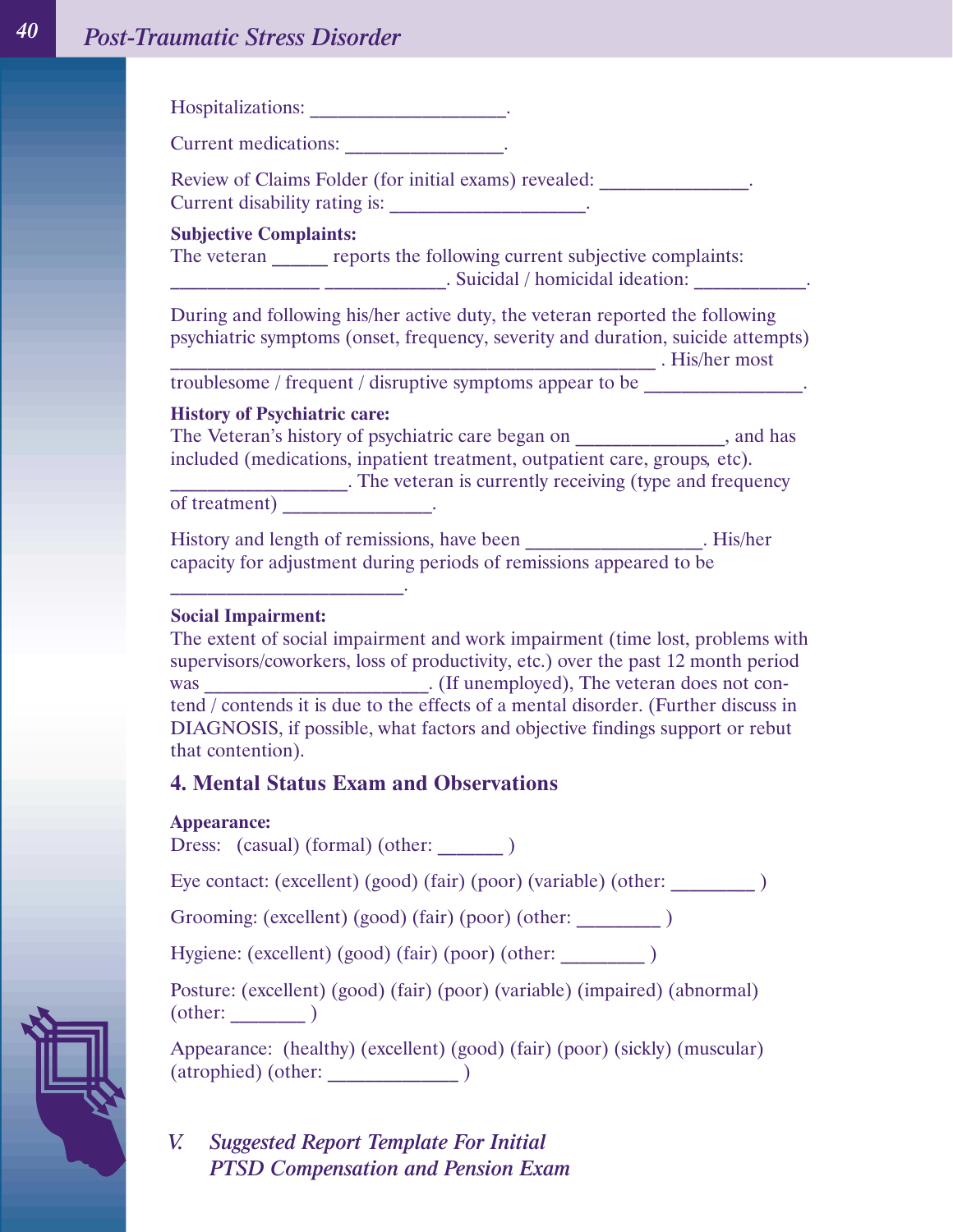### **Psychomotor:**

Gait:

Level of Activity: (hyperactive) (combative) (normal) (restless) (lethargic)  $(fatigued)$  (tense) (other:  $\qquad \qquad$ )

**Manner**: (cooperative) (angry) (defensive) (apathetic) (interested) (guarded) (attentive) (achievement orientated) (rigid conscience) (other:

**Speech:** (normal rate & rhythm)(rapid) (slow) (pressured) (hesitant) (loud) (whispered) (slurred) (mumbled) (echolalia) (spontaneous) (irrelevant answers) (loosening of answers) (muddled) (other:  $\qquad \qquad$  )

**Mood** {**pt. Report**}: (dysphoric) (euthymic) (depressed) (elated) (expansive) (anxious) (frightened) (angry) (labile) (inappropriate) (appropriate) (guilty)  $\text{(other:}\_$ 

{**examiner's evaluation of affect**} (broad) (restricted) (depressed) (blunted) (flat) (anxious) (mood congruent) (mood incongruent) (other: \_\_\_\_\_\_\_\_\_\_\_ )

**Thought Processes**: (overabundance of ideas) (paucity of ideas) (flight of ideas) (slow thinking) (perseverations) (goal directed answers to questions) (loose associations to questions) (tangential) (rambling) (evasive) (blocking)  $(other: )$ 

**Thought Content:** (obsessions) (compulsions) (phobias) (intrusive memories)

[**delusions**] (bizarre) (somatic) (grandeur) (persecution) (reference) ( selfaccusation) (control) (paranoid) (other):

[**hallucinations]** (auditory) (visual) (olfactory) (gustatory) (tactile) (other: \_\_\_\_\_\_\_\_\_\_\_ ) (SUICIDAL IDEATION) (PLAN) (INTENT) (HISTORY) [No evidence of SI]

(HOMICIDAL IDEATION) (PLAN) (INTENT) (HISTORY) [No evidence of HI]

**Orientation:** person \_\_\_\_\_\_\_ place \_\_\_\_\_\_\_ date \_\_\_\_\_\_\_\_\_\_\_\_\_\_\_\_\_\_\_\_\_\_\_\_\_\_\_\_\_\_\_\_

**Abstract Thinking** "A Rolling Stone Gathers No Moss" (concept formation problems) (appropriate answer) (Result: \_\_\_\_\_\_\_\_\_\_\_\_\_\_\_\_\_\_\_\_\_\_\_\_\_\_\_\_\_\_\_ )

**Information and Intelligence:** (relative to education level:  $\qquad \qquad$  )

**Concentration:** SERIAL 7's: 100, 93, 86, 79, 72, 65, 58, 51, 44, 37, 30, 23, 16, 9, 2, (report number of integers):  $\qquad \qquad$  )

**Remote memory** (memory for childhood information) (intact) (deficits)  $\text{(other:}\_\_ \text{max})$ 

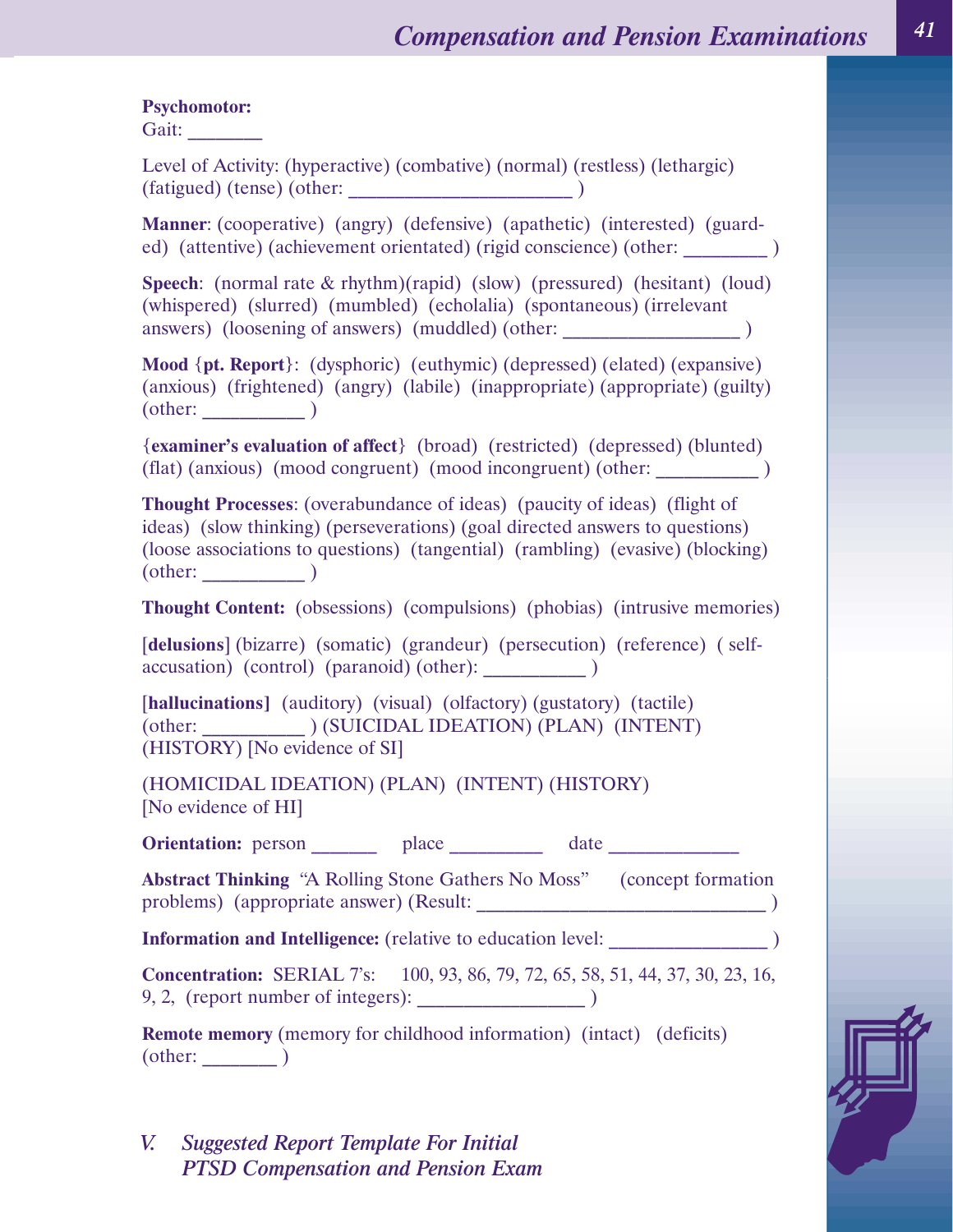| <b>Recent memory:</b> (past few months) (intact) (deficits) |  |
|-------------------------------------------------------------|--|
| (other:                                                     |  |
| <b>Immediate retention:</b> (pen, clothespin, car, dog)     |  |

**Delayed recall**: (pen, clothespin, car, dog)

**Judgment:** Social Judgment: understand outcome of behavior? (YES NO)

**Insight:** (awareness of problems) (other:

### **7. Testing Results**

The veteran was administered measures specifically designed to assess PTSD.

### **OPTION 1:**

In summary, the psychometric findings are consistent with information gathered during the diagnostic and social history interviews for the presence and level of symptomatology. On all measures he or she scored in a manner similar to normative patient samples known to have PTSD. **(**Scores are suggestive of an individual with Mild / Moderate / Severe PTSD.) *OR* The veteran scored in a range that is characteristic of patient samples that do not carry the diagnosis of PTSD. The pattern among the psychometric findings supports / does not support a diagnosis of PTSD.

### **OPTION 2:**

In summary, the psychometric findings are inconsistent with information gathered during the diagnostic and social history interviews for presence and level of symptomatology. The level of reporting on the battery of psychometrics is greater than / less than / more variable than interview information. The discrepancy may be due to (discuss reasons why the two sources do not agree):

\_\_\_\_\_\_\_\_\_\_\_\_\_. Given this inconsistency, conclusions about a PTSD diagnosis based on the psychometric findings cannot be advanced.

| Mississippi:                                               |                                                | PCL: | <b>Combat Exposure Scale:</b> |  |
|------------------------------------------------------------|------------------------------------------------|------|-------------------------------|--|
| Women's Wartime Stressor Scale:                            |                                                |      | <b>Sexual Experiences</b>     |  |
| Survey:                                                    | <b>Brief Questionnaire for Sexual Assault:</b> |      |                               |  |
| Desert Storm Trauma Exposure Questionnaire:                |                                                |      |                               |  |
| <b>Childhood Trauma Questionnaire:</b><br><b>MMPI PTSD</b> |                                                |      |                               |  |
| subscales:<br>Impact of Event Scale-Revised:               |                                                |      |                               |  |
| <b>PTSD Stress Diagnostic Scale:</b><br>Penn Inventory:    |                                                |      |                               |  |
|                                                            | <b>Trauma Symptom Inventory:</b>               |      | Other:                        |  |

### **5. Other Symptoms**

This veteran also meets criteria for: (Diagnostic and Statistical Manual for Mental Disorders-IV DSM-IV diagnosis, brief description of symptoms)



*V. Suggested Report Template For Initial PTSD Compensation and Pension Exam*

 $\overline{\phantom{a}}$  , and the set of the set of the set of the set of the set of the set of the set of the set of the set of the set of the set of the set of the set of the set of the set of the set of the set of the set of the s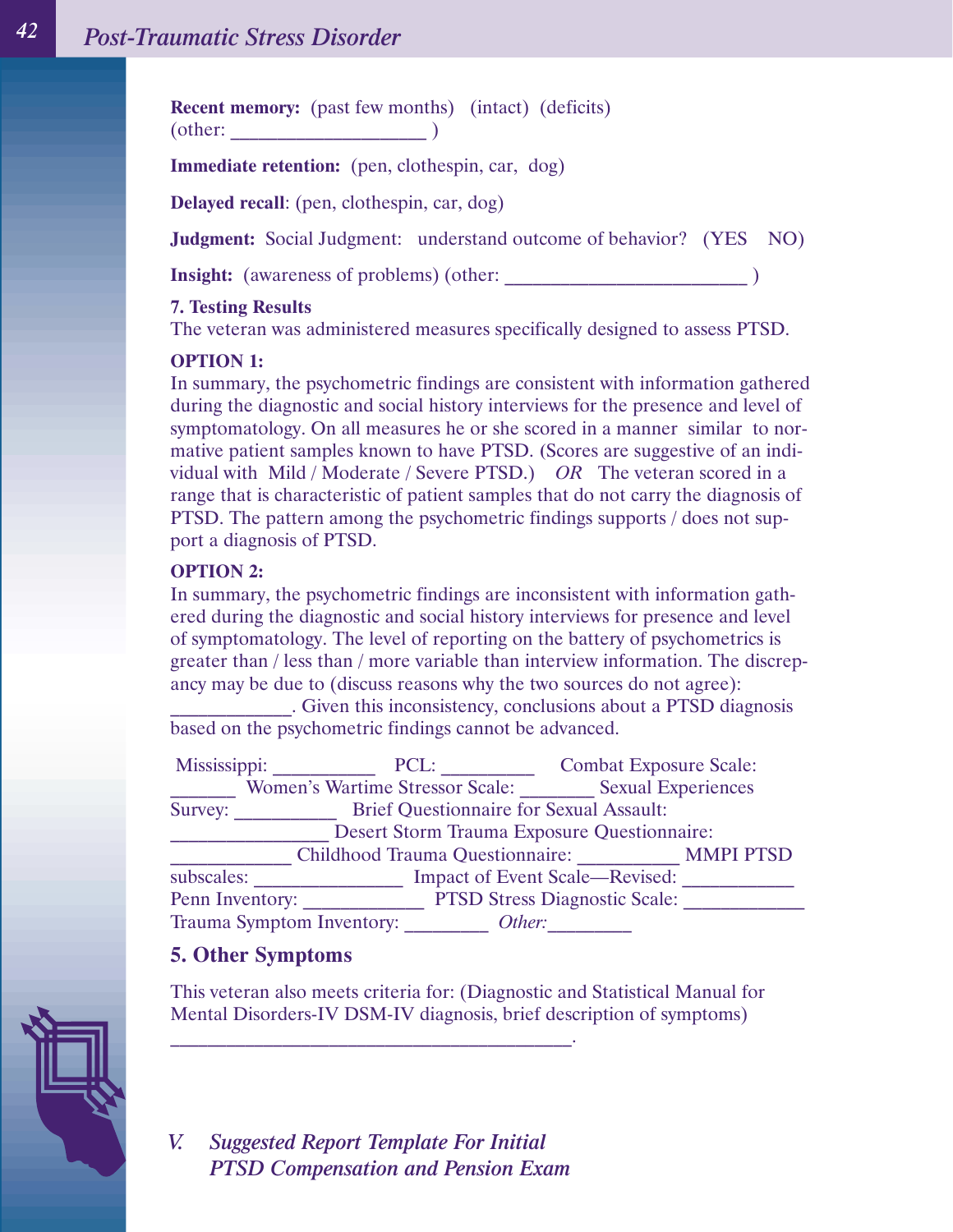### **6. PTSD Assessment**

### **Military Stressor(s)**

(To follow from Combat Exposure Questionnaire and interview):

The veteran's military-related stressors have included injury / captivity / torture / witnessing atrocities / personal assault / sexual assault / other. Because there is a history of multiple stressors, the veteran considers the most severe to have been \_\_\_\_\_\_\_\_\_\_\_\_\_\_\_\_. The impact of each is believed to have been: a: \_\_\_\_\_\_\_\_\_\_\_\_\_\_\_ b: \_\_\_\_\_\_\_\_\_\_\_\_\_\_\_\_ c:\_\_\_\_\_\_\_\_\_\_\_\_\_\_\_\_\_\_ d: \_\_\_\_\_\_\_\_\_\_\_\_\_\_. Other stressful life events during this period included (non-

combat events such as death in family, etc):

## **Symptoms and impairment in functioning:**

(To follow from SCID/CAPS):

Behavioral, cognitive, social, or affective changes linked to the veteran's military stressor(s) have included: \_\_\_\_\_\_\_\_\_\_\_\_\_\_. Related somatic symptoms have included: \_\_\_\_\_\_\_\_\_\_\_\_\_\_\_\_\_\_\_\_\_\_\_\_\_\_\_\_\_\_. One of his/her most bothersome symptoms seems to be

### **PTSD Symptoms include:**

- A. The veteran has been exposed to a traumatic event in which both of the following were present:
	- The veteran experienced, witnessed, or was confronted with an event or events that involved actual or threatened death or serious injury, or a threat to the physical integrity of self or others
	- The veteran's response involved intense fear, helplessness, or horror.
- B. The traumatic event is persistently re-experienced in one or more of the following ways:
	- Recurrent and intrusive distressing recollections of the event, including images, thoughts, or perceptions.
	- Recurrent distressing dreams of the event.
	- Acting or feeling as if the traumatic event were recurring includes a sense of reliving the experience, illusions, hallucinations, and dissociative flashback episodes, including those which occur on awakening or when intoxicated).
	- Intense psychological distress at exposure to internal or external cues that symbolize or resemble an aspect of the traumatic event.
	- Physiological reactivity on exposure to internal or external cues that symbolize or resemble an aspect of the traumatic event
- C. Persistent avoidance of stimuli associated with the trauma and numbing of general responsiveness (not present before the trauma), as indicated by three or more of the following:
- *V. Suggested Report Template For Initial PTSD Compensation and Pension Exam*

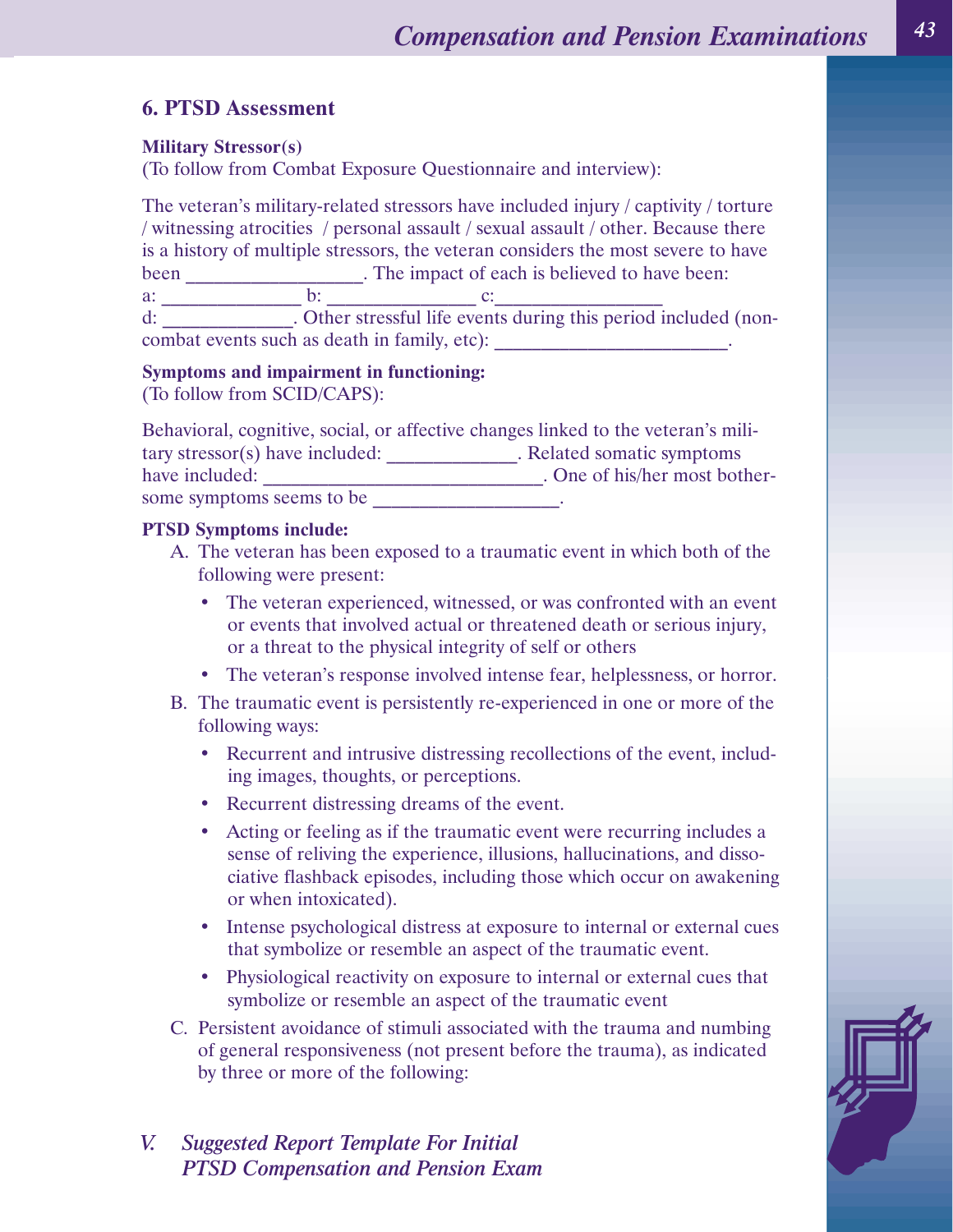- Efforts to avoid thoughts, feelings, or conversations associated with the trauma
- Efforts to avoid activities, places, or people that arouse recollections of the trauma
- Inability to recall an important aspect of the trauma
- Markedly diminished interest or participation in significant activities
- Feelings of detachment or estrangement from others
- Restricted range of affect (e.g., unable to have loving feelings)
- Sense of foreshortened future (e.g., does not expect to have a career, marriage, children, or a normal life span)
- D Persistent symptoms of increased arousal (not present before the trauma), as indicated by two or more of the following:
	- difficulty falling or staying asleep
	- irritability or outbursts of anger
	- difficulty concentrating
	- hypervigilance
	- exaggerated startle response
- E. Duration of the disturbance (symptoms in Criteria B, C, D) is more than 1 month

F. The disturbance causes clinically significant distress or impairment in social, occupational, or other important areas of functioning.

| Specify if: |  | Acute: if duration is less than 3 months |  |  |  |
|-------------|--|------------------------------------------|--|--|--|
|             |  | Chronic: if duration is 3 months or more |  |  |  |

Specify if: With Delayed Onset: if onset of symptoms is at least 6 months after the stressor.

### **7. Impression:**

The overall picture is one of an individual who had made a / satisfactory / poor / adjustment prior to entering military service to the extent that there were / no / many / gross indications of behavior control problems, subjective unhappiness or family dysfunction. The veteran did struggle in (date, age) and he/she did / did not / appear to come from a deprived or abusive background or exhibit early life disturbances of conduct that would predict his/her psychiatric and psychosocial adjustment problems as an adult. Prior to entering the military, the veteran did / did not appear to suffer from symptoms of PTSD / other.

In summary, this veteran meets the DSM-IV criteria for (PTSD, etc) \_\_\_\_\_\_\_\_\_. He/she maintains that he/she has (summarize symptoms) \_\_\_\_\_\_\_\_\_\_\_\_\_\_\_\_\_\_\_\_\_\_\_\_\_\_. In the interview, he/she exhibited (any behavioral observations noted from interview which are consistent with reported

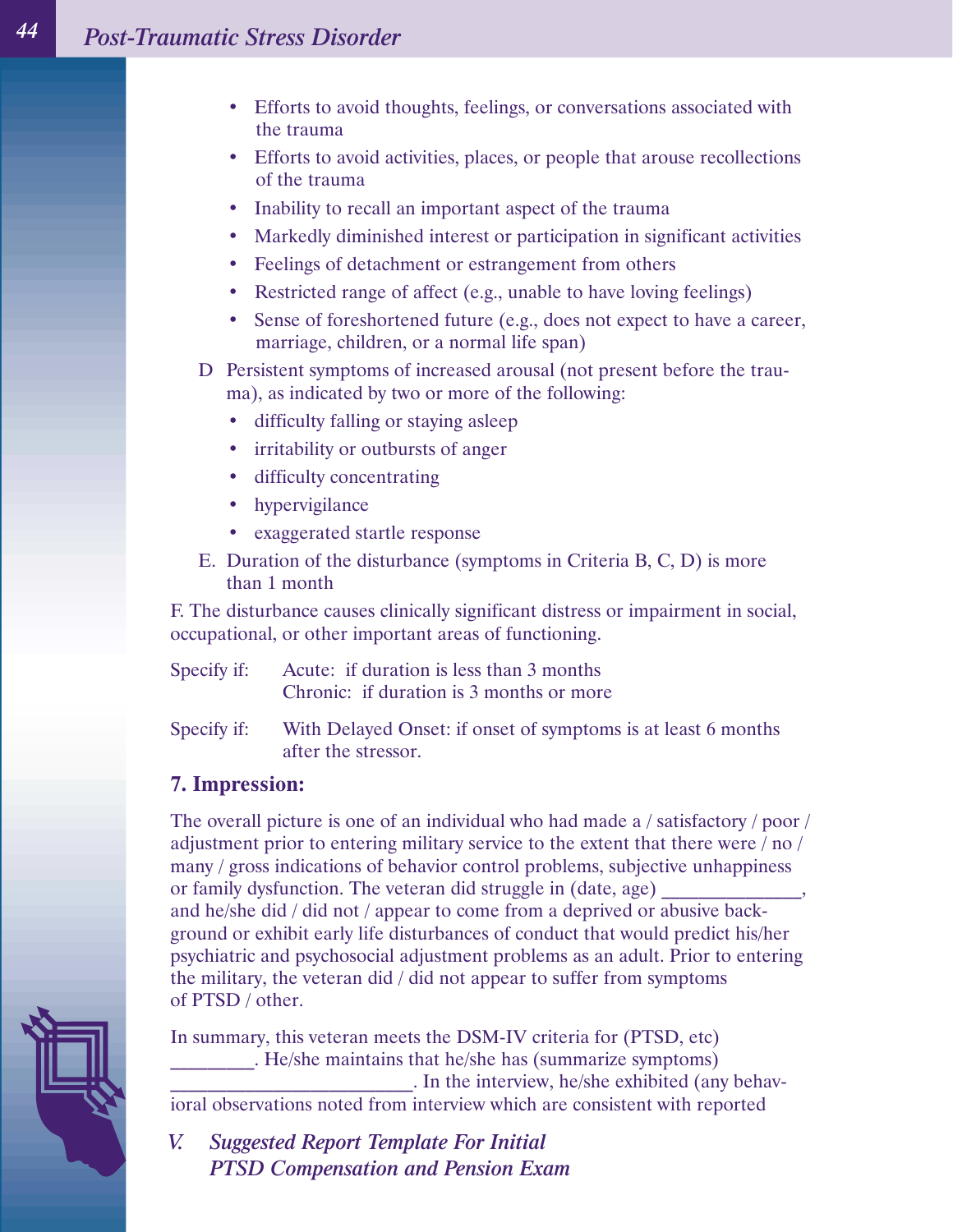symptoms) \_\_\_\_\_\_\_\_\_\_\_\_\_\_\_\_\_\_\_\_\_\_\_\_, and reports from collaterals / records / previous evaluations confirm his/her interview responses and observed behaviors. The veteran maintains that these symptoms have been present over for (duration of time) \_\_\_\_\_\_\_\_. The symptoms seem to be intensified during (anniversary dates) \_\_\_\_\_\_\_\_\_\_\_\_\_\_\_\_.

Changes in functioning from pre to post military service were noted in the areas of: affect / mental health / cognition / sleep / health / social / employment / housing / finances / litigation / acculturation / academic. Changes in psychosocial functional status and quality of life following trauma exposure were noted in employment or schooling / routine responsibilities of self care / family role functioning / physical health / social/interpersonal relationships / and recreation/leisure pursuits (describe changes in all areas).

The veteran's PTSD symptoms /appear to be/do not appear to be/ related to changes in impairment in functional status and quality of life (describe)

OPTION 1: Disorders other than PTSD (e.g., substance use disorders) are independently responsible for impairment in psychosocial adjustment and quality of life (describe) \_\_\_\_\_\_\_\_\_\_\_\_\_\_\_.

OPTION 2: At this time, it is not possible, to separate the effects of PTSD and co-occurring disorders on the veteran's functioning because \_\_\_\_\_\_\_\_\_\_\_ (e.g., substance use had onset after PTSD and clearly is a means of coping with PTSD symptoms).

Pre-trauma risk factors or characteristics than may have rendered the veteran vulnerable to developing PTSD subsequent to trauma exposure are  $\qquad \qquad$ .

Prognosis for improvement of psychiatric condition and impairments in functional status is \_\_\_\_\_\_\_\_\_\_\_\_\_\_.

### **11. Other Psychiatric Symptoms:**

#### **12. Diagnoses:**

\_\_\_\_\_\_\_\_\_\_\_.

**Axis I:**

**Axis II:**

**Axis III:**

Axis IV: health problems, death of family member, separation or divorce, exposure to combat, inadequate social support, living alone, unemployment, discord at work, inadequate housing, inadequate finances, litigation, difficulty with acculturation, academic problems, other.

Axis V: GAF = (current level of functioning. Use descriptor phrases - link

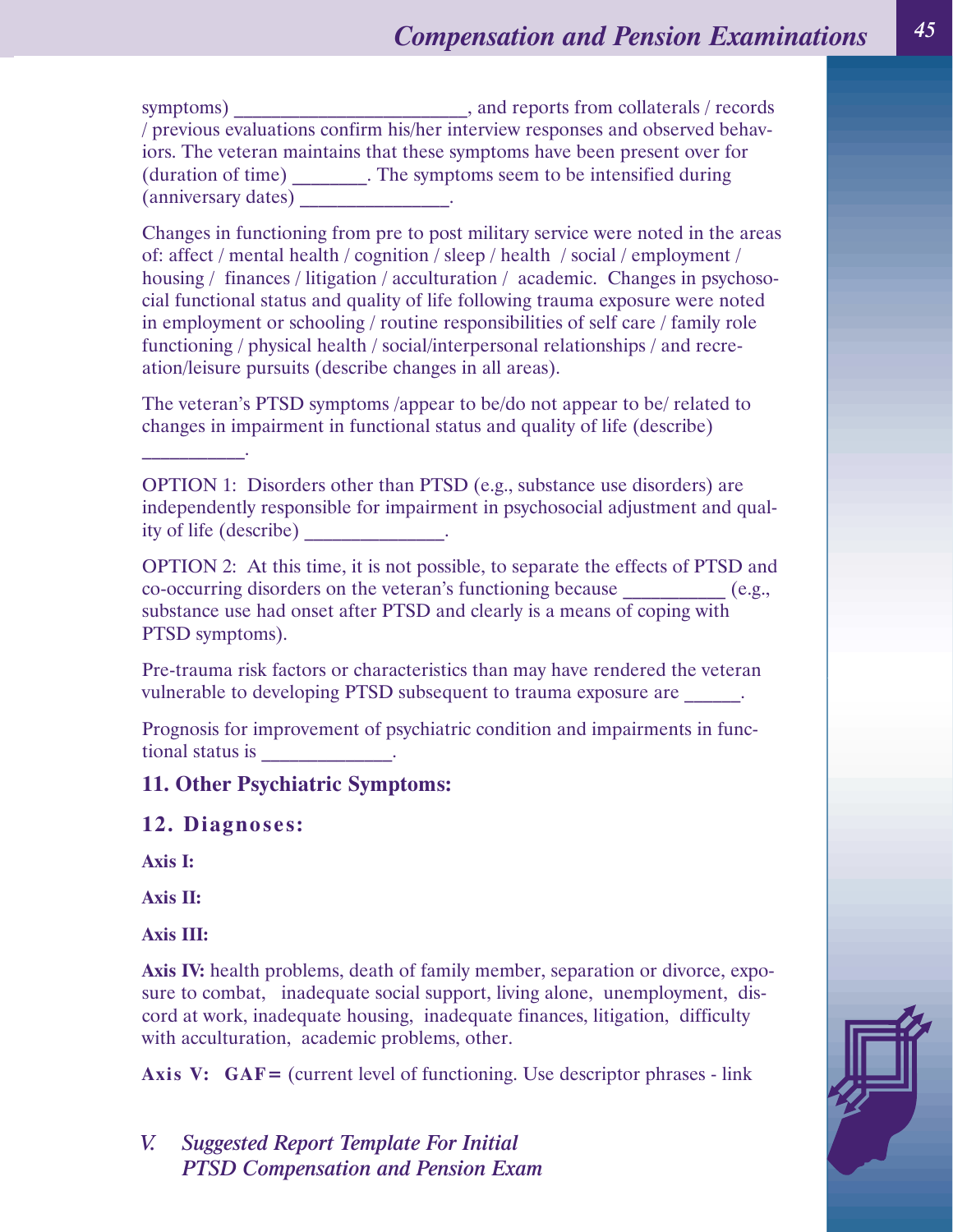functioning to diagnoses via behavioral / concrete anchors and descriptions)

## **13. Competency:**

It is recommended that this veteran be rated as competent for VA purposes. The veteran is capable of managing his/her or her benefit payments in his/her own best interests.

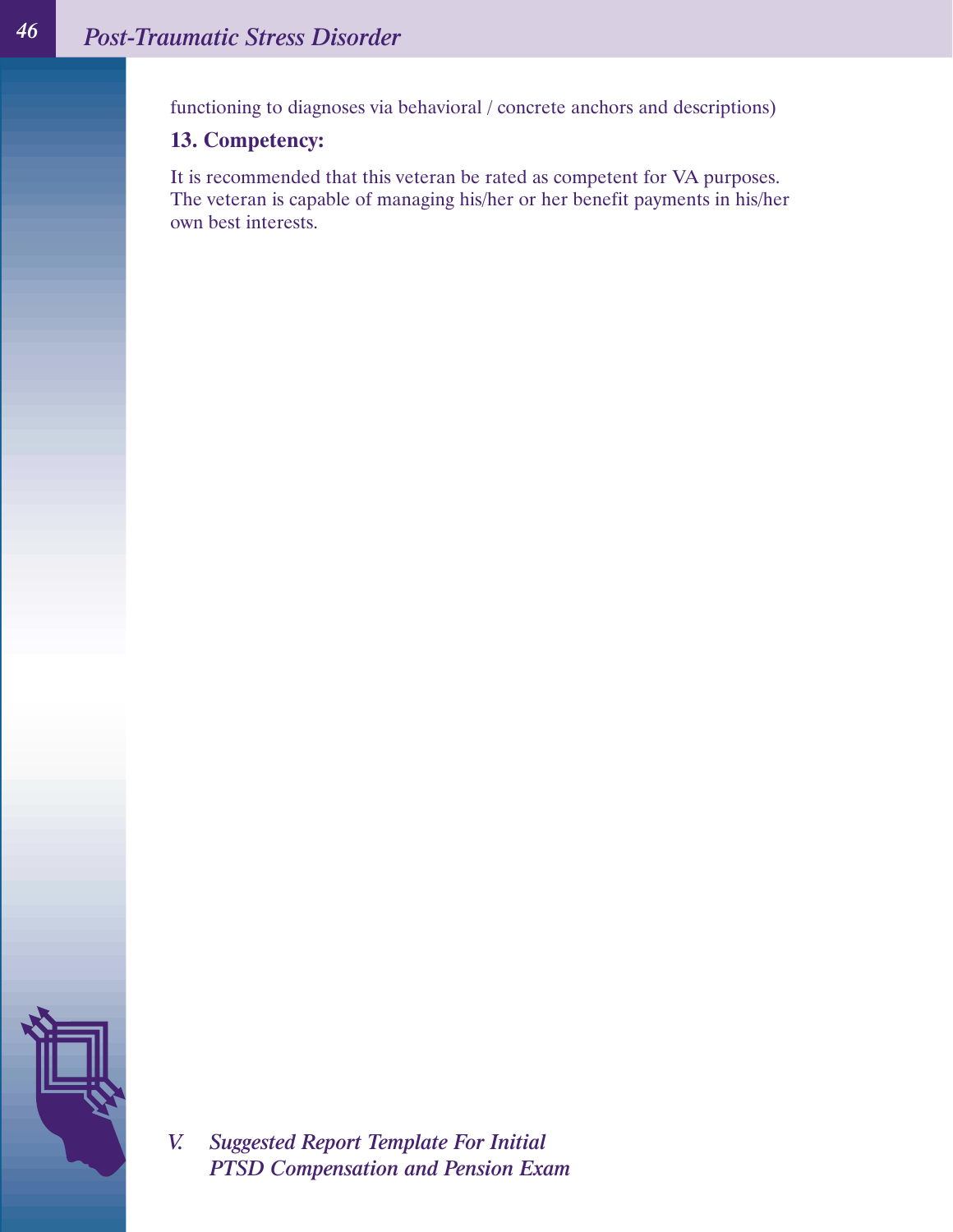# **VI. Suggested Report Template For Follow-up PTSD Compensation and Pension Exam**

**\*\*The following template includes examples of all information listed in the Follow-up Disability Examination worksheet, and is intended as an aid to organizing information gained during the examination. Taking into account the individual differences in patients, clinician specialty, writing style, and resources and time available, it is recommended that the examiner utilize clinical judgement in choosing which template options are particularly relevant to documenting a thorough assessment and diagnosis of the veteran.\*\***

| Name:    | Date:       |
|----------|-------------|
| Address: | Clinician:  |
| DOB:     | Supervisor: |
| $SS#$ :  |             |

### **1. Identifying Information & Referral Question**

The veteran is a \_\_year old, \_\_\_\_ (race), \_\_\_\_war era veteran, living with for the past \_\_\_\_\_\_, referred to the C&P program, \_\_\_\_\_\_\_ division for a follow-up evaluation for compensation and pension for PTSD.

### **2. Sources of Information**

The veteran was interviewed for approximately  $\qquad$  hour(s) on (date)  $\qquad$ . In addition, a review was made of his/her C-file / DD-214, / medical records from VA, Department of Defense, and other health care facilities. In addition, the veteran saw (social worker) \_\_\_\_\_\_\_\_\_\_\_\_ on (date) \_\_\_\_\_\_ who conducted a comprehensive psychosocial history. Additionally, the veteran saw Dr. on (date) \_\_\_\_\_\_\_\_\_\_ who diagnosed the veteran with \_

\_\_\_\_\_\_\_\_\_\_\_\_\_\_\_\_\_\_\_\_\_\_\_\_\_\_\_\_\_. Other sources of information include statements from collaterals or others who have information about the veteran's trauma exposure and its behavioral sequelae, evidence of behavior changes that occurred shortly after the trauma incident, and statements derived from interview of the claimant. These will be cited where appropriate as sources of information below.

The veteran was administered a battery of psychometric tests to assess psychopathology and specific symptoms of PTSD. Instruments utilized included the following (choose): Mississippi Scale for Combat Related PTSD, the Combat Exposure Scale, the PCL, a modified version of the Structured Clinical Interview for DSM-IV PTSD module, the Women's Wartime Stressor Scale, the Desert Storm Trauma Exposure Questionnaire, the Sexual Experiences Survey, the Childhood Trauma Questionnaire, the MMPI PTSD subscales, the Impact of Event Scale—Revised, the Penn Inventory , the PTSD Stress Diagnostic Scale, and the Trauma Symptom Inventory. The assessments were administered at the time of this interview. Results will be reported below.

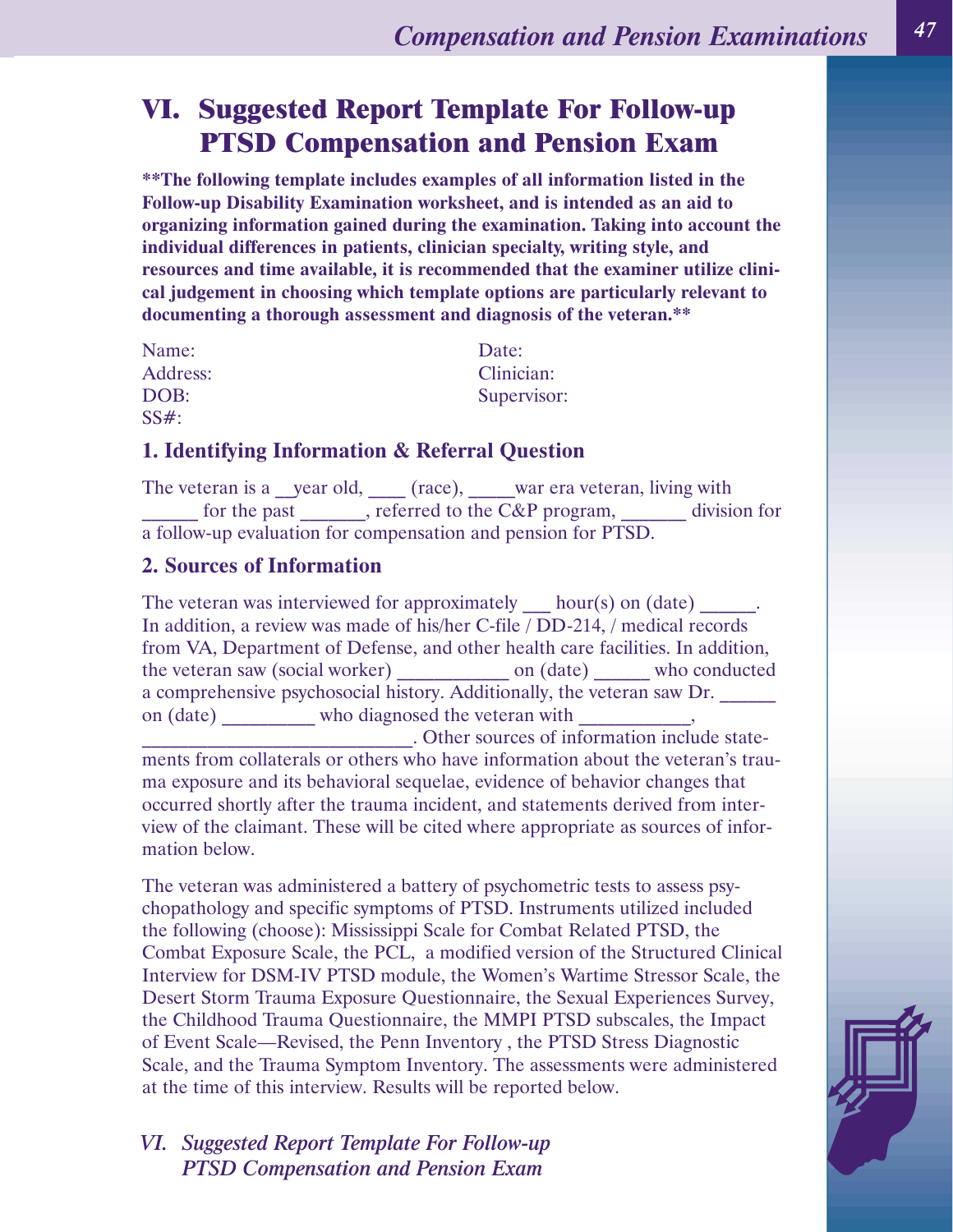### **3. History Since Last C & P Exam**

### **Education and Employment History:**

| The veteran received |                               | education, with a                                       | certificate / |
|----------------------|-------------------------------|---------------------------------------------------------|---------------|
|                      |                               | degree(s) achieved. His/her employment history includes | jobs          |
| from                 | īΩ                            | . He/she is currently unemployed / employed.            |               |
|                      | His/her current occupation is | and length of time at this job has                      |               |
| been                 |                               |                                                         |               |

### **Social Functioning:**

|                                                          | The veteran is currently Married/Divorced (onset and length of time for each, |         |
|----------------------------------------------------------|-------------------------------------------------------------------------------|---------|
| reason for divorce):                                     | . He/she has                                                                  | contact |
| (with spouse $\&$ children). His/her children are (ages) |                                                                               |         |

He/she describes his/her current relationships as:

His/her attitude towards social interactions, and how he/she feels others view him/her appears to be: \_\_\_\_\_\_\_\_\_\_\_\_\_\_\_\_\_\_\_\_\_\_\_\_\_\_\_\_\_\_\_\_\_\_\_\_\_\_\_\_\_\_\_\_.

His/her social support & hobbies include:

#### **Stressors:**

According to the veteran's reports, his/her stressors and significant losses since the last C & P exam have included: \_\_\_\_\_\_\_\_\_\_\_\_\_\_\_\_\_\_\_\_\_\_\_.

#### **Legal History:**

The veteran's legal history includes the following incidents (reckless driving, DWI, DV etc.) \_\_\_\_\_\_\_\_\_\_\_\_\_\_\_\_\_\_\_ on (dates for each) \_\_\_\_\_\_\_\_\_\_\_\_\_\_, which resulted in

### **Substance Abuse/Alcohol History & Treatment:**

| The veteran reports the following use of alcohol and drug (types): |                            |
|--------------------------------------------------------------------|----------------------------|
| (amounts):                                                         | $last usage):$             |
| periods of exacerbation and remission):                            | , (related psychoso-       |
| cial problems (marital, occupational,)):                           |                            |
| (withdrawal problems):                                             | (related health problems): |
| (treatments):                                                      |                            |

### **Medical History:**

The veteran's medical history since the last C & P exam includes the following significant illnesses and injuries: \_\_\_\_\_\_\_\_\_\_\_\_\_\_\_\_\_\_\_\_\_\_\_\_\_\_\_\_\_\_\_\_\_\_\_\_\_\_.

Hospitalizations: \_\_\_\_\_\_\_\_\_\_\_\_\_\_\_\_\_\_\_\_\_\_\_\_.

Current medications: \_\_\_\_\_\_\_\_\_\_\_\_\_\_\_\_\_\_.

| Review of Claims Folder (for initial exams) revealed: |  |  |  |
|-------------------------------------------------------|--|--|--|
| Current disability rating is:                         |  |  |  |

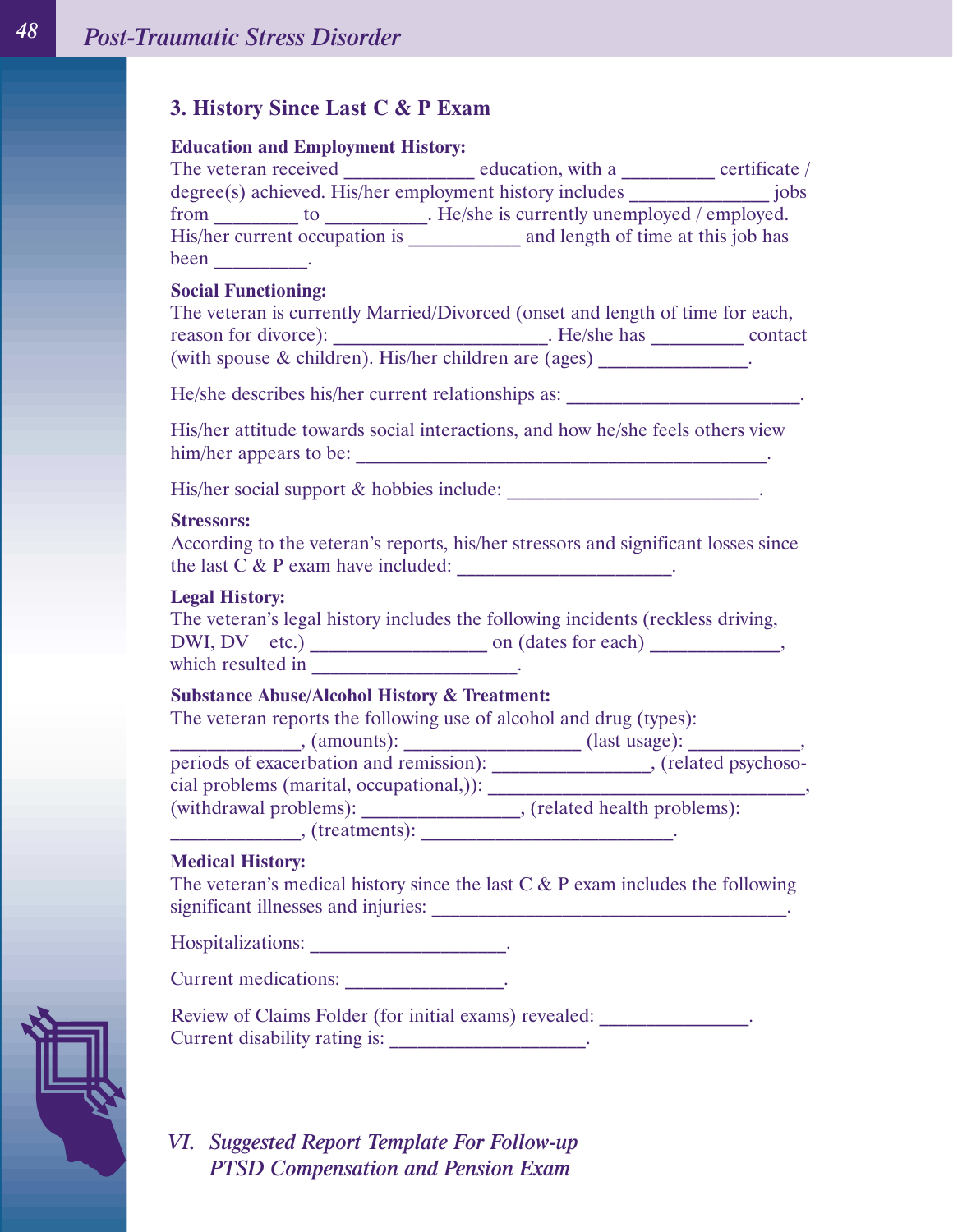### **Subjective Complaints:**

The veteran reports the following current subjective complaints: . Suicidal / homicidal ideation:

### **History of Psychiatric care:**

Since his/her last  $C \& P$  exam, the veteran reported the following psychiatric symptoms (onset, frequency, severity and duration, suicide attempts)  $\overline{\phantom{a}}$ . His/her most

troublesome / frequent / disruptive symptoms appear to be \_\_\_\_\_\_\_\_\_\_\_\_\_\_\_\_\_\_\_\_\_. His/her history of psychiatric care has included (medications, inpatient treatment, outpatient care, groups, etc). The veteran is currently receiving (type and frequency of treatment)

History and length of remissions, have been \_\_\_\_\_\_\_\_\_\_\_\_\_\_\_\_\_\_\_. His/her capacity for adjustment during periods of remissions appeared to be

### **Social Impairment:**

\_\_\_\_\_\_\_\_\_\_\_\_\_\_\_\_\_\_\_\_\_\_\_\_\_.

 $\overline{\phantom{a}}$ 

The extent of social impairment and work impairment (time lost, problems with supervisors/coworkers, loss of productivity, etc.) since the last  $C \& P$  examination was \_\_\_\_\_\_\_\_\_\_\_\_\_\_\_\_\_\_\_\_\_\_\_\_. (If unemployed), The veteran does not contend / contends it is due to the effects of a mental disorder. (Further discuss in DIAGNOSIS, if possible, what factors and objective findings support or rebut that contention).

### **4. Mental Status Exam and Observations**

#### **Appearance:**

Dress: (casual) (formal) (other:  $\qquad$ )

Eye contact: (excellent) (good) (fair) (poor) (variable) (other:  $\qquad \qquad$  )

Grooming: (excellent) (good) (fair) (poor) (other: \_\_\_\_\_\_\_\_\_ )

Hygiene: (excellent) (good) (fair) (poor) (other:  $\qquad \qquad$  )

Posture: (excellent) (good) (fair) (poor) (variable) (impaired) (abnormal)  $(other: )$ 

Appearance: (healthy) (excellent) (good) (fair) (poor) (sickly) (muscular) (atrophied) (other: \_\_\_\_\_\_\_\_\_\_\_\_\_\_ )

### **Psychomotor:**

Gait:

Level of Activity: (hyperactive) (combative) (normal) (restless) (lethargic)  $(fatigued)$  (tense) (other:  $\qquad \qquad$ )

**Manner:** (cooperative) (angry) (defensive) (apathetic) (interested) (guard-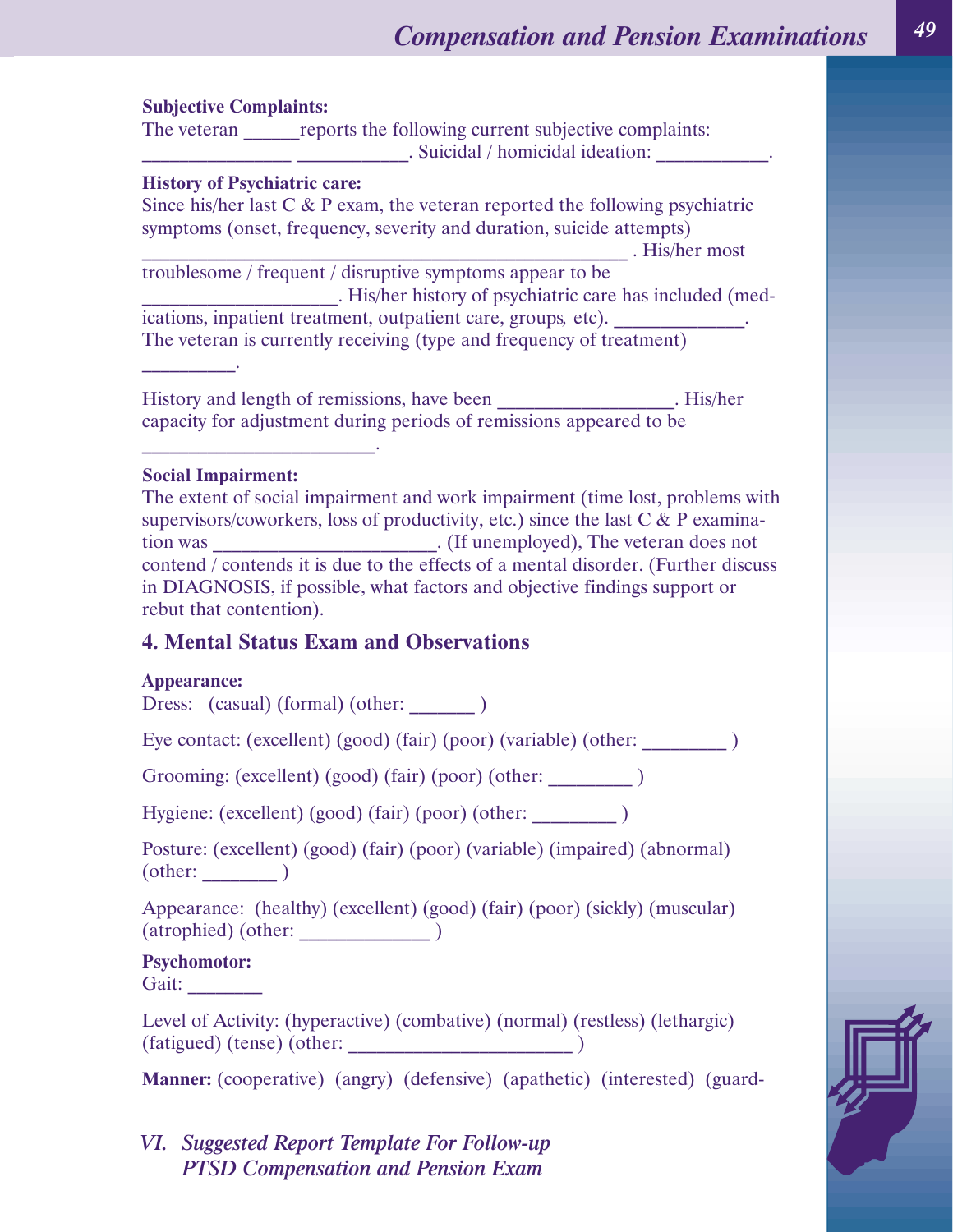ed) (attentive) (achievement orientated) (rigid conscience)  $(other: )$ 

**Speech:** (normal rate & rhythm)(rapid) (slow) (pressured) (hesitant) (loud) (whispered) (slurred) (mumbled) (echolalia) (spontaneous) (irrelevant answers) (loosening of answers) (muddled) (other:  $\qquad \qquad$  )

**Mood** {**pt. Report**}: (dysphoric) (euthymic) (depressed) (elated) (expansive) (anxious) (frightened) (angry) (labile) (inappropriate) (appropriate) (guilty)  $(other: )$ 

{**examiner's evaluation of affect**} (broad) (restricted) (depressed) (blunted) (flat) (anxious) (mood congruent) (mood incongruent) (other: \_\_\_\_\_\_\_\_\_\_\_ )

**Thought Processes:** (overabundance of ideas) (paucity of ideas) (flight of ideas) (slow thinking) (perseverations) (goal directed answers to questions) (loose associations to questions) (tangential) (rambling) (evasive) (blocking)  $(other: )$ 

**Thought Content:** (obsessions) (compulsions) (phobias) (intrusive memories)

[**delusions**] (bizarre) (somatic) (grandeur) (persecution) (reference) ( selfaccusation) (control) (paranoid) (other:  $\qquad \qquad$ )

[**hallucinations]** (auditory) (visual) (olfactory) (gustatory) (tactile) (other: \_\_\_\_\_\_\_\_\_\_\_ ) (SUICIDAL IDEATION) (PLAN) (INTENT) (HISTORY) [No evidence of SI]

(HOMICIDAL IDEATION) (PLAN) (INTENT) (HISTORY) [No evidence of HI]

**Orientation:** person \_\_\_\_\_\_\_ place \_\_\_\_\_\_\_\_\_\_ date \_\_\_\_\_\_\_\_\_\_\_\_\_\_

**Abstract Thinking** "A Rolling Stone Gathers No Moss" (concept formation problems) (appropriate answer) (Result: \_\_\_\_\_\_\_\_\_\_\_\_\_\_\_\_\_\_\_\_\_\_\_\_\_\_\_\_\_\_\_ )

**Information and Intelligence:** (relative to education level:  $\qquad \qquad$  )

**Concentration:** SERIAL 7's: 100, 93, 86, 79, 72, 65, 58, 51, 44, 37, 30, 23, 16, 9, 2, (report number of integers:  $\frac{1}{2}$ 

**Remote memory** (memory for childhood information) (intact) (deficits)  $\text{(other:}\_\_\_\_\_$ 

**Recent memory:** (past few months) (intact) (deficits) (other:

**Immediate retention:** (pen, clothespin, car, dog)

**Delayed recall**: (pen, clothespin, car, dog)

**Judgment:** Social Judgment: understand outcome of behavior? (YES NO)

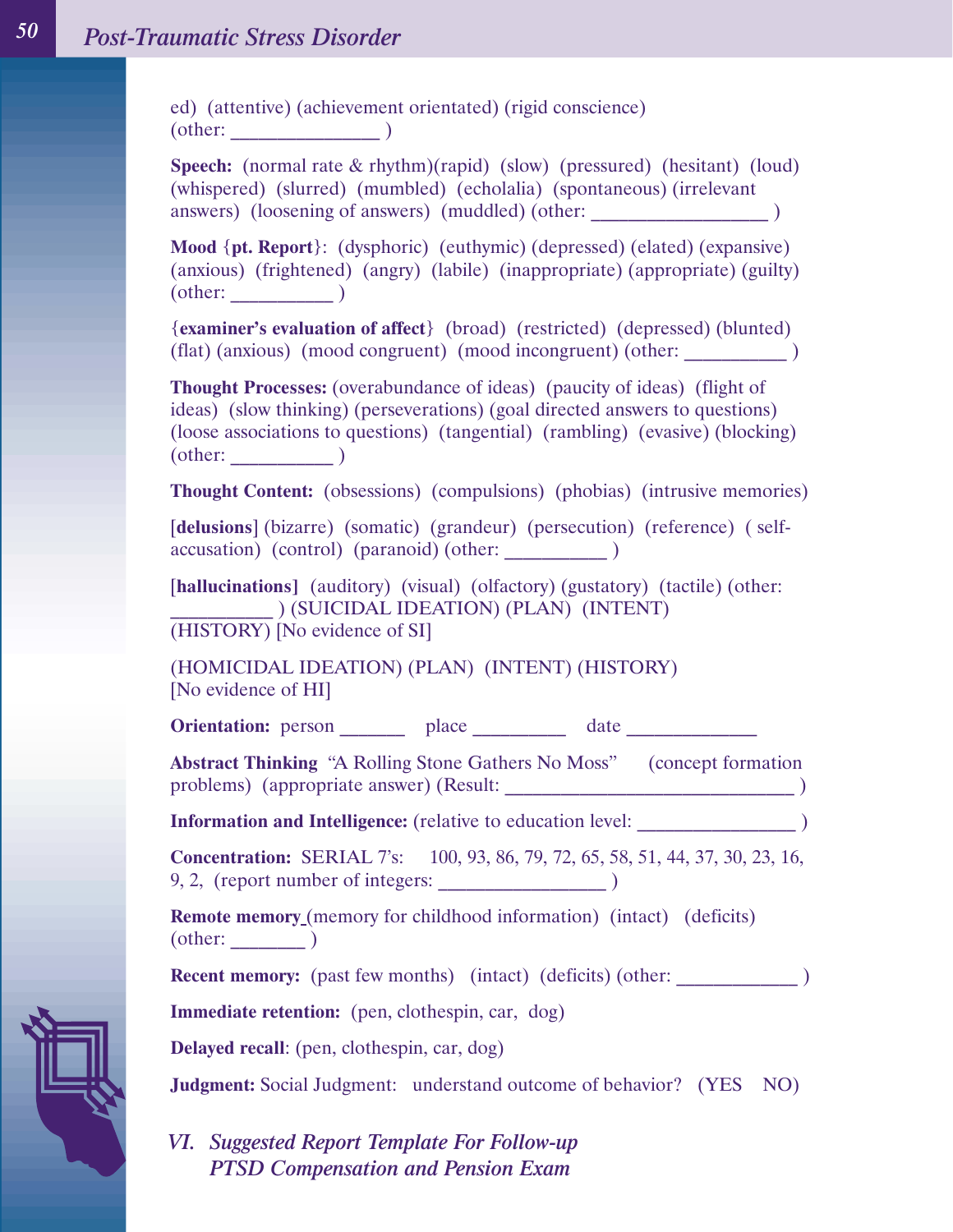**Insight:** (awareness of problems) (other:  $\qquad \qquad$ )

### **5. Testing Results**

The veteran was administered measures specifically designed to assess PTSD.

#### **OPTION 1:**

In summary, the psychometric findings are consistent with information gathered during the veteran's initial C & P examination for PTSD. On all measures he/she scored in a manner similar to normative patient samples known to have PTSD. (Scores are suggestive of an individual with Mild / Moderate / Severe PTSD.) *OR* The veteran scored in a range that is characteristic of patient samples that do not carry the diagnosis of PTSD. The pattern among the psychometric findings supports / does not support a diagnosis of PTSD.

#### **OPTION 2:**

In summary, the psychometric findings are inconsistent with information from the veteran's initial C & P evaluation for PTSD. The level of reporting on the battery of psychometrics is greater than / less than / more variable than interview information. The discrepancy may be due to (discuss reasons why the two sources do not agree): \_\_\_\_\_\_\_\_\_\_\_\_. Given this inconsistency, conclusions about a PTSD diagnosis based on the psychometric findings cannot be advanced.

| Mississippi:    | PCL:                                   | <b>Combat Exposure Scale:</b>               |  |  |  |  |
|-----------------|----------------------------------------|---------------------------------------------|--|--|--|--|
|                 | <b>Women's Wartime Stressor Scale:</b> | <b>Sexual Experiences</b>                   |  |  |  |  |
| Survey:         |                                        | Desert Storm Trauma Exposure Questionnaire: |  |  |  |  |
|                 | <b>Childhood Trauma Questionnaire:</b> | <b>MMPI PTSD</b>                            |  |  |  |  |
| subscales:      |                                        | <b>Impact of Event Scale—Revised:</b>       |  |  |  |  |
| Penn Inventory: |                                        | <b>PTSD Stress Diagnostic Scale:</b>        |  |  |  |  |
|                 | Trauma Symptom Inventory:              | Other:                                      |  |  |  |  |

#### **6. Other Symptoms**

This veteran also meets criteria for: (DSM-IV diagnosis, brief description of symptoms)

### **7. PTSD Assessment**

#### **Symptoms and impairment in functioning:**

(To follow from SCID/CAPS):

Behavioral, cognitive, social, or affective changes linked to the veteran's military stressor(s) have included: \_\_\_\_\_\_\_\_\_\_\_\_\_\_. Related somatic symptoms have included: \_\_\_\_\_\_\_\_\_\_\_\_\_\_\_\_\_\_\_\_\_\_\_\_\_\_\_\_\_\_\_. One of his/her most bothersome symptoms seems to be \_\_\_\_\_\_\_\_\_\_\_\_\_\_\_\_\_\_.

### **PTSD Symptoms include:**

A. The veteran has been exposed to a traumatic event in which both of the

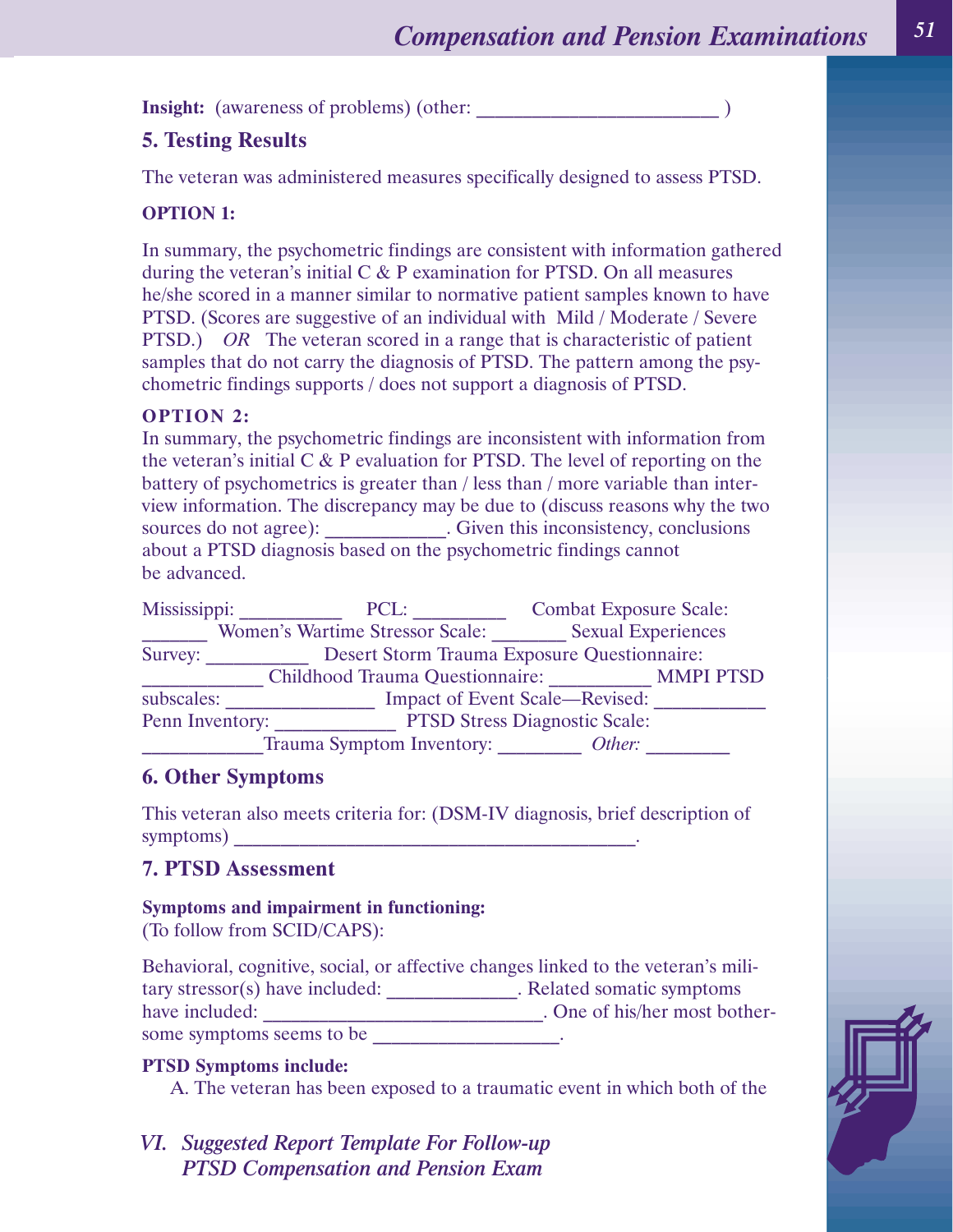following were present:

- 1. The veteran experienced, witnessed, or was confronted with an event or events that involved actual or threatened death or serious injury, or a threat to the physical integrity of self or others
- 2. The veteran's response involved intense fear, helplessness, or horror.
- B. The traumatic event is persistently re-experienced in one or more of the following ways:
	- Recurrent and intrusive distressing recollections of the event, including images, thoughts, or perceptions.
	- Recurrent distressing dreams of the event.
	- Acting or feeling as if the traumatic event were recurring includes a sense of reliving the experience, illusions, hallucinations, and dissociative flashback episodes, including those which occur on awakening or when intoxicated).
	- Intense psychological distress at exposure to internal or external cues that symbolize or resemble an aspect of the traumatic event.
	- Physiological reactivity on exposure to internal or external cues that symbolize or resemble an aspect of the traumatic event
- C. Persistent avoidance of stimuli associated with the trauma and numbing of general responsiveness (not present before the trauma), as indicated by three or more of the following:
	- Efforts to avoid thoughts, feelings, or conversations associated with the trauma
	- Efforts to avoid activities, places, or people that arouse recollections of the trauma
	- Inability to recall an important aspect of the trauma
	- Markedly diminished interest or participation in significant activities
	- Feelings of detachment or estrangement from others
	- Restricted range of affect (e.g., unable to have loving feelings)
	- Sense of foreshortened future (e.g., does not expect to have a career, marriage, children, or a normal life span)
- D. Persistent symptoms of increased arousal (not present before the trauma), as indicated by two or more of the following:
	- difficulty falling or staying asleep
	- irritability or outbursts of anger
	- difficulty concentrating
	- hypervigilance
	- exaggerated startle response
- E. Duration of the disturbance (symptoms in Criteria B, C, D) is more than
- *VI. Suggested Report Template For Follow-up PTSD Compensation and Pension Exam*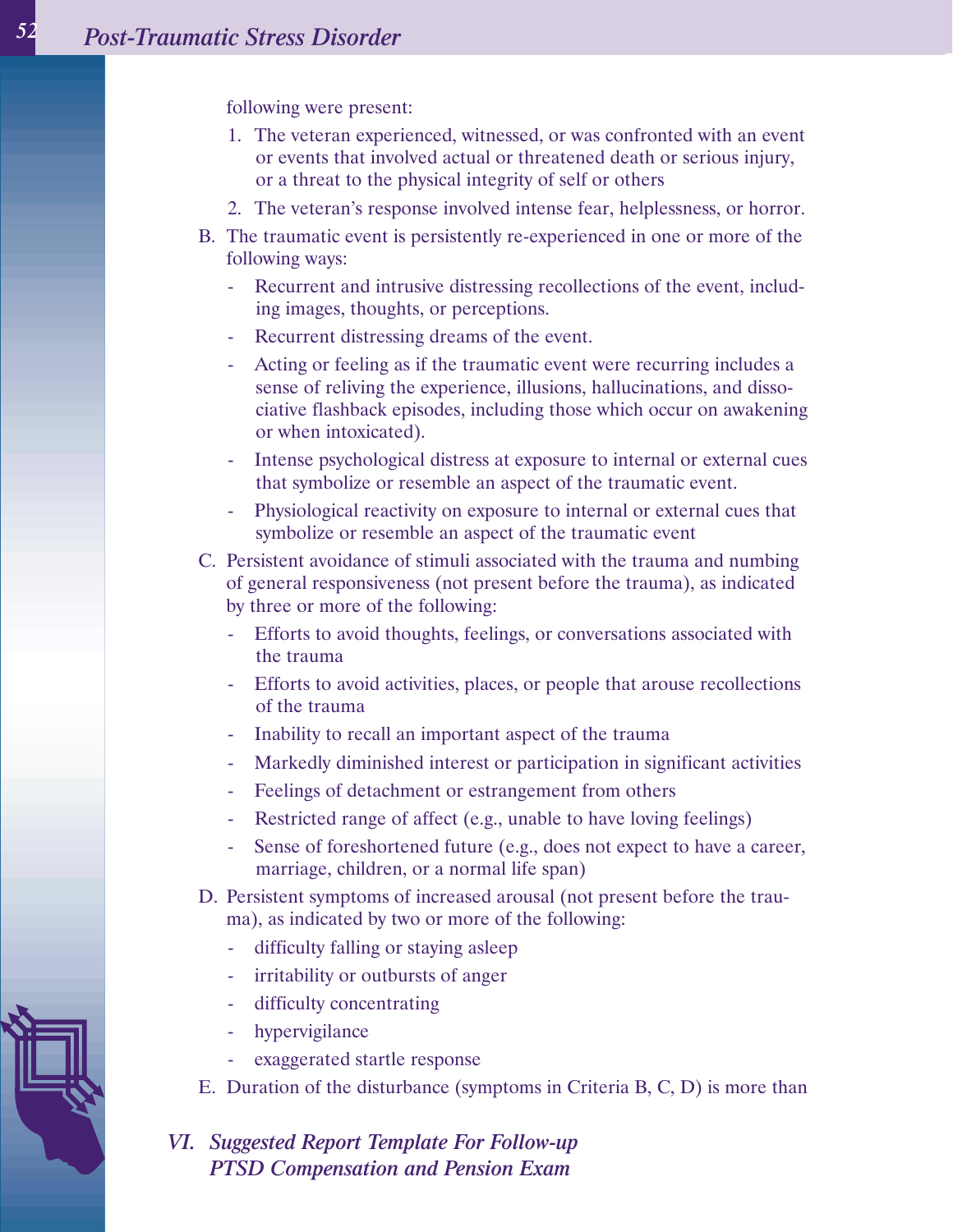1 month

- F. The disturbance causes clinically significant distress or impairment in social, occupational, or other important areas of functioning.
- Specify if: Acute: if duration is less than 3 months Chronic: if duration is 3 months or more
- Specify if: With Delayed Onset: if onset of symptoms is at least 6 months after the stressor.

### **8. Impression:**

 $\overline{\phantom{a}}$ 

The overall picture is one of an individual who had made a / satisfactory / poor / adjustment since his/her last C & P examination for PTSD, to the extent that there were / no / many / gross indications of behavior control problems, subjective unhappiness or family dysfunction

In summary, this veteran meets the DSM-IV criteria for (PTSD, etc., ) \_\_\_\_\_\_\_\_\_. He/she maintains that he/she has (summarize symptoms) . In the interview, he/she exhibited (any behavioral observations noted from interview which are consistent with reported symptoms) \_\_\_\_\_\_\_\_\_\_\_\_\_\_\_\_\_\_\_\_\_\_\_\_, and reports from collaterals / records / previous evaluations confirm his/her interview responses and observed behaviors. The veteran maintains that these symptoms have been present over for (duration of time) \_\_\_\_\_\_\_\_. The symptoms seem to be intensified during

(anniversary dates) \_\_\_\_\_\_\_\_\_\_\_\_\_\_\_\_.

Changes in functioning were noted in the areas of: affect / mental health / cognition / sleep / health / social / employment / housing / finances / litigation / acculturation / academic. Changes in psychosocial functional status and quality of life were noted in employment or schooling / routine responsibilities of self care / family role functioning / physical health / social/interpersonal relationships / and recreation/leisure pursuits (describe changes in all areas).

The veteran's PTSD symptoms /appear to be/do not appear to be/ related to changes in impairment in functional status and quality of life (describe)

OPTION 1: Disorders other than PTSD (e.g., substance use disorders) are independently responsible for impairment in psychosocial adjustment and quality of life (describe) \_\_\_\_\_\_\_\_\_\_\_\_\_\_\_.

OPTION 2: At this time, it is not possible, to separate the effects of PTSD and co-occurring disorders on the veteran's functioning because \_\_\_\_\_\_\_\_\_\_\_ (e.g., substance use had onset after PTSD and clearly is a means of coping with PTSD symptoms).

Prognosis for improvement of psychiatric condition and impairments in functional status is  $\qquad \qquad$ 

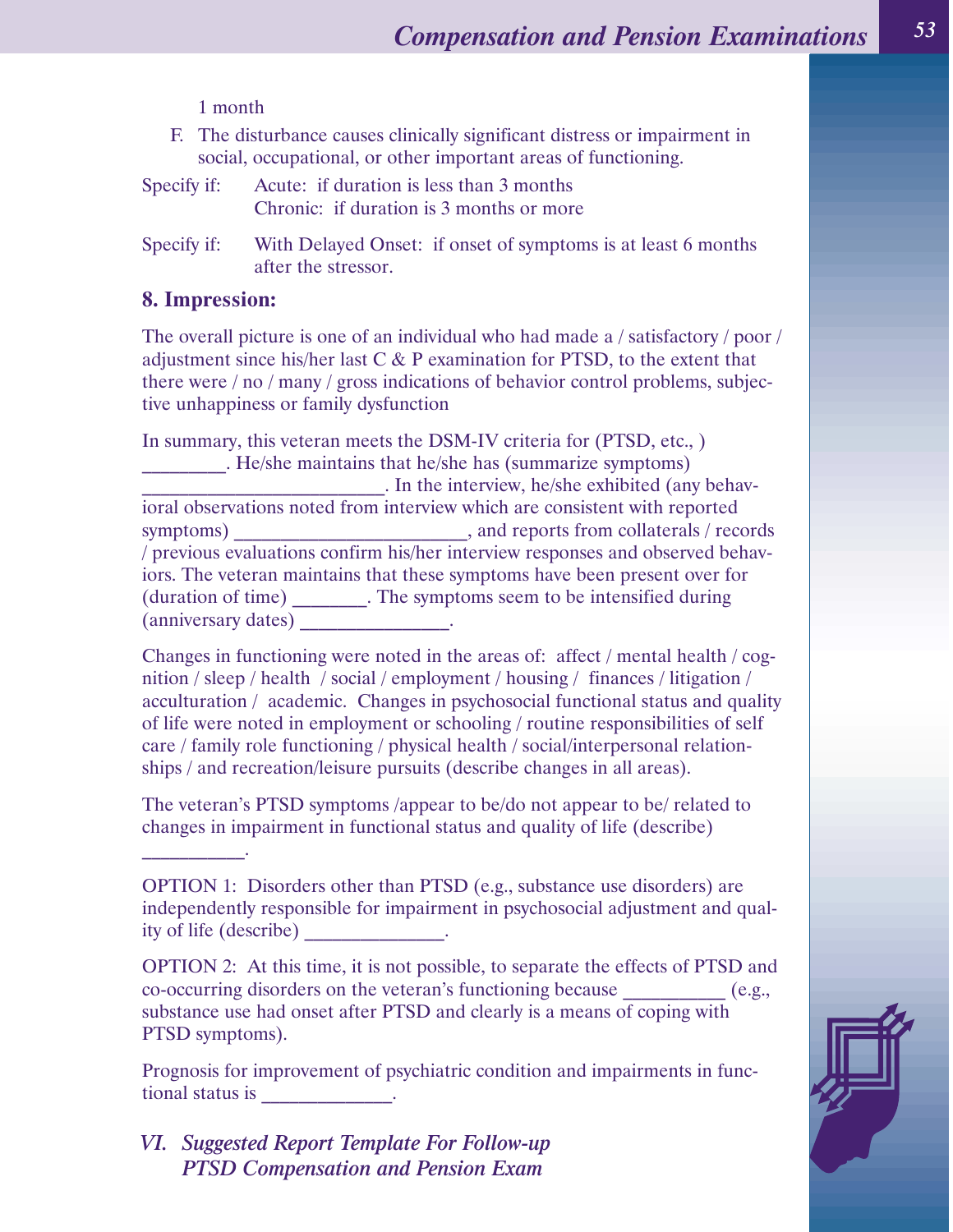### **9. Other Psychiatric Symptoms:**

**10. Diagnoses:**

**Axis I:**

**Axis II:**

**Axis III:**

Axis IV: health problems, death of family member, separation or divorce, exposure to combat, inadequate social support, living alone, unemployment, discord at work, inadequate housing, inadequate finances, litigation, difficulty with acculturation, academic problems, other.

**Axis V: GAF=** (current level of functioning. Use descriptor phrases - link functioning to diagnoses via behavioral / concrete anchors and descriptions)

### **11. Competency:**

It is recommended that this veteran be rated as competent for VA purposes. The veteran is capable of managing his/her or her benefit payments in his/her own best interests.

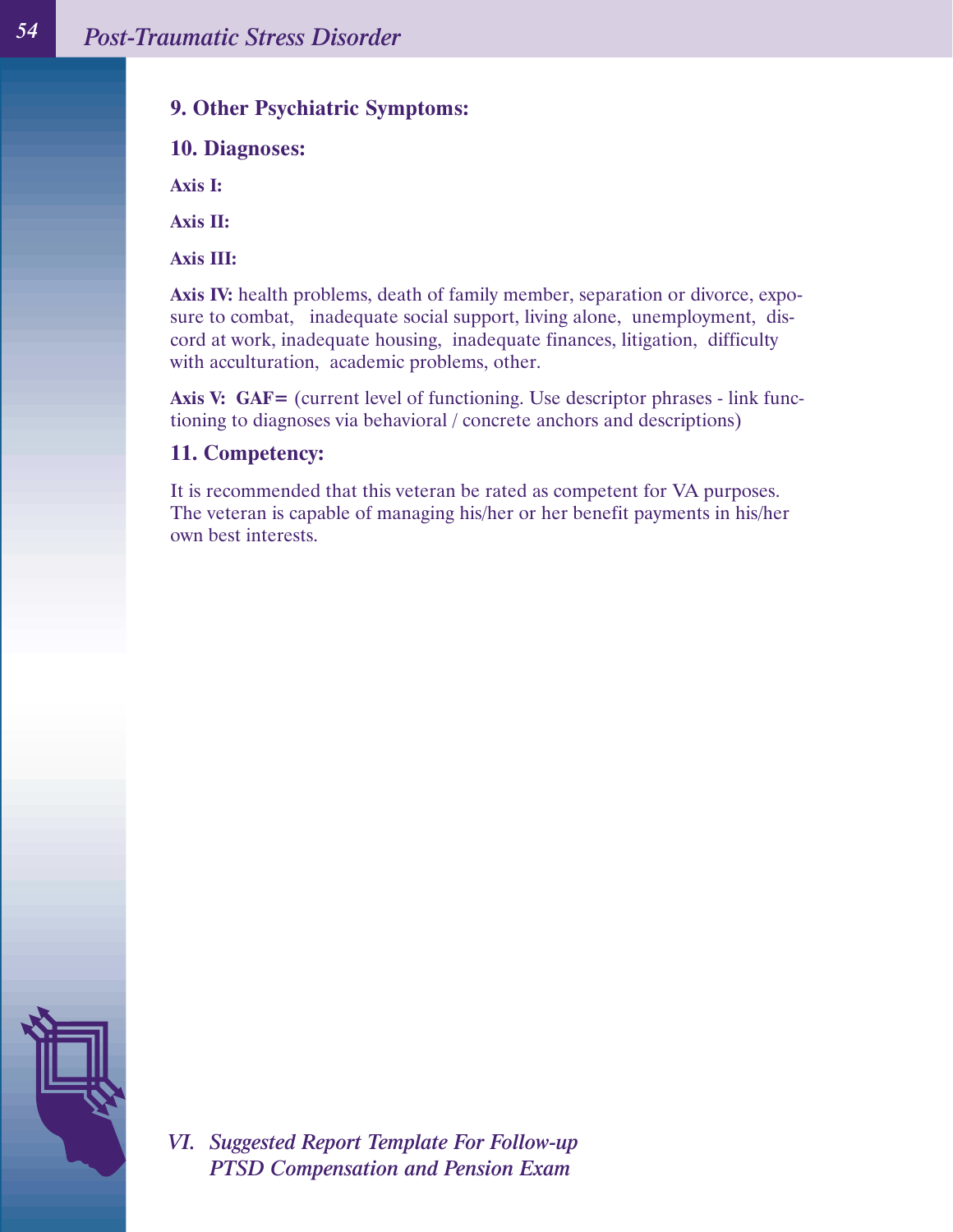# **Appendix A: Training Letter Based On PTSD Case Review**

January 8, 2001

Director (00/21) 211A All VBA Regional Offices and Centers TL 01-01

SUBJECT: PTSD Case Review

We recently completed a review of 143 initial claims for PTSD, with the assistance of reviewers from the field, under a special protocol. An additional 77 cases were informally reviewed.

The attached training letter addresses some of our general findings as well as problems revealed by the review. The 10 important rating points about PTSD emphasize major areas of concern. They are followed by more detailed information on our findings.

Additional and broader training on PTSD will be conducted in the near future. This letter is not intended to make policy but to restate and clarify existing policy.

If you have any questions or comments about the content of this letter, or note any errors, please contact the person listed at http://vbaw.vba.va.gov/bl/21/publicat/letters/trngltrs.htm.

/s/

Robert J. Epley, Director Compensation and Pension Service

Enclosure

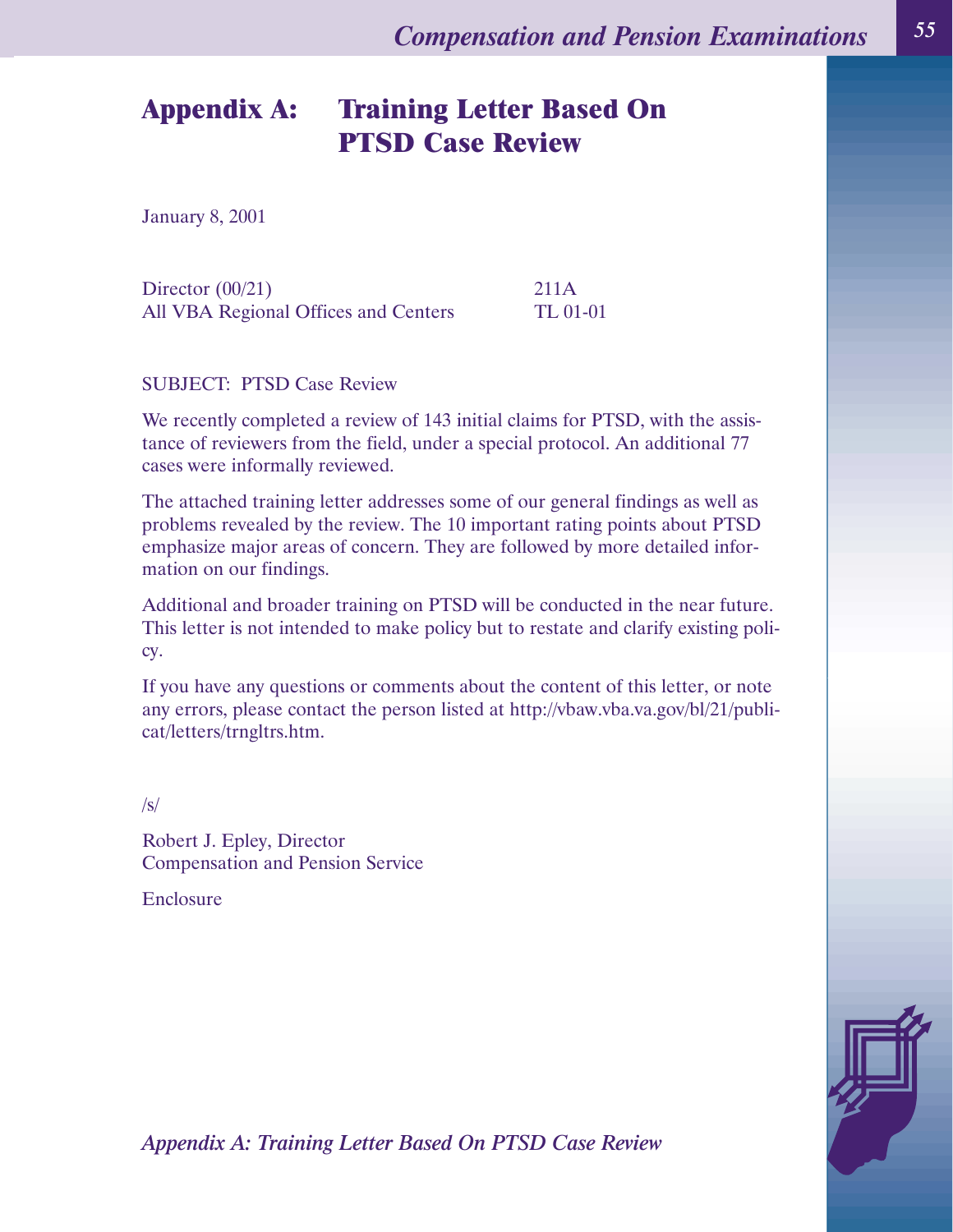### *10 important rating points about PTSD*

- 1. You are obligated (per 4.125) to assure that the diagnosis of PTSD is well-supported by the findings and is based on DSM-IV diagnostic criteria. Return examination reports that do not meet this requirement.
- 2. You must rate PTSD based on its overall effects on social and occupational functioning. Return examination reports that do not describe these effects in detail.
- 3. A veteran does *not* need to have any or all of the specific examples of signs and symptoms listed in the general rating formula for mental disorders in order for a particular evaluation level of PTSD to be assigned.
- 4. Evaluate PTSD on the core requirements at each evaluation level, i.e., the language that refers to the *effects* of a mental disorder *on social and occupational functioning.*
- 5. Make sure you have made reasonable efforts to obtain all pertinent evidence (consistent with the new duty to assist requirements), including private medical records the veteran may have referred to, before you make an unfavorable decision.
- 6. Don't go through the I.U. process if there is clear evidence on the examination that the veteran is unable to work because of PTSD. A 100% evaluation would be more appropriate in such cases, and a future exam can be requested when indicated.
- 7. Do not base a rating solely or mainly on the GAF score. The GAF score does not translate directly to the rating schedule criteria.
- 8. Do not ignore additional mental disorders that are diagnosed in someone with PTSD. Ask the examiner about the relationship to PTSD if not already addressed in the examination report.
- 9. Explain the *reasons* for all of your rating decisions.
- 10. You must notify the veteran in clear terms of the rating decisions and fully inform him or her of any action necessary to further or complete the claim for PTSD.

What were our general findings in the review?

- 127 of the 143 decisions reviewed (89%) correctly disposed of the basic issue of service connection.
- $11\%$  (16 decisions) contained a mistake.
	- 10 decisions incorrectly established service connection.
	- 6 decisions incorrectly denied service connection.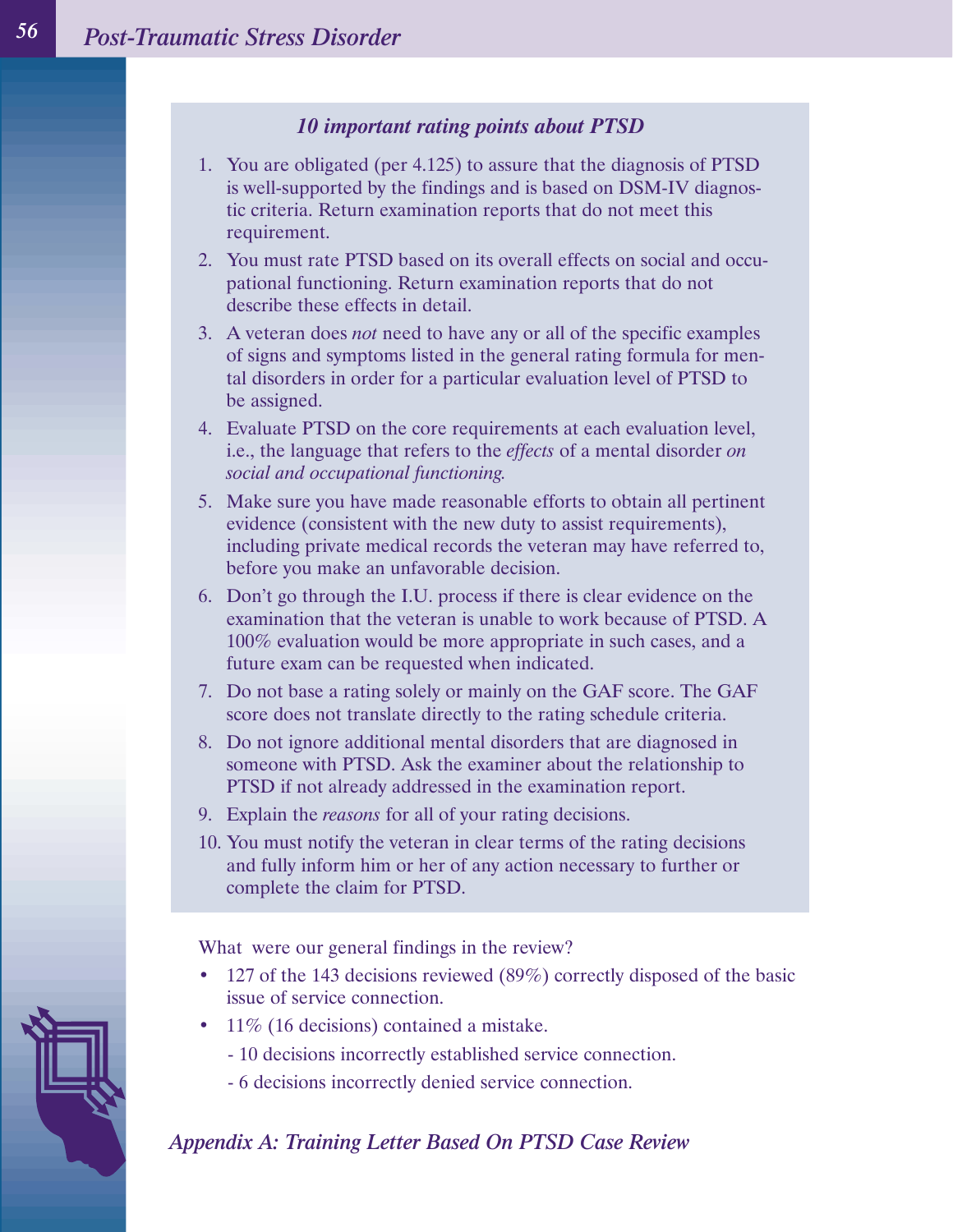- 84% (63 decisions) correctly assigned the appropriate evaluation.
- 16% (12 decisions) assigned incorrect evaluations.
	- 10 decisions underevaluated the degree of disability, particularly at the higher levels, e.g., 70%.
	- 2 decisions overevaluated the degree of disability.
- 53% of the claims were granted.
- 65% of the claims cited combat as the stressor;  $10\%$  cited sexual trauma.
- When C&P examinations were conducted, 77% diagnosed PTSD.
- Very few decisions contained any real analysis.

### **What are some of the evaluation problems found?**

#### **1. Difficulty understanding why a particular evaluation was assigned.**

Most reviewed cases were correctly evaluated, but of those that were not, most were underevaluated. Granted that evaluating any mental disorder is difficult, the reason these cases were underevaluated is unclear because of the failure to analyze evidence and explain the rating decision in the reasons and bases. As a rule, ratings laid out the evidence and gave the conclusion, but did not address how the rater reached the decision. The rating redesign initiative directly addresses this issue, as well as our organizational expectations concerning the fix.

#### **2. Problem in applying rating schedule criteria**

One reason for erroneous evaluations may be confusion about the criteria in the general rating formula for mental disorders. The signs and symptoms named at each level are **examples** of what might be seen at each level. However, the absence of those specific findings in an individual does not exclude a rating at any given level.

#### It is the **described effects on social and occupational functioning at each level**

of whatever signs and symptoms the veteran has that should determine the rating. In particular, the examples of signs and symptoms given do not encompass the common diagnostic findings specific to PTSD, but apply to any mental disorder. Therefore, you must look beyond the generic signs and symptoms in the rating schedule and look at the **effects** of PTSD in that individual. As with other disabilities, there is often a difference between the findings that establish the diagnosis of PTSD and those that indicate its level of severity.

**Example:** Vietnam combat veteran reported or showed:

- sleep disturbances to point of getting only 3-4 hours of sleep a night
- avoidance of most people and social events, distant and estranged from others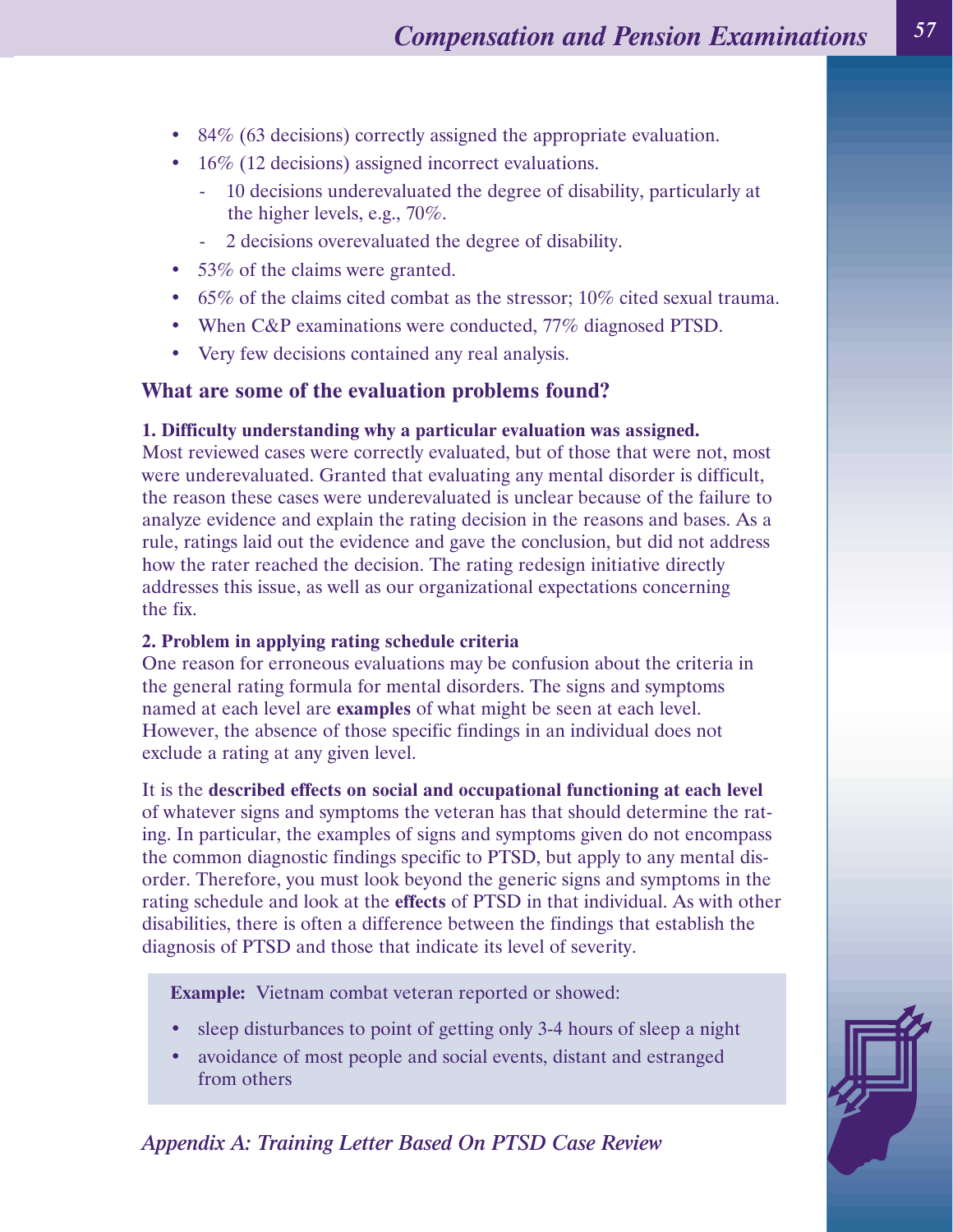- restricted range of affect
- aggressive outbursts at work indicating impaired judgment in thinking (almost threw a man off a building, drove a vehicle into something else and caused damage)
- withdrawn, decreased concentration, hypervigilance
- mood depressed and hopeless, suicidal ideation
- fatigued and irritable
- hallucinatory flashbacks
- impairment in reality testing

Some of these are examples (in the general rating formula for mental disorders) of signs and symptoms at the 70-percent evaluation level, and others are more akin to the 100-percent level. Some of his significant problems are not in either list of examples. Taking into account all of the findings, it is clear he is at least severely, if not totally, impaired in both social and occupational functioning. He was given a 70% evaluation. Others might judge a 100% evaluation as more appropriate, particularly in view of the episodes of violence.

The National PTSD Center points out to examiners in soon-to-be-released guidelines for PTSD examiners that the presence of violence toward self and others in the veteran's history is a significant feature that should drop the GAF score into the lower ranges, even if functioning in other areas appears better. This indicates the Center's belief that violence should be regarded as an indication of very serious disease.

#### **3. Reluctance to grant 100%**

Many cases of PTSD were rated at 70% even when there were clear indications on the examination that the veteran had severe symptoms and had total occupational impairment because of PTSD symptoms.

**Examples:** One veteran had not been working for 2 years because of PTSD symptoms; one was reported as unable to work and getting progressively worse; one had not worked for 7 or 8 months since seeing "Saving Private Ryan"; one was complying with his treatment plan but was said not to be sufficiently stable (e.g., had suicidal ideation) to maintain competitive employment; one was said to have an inability to function in almost all areas; and one had impairment of reality testing, active flashbacks, depression, hopeless mood, etc.

Each of these was rated at 70% but could have been rated at 100%. GAF scores in these cases ranged from 30 to 45. (30 was the lowest GAF score given for any case in this review.) Most were eventually given I.U., but there seemed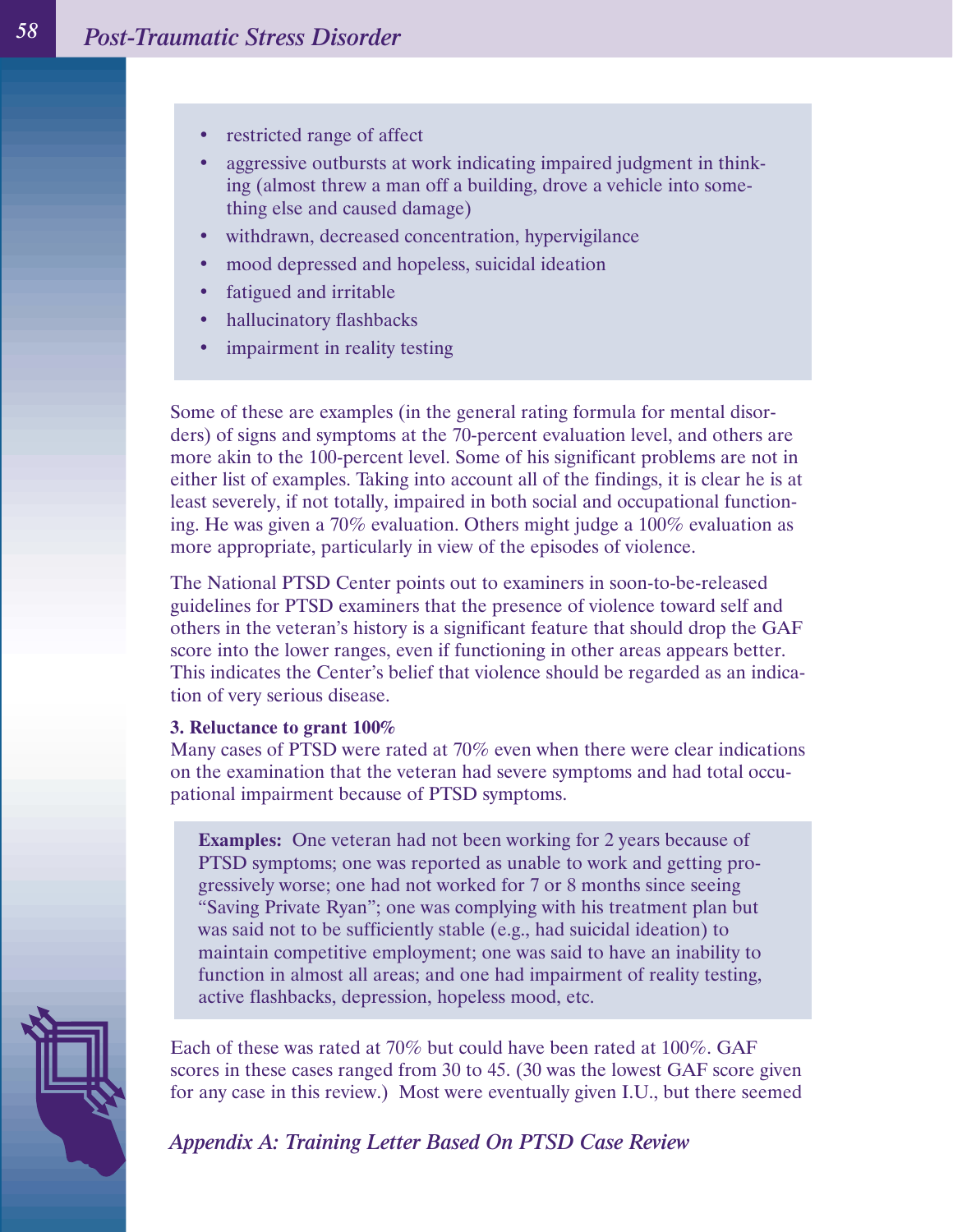to be great reluctance to grant a schedular 100-percent evaluation even when there was ample medical evidence of severe disability due to PTSD, and a clear indication of impaired functioning sufficient for a schedular 100-percent evaluation.

The old Physician's Guide stated in the chapter on mental disorders: "In the case of anxiety disorders, except for severe phobias, it is unusual for a person to be completely incapacitated." However, VA's National Center for PTSD states that anxiety disorders, severe phobias, PTSD, OCD (obsessive-compulsive disorder), panic disorder (esp. with agoraphobia), and social phobia all can be debilitating, sometimes to the point of complete incapacitation. Currently, over 29,000 veterans with PTSD are rated at 100% and over 6000 with generalized anxiety disorder are rated at 100%. Therefore, it is no longer correct to say that total incapacitation for anxiety disorders is unusual.

### **What problem was found on notification letters?**

A common problem noted in the review was the failure to provide correct and adequate notification letters. A letter notifying a claimant about a rating should not simply refer to an attached copy of a rating for all information, only for a more detailed explanation of what is summarized in the notification letter itself. *(See* M21-1, Part III, 11.09a and FL 00-58.)

#### **What are the examination-related problems?**

#### **1. Availability of claims file**

The examiner had the claims file for review in less than half the cases. Since these were all initial PTSD claims, this was a significant omission. We are addressing this issue with VHA and will also discuss it on the satellite broadcast.

#### **2. Inadequacy of exams**

Examinations were largely adequate, but of those that were not adequate, few were returned for correction or completion.

**Example:** One examiner said the veteran seemed to have some minor PTSD symptoms—but did not name them. This was the only reference to PTSD in the examination, and the veteran was SC and evaluated for PTSD based on this exam. The examination should have been returned to get more specific information.

#### **3. Failure to apply DSM-IV criteria**

In good exams, the examiner listed the DSM-IV criteria and supplied examples of the veteran's own signs and symptoms that met those criteria. When this procedure is followed, the rater should have few reservations about the validity of the diagnosis.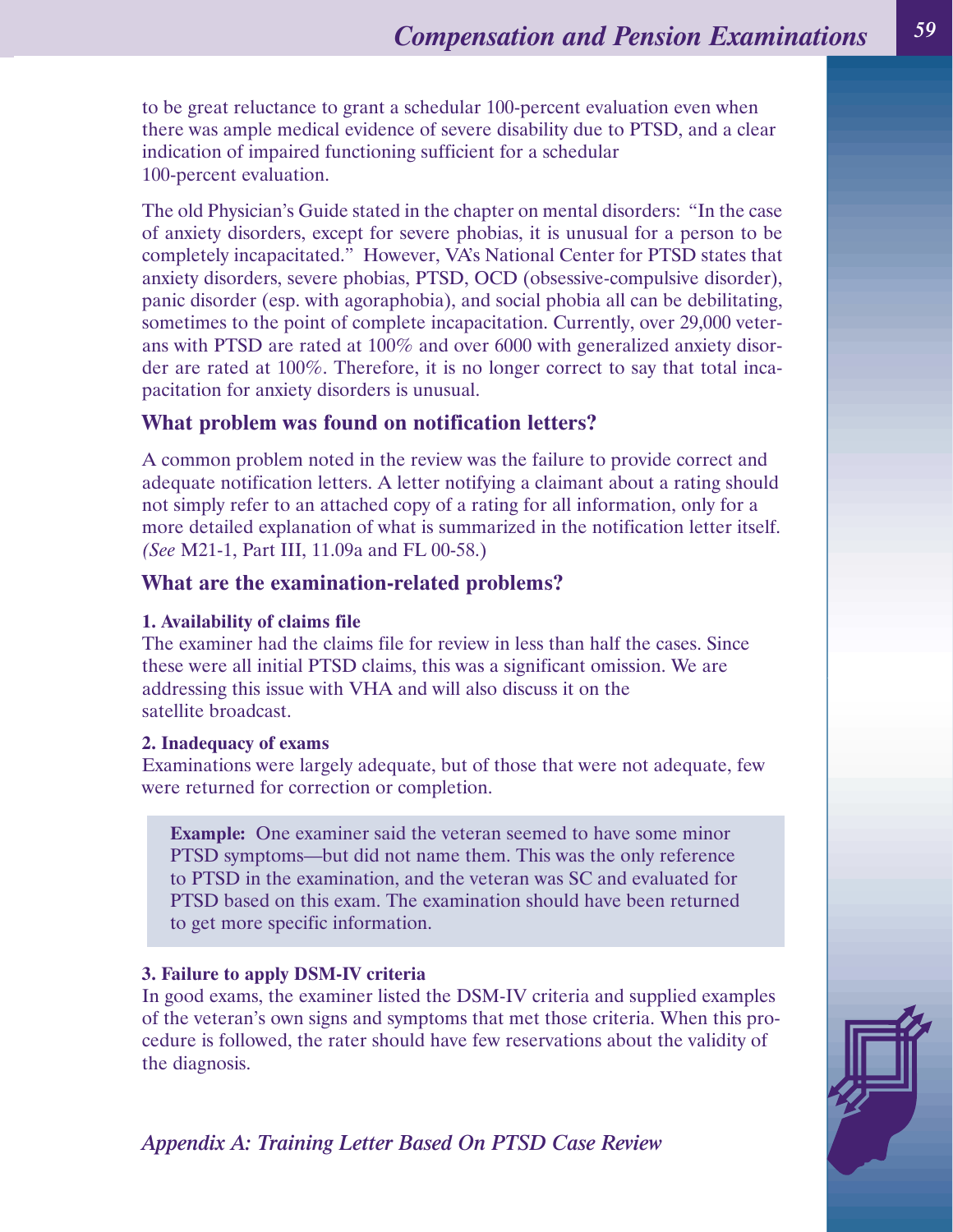In several cases, the examiner clearly used DSM-III-R criteria, and they were accepted as adequate for rating, contrary to regulations (38 CFR 4.125). If you read the DSM-III-R and DSM-IV diagnostic criteria, the differences will be obvious. The language used by the examiner will usually make it clear which version is the basis of the diagnosis.

Example: Examiner began explanation of PTSD diagnosis by stating that the veteran has experienced an event that is outside the range of usual human experience and would have been markedly distressing to almost anyone. These are DSM-III-R, but not DSM-IV, criteria and are a clear indication that the diagnosis is not based on DSM-IV criteria.

#### **What are some problems related to the use of GAF Scores?**

#### **1. Failure to explain how GAF score was used.**

The GAF score was always reported in ratings when it was available, but how it was used or taken into account, if it was, was rarely explained. In some cases, however, the GAF score was the only apparent justification for the evaluation.

**Example:** Rating stated GAF of 60 is indicative of moderate symptoms, and therefore 30% is assigned.

The GAF scale is generally acknowledged to be an unreliable tool for assessment, although it may have value for treatment and prognostic purposes. No rating should be based primarily or even substantially on the GAF score.

#### **2. Timeframe of GAF score.**

The GAF is simply an indicator of an examiner's assessment of overall functioning, and the period of time it represents differs with different examiners. Common timeframes are either current level of functioning or best level of functioning during the past year. Which is intended is not always explained in the examination report.

While current functioning is the more useful of the two for our purposes, it is really only of interest if the veteran has been relatively stable over the past year or since the last examination. Remember that we are to consider all evidence of record, including any periods of remission, to attain a comprehensive picture of functioning. Taking this into account might lead you to an evaluation that is not consistent with the examiner's GAF score but which is more appropriate to rating requirements.

#### **How should the GAF score be used?**

You might want to look upon the GAF score as a finding that you could use as a crosscheck against your own evaluation based on the reported signs and symptoms. The GAF score, your evaluation based on the rating schedule, and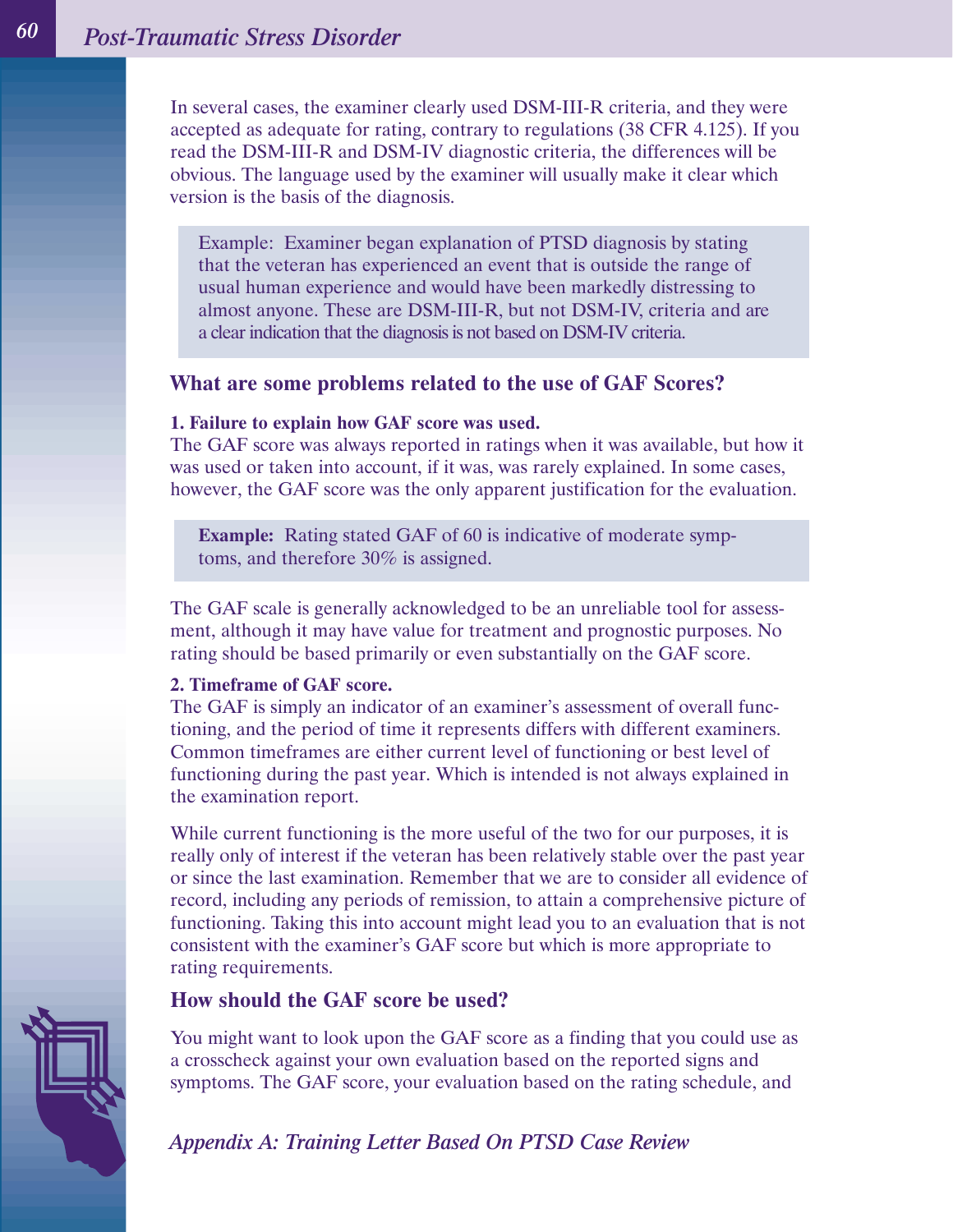the reported signs and symptoms should theoretically all correlate with one another. If they do not, you should carefully reexamine the evidence, and perhaps explain in the rating why your evaluation is at substantial variance with the GAF score, when it is, perhaps, for example, because of different timeframes. If the GAF score is not supported by other information in the examination report, it has little or no value.

However, there is no reason to change an evaluation because a GAF score differs in the assessed level of functioning from your evaluation, because your assessment may be based on more complete information than the examiner has.

**Example:** One examiner reported that the criteria that best describe the veteran are mild impairment with occasional decrease in efficiency due to such symptoms as depressed mood, anxiety, chronic sleep impairment, and mild memory loss (part of the 30% criteria from the general rating formula for mental disorders), which reflects a GAF score of 55. In essence, he was making a rating schedule determination and correlating the GAF to it, rather than linking the GAF score to the clinical findings.

### **What are the problems in duty to assist?**

In some cases where it seemed indicated, all private medical records were not requested, the SMRs were not requested, there was no U.S. Armed Services Center for Unit Records Research (CURR) request, pertinent service personnel records were not requested, or all VA medical records were not requested. You should not deny a claim until you are sure that all requested evidence has been received (or the reason why it could not be obtained noted), the claimant has been afforded the opportunity to obtain and submit evidence, and you have sought relevant evidence from available sources.

### **How often was CURR used for stressor verification?**

CURR stressor verification was used in 4 of the 6 cases where it was required. CURR verified the stressor in one of these 4 cases.

#### **How should other diagnosed mental disorders be handled?**

When comorbid (co-existing) mental disorders were present, the examiner did not always comment on their relationship to PTSD. Ratings often failed to address co-existing disorders in any way or to ask the examiner to determine whether they were related to or part of PTSD. Since depression, for example, and substance abuse are both common accompaniments to PTSD and are sometimes due to or part of PTSD, mental disorders diagnosed in addition to PTSD cannot be ignored in ratings. If the examiner doesn't make it clear whether they are distinct and unrelated entities, the examination should be returned to clarify that.

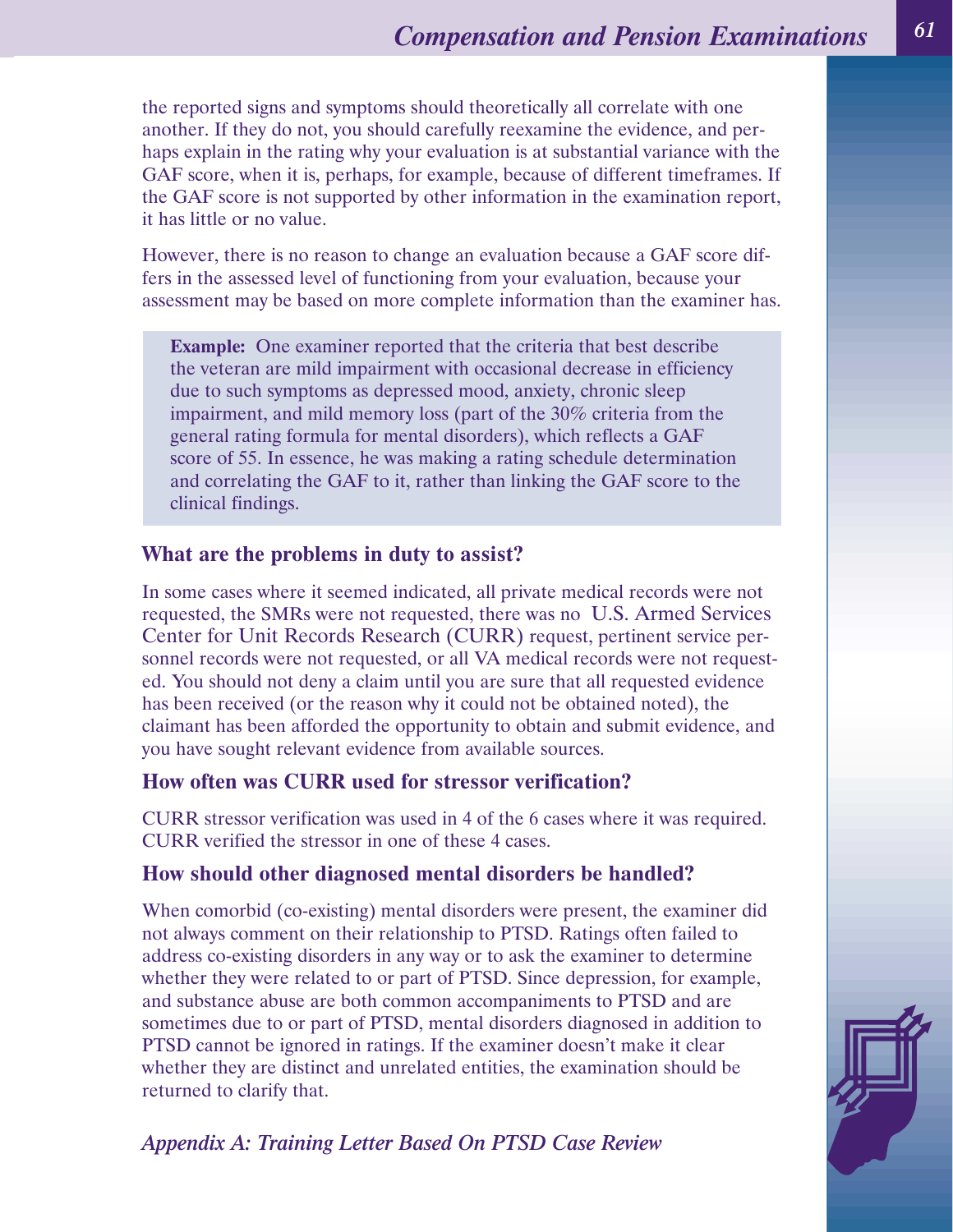A related problem is the need to reconcile varying diagnoses. Clarification is necessary if the examination upon which you are basing a rating makes a different diagnosis from a diagnosis or diagnoses in other evidence of record. This is required by 38 CFR 4.25(b), which states: " the rating agency shall determine whether the new diagnosis represents progression of the prior diagnosis, correction of an error in the prior diagnosis, or development of a new and separate condition. If it is not clear from the available records what the change of diagnosis represents, the rating agency shall return the report to the examiner for a determination." This was not routinely done.

### **What are examples of erroneous grants and denials?**

#### **1. Premature grants**

PTSD may occur as an acute condition that resolves after a severely stressful experience. Therefore, it cannot always be assumed to be a chronic disease.

**Example:** SC at 50% granted. Had PTSD in svc. Has no current diagnosis. Veteran did not appear for exam. Reason for separation was personality disorder.

**Example:** SC at 10% granted. Had PTSD in service related to Lebanon embassy bombing. Exam is inadequate—gives history of PTSD—but it is unclear whether he now has PTSD.

#### **2. SC grants but with failure to reconcile diagnoses**

**Example:** SC at 10% granted in Vietnam combat veteran. Treatment records showed PTSD. VAE showed anxiety disorder. Diagnoses should have been reconciled.

**Example:** SC at 50% granted. WWII Navy veteran. Had multiple diagnoses on different exams—PTSD, substance abuse, depression, etc. not reconciled. Stressor not confirmed.

**Example:** SC at 50% granted for PTSD with major depression. Stressors were explosion on ship and abandonment by wife. Rating does not discuss SMRs (had a medical board) or VA examination, does not state why PTSD is SC, and does not indicate the basis of the evaluation.

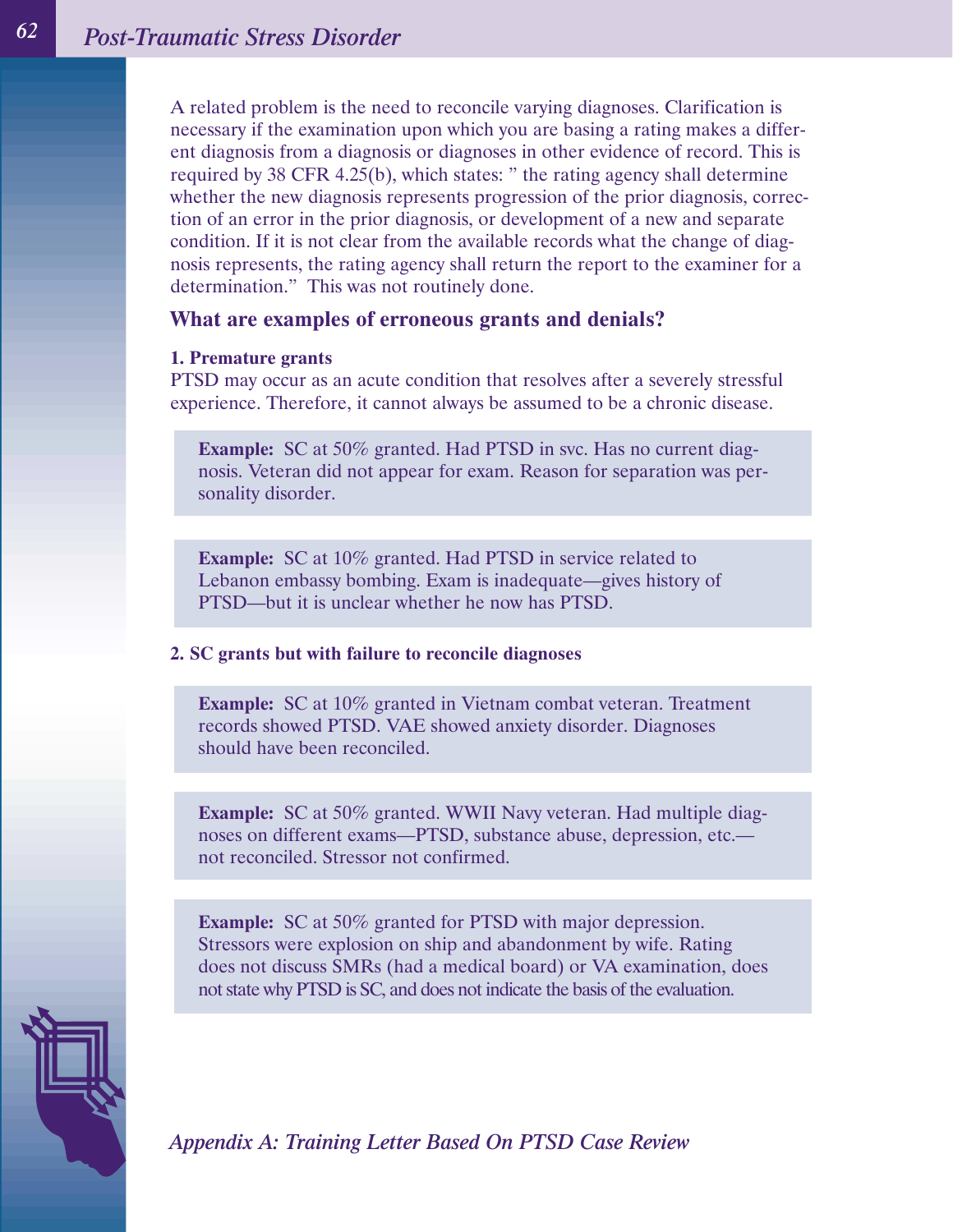#### **3. SC grant based on inadequate exams**

**Example:** 2 cases where SC at 10% was granted where the diagnosis was made only by the VHA POW exam coordinator (who is not a mental health professional). One did have an examination by a mental health professional. While inadequate, it did not diagnose PTSD.

**Example:** SC at 10% granted. Record of hospitalization for depression, and VAE showed bipolar disorder and PTSD. Criteria for PTSD were not laid out and psychological tests did not support a PTSD diagnosis. Report should have been returned for clarification and explanation.

### **Examples of incorrect or questionable evaluations**

#### **Underevaluations**

**Example:** SC 30% in WWII combat veteran. Examiner said PTSD has severe impact on functioning. Evaluation of at least 50% seems warranted.

**Example:** SC 70%. Vietnam combat veteran. Examiner says there is inability to function in almost all areas. GAF 30, the lowest GAF given in this group of reviewed cases. To consider I.U. Should have been given 100%.

#### **Overevaluation**

**Example:** SC 70% in 86 year old WWII veteran with Purple Heart. GAF 62. Barely meets PTSD criteria. Has mild dementia. Grossly overevaluated because there is no indication he is severely disabled, even taking into account his mild dementia.

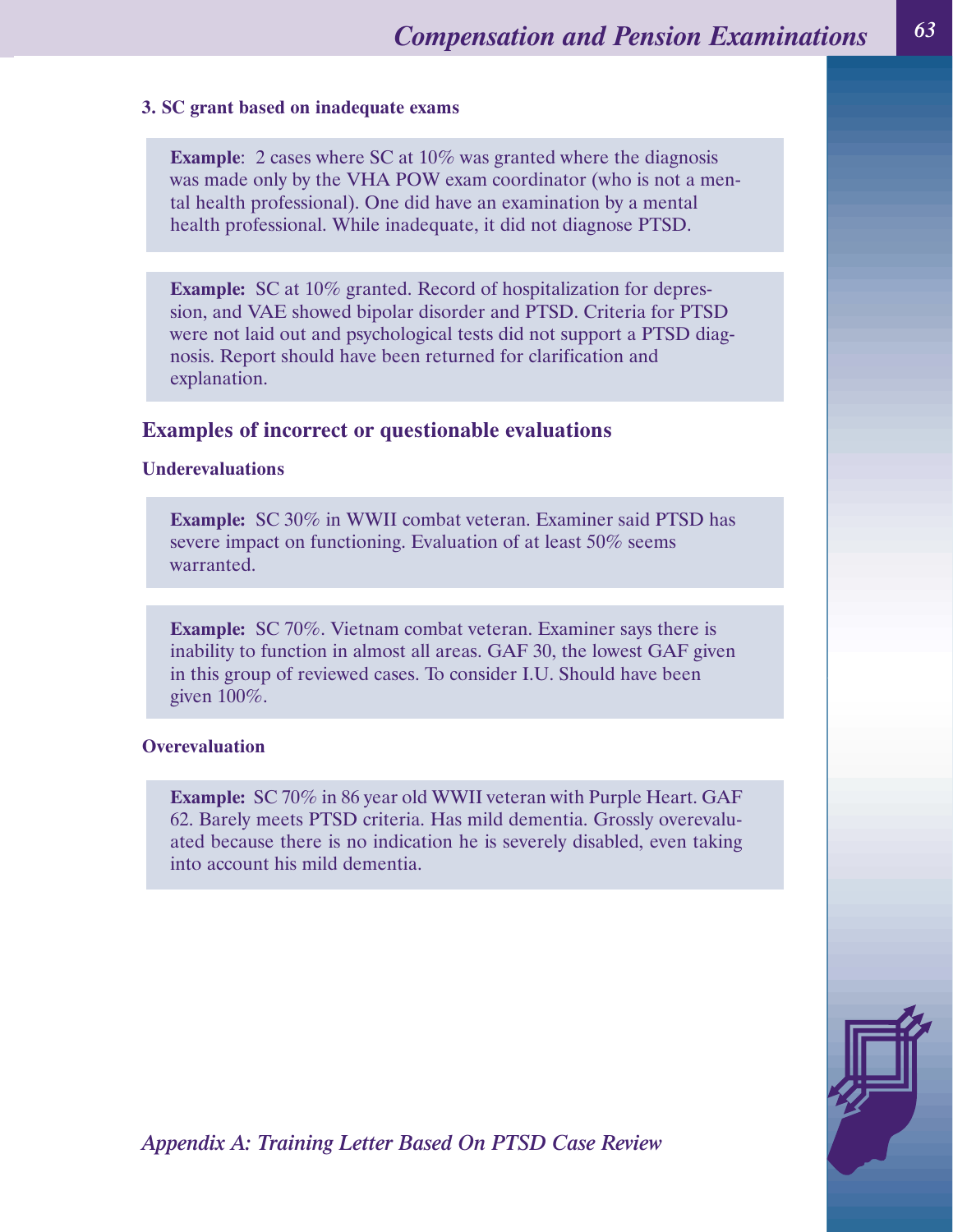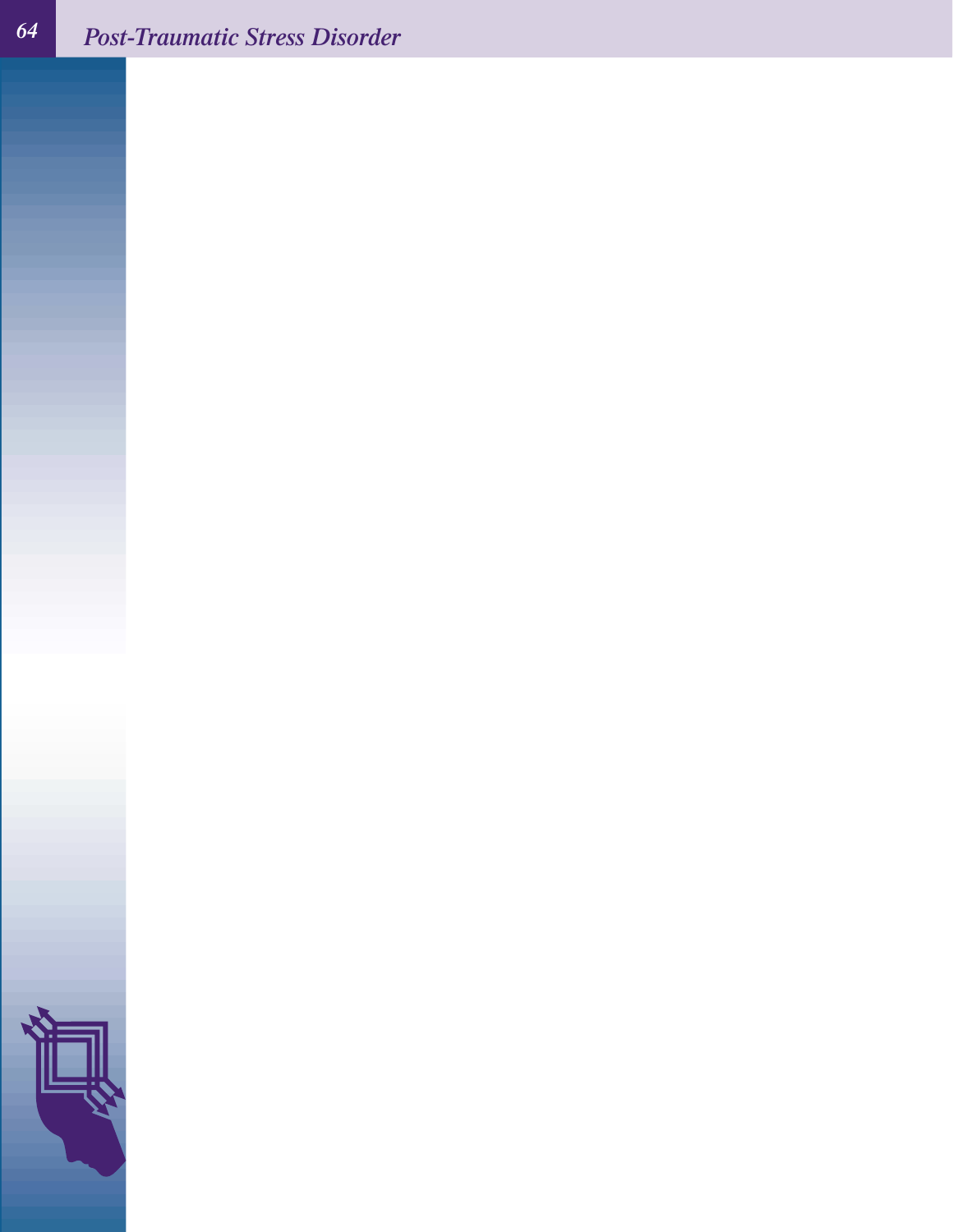# **Appendix B: Governing Regulation For Service Connection For PTSD (From 38 CFR Part 3).**

**3.304 Direct service connection; wartime and peacetime.**

**\*\*\*\*\***

*Posttraumatic stress disorder.* Service connection for posttraumatic stress disorder requires medical evidence diagnosing the condition in accordance with 4.125(a) of this chapter; a link, established by medical evidence, between current symptoms and an in-service stressor; and credible supporting evidence that the claimed in-service stressor occurred. If the evidence establishes that the veteran engaged in combat with the enemy and the claimed stressor is related to that combat, in the absence of clear and convincing evidence to the contrary, and provided that the claimed stressor is consistent with the circumstances, conditions, or hardships of the veteran's service, the veteran's lay testimony alone may establish the occurrence of the claimed in-service stressor. If the evidence establishes that the veteran was a prisoner-of-war under the provisions of 3.1(y) of this part and the claimed stressor is related to that prisoner-of-war experience, in the absence of clear and convincing evidence to the contrary, and provided that the claimed stressor is consistent with the circumstances, conditions, or hardships of the veteran's service, the veteran's lay testimony alone may establish the occurrence of the claimed in-service stressor. (Authority: 38 U.S.C. 1154(b))



*Appendix B: Governing Regulation For Service Connection For PTSD (from 38 CFR Part 3)*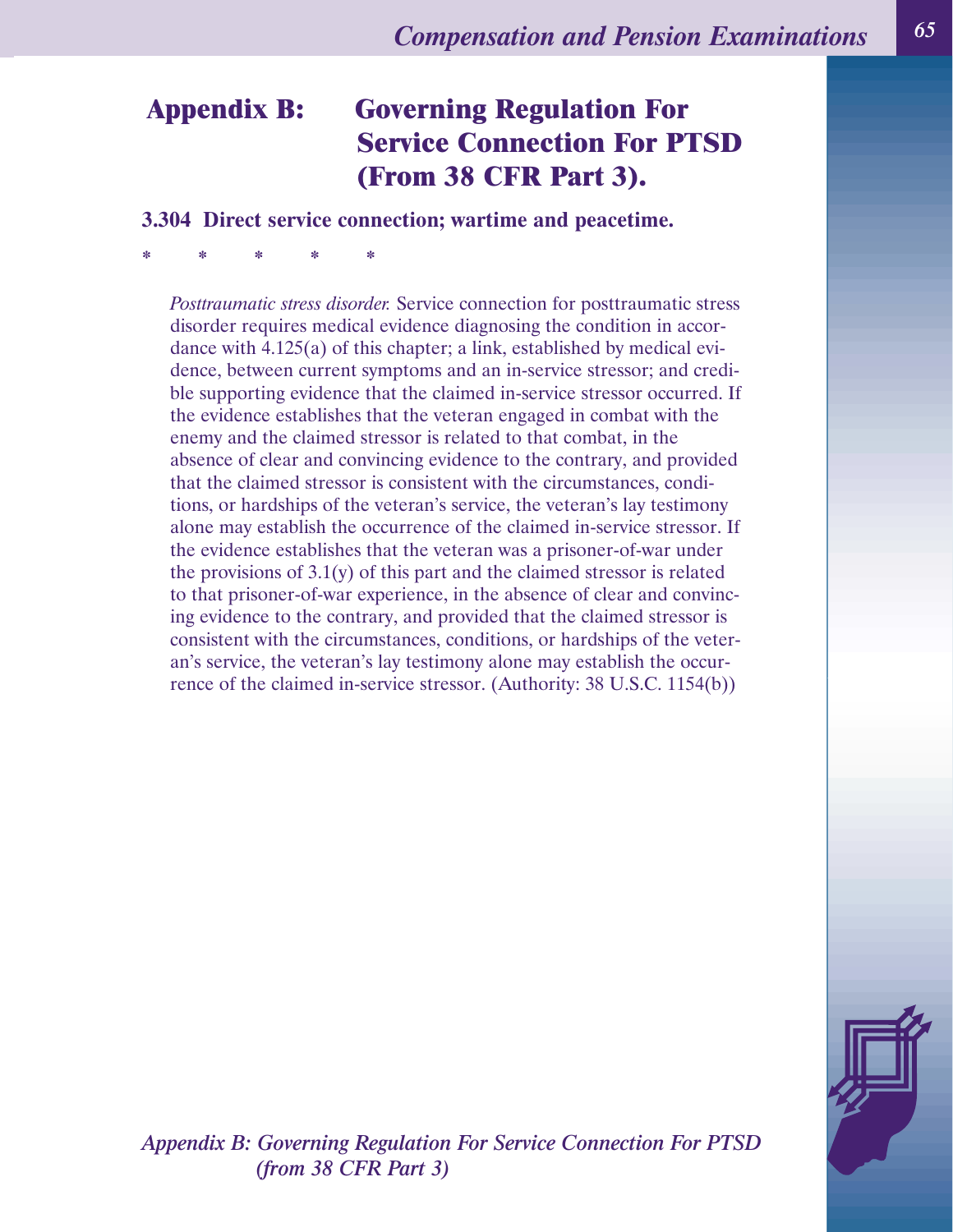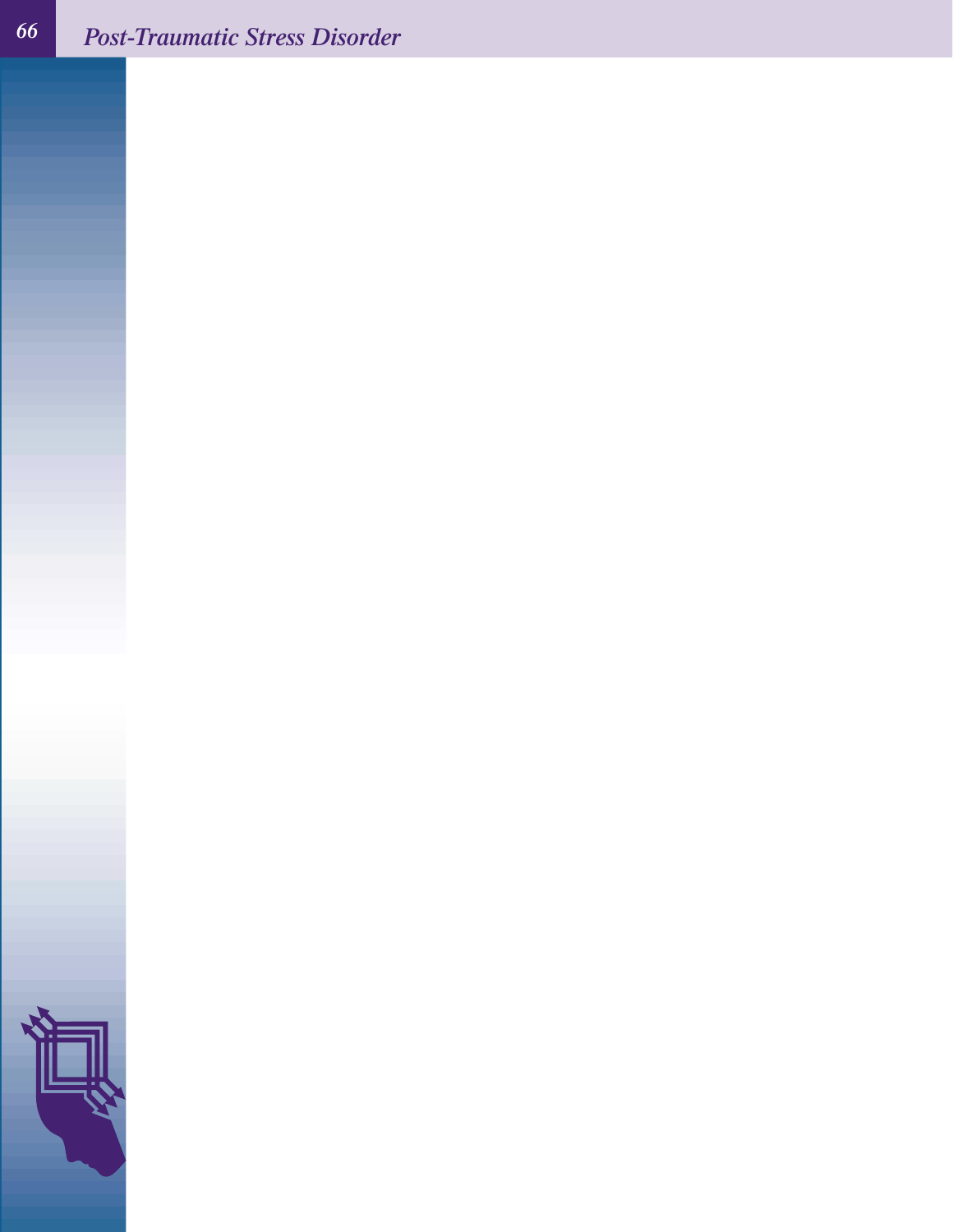# **Appendix C: Excerpts from VBA's Adjudication Procedures Manual Concerning the Adjudication Of Claims For PTSD.**

### **POSTTRAUMATIC STRESS DISORDER (PTSD)**

The issue of service connection for PTSD is the sole responsibility of the rating specialist at the local level. Central Office opinion or guidance may be requested on complex cases.

#### a. **Stressors.**

In making a decision, exercise fair, impartial, and reasonable judgment in determining whether a specific case of PTSD is service connected. Some relevant considerations are:

- (1) PTSD does not need to have its onset during combat. For example, vehicular or airplane crashes, large fires, flood, earthquakes, and other disasters would evoke significant distress in most involved veterans. The trauma may be experienced alone (rape or assault) or in the company of groups of people (military combat).
- (2) A stressor is not to be limited to just one single episode. A group of experiences also may affect an individual, leading to a diagnosis of PTSD. In some circumstances, for example, assignment to a grave registration unit, burn care unit, or liberation of internment camps could have a cumulative effect of powerful, distressing experiences essential to a diagnosis of PTSD.
- (3) PTSD can be caused by events which occur before, during or after service. The relationship between stressors during military service and current problems/symptoms will govern the question of service connection. Symptoms must have a clear relationship to the military stressor as described in the medical reports.
- (4) PTSD can occur hours, months, or years after a military stressor. Despite this long latent period, service-connected PTSD may be recognizable by a relevant association between the stressor and the current presentation of symptoms. This association between stressor and symptoms must be specifically addressed in the VA examination report and to a practical extent supported by documentation.
- (5) Every decision involving the issue of service connection for PTSD alleged to have occurred as a result of combat must include a factual determination as to whether or not the veteran was engaged in combat, including the reasons or bases for that finding. (See *Gaines v. West,* 11 Vet. App. 113 (1998).)

*Appendix C: Excerpts From VBA's Adjudication Procedures Manual Concerning The Adjudication Of Claims For PTSD*

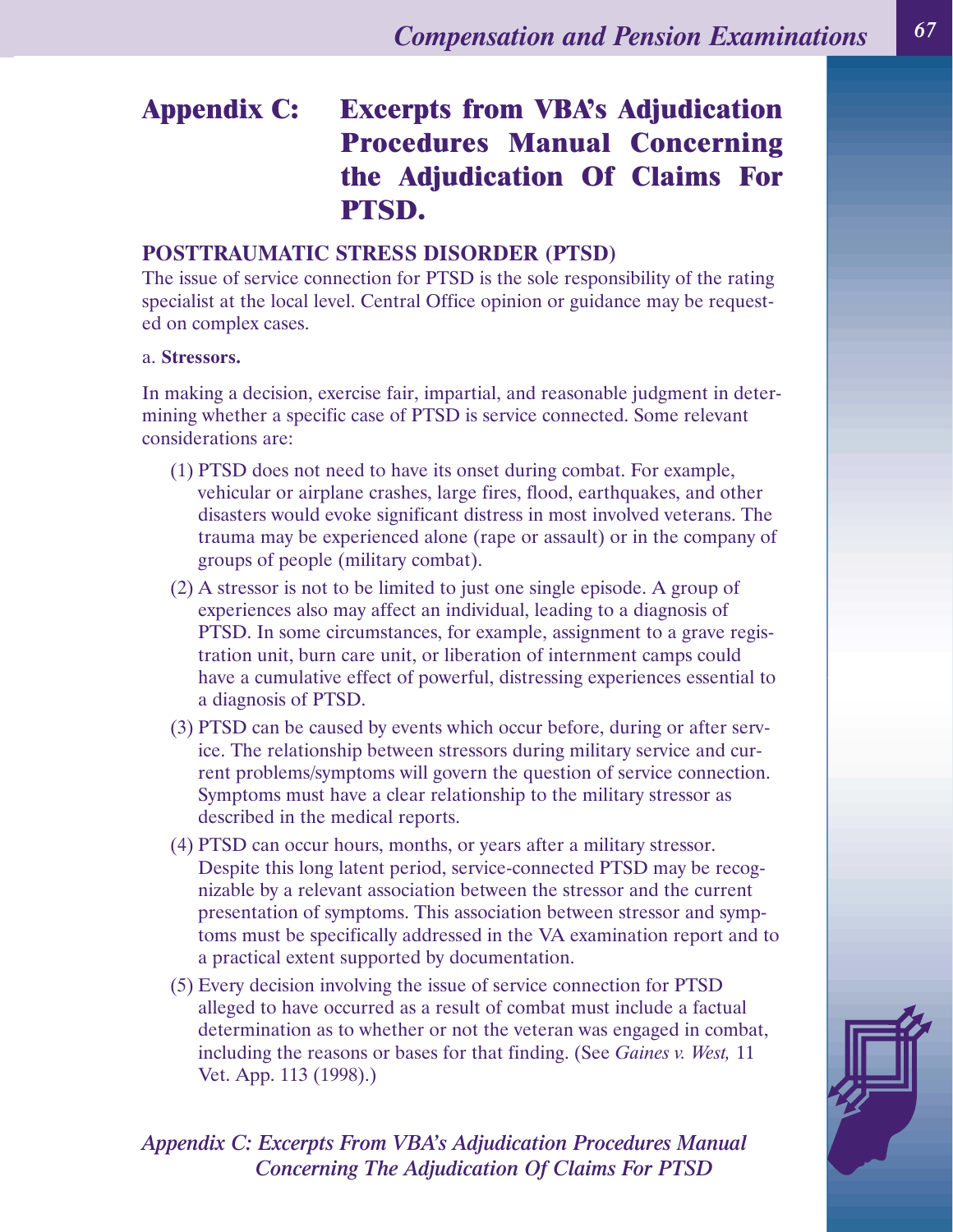#### **b. Evidence of Stressors in Service**

#### **(1) Conclusive Evidence.**

Any evidence available from the service department indicating that the veteran served in the area in which the stressful event is alleged to have occurred and any evidence supporting the description of the event are to be made part of the record. Corroborating evidence of a stressor is not restricted to service records, but may be obtained from other sources (see *Doran v. Brown,* 6 Vet. App. 283 (1994)). If the claimed stressor is related to combat, in the absence of information to the contrary, receipt of any of the following individual decorations will be considered evidence of participation in a stressful episode:

Air Force Cross Air Medal with "V" Device Army Commendation Medal with "V" Device Bronze Star Medal with "V" Device Combat Action Ribbon Combat Infantryman Badge Combat Medical Badge Distinguished Flying Cross Distinguished Service Cross Joint Service Commendation Medal with "V" Device Medal of Honor Navy Commendation Medal with "V" Device Navy Cross Purple Heart Silver Star

Other supportive evidence includes, but is not limited to, plane crash, ship sinking, explosion, rape or assault, duty on a burn ward or in graves registration unit. POW status which satisfies the requirements of 38 CFR 3.1(y) will also be considered conclusive evidence of an in-service stressor.

#### **(2) Evidence of Personal Assault.**

Personal assault is an event of human design that threatens or inflicts harm. Examples of this are rape, physical assault, domestic battering, robbery, mugging, and stalking. If the military record contains no documentation that a personal assault occurred, alternative evidence might still establish an in-service stressful incident. Behavior changes that occurred at the time of the incident may indicate the occurrence of an in-service stressor. Examples of behavior changes that might indicate a stressor include (but are not limited to):

- Visits to a medical or counseling clinic or dispensary without a specific diagnosis or specific ailment;
- Sudden requests that the veteran's military occupational series or duty assignment be changed without other justification;

*Appendix C: Excerpts From VBA's Adjudication Procedures Manual Concerning The Adjudication Of Claims For PTSD*

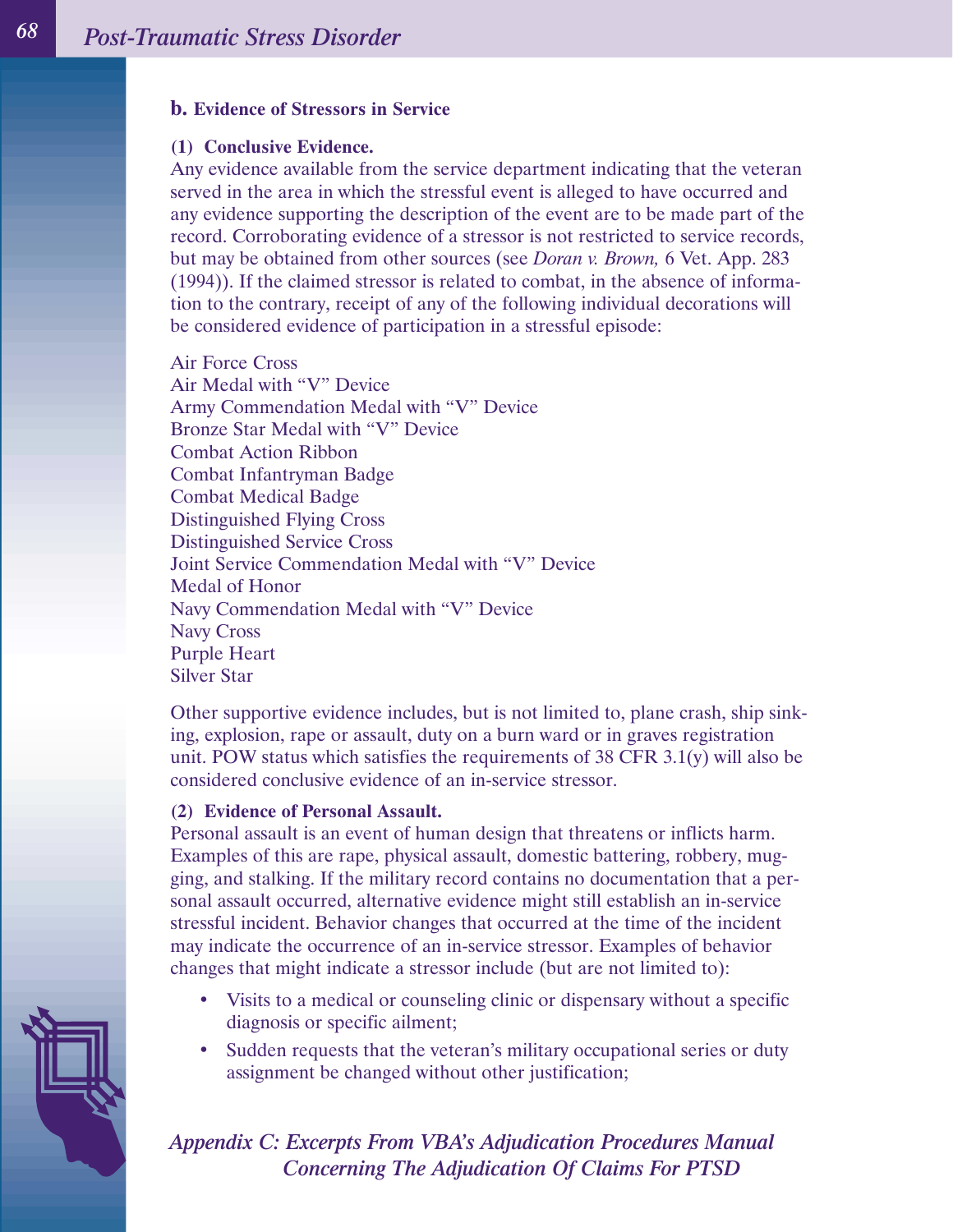- Lay statements indicating increased use or abuse of leave without an apparent reason such as family obligations or family illness;
- Changes in performance and performance evaluations;
- Lay statements describing episodes of depression, panic attacks, or anxiety but no identifiable reasons for the episodes;
- Increased or decreased use of prescription medications;
- Increased use of over-the-counter medications;
- Evidence of substance abuse such as alcohol or drugs;
- Increased disregard for military or civilian authority;
- Obsessive behavior such as overeating or undereating;
- Pregnancy tests around the time of the incident;
- Increased interest in tests for HIV or sexually transmitted diseases;
- Unexplained economic or social behavior changes;
- Treatment for physical injuries around the time of the claimed trauma but not reported as a result of the trauma; and
- Breakup of a primary relationship.

In personal assault claims, secondary evidence may need interpretation by a clinician, especially if it involves behavior changes. Evidence that documents such behavior changes may require interpretation in relationship to the medical diagnosis by a VA neuropsychiatric physician.

### **(3) Credible Supporting Evidence.**

A combat veteran's lay testimony alone may establish an in-service stressor for purposes of service connecting PTSD (*Cohen v. Brown,* 94-661 (U.S. Ct. Vet. App. March 7, 1997)). However, a noncombat veteran's testimony alone does not qualify as "credible supporting evidence" of the occurrence of an inservice stressor as required by 38 CFR 3.304(f). After-the-fact psychiatric analyses which infer a traumatic event are likewise insufficient in this regard (*Moreau v. Brown*, 9 Vet. App. 389 (1996)).

### **d. Incomplete Examinations and/or Reconciliation of Diagnosis.**

If an examination is received with the diagnosis of PTSD which does not contain the above essentials of diagnosis, return the examination as incomplete for rating purposes, note the deficiencies, and request reexamination.

(1) Examples of an unacceptable diagnosis include not only insufficient symptomatology, but failure to identify or to adequately describe the stressor, or failure to consider prior reports demonstrating a mental disorder which could not support a diagnosis of PTSD. Conflicting diagnoses of record must be acknowledged and reconciled.

(2) Exercise caution to assure that situational disturbances containing adjust-

*Appendix C: Excerpts From VBA's Adjudication Procedures Manual Concerning The Adjudication Of Claims For PTSD*

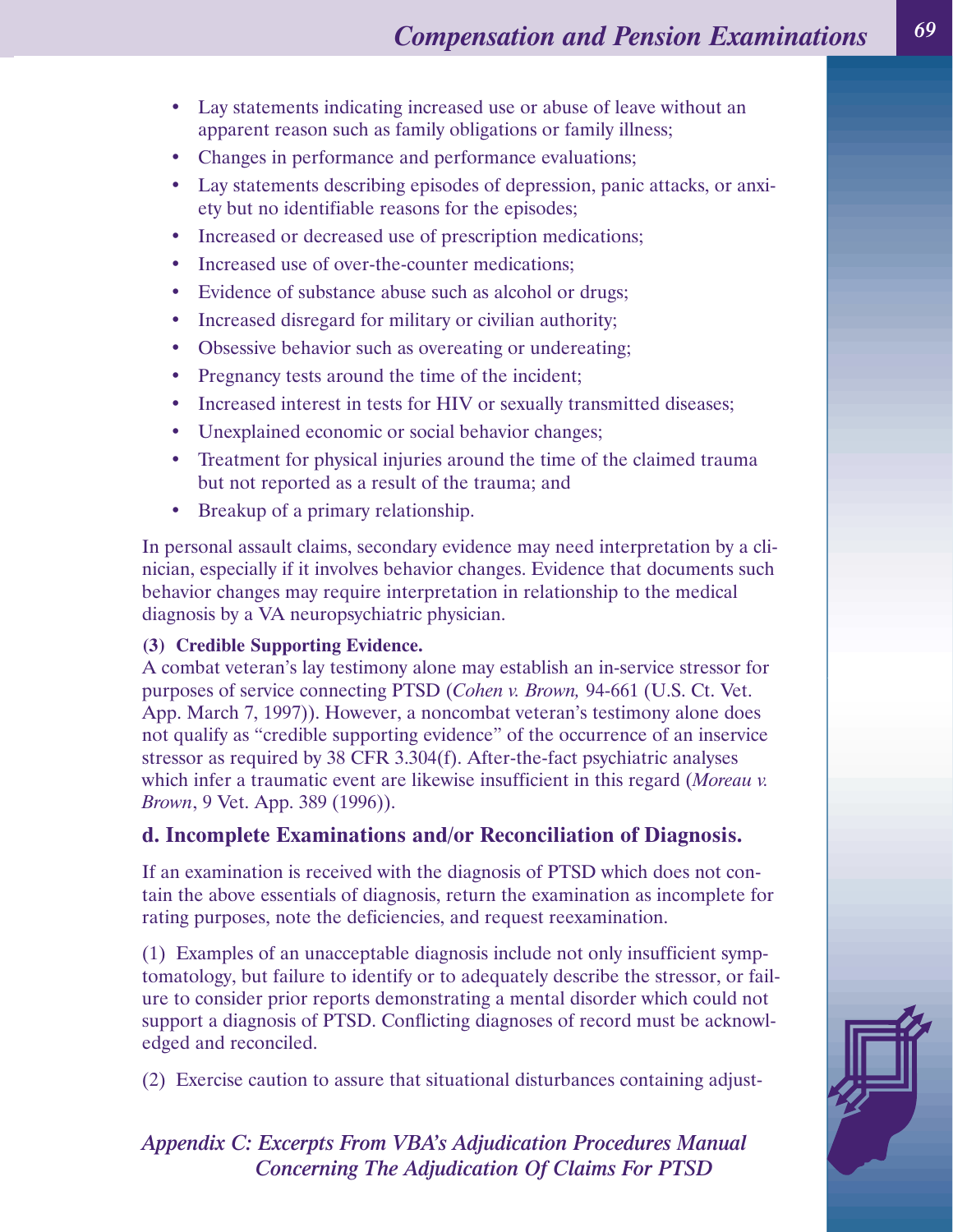ment reaction of adult life which subside when the situational disturbance no longer exists, or is withdrawn, and the reactions of those without neurosis who have "dropped out" and have become alienated are not built into a diagnosis of PTSD.

### **e. Link Between In-service Stressor and Diagnosis.**

Relevant specific information concerning what happened must be described along with as much detailed information as the veteran can provide to the examiner regarding time of the event (year, month, day), geographical location (corps, province, town or other landmark feature such as a river or mountain), and the names of others who may have been involved in the incident. The examining psychiatrist or psychologist should comment on the presence or absence of other traumatic events and their relevance to the current symptoms. Service connection for PTSD will not be established either on the basis of a diagnosis of PTSD unsupported by the type of history and description or where the examination and supporting material fail to indicate a link between current symptoms and an in-service stressful event(s).

### **f. Review of Evidence**

(1) If a VA medical examination fails to establish a diagnosis of PTSD, the claim will be immediately denied on that basis. If no determination regarding the existence of a stressor has been made, a discussion of the alleged stressor need not be included in the rating decision.

(2) If the claimant has failed to provide a minimal description of the stressor (i.e., no indication of the time or place of a stressful event), the claim may be denied on that basis. The rating should specify the previous request for information.

**Excerpts from VBA's Adjudication Procedures Manual concerning the development of PTSD claims based on personal assault**

### **5.14 POST TRAUMATIC STRESS DISORDER (PTSD)**

### **PTSD Claims Based on Personal Assault**

(2) Because assault is an extremely personal and sensitive issue, many incidents of personal assault are not officially reported, and victims of this type of in-service trauma may find it difficult to produce evidence to support the occurrence of the stressor. Therefore, alternative evidence must be sought.

(4) (a) Service records not normally requested may be needed to develop this type of claim. Responses to the development letter attachment shown in Exhibit B.11 may identify additional information sources. These include:

A rape crisis center or center for domestic abuse,

A counseling facility,

*Appendix C: Excerpts From VBA's Adjudication Procedures Manual Concerning The Adjudication Of Claims For PTSD*

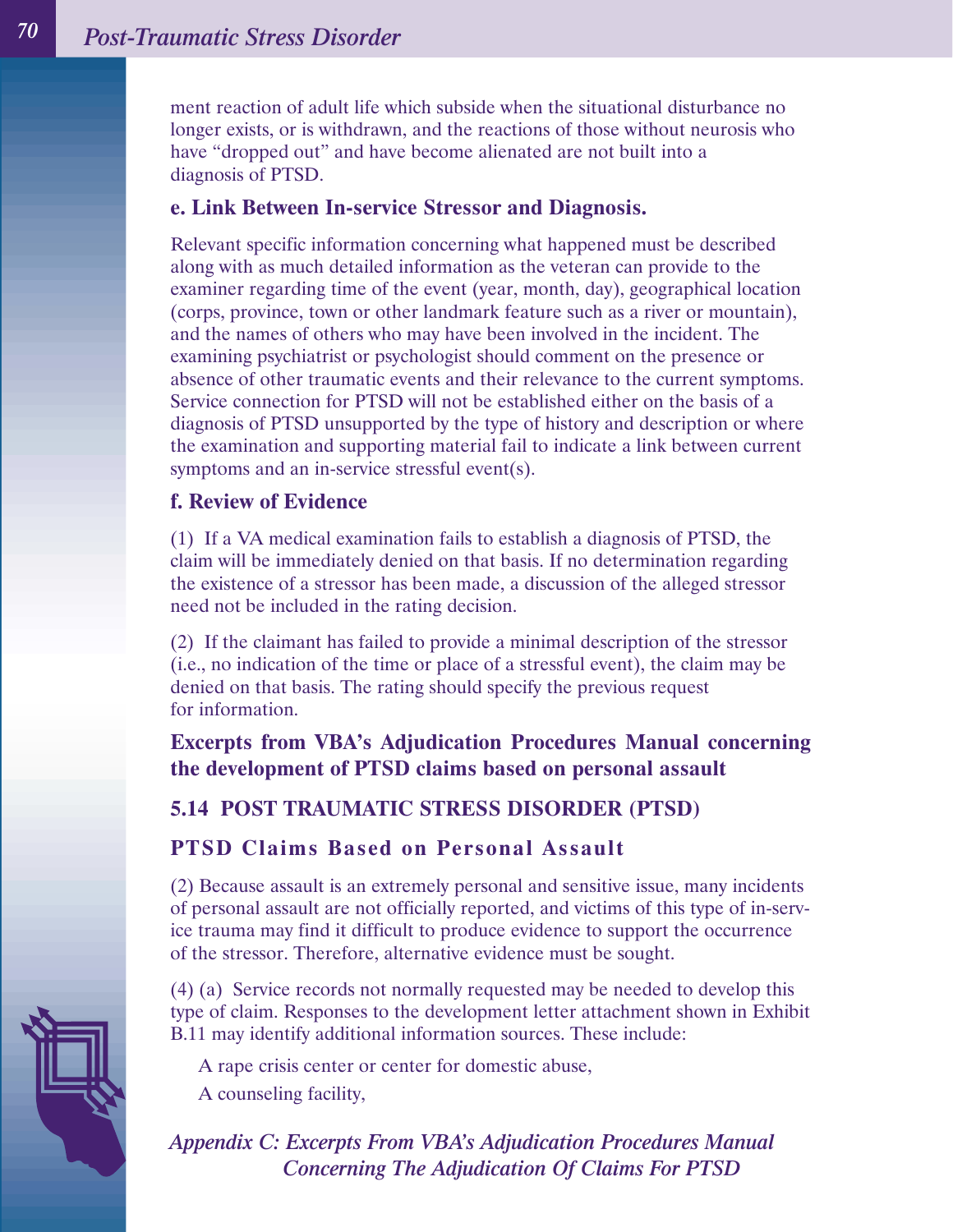A health clinic, Family members or roommates, A faculty member, Civilian police reports, Medical reports from civilian physicians or caregivers, A chaplain or clergy, or Fellow service persons.

(b) Any reports from the military police, shore patrol, provost marshal's office, or other military law enforcement.



*Appendix C: Excerpts From VBA's Adjudication Procedures Manual Concerning The Adjudication Of Claims For PTSD*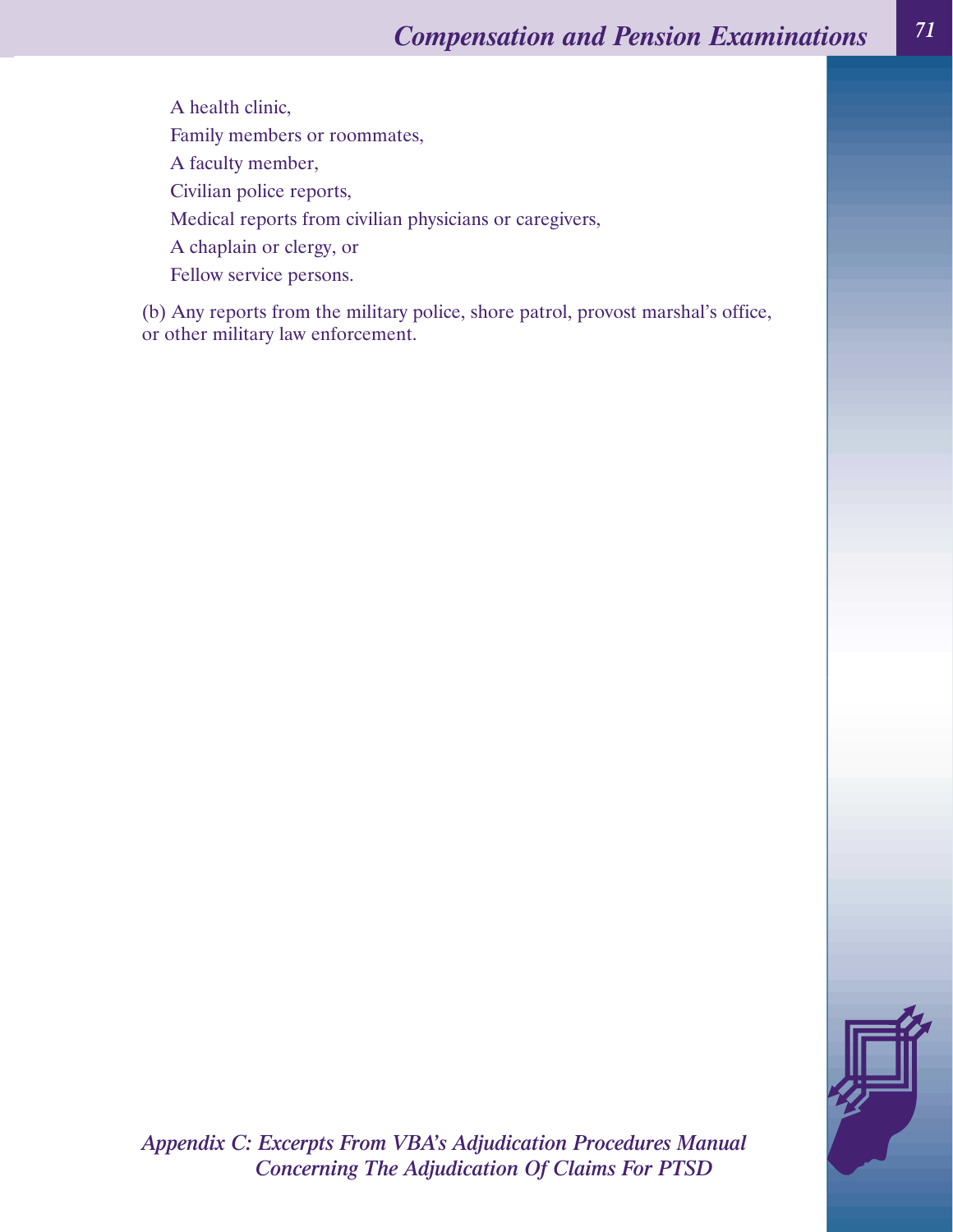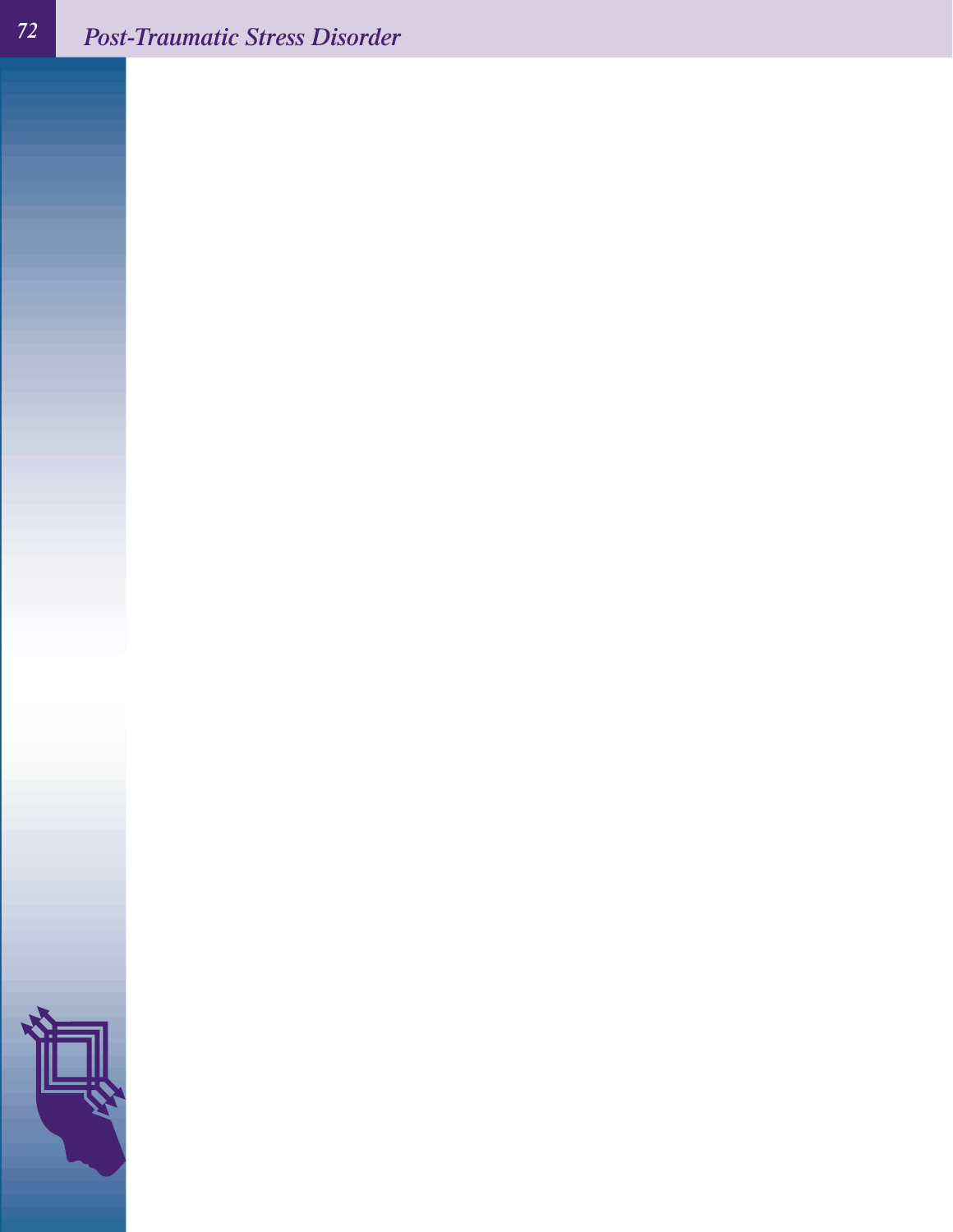# **Appendix D: Detailed Guildeline For the GAF**

Use of the GAF score (DSM-IV Axis V) as a clinical outcome measure has gained increased prominence in both private and public mental health settings. In the late 1990's, the Department of Veterans Affairs mandated that a GAF score be assigned at regular intervals for veterans receiving care in the system. Disability boards have at times also employed the GAF as an index of a claimant's functional status as part of the process of determining eligibility for benefits. The GAF is appealing as a rating of functioning because it is:

- 1) widely available
- 2) intuitive in its intended goal
- 3) ostensibly time-efficient, and
- 4) a scaled value linked to symptoms or functioning

The appeal of GAF is also understandable in the context of Compensation and Pension determinations because it is viewed as a quick and easy measure to assign and one that is easily understood by a wide range of people without advanced education or special training. Existing literature on the development of the GAF indicates that it was to serve as a global summary estimation of the veteran's functioning excluding medical problems. The DSM-IV states: " Axis V is for reporting the clinician's judgment of the individual's overall level of functioning...The reporting of overall functioning on Axis V is done using the Global Assessment of Functioning (GAF) Scale. The GAF Scale is to be rated with respect only to psychological, social, and occupational functioning. Do not include impairment in functioning due to physical (or environmental) limitations. (p. 30).

The actual GAF rating is the lowest level of either symptom severity or functioning, and this is based on the clinician's opinion, formed from the available clinical data and history. As the fifth axis in the DSM profile, it represents the severity of Axis I (Clinical Disorders) and Axis II (Personality Disorders) or Axis IV (Psychosocial and Environmental Factors). The GAF Scale, ranging from 0 - 100, and descriptors of levels of symptoms and functioning for each 10 point, decile band (e.g., 81-90, 91-100) are listed in the DSM-IV (p. 32), although "0", which equals insufficient information, is not an allowed option for rating veterans according to VHA Directive # 97-059. Very little instruction is included in the DSM-IV for how to assign ratings using the scale, and herein lies one of the fundamental problem with assigning GAFs in PTSD cases. As a score based primarily on the rater's impressions and synthesis of data, solid reliability and validity ultimately determines how useful the GAF scores ultimately can be. Without clear definitions of symptom severity and functional severity —- as they relate to PTSD, and without more detailed instructions for using the GAF scale itself, the clinician is left to decide what to rate and how to do it using personal standards. If the main goal of assigning a GAF score was simply

### *Appendix D: Detailed Guideline For the GAF*

$$
\mathbb{P}^{\hat{f}}
$$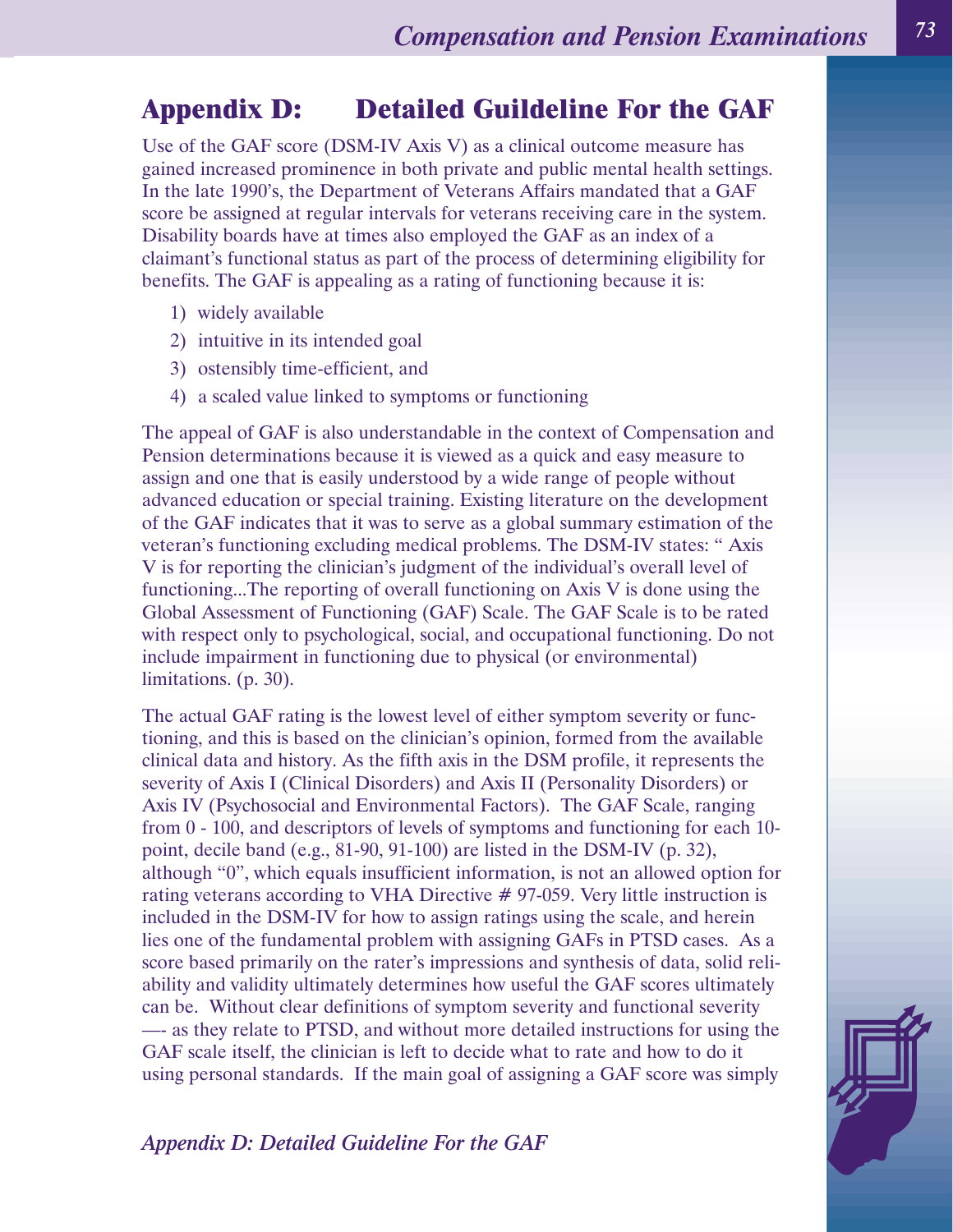for the individual clinician to have a global rating that they would use personally, then applying their individual interpretation of the scale definitions and the rating process would have limited impact outside of their practice or caseload. However, in the context of Compensation and Pension determinations, consistency and accuracy in ratings needs to be based on a set of standards that are common to all who determine the GAF score and to those who subsequently interpret them when determining benefits.

While no information on the reliability and validity of the GAF is included in the DSM-IV, these psychometric features of the Global Assessment Scale (GAS) were formally examined and published by the GAS authors (Enidcott, Spitzer, Fleiss & Cohen,1976). The GAF and the GAS are almost identical to each other in content, with the exception of some re-arrangement of rating descriptions and examples for the categories. Across five GAS standardization studies reported, the intraclass correlation of the GAS ranged from .61 -.91 with a standard error of measurement of between 5 and 8 points, meaning that the actual GAF score would normally be expected to fall within a  $+/-$  5 to 8 point range around the score. Given the similarities of the GAS and the GAF, the GAS psychometric properties may be true for the GAF as well. Regarding validity, GAS ratings, as measures of overall severity, examined at admission and 6-months later showed more sensitivity to change than single symptoms measures. Correlations of GAS ratings and independent measures of Symptom Criteria were the highest for items representing psychosis and overt behavioral disorganization and low for affect and anxiety-related criteria.

#### **1. GAF Reliability.**

Reliability is necessary for GAF scores to be meaningful in the C&P determination process. Reliability in this context is consistency in assigning GAF ratings. If an individual clinician had high reliability with him or herself, they would apply similar standards to the rating process for all GAFs they assigned, and their GAF ratings would be the same or very similar if they rated the same patients again with the same information. For high *inter-rater* reliability (agreement between raters), different clinicians would arrive at the same or very similar GAF scores if they rated the same patient, presumably because they used the same definitions and applied the same standards to the rating process (vs. simple chance agreement). To achieve consistency, rating scales must use clear definitions for what is to be rated and then specify clear procedures for assigning ratings. This removes or minimizes the need for the rater to make judgments based on their individual perspective. The existing literature shows that in the absence of systematic training with the GAF, reliability is generally poor. Wide variability in GAF ratings is a logical result if each clinician must arrive at their own understanding of what to rate and how to rate it. To deal with this issue, some clinical settings attempt to improve reliability by conducting *Consensus Review Groups* to reach agreement on assigned GAFs. In the process, local groups of clinicians can increase inter-rater reliability as a result of the group discussion that shapes raters agreement with each other. While

*Appendix D: Detailed Guideline For the GAF*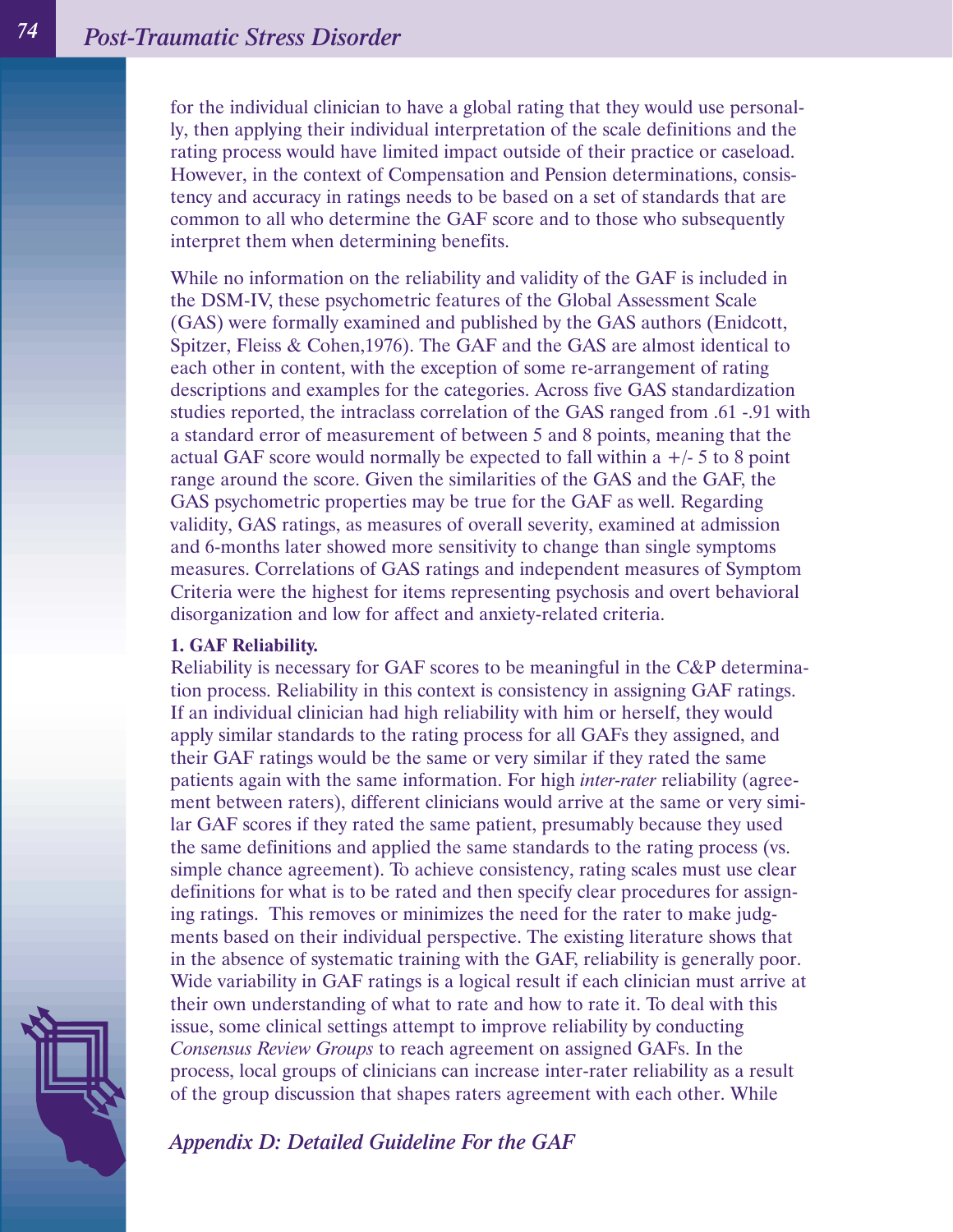this "local standard approach" calibrates the set of raters to each other and results in higher consistency, the GAFs from this setting may not agree with GAFs assigned by other settings for the same patient. Evidence suggests that differences among groups of raters may result in part because clinicians may use different perspectives when they rate symptom severity vs. functional impairment. Also, some raters may average symptom occurrence or functionality over time, while others rate the most recent episode or lowest level of these two components. In disorders like PTSD where symptom severity and functionality can vary, these two approaches will potentially yield very different GAF scores.

#### **2. GAF Accuracy.**

Reliability is understandably a main focus because unreliable ratings clearly limit the validity of the GAF. However, complete reliability does not necessarily equal validity; as would be true when all raters agree on a GAF value, but it is the wrong value (i.e., 50 is the consensus GAF, but in reality it should be 30). This might happen when groups of clinicians work toward consensus in their setting, and in the process impose their viewpoints on how to interpret what a GAF score at a given level should be. For example, after years working as a clinician with PTSD veterans, those veterans who have severe symptoms, resulting in multiple personal problems and poor occupational histories, may unintentionally become the norm. By comparison, a veteran who is working steadily, for instance as a long-distance truck driver, may stand out in a positive way as someone who functions in spite of his/her symptoms. In contrast to the symptomatic and unemployed veteran, he *is generally* functioning better. If this same veteran presented clinically with an episode of increased depression, active suicidal preoccupation, increased irritability, and had initiated a beating of someone who cut him off on the road while he was driving, his GAF scale score for current functioning would place him in the 11-20 band that characterizes someone who is in Some Danger of Hurting Self or Others. In deciding between the two possibilities, symptoms or functioning, symptoms in this case are worse, and *the GAF score is based on which of the two is worse*. If during the process of reviewing the case information, the clinician applies an "averaging" type of reasoning in the form of: "...well, this was only one episode, and he is working most of the time, and things could be worse (or other veterans are worse off than this), and he shouldn't be labeled because of this one incident", then a higher and inaccurate GAF (one that represents a better functional rating) is at risk of being chosen

#### **3. GAF Accuracy and PTSD.**

A number of challenges to creating accurate GAFs face the clinician who is tasked with assigning scores for PTSD patients. First, the GAF AXIS V examples for symptoms contained in the DSM-IV do not represent PTSD directly. Also, in cases of chronic PTSD, comorbidity with other diagnoses is common, including substance abuse, major depression, features of other anxiety disorders like panic and OCD, and personality disorders. To assess symptom severity in

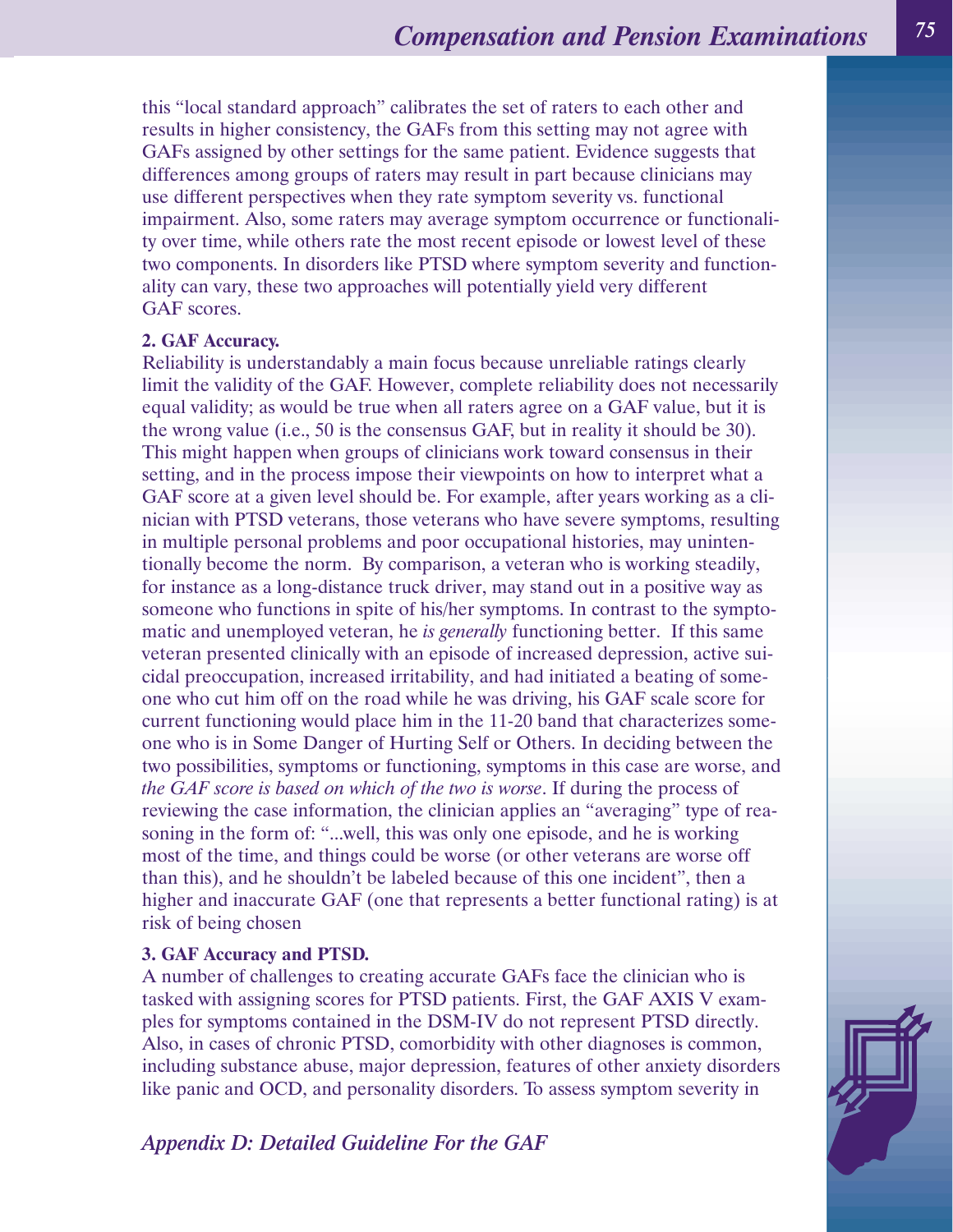the context of comorbidity, the clinician must somehow weigh the combined impact of all conditions, but without directions or examples. Second, general descriptors like Mild, Moderate, Serious, etc., that characterize the various 10 point decile bands are open to interpretation and will likely be based on the clinician's own standards. Third, the clinician must decide what qualifies as a symptom or functional problem to rate. Some symptoms can also be considered functional problems (e.g., PTSD Hypervigilance and Avoidance of people and places). Fourth, making GAF ratings for the 50 - 100 range (moderate symptoms to superior functioning) is less complicated than for the 1- 50 range because the higher ranges reflect low symptomatology

#### **4. Resolution of the GAF Scale.**

The GAF scale is organized into ten decile (10-point) bands. The DSM-IV adds a note suggesting that the rater "use intermediate codes when appropriate, e.g., 45, 68, 72)", but gives only general guidance on exactly how to arrive at these intermediate values. In supplementary GAF material, Dr. Michael First (1995) , the editor of text and criteria for the DSM-IV, suggested using a process where the GAF rater first identifies a decile band that best fits the patient, then decides if the level of symptoms or functioning was nearer to the top of the bandwidth, nearer the middle or nearer the bottom. Depending on this decision by the rater, either a 7, 5 or 2 would be selected to refine and select the final GAF (for example: 47, 45 or 42 within the 41 - 50 decile band). Using this procedure, the finest resolution under the best circumstances is about 3-points, and more practically —- 5 or 10 points because ratings tend to cluster at the middles and ends on the scale (e.g., 45, 50, 55, 60, 65). The difference between raters assigning GAFs for the same patient could vary by 20 points if for example one rater considered the symptoms mild and the other thought they were toward the moderate - severe end of the decile. Thus, using cutoffs that set strict thresholds is unwise and unsupported by both the inherent resolution of the GAF scale and the data showing that raters typically use larger rating intervals.

#### **5. Assigning Separate GAFs by Condition.**

Various parts of the foregoing discussion bear on this issue. For a number of reasons, creating the equivalents of PAFs should not be done, although reports from the field indicate that clinicians are being asked to assign PAFs using the GAF scale. First, by name alone, it is clear that the GAF was designed to be a "Global" index of functioning; one that represents in a single value the veteran's functional status. No published information in the DSM-IV instructs users in a valid method for partitioning the GAF by each comorbid clinical condition, using either separate sets of symptoms for each diagnoses or Social and Occupational / School functioning (although supplementary material suggests that a separate GAF might be created for all symptoms and another for general social/occupational functioning ). While it might appear from the descriptors in DSM-IV (i.e., mild, moderate, serious) that separate ratings by diagnosis could be made (e.g., only for depression symptoms, only for anxiety symptoms, only for substance abuse symptoms), the separate ratings that would result have no

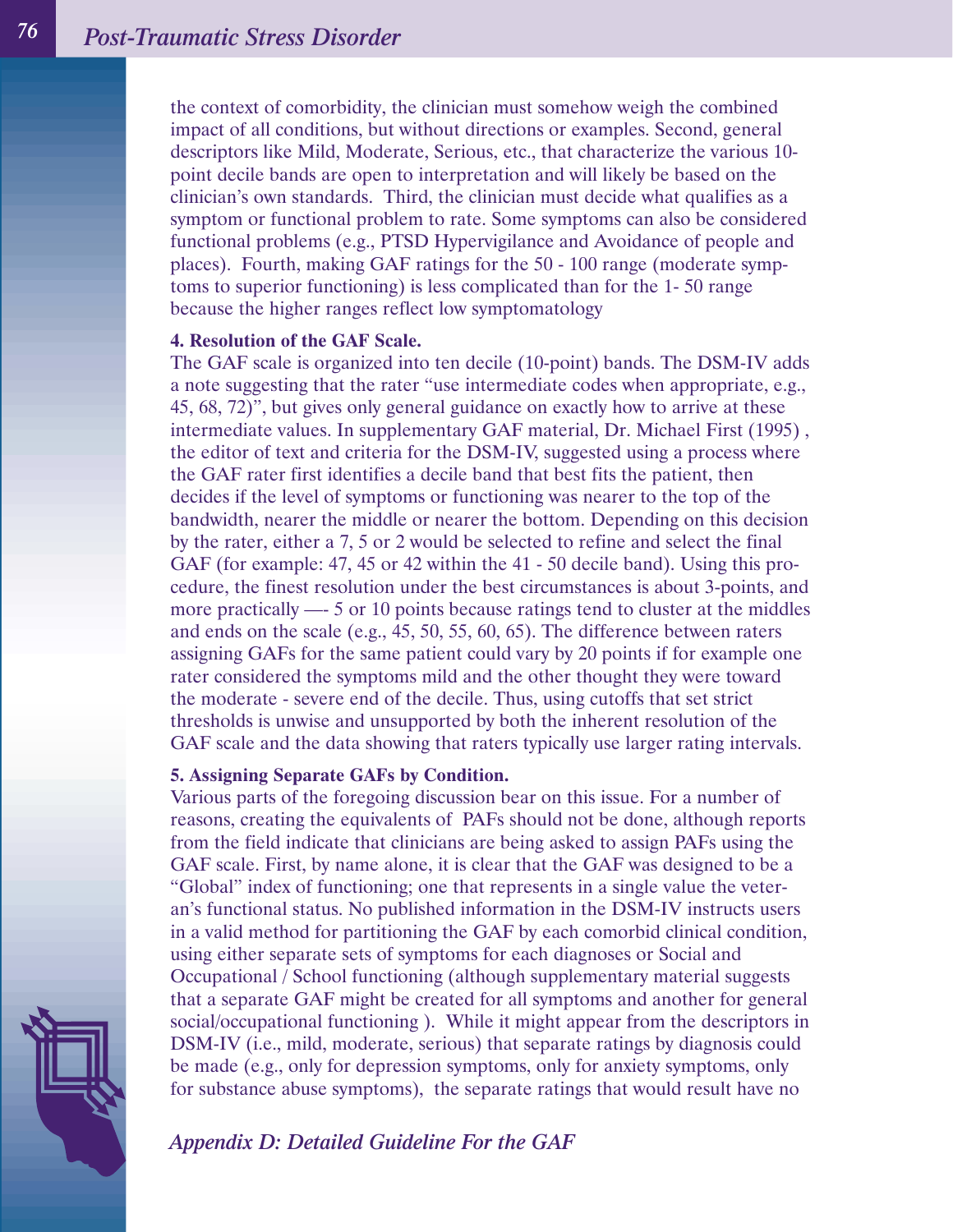validated relationship to each other, and no established means for integrating them into a value that considers the combined effect of having them all concurrently.

Second, if "PAFs" are requested for a disability determination, it is likely that multiple conditions exist comorbidly, and having separate ratings of severity of dysfunction would fit with a process of assigning a percentage of service connection to each particular disorder. In PTSD, depression and substance use frequently coexist and veterans have long-standing problems in occupational, interpersonal, social, familial and psychological domains. Attempting to attribute a portion of the functional problems to depression and another to substance use and another to PTSD, as if they were independent of each other, is beyond the capability of the GAF scale. This is an instance of incompatibility between the capabilities of the GAF scale and the compensation review process. While the logic of separate ratings by disorder may make sense from an adjudication perspective, it is not clinically validated, and "PAFs" assigned in this manner should be seriously questioned for their validity as evidence in the disability determination proceedings.

### **Some Considerations for Making GAF Ratings**

Given the GAF considerations described above, clinicians who assign GAF ratings should: a) attend available trainings, b) study available GAF materials carefully, c) try to assign scores as accurately as possible by adhering to the definitions provided, and d) strive to become consistent with themselves in choosing their GAF ratings.

Outcome data from GAF trainings have shown that raters can have a bias against assigning low GAF scores for PTSD vignettes. This bias, conscious or not, means that all decile bands do not have an equal chance of being selected, and that some will be chosen more than others independently of the case information. For the GAF to be meaningful, it must accurately reflect the Current Severity of the veteran's symptoms or functioning. For PTSD cases used as part of organized GAF training, it was typically true that the GAF ratings made before training were too high. This reflected various biases and beliefs of the raters regarding what defined a functional problem, and equally important, the rater's personal perspective on what qualified as a Mild, Moderate, and Serious level of severity. Using the exact same case information, one rater's standard for Mild Severity might be another rater's standard for Moderate Severity.

In clinical PTSD contexts, and for those veterans filing valid claims for disability from PTSD attributed to military experiences, symptoms are usually chronic and their overall level of functioning is often poor. GAFs for the majority of these cases will be 50 and under. While many claimants will easily receive a PTSD diagnosis because they meet multiple criteria under DSM-IV Sections B, C, and D, the process of rating PTSD symptom-severity using available information for the GAF scale is difficult. Examples given in the DSM-IV for seri-

#### *Appendix D: Detailed Guideline For the GAF*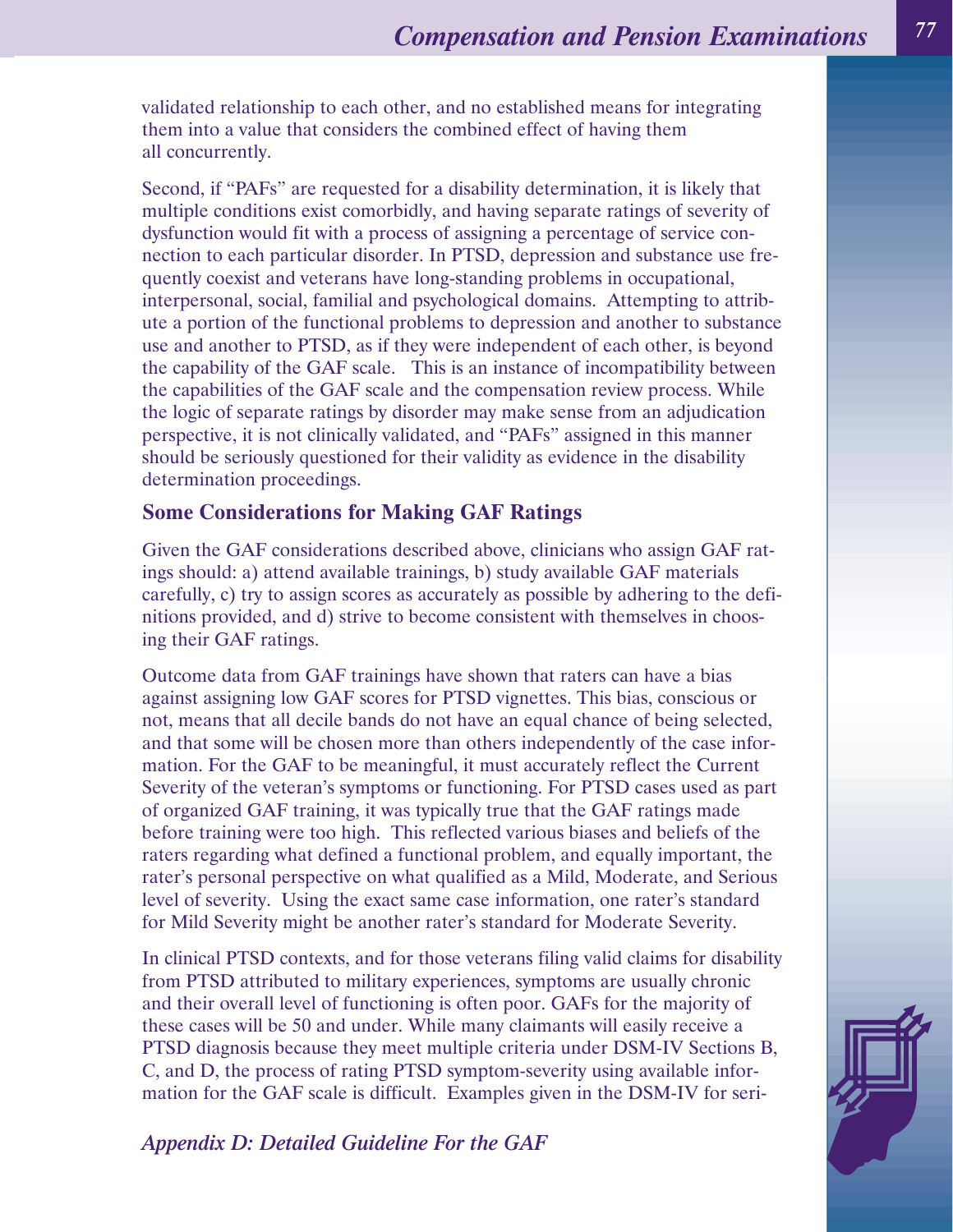ous symptoms (41-50 decile band) include: suicidal ideation, severe obsessional situations, and frequent shoplifting. In PTSD contexts, suicidal ideation is often persistent and chronic, and combined with many other symptoms. Regarding these other symptoms, PTSD clinicians would likely agree that regular dissociative flashbacks and high hyperarousal with hit-the-deck startle response is more serious than frequent shoplifting or obsessional rituals. Yet, this is a personal judgment without corroboration in the DSM-IV to serve as a calibration point. Creating ratings of functional impairment using the DSM-IV examples is easier because they represent the impact of symptoms in domains that are common across all diagnoses including PTSD. Applying the DSM-IV examples of social and occupational problems to PTSD patients can be done more easily than for the symptom severity levels.

In making ratings, clinicians should be cognizant of the presence of *Violence Toward Self and Others* in the veteran's history. The decile band 11-20 (Some Danger of Hurting Self or Others) gives as examples: a) suicide attempts without clear expectation of death; and b) frequently violent; while the decile band 1-10 ( Persistent Danger of Severely Hurting Self or Others ) lists: a) recurrent violence, and b) serious suicidal act with clear expectation of death. Incidents while driving in traffic are frequently reported as the impetus for aggression towards others, and at times the beating of other drivers; while participating in physical fights is reported as a means of managing anxiety, releasing tension and counteracting depressed mood. In either case, the veteran or others could be hurt. While these events may be episodes of aggression vs. continuous aggression, they are significant features that drop the GAF into the lower decile ranges if they are current when the veteran is assessed. If these features are present clinically, they should not be overlooked or minimized by the clinician when making GAF ratings.

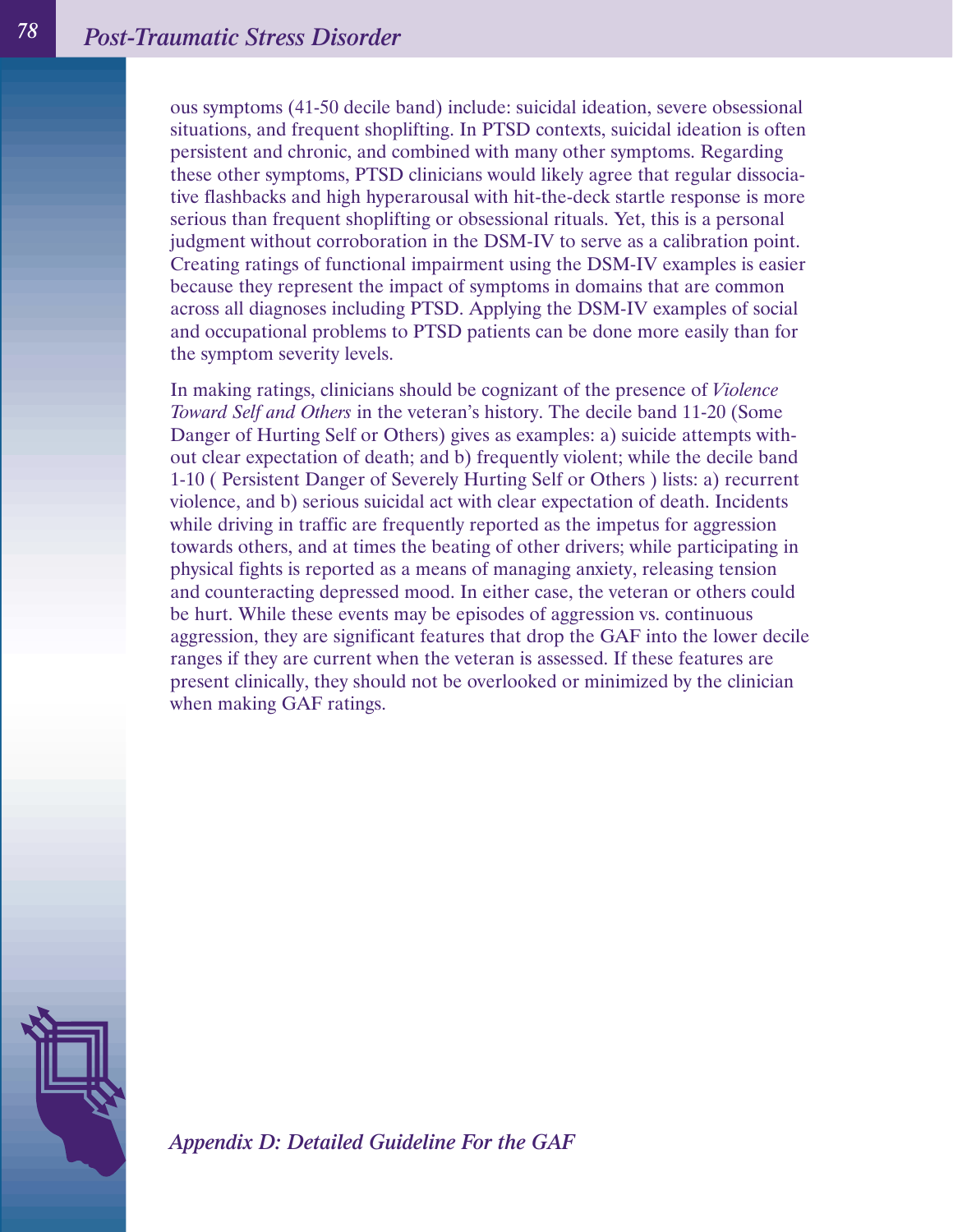# **APPENDIX E: Global Assessment of Functioning (GAF) Scale**

Consider psychological social, and occupational functioning on a hypothetical continuum of mental health-illness. Do not include impairment in functioning due to physical (or environmental) limitations.

**Code (Note: Use intermediate codes when appropriate, e.g., 45, 68, 72.)**

| 100<br>91      | Superior functioning in a wide range of activities, life's problems never seem to get out<br>of hand, is sought out by others because of his or her many positive qualities.<br>No symptoms.                                                                                                                                                                                                                         |  |
|----------------|----------------------------------------------------------------------------------------------------------------------------------------------------------------------------------------------------------------------------------------------------------------------------------------------------------------------------------------------------------------------------------------------------------------------|--|
| 90             | Absent or minimal symptoms (e.g., mild anxiety before an exam), good functioning in<br>all areas, interested and involved in a wide range of activities, socially effective, gener-<br>ally satisfied with life, no more than everyday problems or concerns (e.g., an occasion-<br>al argument with family members).                                                                                                 |  |
| 81             |                                                                                                                                                                                                                                                                                                                                                                                                                      |  |
| 80             | If symptoms are present they are transient and expectable reactions to psychosocial<br>stressors (e.g., difficulty concentrating after family argument); no more than slight                                                                                                                                                                                                                                         |  |
| 71             | impairment in social, occupational, or school functioning (e.g., temporarily falling<br>behind in schoolwork).                                                                                                                                                                                                                                                                                                       |  |
| 70             | Some mild symptoms (e.g., depressed mood and mild insomnia) OR some difficulty in<br>social, occupational, or school functioning (e.g., occasional truancy, or theft within the                                                                                                                                                                                                                                      |  |
| 61             | household), but generally functioning pretty well, has some meaningful interpersonal<br>relationships.                                                                                                                                                                                                                                                                                                               |  |
| 60             | Moderate symptoms (e.g., flat affect and circumstantial speech, occasional panic<br>attacks) OR moderate difficulty in social, occupational, or school functioning (e.g., few                                                                                                                                                                                                                                        |  |
| 51             | friends, conflicts with peers or co-workers).                                                                                                                                                                                                                                                                                                                                                                        |  |
| 50<br>41       | Serious symptoms (e.g., suicidal ideation, severe obsessional rituals, frequent shoplift-<br>ing) OR any serious impairment in social, occupational, or school functioning (e.g., no<br>friends, unable to keep a job).                                                                                                                                                                                              |  |
| 40<br>31       | Some impairment in reality testing or communication (e.g., speech is at times illogical,<br>obscure, or irrelevant) OR major impairment in several areas, such as work or school,<br>family relations, judgment, thinking, or mood (e.g., depressed man avoids friends, neg-<br>lects family, and is unable to work; child frequently beats up younger children, is defi-<br>ant at home, and is failing at school). |  |
| 30             | Behavior is considerably influenced by delusions or hallucinations OR serious impair-<br>ment in communication or judgment (e.g., sometimes incoherent, acts grossly                                                                                                                                                                                                                                                 |  |
| 21             | inappropriately, suicidal preoccupation) OR inability to function in almost all areas<br>(e.g., stays in bed all day; no job, home, or friends).                                                                                                                                                                                                                                                                     |  |
| 20             | Some danger of hurting self or others (e.g., suicide attempts without clear expectation<br>of death; frequently violent; manic excitement) OR occasionally fails to maintain min-                                                                                                                                                                                                                                    |  |
| 11             | imal personal hygiene (e.g., smears feces) OR gross impairment in communication (e.g.<br>largely incoherent or mute).                                                                                                                                                                                                                                                                                                |  |
| 10             | Persistent danger of severely hurting self or others (e.g., recurrent violence) OR per-<br>sistent inability to maintain minimal personal hygiene OR serious suicidal act with                                                                                                                                                                                                                                       |  |
| $\mathbf{1}$   | clear expectation of death.                                                                                                                                                                                                                                                                                                                                                                                          |  |
| $\overline{0}$ | Inadequate information.                                                                                                                                                                                                                                                                                                                                                                                              |  |



*Appendix E: Global Assessment of Functioning (GAF) Scale*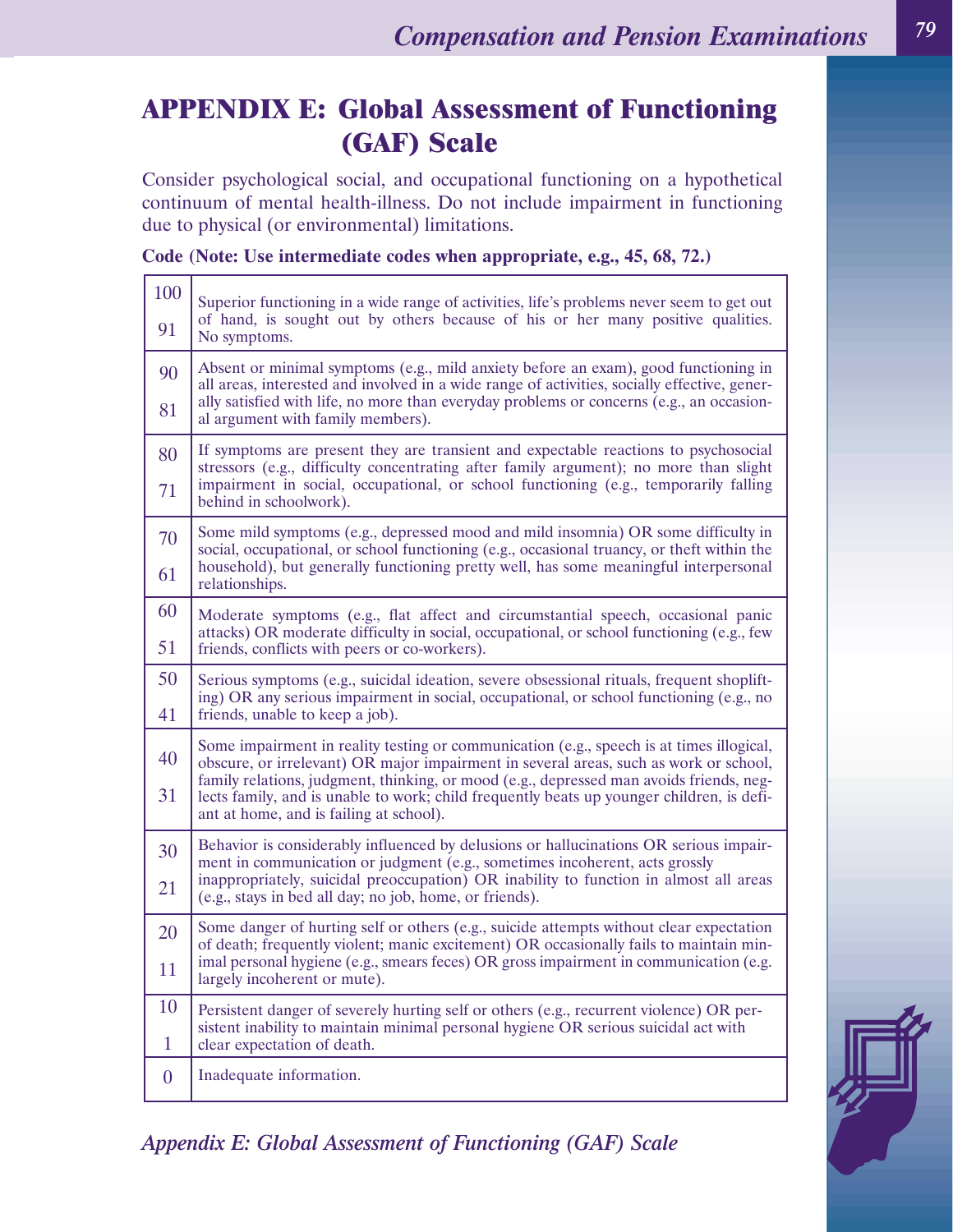The rating of overall psychological functioning on a scale of 0-100 was operationalized by Luborsky in the Health-Sickness Rating Scale (Luborsky L: "Clinicians' Judgments of Mental Health." *Archives* of *General Psychiatry* 7:407- 417, 1962). Spitzer and colleagues developed a revision of the Health-Sickness Rating Scale called the Global Assessment Scale (GAS) (Endicott J, Spitzer RL. Fleiss JL, Cohen J: "The Global Assessment Scale: A Procedure for Measuring Overall Severity of Psychiatric Disturbance." *Archives of General Psychiatry 33:766-771,* 1976). A modified version of the GAS was included in DSM-III-R as the Global Assessment of Functioning (GAF) Scale.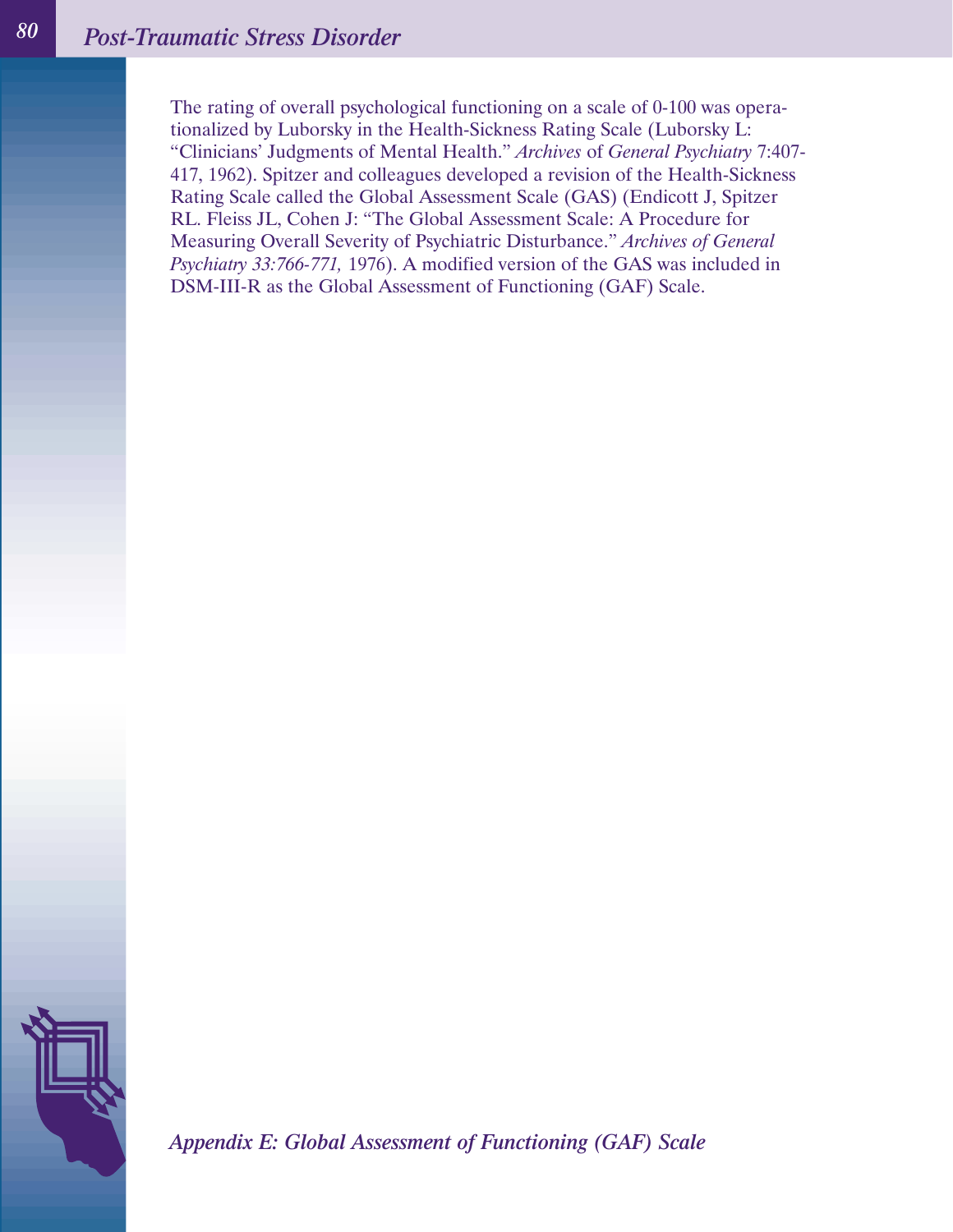# **APPENDIX F: Scoring Rules for Mississippi and PCL-22**

### **Mississippi Scale for Combat-Related PTSD (M-PTSD)**

The M-PTSD was originally developed to assess the domain of DSM-III PTSD symptoms and various associated features in combat-exposed Vietnam veterans (Keane et al., 1988), and was subsequently revised to conform to DSM-III-R criteria. The M-PTSD is a 35-item Likert-scaled questionnaire providing a continuous measure of PTSD symptom severity. Internal consistency for the scale was reported to be .94 (Keane et al., 1988), and the test-retest reliability coefficient is .97 (Keane et al., 1988). Factor analytic studies of the M-PTSD have yielded dimensions of intrusive re-experiencing/numbing-avoidance, anger/lability, social alienation, and sleep problems, which correspond to DSM-III-R symptomatic criteria for PTSD (Keane et al, McFall, Smith, Mackay, & Tarver, 1990). Preliminary validation studies using the M-PTSD demonstrated excellent agreement (Kappa = .75) between PTSD diagnoses made by the M-PTSD and the Structured Clinical Interview for DSM-III-R among Vietnam veteran psychiatric patients (Kulka et al., 1988). Sensitivity of the M-PTSD in identifying validated PTSD cases is 93%, and specificity is 88% for various non-PTSD comparison groups (Keane et al., 1988; McFall et al., 1990).

Mean M-PTSD scores among Vietnam veterans have been reported to be 104 among help-seeking patients from a Vet Center and 130 among VA medical center psychiatric patients with PTSD (Keane et al., 1988; McFall et al., 1990). The optimal cutting score for accurately classifying individuals with or without PTSD has varied from study to study, but has ranged between 100 and 107 (Keane et al., 1988; McFall et al., 1990; Watson, 1990)

### **PTSD Checklist (PCL)**

The PCL (Weathers et al., 1993) is a 17-item self-report scale for assessing PTSD symptoms over a variable span of time (one week or one month), appropriate to the context of administration. A version of the PCL is available for assessment of veterans exposed to military traumas (PCL-M) as well as patients exposed to nonmilitary forms of stress (PCLC). The PCL scales are useful as continuous measures of PTSD symptom distress, but can also aid in making a categorical diagnosis of PTSD by summing items across the three DSM-IV symptom clusters of the disorder. Test-retest reliability is .96, and internal consistency is very high (alpha=.93). Convergent validity is supported by high correlations with the Mississippi scale for PTSD (.93), Impact of Event Scale (.90), MMPI PTSD subscale (.77), and the Combat Exposure Scale (.46). The Kappa coefficient for the PCL is reported to be .64. Cross validation studies, on independent samples of Persian Gulf theater veterans, substantiates the aforementioned psychometric properties of the PCL. The PCL can be conveniently administered and scored, and would be appropriate for use as a PTSD

*Appendix F: Scoring Rules For Mississippi and PCL-22*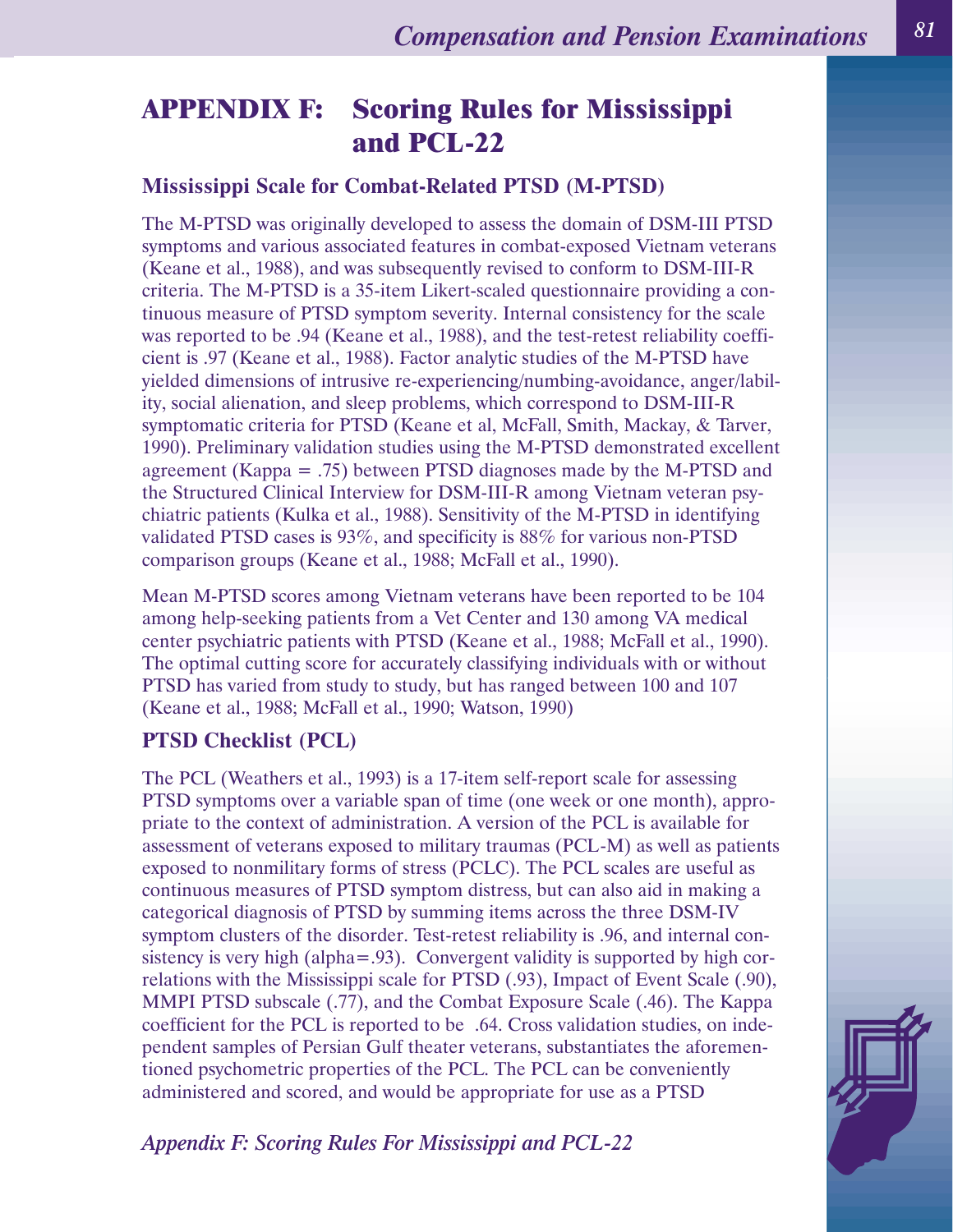screening instrument.

Mean PCL scores are 63.6 (SD=14.1) for Vietnam veterans with PTSD, and 34.4 (SD=14.1) for non-PTSD subjects. A PCL cutting score of 50 provides the optimal diagnostic sensitivity (.82) and specificity (.83).



*Appendix F: Scoring Rules For Mississippi and PCL-22*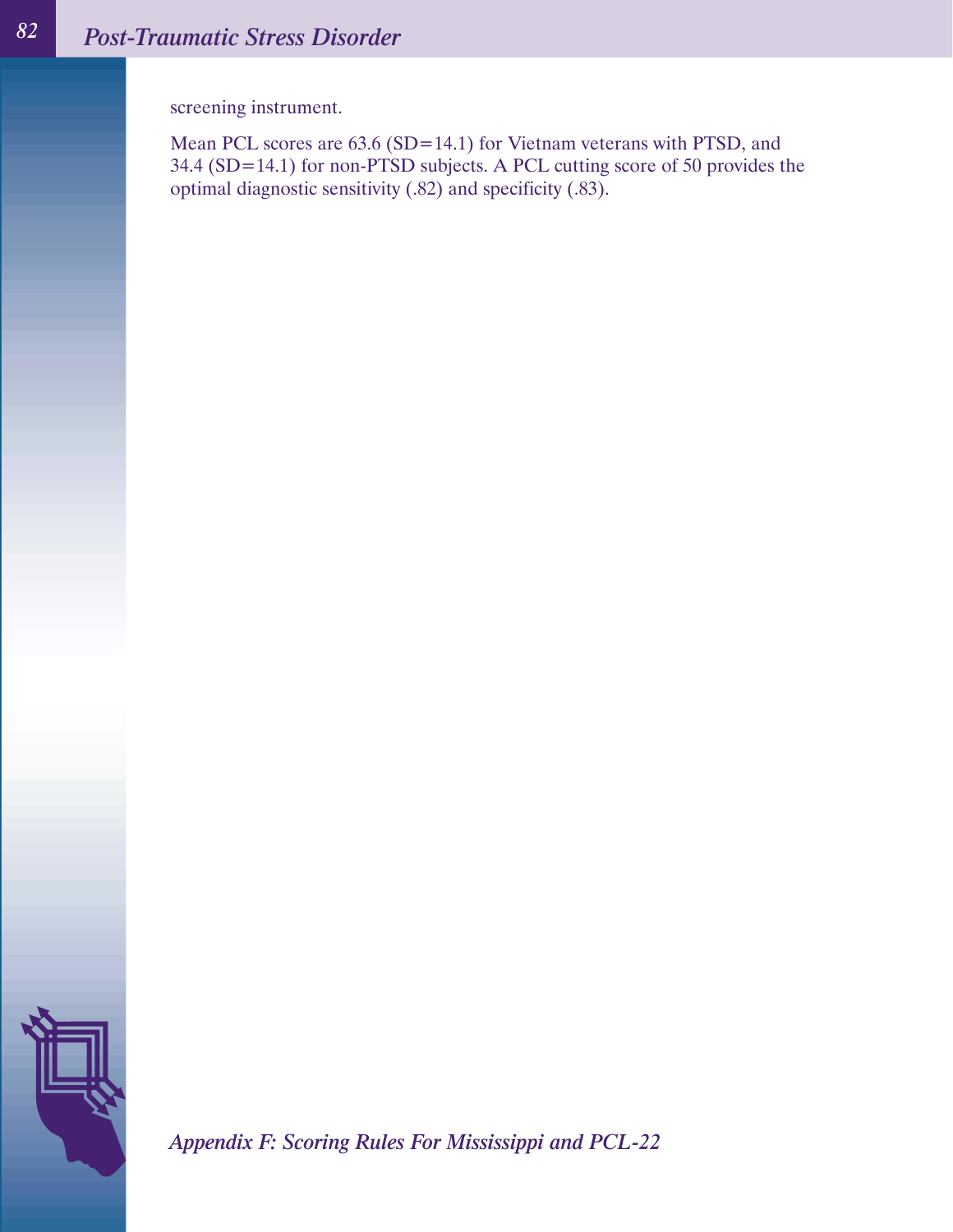# **APPENDIX G: Examples of PTSD Symptom Narratives In Compensation and Pension Examination Reports**

### **CASE I: PTSD DIAGNOSIS**

### **Example of Trauma History**

Mr. Jones served in the USMC from August 1966 to August 1969. He volunteered for duty in Vietnam at the age of 18, serving a total of 13 months in that country. He primarily served in the XXXX area from February 1967 through March 1968. His MOS was that of an Amtrak driver, though he actually spent ten months of his duty in a combined action unit with Vietnamese militia. This primarily involved his living in a village with Vietnamese citizens, where he worked in intelligence and also trained and fought with villagers against the Viet Cong.

This individual was exposed to heavy combat for at least ten months of his tour of duty in the combined action unit, engaging the enemy at least twice per week in fire fights, with the exception of December 1967 when he was exposed to daily fire from the enemy. He was involved in a number of combatant roles, including participation in well over 50 combat patrols and ambush operations. In addition, he occasionally participated in river boat patrols where he was fired upon. There was frequent exposure to mines and booby traps, recurrent sniper fire, mortar and rocket attacks and frequent ambushing of his unit by enemy soldiers. He maintains that his village was surrounded by the enemy on at least 30 separate occasions, creating much apprehension that his outfit would be overrun and destroyed. Although his unit primarily fought the Viet Cong, they also engaged NVA soldiers in fire fights. During his tour, Mr. Jones maintains that he was nearly always in danger of being injured or killed, with many near misses. In addition, he witnessed the killing and wounding of American and enemy soldiers on at least 50 separate occasions. Of the 14 Marines in his unit, nine were killed and five were seriously injured. Mr. Jones received four wounds during one particularly severe attack by the enemy, including a gunshot wound to his right bicep, resulting in permanent nerve damage.

This individual is able to describe in considerable detail a number of specific combat traumas he endured. The most severe battle occurred on January 2, 1968, during the Tet Offensive. At that time, Mr. Jones unit was ambushed and destroyed by the villagers with whom they had been living and working for several months. At 1 a.m., his unit was attacked and pinned down in dwellings where they were surrounded by the enemy. Mr. Jones witnessed the slaughter of his own men, but somehow, miraculously, escaped to safety after having been wounded four separate times. He was prepared to kill himself with a hand grenade rather than be captured while he attempted to escape through the

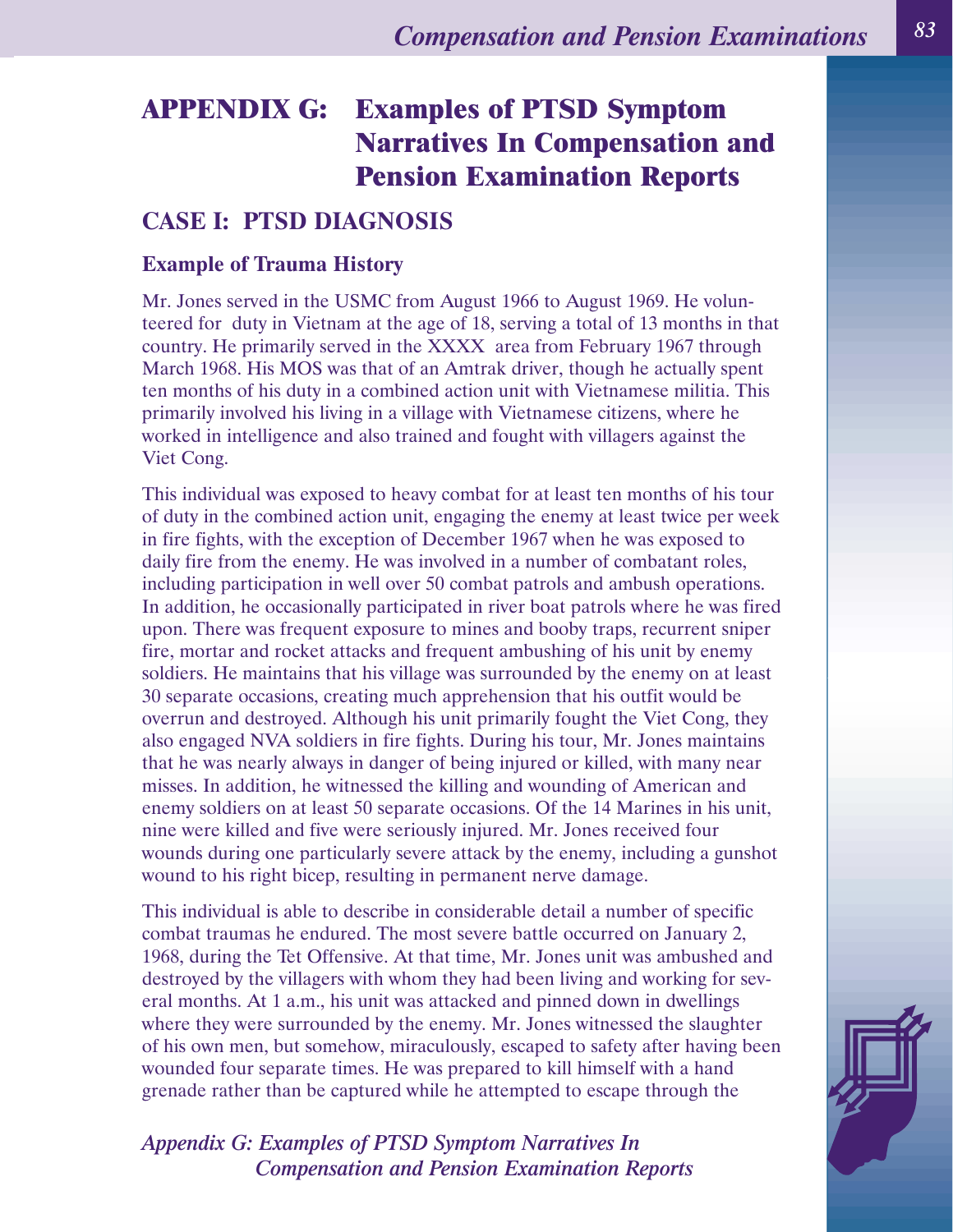bush. He was finally rescued by American forces, being found unconscious in the brush with a hand grenade from which the pin had been pulled clenched to his chest. He recalls another incident when a truck of Army personnel struck a mine and blew up. He was involved for two days in policing the area by picking up various body parts of severely dismembered soldiers. Yet another tragedy occurred when Mr. Jones witnessed his best friend fall to his death from a rope suspended from a helicopter which had suddenly come under fire while engaged in a construction project. Mr. Jones believes that the circumstances contributing to this unfortunate outcome were largely his "fault."

The veteran claims that his only disciplinary infraction during the military was a "write-up" for having long hair. He maintains that he was nearly abstinent from abuse of substances while in the Service, except for the use of rice wine while in Vietnam. He was discharged honorably with the rank of E-5. Mr. Jones received the Purple Heart for wounds sustained in action and the Navy Commendation Medal with a Combat V for meritorious action while trying to save others during the January 2 assault.

### **Diagnostic Formulation: Example of Description of PTSD Symptoms**

The veteran meets the DSM-IV criteria for Post Traumatic Stress Disorder, chronic, severe. He maintains that he has intrusive, distressing recollections of the aforementioned traumatic experiences on a daily basis. He is awakened from his sleep at least once per week by nightmarish dreams of being overrun and of picking up the bodies of dead soldiers. Although he is oddly attracted to reminders of his wartime experience (displaying his medals at home, watching combat movies), he maintains at the same time that he experiences intense psychological distress when exposed to events that resemble or remind him of his Vietnam experiences. Indeed, he became quite upset during the interview while recounting his combat experiences.

He makes rather extreme efforts to avoid intrusive and painful recollections, to the extent that he gambles compulsively to generate a sense of excitement as well as distract him from inner preoccupation. There is no amnesia for his traumatic events; on the contrary, he remembers nearly every detail quite vividly. There has been a notable and chronic loss of interest in activities and generalized anhedonia since his return from Vietnam, as he has given up most enjoyable pursuits with the exception of working over 60 hours per week, visiting his girlfriend, and gambling. Although formerly quite estranged socially, he appears to be re-establishing meaningful connections with family members and his girlfriend. He endorses the symptom of emotional numbing, maintaining that he is generally emotionally under-reactive and somewhat callous, finding it particularly difficult to express tender and loving feelings toward others. Perhaps most noteworthy, this individual seems to have a sense of a fore-shortened future, feeling as though he "died over there and (is) just a shell." He seems to be

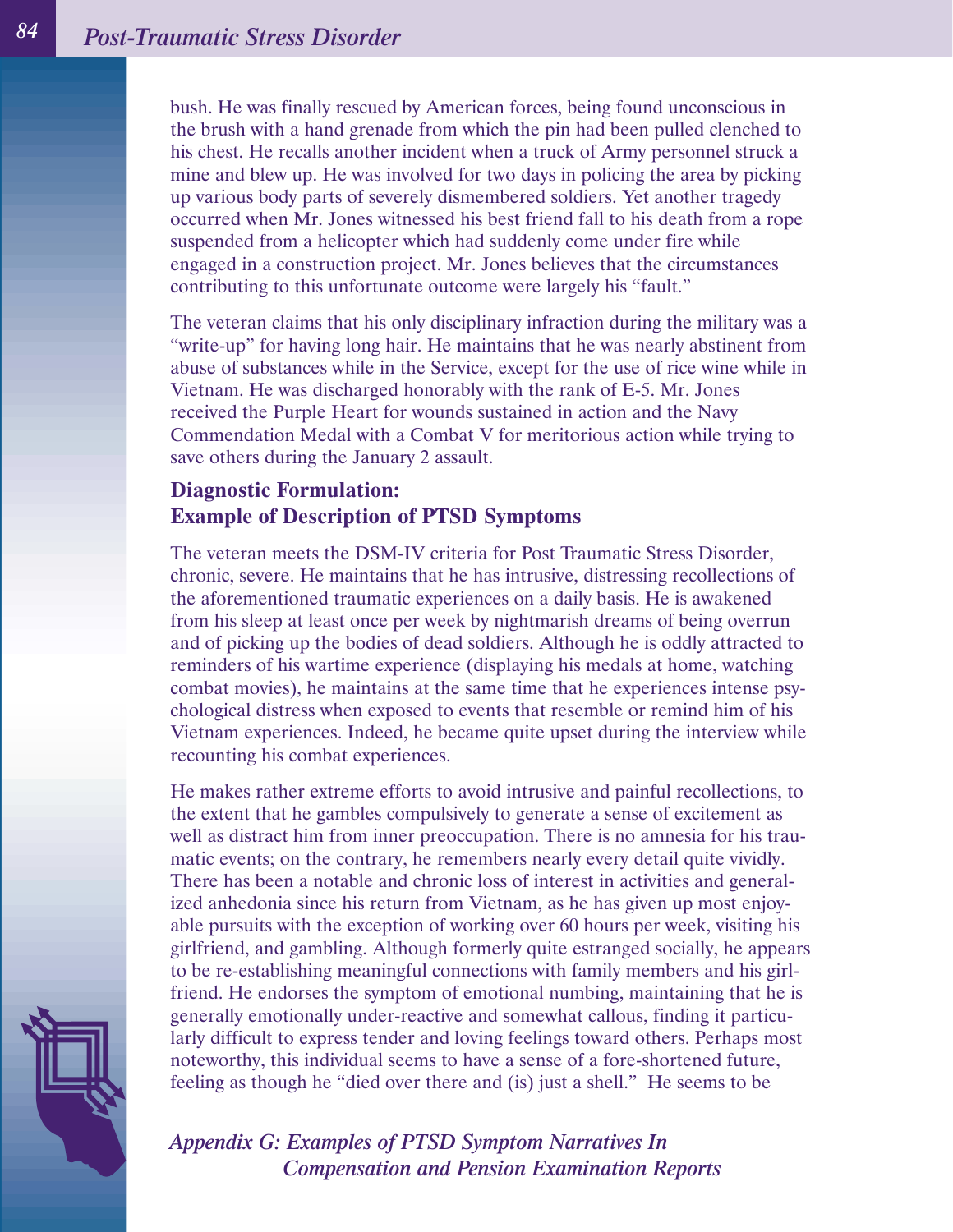remarkably shortsighted, making few plans for his future other than having vague hopes for marriage to his girlfriend.

There appears to be some modest sleep disturbance, as he awakens briefly once or twice per night. Generally, he claims he is not particularly irritable or angry, having gotten in only six fights since his service days, the last one being over two years ago. However, he maintains that he has intense anger towards the Vietnamese, fearing loss of control of aggressive impulses toward them. He reveals that in 1980 he made a misguided attempt to ram his car into a Vietnamese restaurant. The veteran endorses other symptoms of arousal that seem related to his combat experiences — he is very hypervigilant, easily startled, and physiologically aroused by combat related stimulation such as helicopters. Once of his most bothersome symptoms seem to be guilt about having survived Vietnam while other soldiers died, as well as about acts of brutality towards enemy soldiers and self-perceived failures to rescue friends killed by the enemy.

The patient maintains that many of these symptoms have been present since he was 19, and have been present over 90% of the time during the last five years. They seem to be intensified during the month of January each year, the anniversary of the date when his unit was overrun. Other points of heightened symptom severity occurred in the mid-1970's when he was depressed and suicidal, and during 1980 when Vietnamese refugees began traveling to the U.S. Although he recognizes the irrational quality of his current hatred towards Vietnamese people, he is quite disdainful of them and fears that he may attack them if provoked.

This patient also meets the criteria for major depression, recurrent, of moderate severity. In particular, he has periods of despondent mood accompanied by anhedonia, a 20-pound weight loss, sleep disturbance, psychomotor retardation, and notable loss of energy and fatigue. He has been self-condemning, feeling quite worthless and inadequate. It appears his current episode of depression has been most severe since about January 1987, to the extent that he lost 20 pounds, withdrew for days at a time on his couch, and, again, ruminated about killing himself with exhaust fumes. There have been approximately 30 such episodes since he was 25, though the current episode is evidently the most severe.

The veteran also meets the criteria for Obsessive Compulsive Disorder, in particular, compulsive gambling. However, it is our opinion that his compulsive gambling is closely linked with his PTSD symptoms, in that they represent deliberate attempts to ward off intrusive memories of a painful nature.

The veteran appears to suffer primarily from symptoms of PTSD, with Major Depression and Compulsive Disorders secondary. It appears that PTSD symptoms of intrusive re-experiencing are most predominant, whereas numbing and

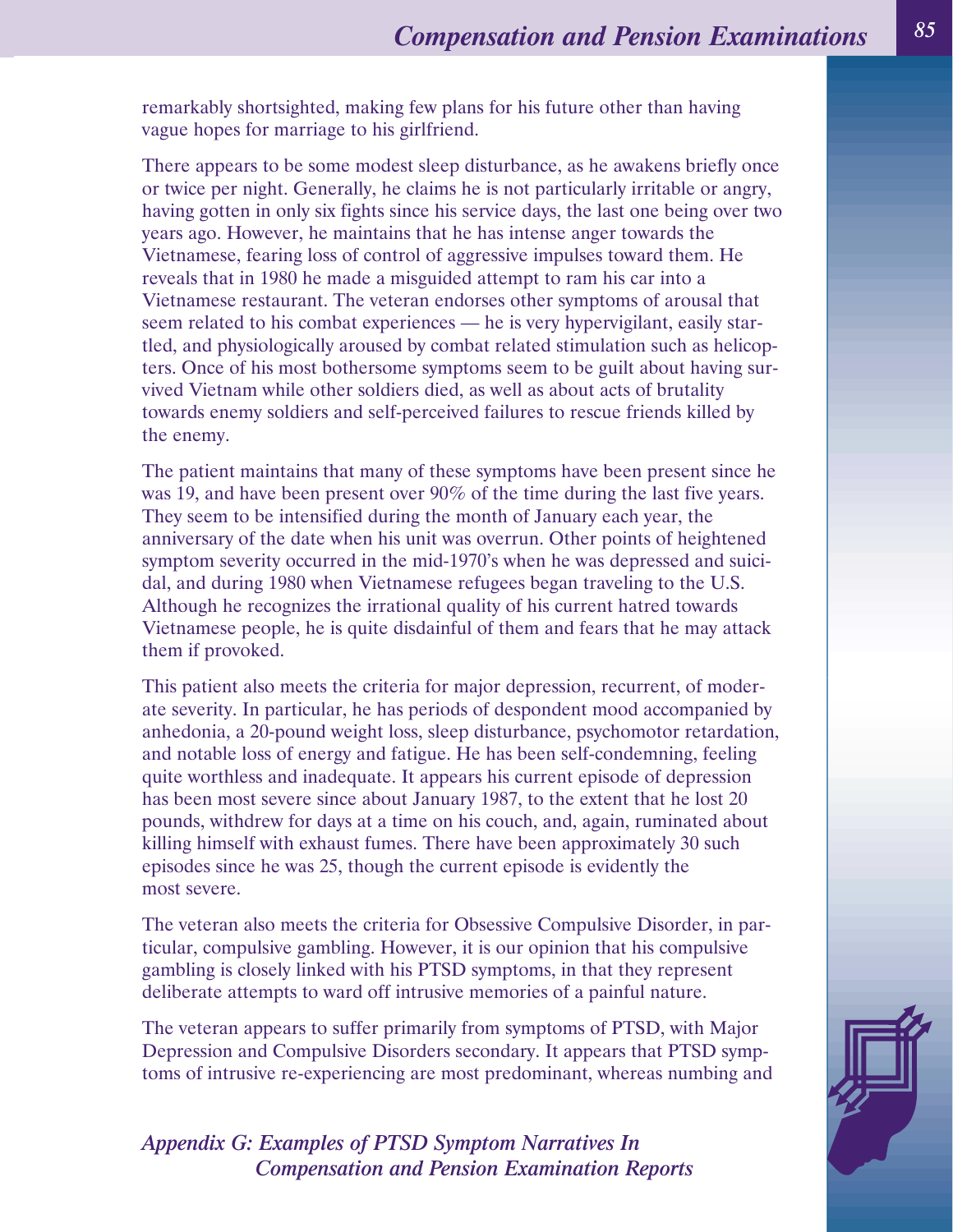avoidant defensive symptoms are present to a lesser degree. Distressing degrees of guilt as well as symptoms of autonomic arousal are also quite noteworthy. With respect to the latter, it should be mentioned that Mr. Jones participated in a research investigation where assessments of his physiological reactivity to combat films were made. He demonstrated observable increases in heart rate and blood pressure, as well as heightened epinephrine response to combat films. Although data from this procedure are in no way a conclusive means of diagnosing PTSD, there is research support demonstrating that such response patterns distinguish veterans with PTSD from non-PTSD psychiatric patients.

### **CASE II: PTSD Diagnosis**

### **Military History: Example of Trauma History**

The veteran, Mr. Smith, enlisted in the Marine Corps, serving from 1965-1977 as an infantry officer. He obtained the rank of First Lieutenant while serving in Vietnam, and was ultimately discharged as a Captain under honorable conditions. Mr. Smith eagerly volunteered for duty in Vietnam, serving 12 months aboard an aircraft carrier off the coast of Vietnam (June 1969 to June 1970), and another eight months as an infantry officer in Vietnam from September 1970 to April 1971. He was 23 years of age when he was sent to Vietnam.

As a platoon commander, Mr. Smith reports he was exposed to "heavy combat," staging over 100 patrols and ambushes, and having frequent contact with the enemy throughout the duration of his duty. He reports that his unit was surrounded by the enemy on two occasions, and that approximately 25% of the men in his unit were either killed in action or wounded. Though he did not directly fire rounds at the enemy, he was in charge of directing attacks against the enemy in his role as a field commander. He maintains that there were at least 50 occasions in which he was in danger of being injured or killed, either from scattered, harassing sniper fire or from more direct confrontations with the enemy. He maintains that he was not directly involved in killing any of the enemy himself, though he directed fire at the enemy, which did kill and wound the enemy. Mr. Smith was wounded on one occasion when a mortar round hit near him, throwing shrapnel into his arms, chest, and legs, and contributing to a permanent condition of tinnitus, which annoys him considerably. Mr. Smith reports at least one episode of hand-to-hand confrontation with the enemy, when he was exploring a tunnel in the dark and came upon four NVA officers whom he dragged from the tunnel with considerable risk to his own life. The veteran is particularly guilty about one occasion where he led his men into an area that was heavily booby-trapped, resulting in the death of one man and the serious wounding of another four men. The veteran becomes very despondent and tearful when describing this event even today, condemning himself for having failed to prevent this outcome, despite the facts of the case, which do not suggest any negligent conduct on his part. The veteran earned a Bronze Star for valor by exposing himself while wounded to "intense hostile fire and directing

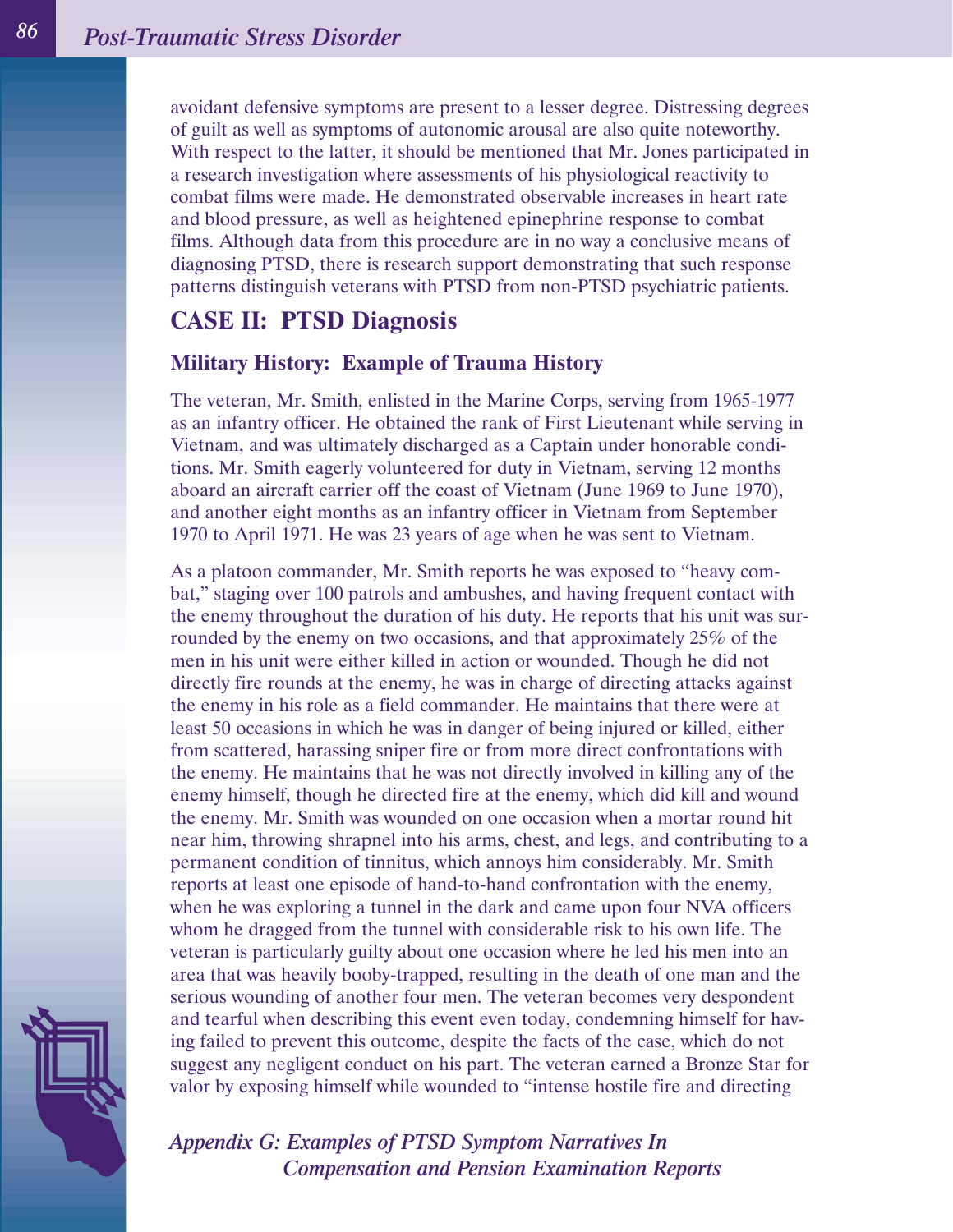the activities of his men." He also obtained the Purple Heart, the Cross of Gallantry, and the Combat Action Ribbon. Throughout his tour in Vietnam, the veteran maintains that he was somewhat overzealous, being enthusiastic about his Vietnam duty and often taking excessive risks by exposing himself to needless danger while assuming responsibilities that he admits would have been better left to other men in his platoon. In addition to combat exposure, the veteran maintains that he witnessed the torture and mutilation of enemy soldiers.

While in Vietnam, Mr. Smith maintains that he was nearly totally abstinent from alcohol, and did not use illicit drugs. His military career came to an abrupt end when he was charged with attempted murder for obtaining a pistol he planned on using to shoot a superior officer who assigned him to a duty station against his liking. He was hospitalized involuntarily at the Bethesda Naval Hospital from January to May 1977 following this incident, and was terminated from the military shortly thereafter to his great disappointment. Apparently, this was a very uncharacteristic behavior for Mr. Smith, who maintains that he otherwise had a spotless military record with no infractions for conduct problems.

### **Diagnostic Formulation: Description of PTSD Symptoms**

The veteran meets the criteria for Post Traumatic Stress Disorder, chronic, severe. He maintains that he has intrusive, unpleasant thoughts regarding his experiences in Vietnam, which occur several times per day on a nearly daily basis. Moreover, his sleep is chronically disturbed, as he awakens nearly every night with troubling dreams and nightmares about the incident in which he is carrying to safety men who had been wounded in a heavily booby-trapped area where he had to lead them. The veteran is easily reminded of his Vietnam experiences by environmental stimulation, which provides him occasion to ruminate about troubling events (his chronic tinnitus resulting from a mortar explosion near his head is a constant reminder of the war). He maintains that alcohol is one of the few means he has to block preoccupation with intrusive imagery as well as to permit him freedom from troubling and disrupted sleep. The veteran has had less frequent, though quite disturbing, flashback phenomena, the most recent incident being the one where he was wandering around the neighborhood armed and wearing combat fatigues. There is a marked evidence of emotional numbing and constriction to ward off powerful feelings, which have been observed to easily overwhelm him. Despite these efforts, the veteran admits his involvement in repeated dangerous stunts to give him "an adrenaline high" that attempts to replicate the excitement and thrill of combat. (For example, the veteran still frequently hunts rattlesnakes in the wilderness without any weapon and wearing only tennis shoes, catching the snakes by hand.) Consistent with a diagnosis of PTSD, the veteran has a long history of fractured and disrupted relationships that have left him feeling quite alienated and unable to tolerate intimacy. One of his most severe symptoms seems to be guilt, particularly about having not done enough to save his men from being wounded/killed during the

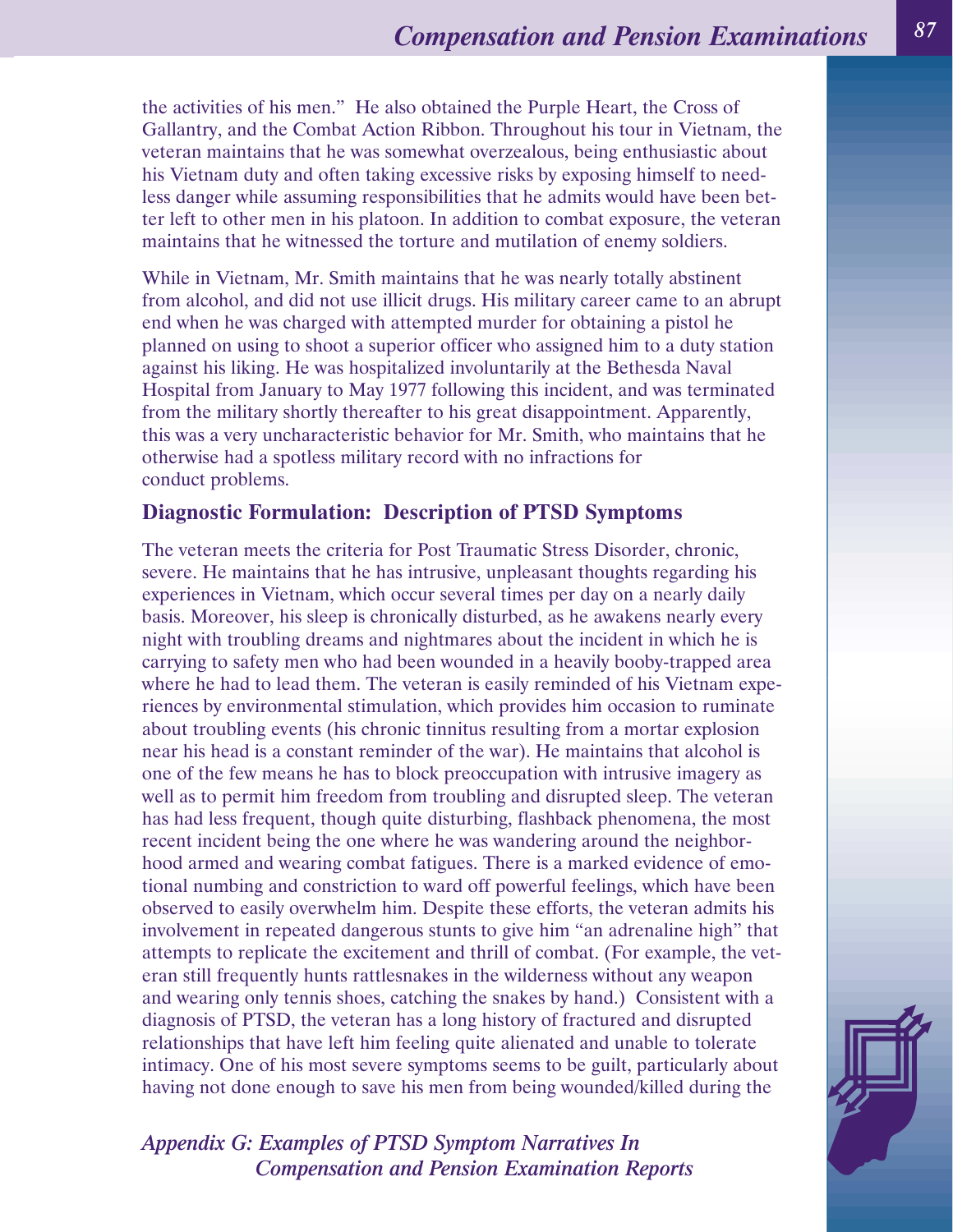aforementioned incident. Moreover, he is preoccupied with having survived Vietnam at all, having expected to die, and feeling as though better men than he were killed. Startle response is evident, with the veteran being jumpy and easily aroused by sounds resembling the environment in Vietnam. He is markedly hypervigilant, needing to keep his back to walls and finding it intolerable to allow others to position themselves where he cannot see them. During our observation of him, he rather ritualistically sat in a corner near an open window day after day without changing his position in the group rooms. Psychophysiological assessment conducted in our facility revealed that Mr. Smith showed marked elevations in blood pressure and heart rate while viewing Vietnam combat films, further documenting his autonomic arousability.

The weight of the clinical evidence points to a marked change in functioning for this individual, from his premilitary to postmilitary adjustment. That is, prior to entering the military and prior to his Vietnam combat experience, this individual appeared to be performing at an exceptional level of adjustment in most spheres of psychosocial functioning. However, since his discharge from the military in 1977, his course has been marked by steady deterioration in which he is clearly achieving beneath his potential, and has a history checkered with disrupted occupational functioning, impaired interpersonal relations, subjective unhappiness, and somewhat compulsive involvement in dangerous stunts that reflect poor judgment and court disaster.

# **Case III: PTSD Diagnosis with Sexual Harassment/Sexual Assault**

### **Example of Pre- Military and Military History**

Ms. Jones is a 40 year old, African American woman who served in the Army from 1980 to 1984. Ms. Jones described a fairly chaotic childhood occurring prior to her military service. She was the youngest of five siblings and her older two sisters report being physically and sexually abused by their alcoholic father. Ms. Jones does not recall specifics of her own sexual abuse by her father, but states that she "believes" she was sexually molested by him. Her parents reportedly separated when Ms. Jones was 10 years old and she has had no contact with her father since. Despite her early difficulties at home, Ms. Jones graduated from high school and reported fairly normal relationships with her peers. She did report feeling that she "did not quite fit in with others." In retrospect, she attributes this to her struggle over her sexual orientation. Ms. Jones experimented with alcohol in high school but denied any alcohol and/or substance abuse history. She enlisted in the Army after completing high school in order to "make a new life for herself and eventually go to college."

Initially, during her service, Ms. Jones adjusted well to the military and very much enjoyed her service. Although she was unable to be open about her sexual orientation, she was able to develop a number of friendships and reported feel-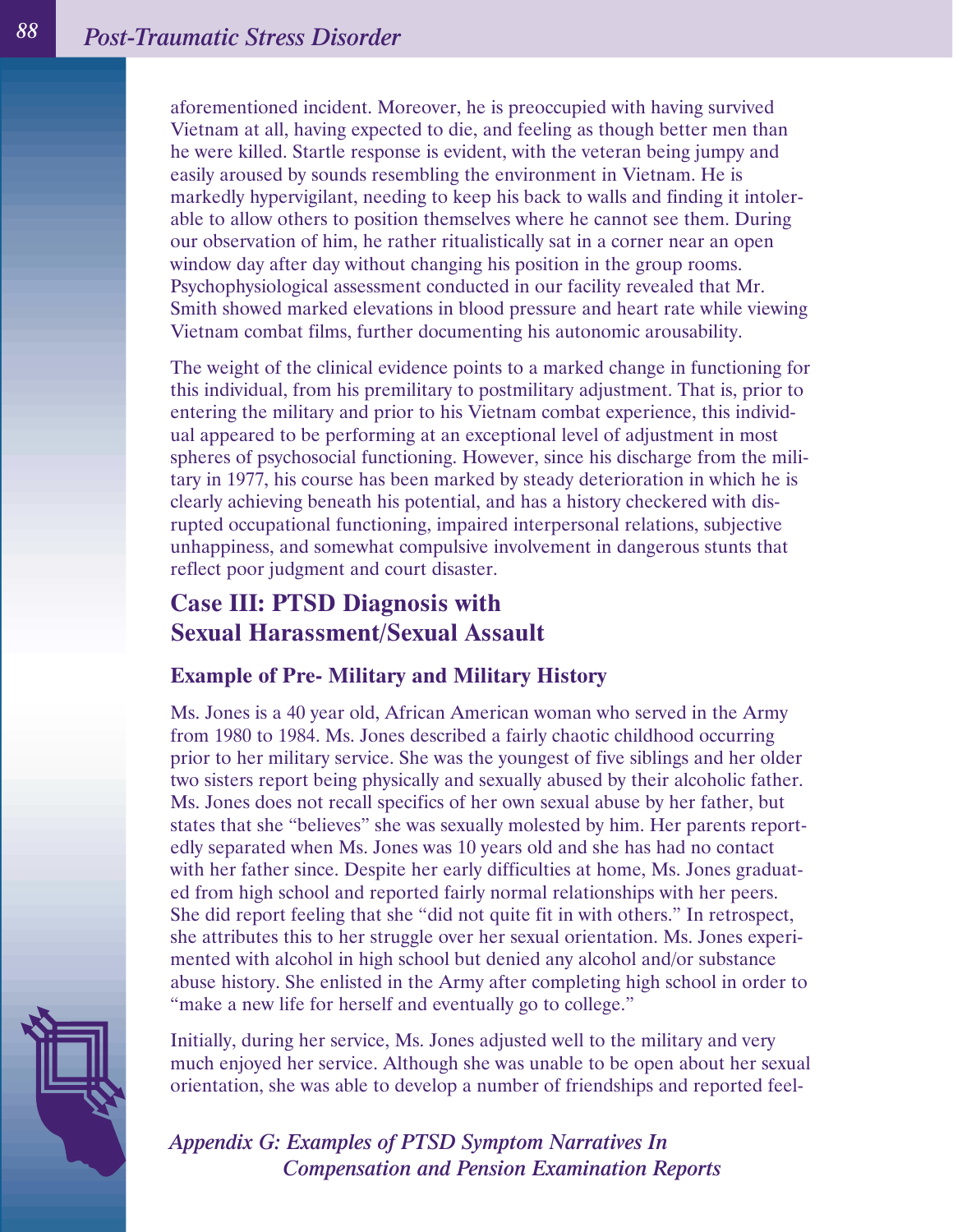ing mostly "at ease" for the first time in her life. She received positive evaluations from her superior officers and considered whether she would remain in the Army to pursue a military career. However, in 1983, Ms. Jones reported that a group of male servicemen began to sexually harass her. They frequently made sexual comments as she walked by, grabbed her buttocks on several occasions, and asked her whether she had ever "had a real man." Ms. Jones felt uncomfortable and unsafe around these men and avoided walking alone as a result. Despite her efforts at avoiding contact with the servicemen, Ms. Jones reported that she found herself cornered by one of the men (a higher ranking officer). The officer had been drinking, as was apparent due to the smell of his breath. Ms. Jones attempted to leave the room but the officer was blocking the door. He threatened Ms. Jones, stating that she "would need to sleep with him or else he would make sure everyone knew she was gay." He also told her there was no use trying to leave since his friends would be waiting for her outside. Ms. Jones feared for her life and was terrified that the other men would also rape her. In addition, she feared being discharged from the military. She reported feelings of terror and helplessness at the time of the assault. Immediately following the assault, Ms. Jones returned to her room, feeling numb.

After this assault, the sexual harassment by the other servicemen appeared to escalate. Ms. Jones feared that the officer had told them about the assault and her sexual orientation. She felt unable to tolerate the harassment and reacted tearfully on each occasion. Her response, unfortunately, only provoked further harassment. She became increasingly distressed and isolated from others, living in constant fear of being assaulted and harassed. Ms. Jones did not report her assault or harassment to higher authorities because she feared retaliation from her harassers. Rather than remaining in the service and suffer further harassment, Ms. Jones decided to leave the military in 1984 and was honorably discharged.

#### **Description of PTSD Symptoms**

Ms. Jones meets the criteria for PTSD, chronic, severe. She has intrusive, distressing recollections of the assault and harassment daily, which she described as "very disturbing." She also reported having repetitive nightmares approximately two to three times per week in which she is being teased, harassed, and surrounded by 5 servicemen. She awakes from her nightmare short of breath and has significant difficulty returning to sleep. In addition, Ms. Jones reported that, several times a week, certain triggers, such as television programs on the military or recruitment advertisements for the military, cause her to have flashbacks of her assault. She also reported having "daydreams" daily, during which she is suddenly taken back to her memory of being harassed. She described that when she comes out of the "dream", she sometimes forgets where she is and will often ask others what they were saying. This was observed several times during the interview. In addition, upon cues associated with her assault and harassment, Ms. Jones frequently becomes nauseous and at times tearful. In

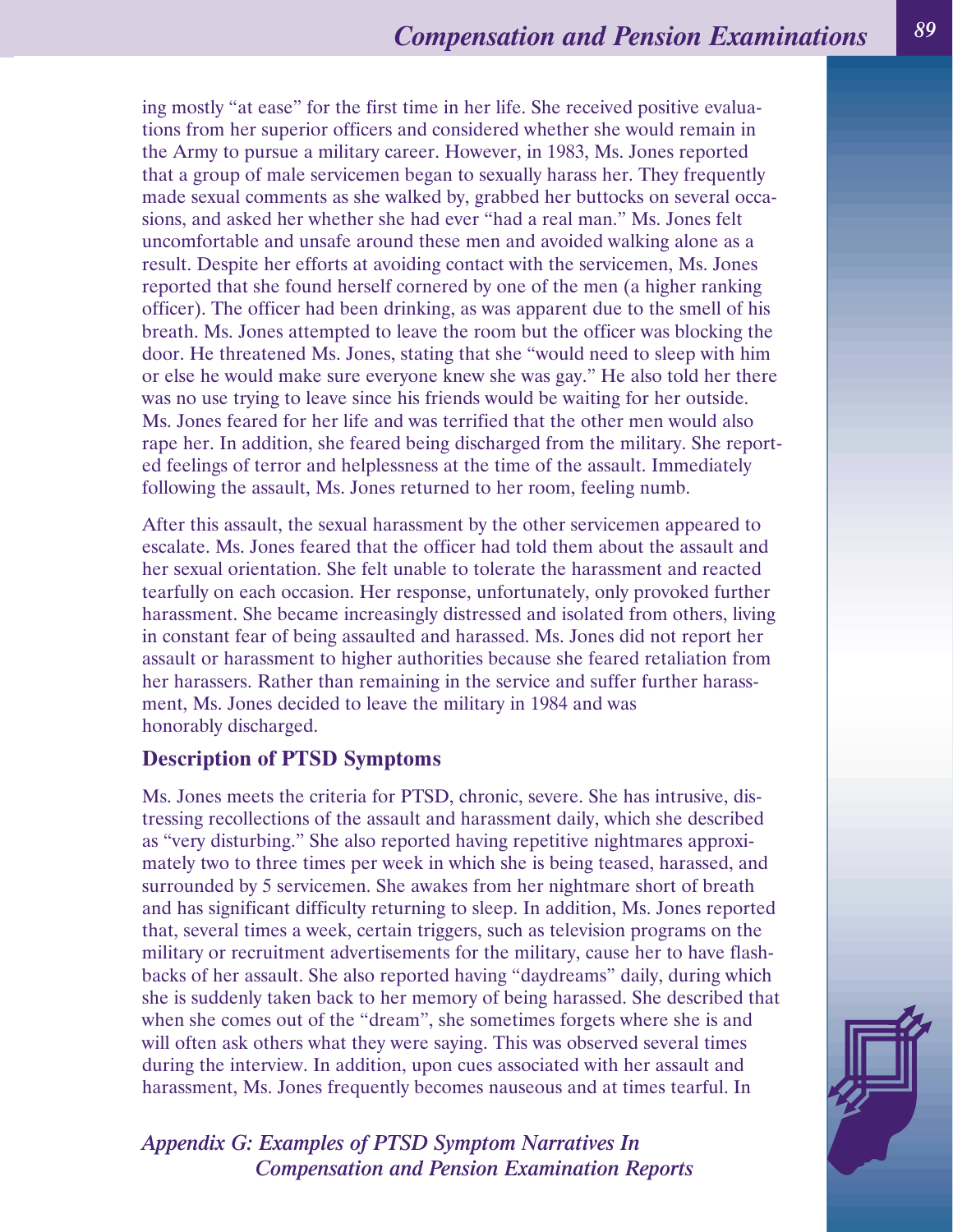addition, she exhibits muscle tension, shortness of breath, and psychomotor agitation. These physiological indictors were evident throughout the interview when Ms. Jones was describing the assault and harassment as well as her daily recollections of each.

Ms. Jones also exhibits persistent avoidance of trauma-related cues and numbing. Ms. Jones exerts effort daily to avoid thoughts of her adult sexual assault. Despite her considerable distress, she has not discussed this assault and harassment with anyone, including her sisters. Her avoidance was also apparent in the interview. In particular, Ms. Jones seemed quite uncomfortable from the onset of the interview. She had difficulty maintaining eye contact and frequently offered short answers to questions. She also became tearful when asked about her trauma history and acknowledged her discomfort in discussing these events. Her attempts at avoidance also take the form of complete isolation from others, with the exclusion of her two sisters. She avoids being alone with men and has quit jobs when she has had a male supervisor who she feels she "cannot trust." Ms. Jones also reported a notable decrease in her interest in pleasurable activities since her return from the service. For example, she used to enjoy frequenting sporting events and concerts, but feels uncomfortable doing so due to the large number of people present. She stated that she feels uncomfortable anywhere in which a large number of men congregate. Ms. Jones also cannot remember important aspects of the traumatic incident. For example, she is unclear as to the date of the sexual assault, although she recalls specific details about what she was wearing and details regarding the location of the assault and the smell of her assailant. Ms. Jones also exhibits significant detachment from others. Although as a child Ms. Jones felt she "did not fit in," she had established a number of strong peer relationships while in the military. However, after her assault, she became increasingly isolative and detached. She cut off ties with her peers and has not been in contact with any of them for years. Ms. Jones does have some continued contact with her sisters but "has no friends." In addition, Ms. Jones feels incapable of experiencing normal emotions. She reported feeling numb "everyday," and cannot remember when she last felt happiness and love.

Ms. Jones also reported severe symptoms of increased arousal attributable to her traumatic experiences. She has significant difficulty falling asleep on a daily basis and experiences mid-sleep awakenings several times a week, usually due to the occurrence of a nightmare (described above). She has difficulty returning to sleep and receives an average of only 3-4 hours of sleep a night. Ms. Jones also reported frequent irritability and some outbursts of anger that typically occur on the job. These outbursts have resulted in Ms. Jones being fired and/or disciplined on a number of occasions. In addition, Ms. Jones exhibits and reported significant concentration difficulties. Her inability to remain focused was evident throughout the interview, especially during discussions of traumarelated material. Ms. Jones stated that her difficulty concentrating is a "daily

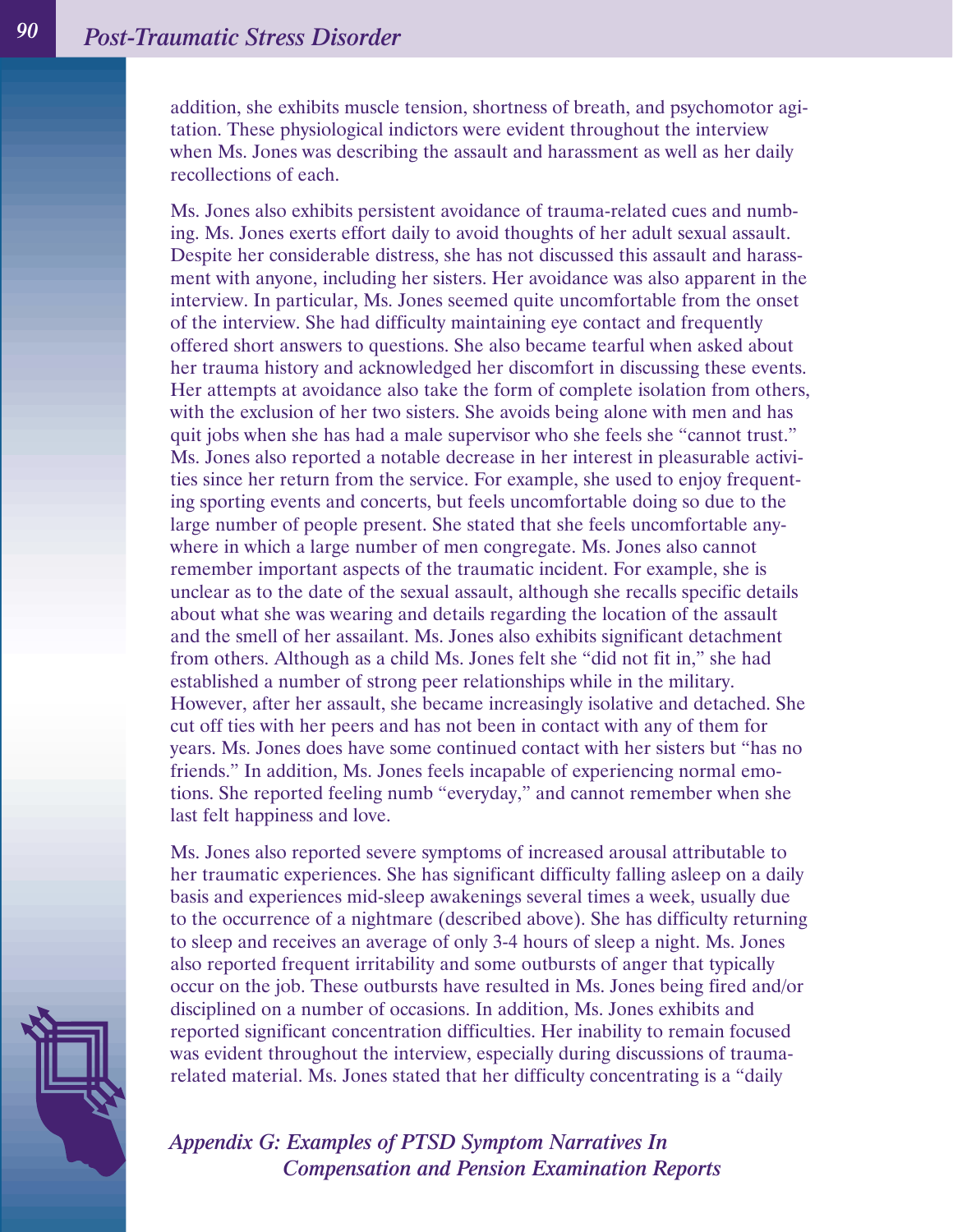thing" that has resulted in problems at work. Finally, Ms. Jones reported that she pays excessive attention to "where she is and where others are at all times." She says she is most vigilant when on public transportation, at work with men, or in a crowded place (which she tries to avoid).

In addition to the symptoms described above, Ms. Jones reported that she is depressed. She cries uncontrollably at times and has limited interest in any activities. She feels a sense of hopelessness and worthlessness and experiences chronic suicidal ideation. In addition, after dismissal from her last job two months ago, she reported that she has lost ten pounds. She also described having limited energy for anything and extreme difficulty getting herself motivated to leave the house.

Overall, it is clear that Ms. Jones has demonstrated a significant change in functioning as a result of the harassment and assault she experienced in the military. She is currently presenting with severe impairments in both social and occupational functioning, evidenced by her social isolation and difficulty maintaining employment. Although it is likely that her trust in others (in particular, men) was also significantly impacted by her childhood trauma and chaotic home environment, she had no previous disciplinary problems in school or the service and had established strong relationships with her peers prior to the events described above. Ms. Jones had also proven to be a hard and reliable worker while in the Army and received positive reviews by her supervising officers. Her symptoms of PTSD and depression were also not present prior to the military assault and harassment and the symptoms began immediately following the reported incidents. In addition, her re-experiencing symptoms are central to the military assault and harassment, rather than her possible childhood abuse. The timing and content of the symptoms clearly suggest that they are related

### **CASE IV: PTSD Diagnosis**

### **Example of Entire Report**

#### ASSESSMENT REPORT

Mr. Xxxxx is a 72-year-old, married, Caucasian male.

### PREMILITARY HISTORY

Mr. Xxxxx's premilitary adjustment was average to good. He was born in Massachusetts. He was the youngest of 18 children. He lived with his parents and siblings, though his older siblings gradually married and moved out of the home. Mr. Xxxxx stated that his family was poor, but they always had food and clothing. His father was a brick worker, and his mother stayed at home to care for the children. Mr. Xxxxx stated that he was close with his parents and siblings. In terms of discipline, he stated that at times he was spanked, but that he would also be punished by having privileges taken away or being given a chore.

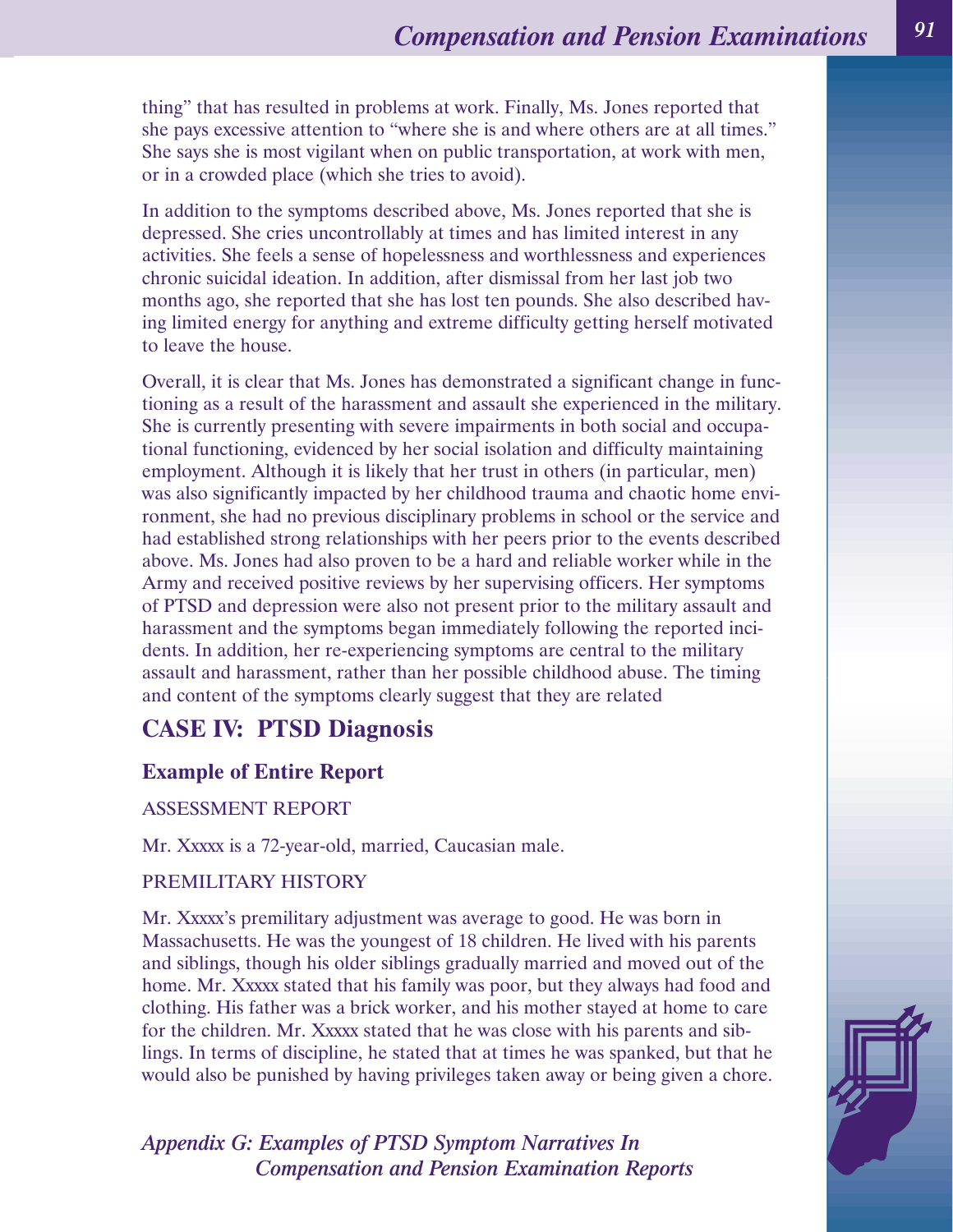Mr. Xxxxx stated that he enjoyed school and interacted well with other children. He achieved grades at approximately a C level. His conduct was good, and he denied repeating grades or any learning difficulties. He played baseball, hockey, and basketball with neighborhood friends, but was not part of a school team.

Mr. Xxxxx reported very limited use of alcohol and no use of drugs prior to theservice ("a few sips of alcohol with my parents," "I drank a beer after high school graduation").

#### MILITARY HISTORY

Mr. Xxxxx was drafted into the Army on October 30, 1944, when he was 18 years old. He was initially sent to Germany in March of 1945, by way of France, but spent most of his time in Austria. Mr. Xxxxx was trained as a rifleman, but served in combat as both a rifleman and scout as part of the 44th infantry division. He attained the rank of Corporal. He was honorably discharged in August of 1946.

Mr. Xxxxx's duty in World War II would be classified as mainly combat. His report on the combat scale indicated that he had moderate to heavy exposure to combat.

Mr. Xxxxx experienced numerous combat experiences, too many of which to described in this report. Two particularly traumatic events occurred during his service that continue to distress him.

1) Mr. Xxxxx was sworn in and went through infantry training with a friend. He then served in World War II in the same unit with this friend. Mr. Xxxxx stated that in one particular combat situation his friend jumped on top of an activated German grenade and saved the lives of Mr. Xxxxx and those soldiers around him. Mr. Xxxxx described experiencing tremendous fright, knowing that if his friend did not do that, they all would have died. Shortly after, he also experienced significant guilt because of his friend's death. He described, "I wanted to jump in the line of fire so I could be with him (in heaven)."

2) Mr. Xxxxx reported that two weeks prior to the event described above, he reported that he was riding in a truck with several other soldiers. A grenade fell out of one of the soldier's pockets ("I can still hear the click and hissing"). He stated that he and the other men jumped from the truck. Mr. Xxxxx stated that he was very scared for his life. Two men were killed during this incident.

In addition to these stressors mentioned above, Mr. Xxxxx stated that he was also troubled by seeing numerous dead and wounded American soldiers, as well as German civilians, including women, children, and the elderly. Mr. Xxxxx's score on the Combat Exposure Scale of 32 was indicative of moderate to heavy combat exposure, suggesting that Mr. Xxxxx probably was exposed to a whole series of difficult combat experiences typical of that level of exposure.

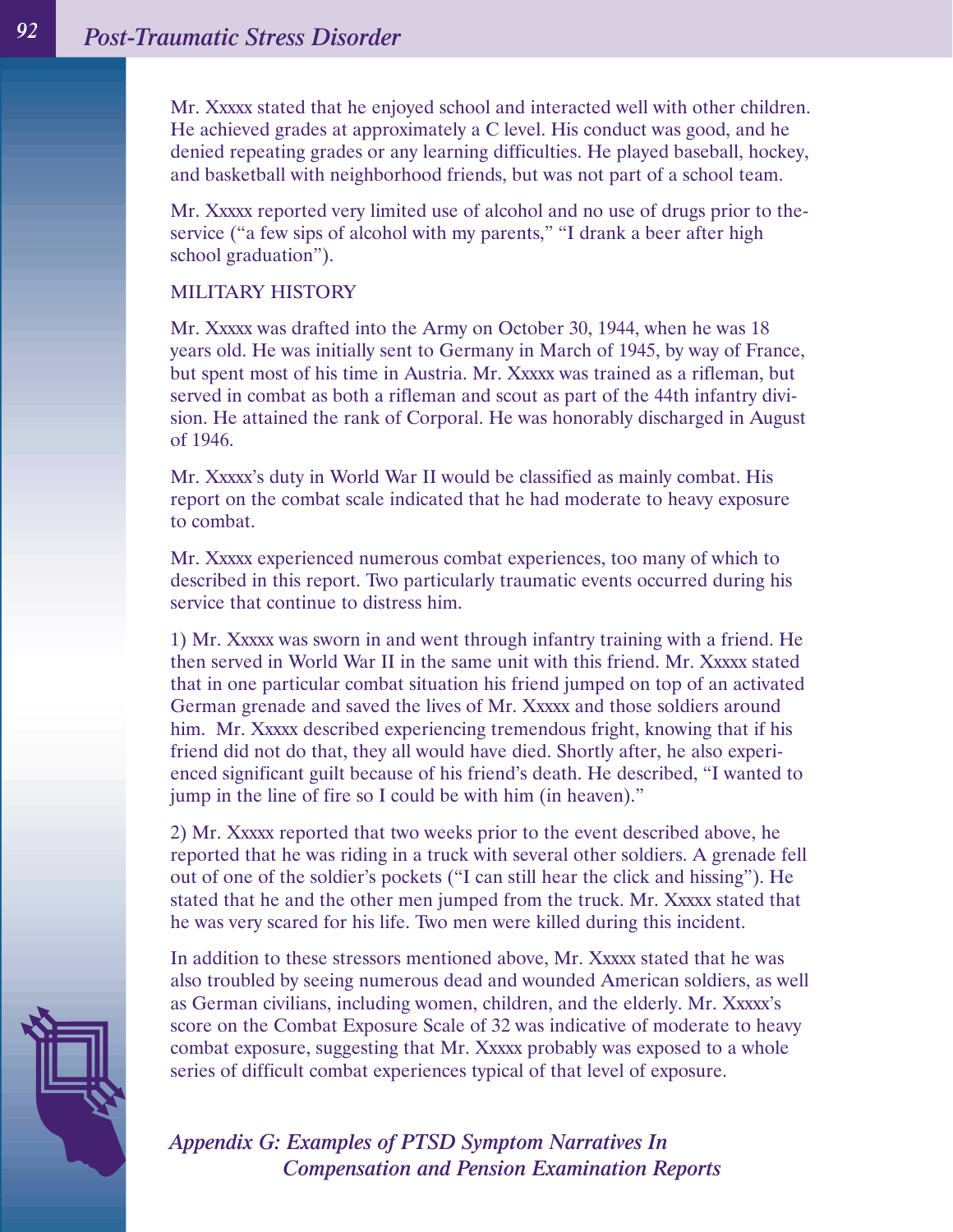#### POST-MILITARY HISTORY AND CURRENT FUNCTIONING

Mr. Xxxxx returned home to Massachusetts following his service. He described that during the first winter he returned, he carried a gun and "took lots of walks to do some thinking." Mr. Xxxxx stated, "I wanted so much to forget everything, but it is impossible to forget the bad things."

Mr. Xxxxx reported that he tried to return to his old job as an apprentice in a shipyard. However, he stated that his job was no longer available, and he instead worked as a machinist. Mr. Xxxxx stated that he liked his job, and often worked overtime. He described, "I plunged myself into it, and worked (overtime) to be a good worker, but it also had the bonus of getting my mind off (the war)." Difficulties with sleeping and frequent nightmares were particularly distressing and affected his work. His nightmares would escalate prior to important meetings at work and made him feel "jittery."

Mr. Xxxxx reported that his symptoms of PTSD were clearly present immediately when he returned from the war. However, because he was able to distract himself with his work, he was able to function fairly successfully. Mr. Xxxxx's symptoms later exacerbated when he retired in 1988 and had "more time to think." He was therefore less able to control his symptoms. Although retired, he initially continued to do consulting until 1993. During this time, he reported that he did a fair amount of traveling. He stated that long plane trips gave him time to think about World War II, and his symptoms of PTSD worsened. When Mr. Xxxxx stopped this consulting, he reported that his symptoms became even worse. He stated that whereas previously he could distract himself from his memories through work, he no longer was able to use this coping mechanism. His ability to work and distract himself is still of concern.

At the outset of the assessment he stated, "I would like to be evaluated in the VA to see if I'm capable of working physically. I feel I can, but I'm not sure if I can do it mentally because I can't sleep or get (the war) off my mind. The biggest thing I've lost is not working since I retired."

Mr. Xxxxx's retirement and associated increase in PTSD symptomatology have also caused difficulty with his family relationships. Mr. Xxxxx met his current wife in 1948 and married her in 1950. They had one son who was born in 1954. Mr. Xxxxx described being easily frustrated and irritable with his wife and son. He stated, "I realize I am wrong afterwards, but I can't help acting like I do." Mr. Xxxxx reported that he also has one or two close friendships. He stated that he never told his friends about the war and grew distant from them because he was "afraid they would think I was an awful person." Finally, Mr. Xxxxx stated that his symptoms of PTSD also affected him during his personal time, both before and after his retirement. Specifically, during his personal time, he did not have his work to distract himself and he would be very distressed by intrusive thoughts of the war.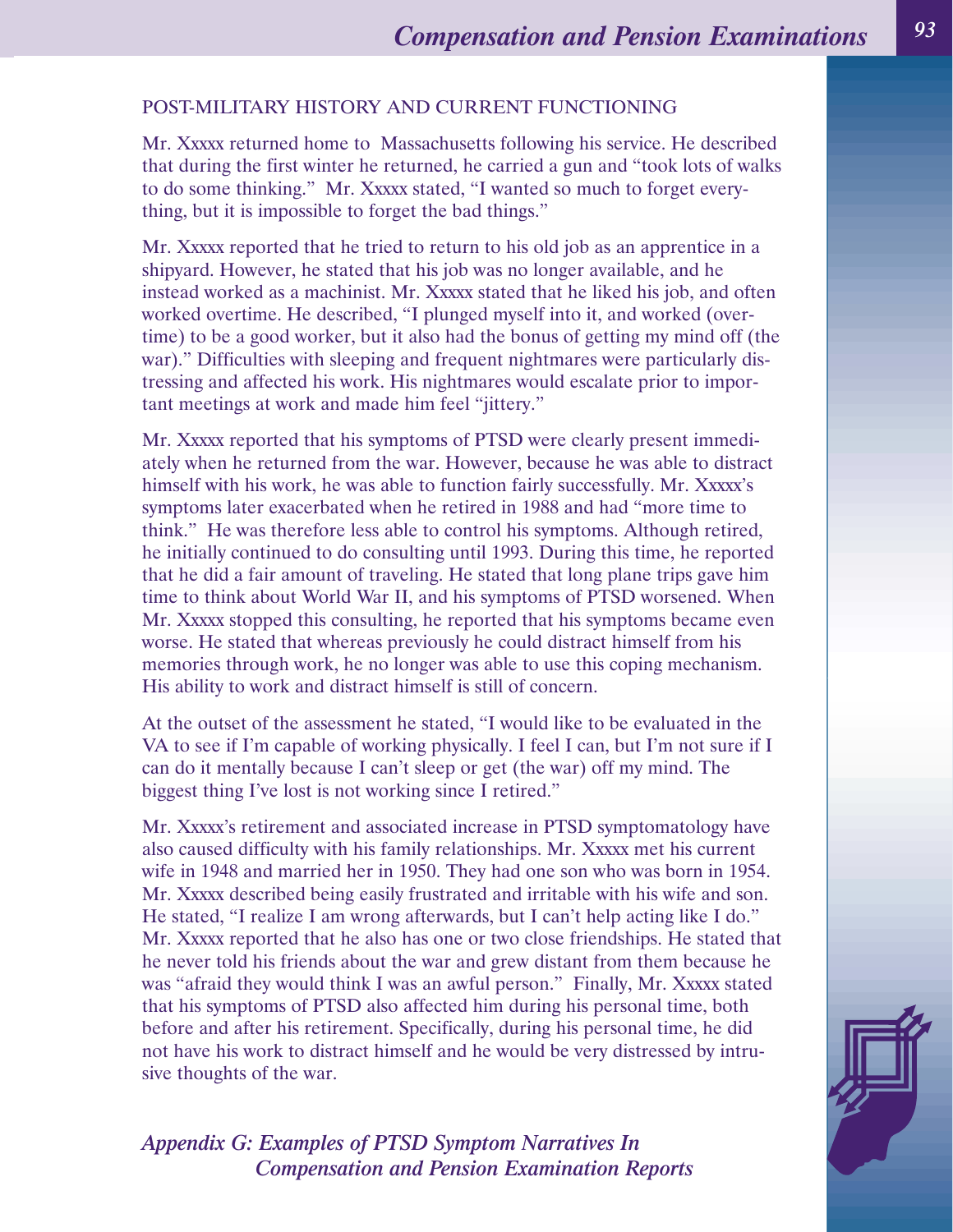Mr. Xxxxx denied use of alcohol more than occasionally, and never used drugs.

#### ASSESSMENT RESULTS

Mr. Xxxxx was assessed for possible presence of posttraumatic stress disorder (PTSD) by clinical interview, psychometric testing, and mental status examination.

Mental Status and Behavior/affect during the assessment:

Mr. Xxxxx was alert and oriented X3. He was dressed casually, and sometimes came to sessions unshaven. Mr. Xxxxx's speech was somewhat pressured, but of normal tone. He was very talkative, though he responded to redirection. Mr. Xxxxx's thought process was logical and goal directed, though frequently he would tell lengthy stories about his experiences in the war that were marked by circumlocution. He denied ever experiencing hallucinations or delusions. Mr. Xxxxx's stated moods were anxious and depressed, and his affect was consistent with this report. When talking about things that made him upset or anxious, Mr. Xxxxx would frequently shake his hands and was observed to be distressed. Likewise, when he was discussing his past traumatic experiences, Mr. Xxxxx would often cry. Mr. Xxxxx endorsed having passive thoughts of suicidal ideation ("I just like to go to sleep and have it over"). He denied current suicidal intent or plan.

#### Interview:

The interview data are consistent with a DSM-IV diagnosis of PTSD. Mr. Xxxxx currently meets the following PTSD diagnostic criteria:

(A) Exposure to a recognizable stressor as noted above by combat history and traumatic events (see above).

(B) Re-experiencing of the trauma:

Mr. Xxxxx reported having daily unwanted memories of his traumatic experiences in World War II. He stated that he tries to keep busy to eliminate these thoughts, although this is more difficult to do when he is driving or flying. He described that the thoughts, "go with me wherever I go."

Mr. Xxxxx stated that 1-2 times per week he has nightmares related to World War II. In particular, he reported having a recurrent nightmare during which 30 troops line up and he marches them to the front. He described, "I'm always the only survivor, and I'm tired and frightened. All the men are the same height and hair as my buddy who was killed. Sometimes I wake up and I can't breathe." The dream sequence then repeats, and he goes back to march 30 more troops in clean uniforms into battle. Mr. Xxxxx stated that this sequence can recur 15 times in a night. He stated that when he wakes from his nightmares, it takes him approximately 2 hours to fall back to sleep.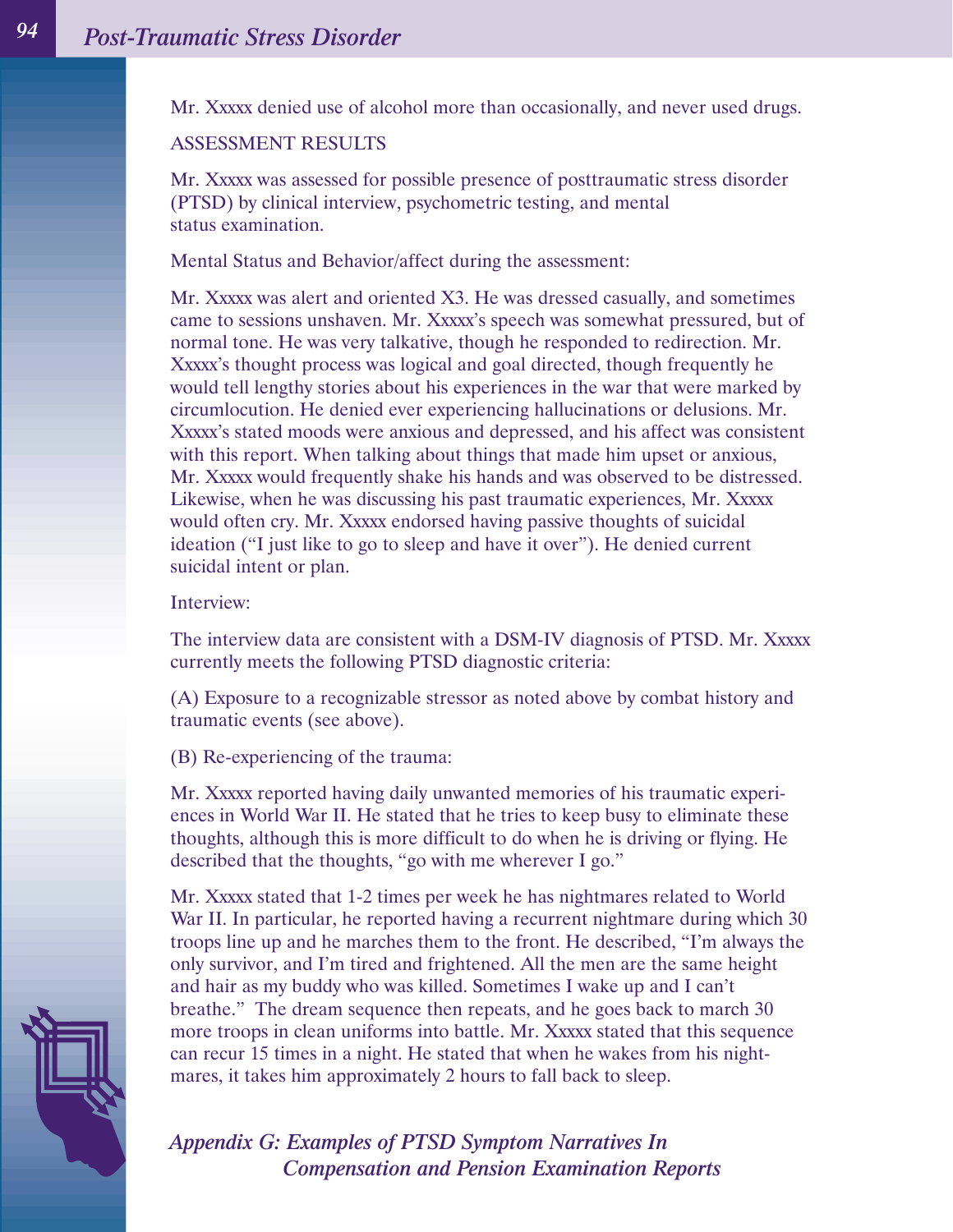Mr. Xxxxx reported that approximately 1-2 times per month he will experience flashbacks. He stated that they occurred more frequently when he first returned from the war. He described, "I would re-live it. I would yell and scream for everybody to hit the dirt." More recently, he stated that two weeks ago, he was outside in his yard and heard noises in the bushes and believed someone was sneaking around. He described, "I knew where I was, but for a moment there was the fear that came back. I hear a shot and feel like I'm back as a scout and can't see my guys because I wandered off too far."

Mr. Xxxxx stated that several times a week he will become emotionally upset when reminded of the war. This was observed in the interview, during which Mr. Xxxxx cried easily when discussing his memories. He stated, "I never know what's going to trigger it." Mr. Xxxxx reported that he will also have a physiological response to reminders. He stated that his heart will race and he will feel like he cannot breathe. At times, this escalates to the level of a panic attack.

(C) Persistent avoidance of stimuli associated with the trauma or numbing of general responsiveness (not present before the trauma):

Mr. Xxxxx stated that he avoids having thoughts and feelings related to his experiences in the war. He will go to great lengths to avoid thinking about the war. For example, he stated that he will try to watch television to distract himself, although this is not always effective. He described, "When I have an avalanche of thinking, unless you chase me with a gun, nothing helps." Mr. Xxxxx further stated that he avoids watching war movies, as well as going to cemeteries or on nearby roads, because they remind him of death. Moreover, he indicated that at times it is difficult for him to go to the VA ("something grips at me"), although this does not stop him from attending his appointments.

Mr. Xxxxx reported that there are portions of time during his experiences that he cannot remember. In particular, he stated that he is unable to remember the 10 days after his friend died, even with considerable effort. Alternatively, he described, "I clearly remember my buddy dying and the few hours after-that's the part I wish I couldn't remember."

(D) Persistent symptoms of increased arousal (not present before the trauma):

Mr. Xxxxx stated that he has nightly difficulties with sleeping. Mr. Xxxxx described that part of his difficulty with sleeping is related to nightmares and being fearful to go to sleep. He will also lay awake with memories. He reported that it takes him approximately 45 minutes to an hour to fall asleep. He also will have mid-sleep and early morning awakenings. Mr. Xxxxx currently sleeps about 6 hours per night, though he would like to sleep for 8 hours.

Mr. Xxxxx reported difficulties with irritability, and that he will at times become verbally abusive towards his wife and daughter. Mr. Xxxxx stated that his symptoms of irritability increased after he retired. He described, "There was

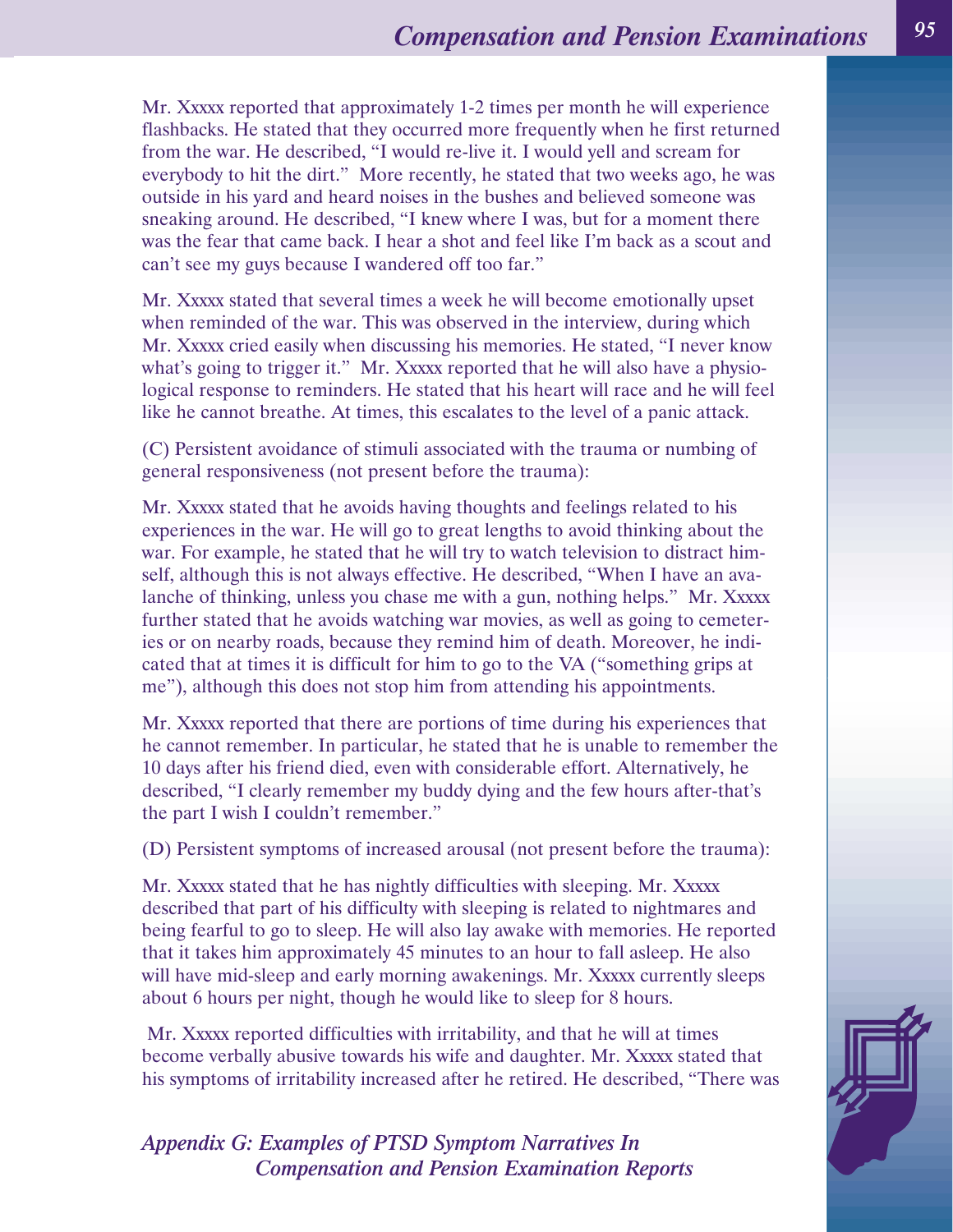a big difference when I retired and I found myself thinking about the war."

Mr. Xxxxx described difficulties with concentration much of the time. He stated, "My memories of the war sneak in and it affects everything that I think and do." He reported that his difficulties with concentration also increased after he retired and "had more time to think about the war."

Mr. Xxxxx stated that he is always on alert. He reported that he will check his home for safety multiple times. He described, "I'm always on alert for things to happen so I'm ready." He stated that he is particularly on alert when cars drop off money at a bank or store, and that he has a fear that someone will shoot him in the head while driving. Mr. Xxxxx stated that he also is startled easily and often feels "jumpy."

Depressive Symptoms:

Mr. Xxxxx reported a number of symptoms of depression. He endorsed feelings of depressed mood and loss of interest in doing activities that he would normally enjoy. Mr. Xxxxx reported that his energy and appetite are poor ("I don't enjoy food like I used to"). He reported symptoms of guilt, difficulty concentrating, and difficulties sleeping. As mentioned previously, he indicated that at times he has thoughts of wishing he were dead, though denied any current plan to attempt suicide.

It was further evaluated whether these depressive symptoms might be part of a Bipolar Disorder. Mr. Xxxxx denied any manic symptoms consistent with this diagnosis. However, his medical records indicate that current and past treatment providers have felt that Mr. Xxxxx has exhibited manic/hypomanic symptoms at times. Therefore, a diagnosis of Bipolar I or II should be further evaluated longitudinally. It has been our impression that Mr. Xxxxx exhibits hypomanic-like symptoms that may actually be a manifestation of prominent anxiety, as well as a tendency to express himself in a dramatic and emotional fashion.

Current Medications:

Mr. Xxxxx is currently taking Imipramine (25 mg/three times per day) and Lorazepam.

Psychological Treatment History:

Mr. Xxxxx has an extended treatment history with the Brockton VA. He stated that he was seeing Ms Y., MSW, from 1994 to 1999 for both individual therapy and a World War II group medications simultaneously, and associated side effects.

Psychometric Testing:

Mr. Xxxxx completed a MMPI-2. Validity scales of the MMPI suggest that the scales should be interpreted with caution. The profile is indicative of a person

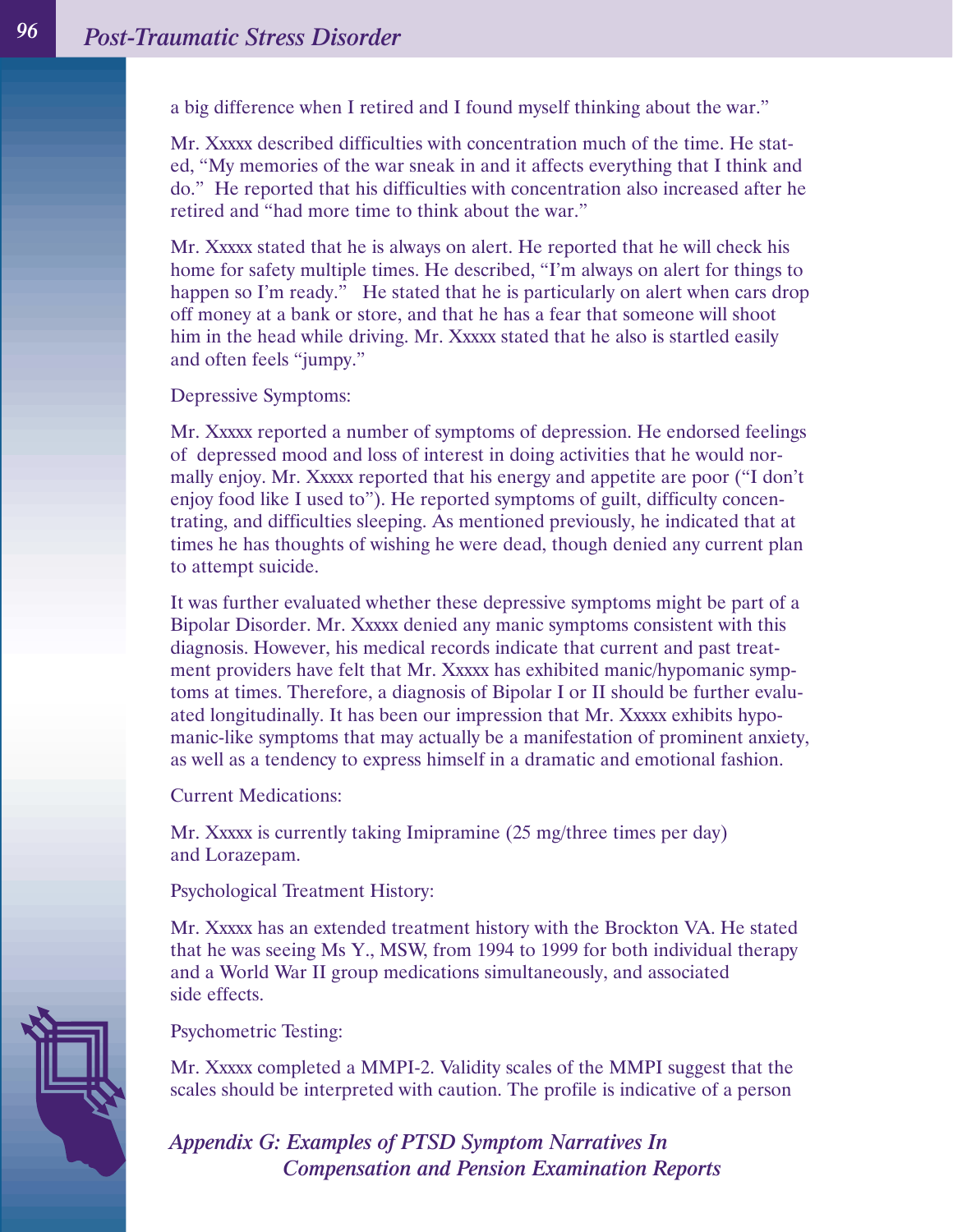who's abilities to cope with stressors are low. It also is suggestive of a person who is experiencing emotional pain, and has difficulty controlling emotions and behaviors. There is a tendency to admit psychological problems, to be self-critical, and to believe that they have insufficient skills to handle problems.

The interpretive code type that conforms to the high-point scales in the profile was 8-7. This configuration is a variation of the modal 2-8/8-2 profile of other combat veterans with chronic PTSD who are evaluated at the Boston DVAMC. Individuals who obtain this code type on the MMPI-2 are described as frequently worrying, irritable, nervous, agitated, and socially withdrawn. The profile is also suggestive of a person who tends to be guilty and depressed. These individuals have a tendency to feel inferior, be self-critical, and overreact to minor problems. Mr. Xxxxx's profile was also elevated on scales 6, 3, and 2. This is suggestive of a person who is depressed and has a number of somatic complaints. Further, such individuals may be overly sensitive and concerned that they have not been treated fairly in life.

Mr. Xxxxx scored a 40 on the special PTSD subscale of the MMPI. Patients who have scored 28 and above on this scale have been diagnosed as having PTSD in 82% of the cases examined.

Mr. Xxxxx also completed the Multidimensional Personality Questionnaire. His profile on this measure was suggestive of a person who has few experiences of joy and excitement, and is seldom really happy. The person likes to be alone, and can be distant with others, often preferring to work things out on his/her own. Such individual are nervous, feel vulnerable and sensitive, and are prone to worrying and irritability. Guilt and distress occur at a high frequency even with everyday life conditions. Such individual also have a tendency to react catastrophically to minor mishaps and daily hassles. They may feel mistreated or that others wish to do him/her harm. Finally, such individuals may become readily absorbed in vivid and compelling recollections and imaginings.

Mr. Xxxxx obtained a score of 140 on the Mississippi Scale for Combat-Related PTSD. This score exceeds the cut-off of 107, and is consistent with a diagnosis of PTSD.

Mr. Xxxxx's score of 44 on the Beck Depression Inventory was indicative of severe levels of depression. His scores of 34 on the Beck Anxiety Inventory also indicated that he has severe levels of anxiety.

In summary, the psychometric findings are consistent with information gathered during the diagnostic and social history interviews for presence and level of symptomatology. The pattern among the psychometric findings supports a diagnosis of PTSD.

Psychophysiological Assessment:

Mr. Xxxxx was evaluated for his appropriateness to have a psychophysiological

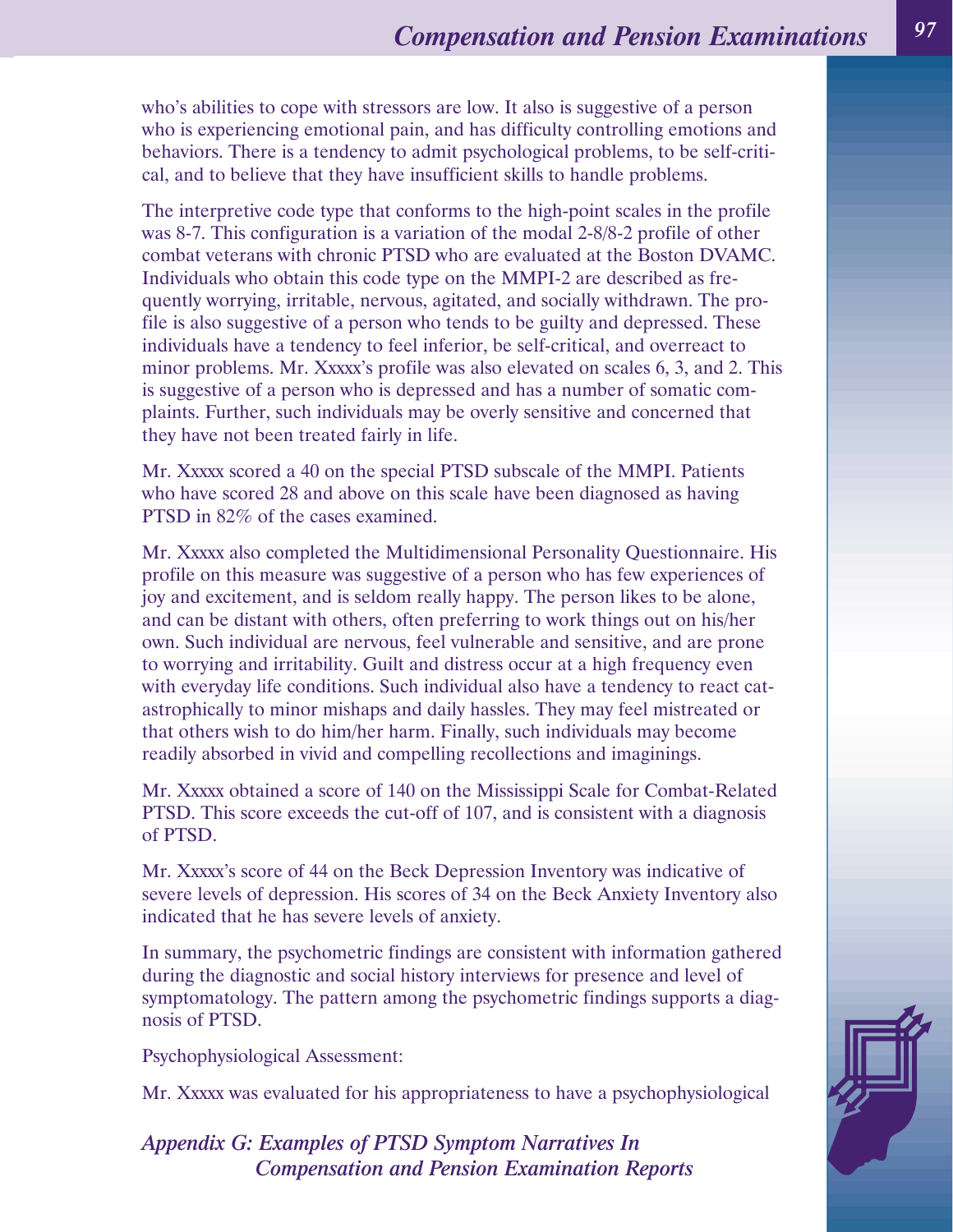assessment. This assessment measures the veteran's cognitive, behavioral, and physiological response to combat scenes as compared to non-combat (control) scenes. The assessment was not deemed necessary at this time because Mr. Xxxxx's diagnosis of PTSD is clear.

#### SUMMARY AND RECOMMENDATIONS

In summary, Mr. Xxxxx functioned fairly well prior to the military. However, related to his experiencing several life threatening events during his service, his functioning declined following the military. Mr. Xxxxx met criteria for PTSD immediately when he returned from World War II. His primary coping strategy was to immerse himself in his work as a means of distracting himself from his memories of the war. Consequently, his functioning was still in the range of fair to good following the military. However, when Mr. Xxxxx retired, his primary coping strategy was no longer available. He had more time to think about his past, and his symptoms correspondingly increased. Currently, Mr. Xxxxx is quite symptomatic and is very distressed. This, in turn, has caused discord within his family, and has particularly affected his relationships with his son and wife.

The following recommendations are made:

1) Mr. Xxxxx has been receiving treatment from the VA for a number of years. It is recommended that Mr. Xxxxx seek treatment there for continuity in his care. We have reviewed their treatment plan and it appears to be the best course of action at this time.

2) Mr. Xxxxx reported fair to good functioning for 50 years while working. It is our recommendation that it is extremely important for him to remain active, whether that is in a work environment, in a volunteer position, and/or being active in clubs or other organizations.

3) Diagnostically, there is a question whether or not there is a bipolar process. Data from this evaluation could not support that diagnosis. Though he exhibits hypomanic-like symptoms, it was our impression that these may actually be manifestations of significant anxiety and a tendency towards expressing himself in an exaggerated manner. However, a trial on a mood stabilizer would be valuable to evaluate the effects of this type of medication on his mood.

#### DSM-IV PROFILE

| Axis I          | 309.89 PTSD                                  |
|-----------------|----------------------------------------------|
|                 | 296.33 Major Depression, recurrent, moderate |
|                 | R/O Bipolar Disorder I and II                |
| <b>Axis II</b>  | Deferred                                     |
| <b>Axis III</b> | Hypertension (by self report)                |
| <b>Axis IV</b>  | <b>Retired</b>                               |
| Axis V          | Global Assessment of Functioning             |
|                 | Current GAF: 42                              |
|                 |                                              |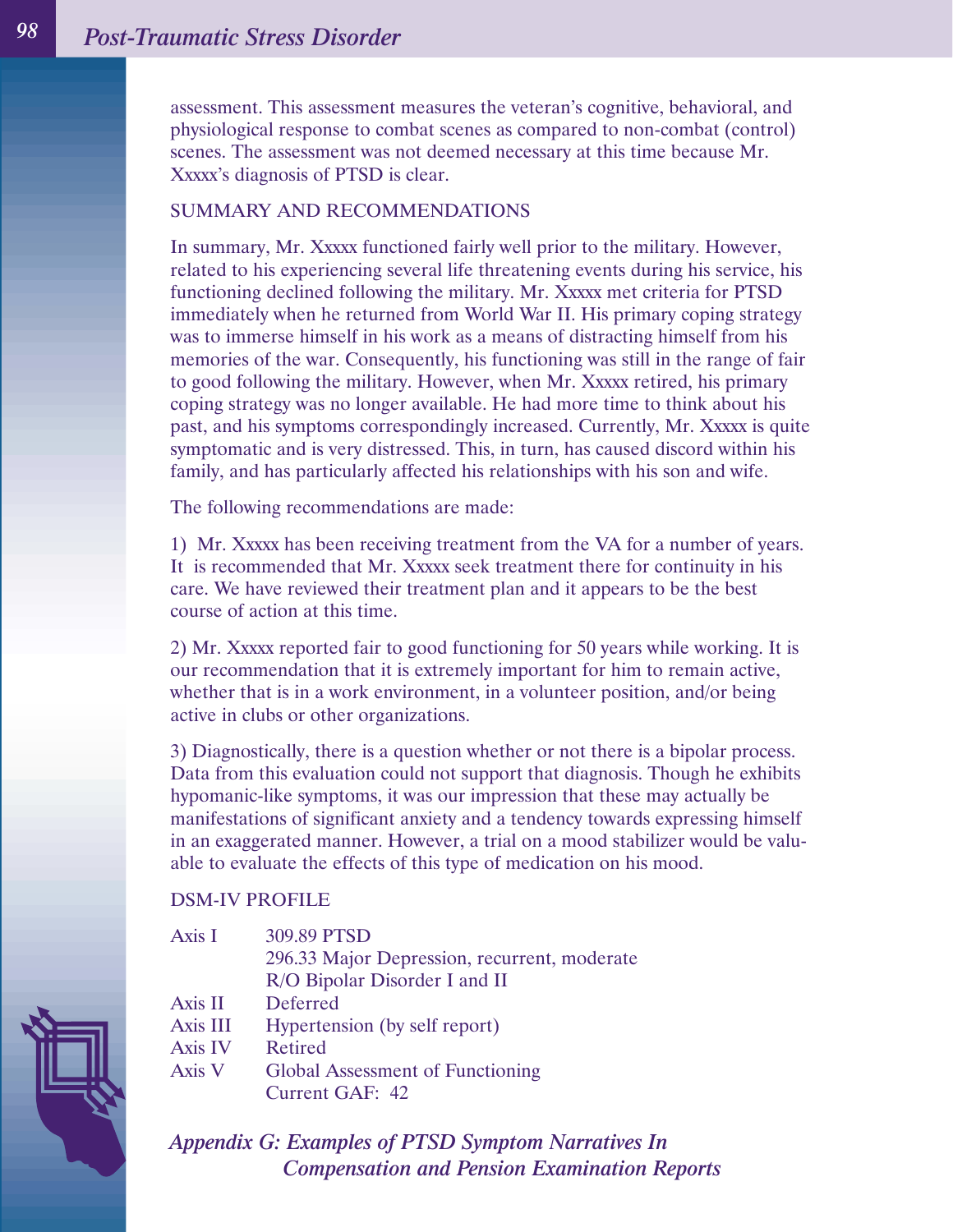Highest GAF past year: 42

### **CASE V: PTSD Diagnosis**

### **Example of Entire Report**

### **REPORT OF PSYCHOLOGICAL ASSESSMENT**

Xxxxx Xxxxxx is a 59 year-old, remarried, non-service connected, white male referred by Dr. Y. of the V.A. for psychological assessment. Please refer to earlier report for additional background information. The following is a partial evaluation of Mr. Xxxxxx's psychological status.

### **Military History**

Patient enlisted in the Army during June of 1954. He served approximately 21 months in Germany as a tank driver. He attained the rank of corporal (Sp-3) while in Germany. He was honorably discharged during June of 1957 as an Sp-3.

The patient's unit was in Germany and Hungary as the Cold War began to intensify. During this time period American troops in Europe were still referred to as the Army of Occupation. Mr. Xxxxxx stated that his company was the only heavy armored American unit in Europe at the time, and that they were on alert for all but one of the months he was stationed there. He was a witness to the Berlin Wall going up, and was fired upon by Russian forces during the Hungarian Revolution. Upon return from Germany the patient was stationed at Fort Carson Colorado where he was assigned to infantry training, a job for which he felt completely unprepared as a tank crewman. The patient's duty in Europe would be classified as mainly "combat ready". His report on combat scales indicate that he had light to moderate exposure to combat. Patient reports that none of the men in his unit were killed or wounded while he was stationed in Europe, but that a number of people died while he was stateside, as detailed below. Patient received severe wounds during a training accident and spent several weeks in the hospital.

Military events which patient considered particularly traumatic included:

#### **Europe:**

- 1) The continual tension of being on alert in Europe for 20 months.
- 2) Witnessing a French tank explode when a crewman dropped a cannon shell which detonated.
- 3) Being fired upon by Russian and East German troops while under orders not to return fire.
- 4) Accidentally driving his tank off of a pontoon bridge into the water during the winter. The tank immediately filled with freezing water and gasoline. The patient had frost-bite, and most likely would have died if not

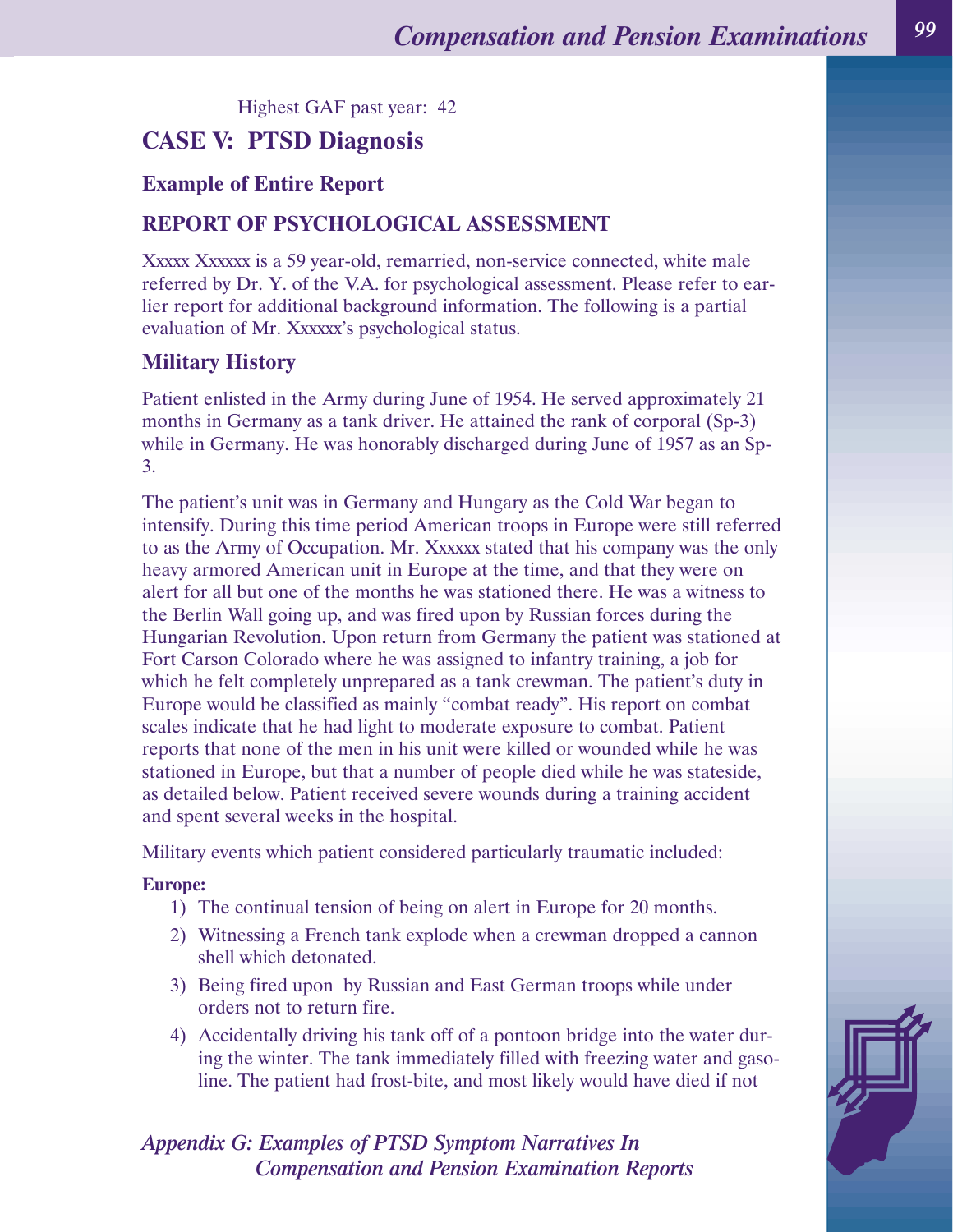for an officer who quickly moved him to the tank's exhaust to warm him.

5) While driving a tank upon which two squads of troops rode, the patient drove off the road and the tank track caught a piece of concertina wire which whipped across the tank's top wounding many of the soldiers, including one who lost both legs. The patient takes sole responsibility for this event, even though no disciplinary charges were brought against him.

### **Fort Carson Colorado:**

- 6) Witnessing a training accident where a recruit dropped a grenade and it detonated in a crowd, killing everyone present. This occurred during a class the patient was responsible for teaching.
- 7) While setting up an obstacle course with TNT charges, the patient and the company demolitions expert were blown out of a hole when the TNT was accidentally detonated from a remote control board. The patient had noticed that the wires they were to use for detonation were "live", and he told this to the sergeant who felt no charge when he touched them, and proceeded to wire the TNT. The patient observed people near the control board and thought someone was brushing against the switch, he turned to tell the sergeant this just as the TNT detonated. The sergeant was killed instantly and the patient awoke in the hospital.

#### **Assessment Results**

Patient was assessed for possible presence of posttraumatic stress disorder (PTSD) by clinical interview, and psychometric testing.

**Interview:** Interview data are consistent with a DSM-III-R diagnosis of PTSD. PTSD diagnostic criteria which the patient meets include:

- A) exposure to a recognizable stressor as noted above by military history and traumatic events (see above).
- B) re-experiencing of the trauma (need 1): The patient experiences intrusive and distressing recollections of military events on average twice per week. Intensity is moderate and he reports that he can suppress memories with effort, and that he is very practiced at this. Over the course of the evaluation intrusions have increased in frequency and intensity even though actual discussion of the events has been limited due to the availability of a past Compensation Exam Report. Intense psychological distress at exposure to events that symbolize or resemble an aspect of the traumatic events occurs once or twice per week, and is extremely upsetting to the patient. His inability to control his reactivity to these cues seems to result in an intensity of reaction that is dramatically increased from that he reports to uncued intrusions. The patient reports two severe dissociative episodes related to being blown up with the sergeant. These have both occurred since 1985, but none recently. Mr. Xxxxxx

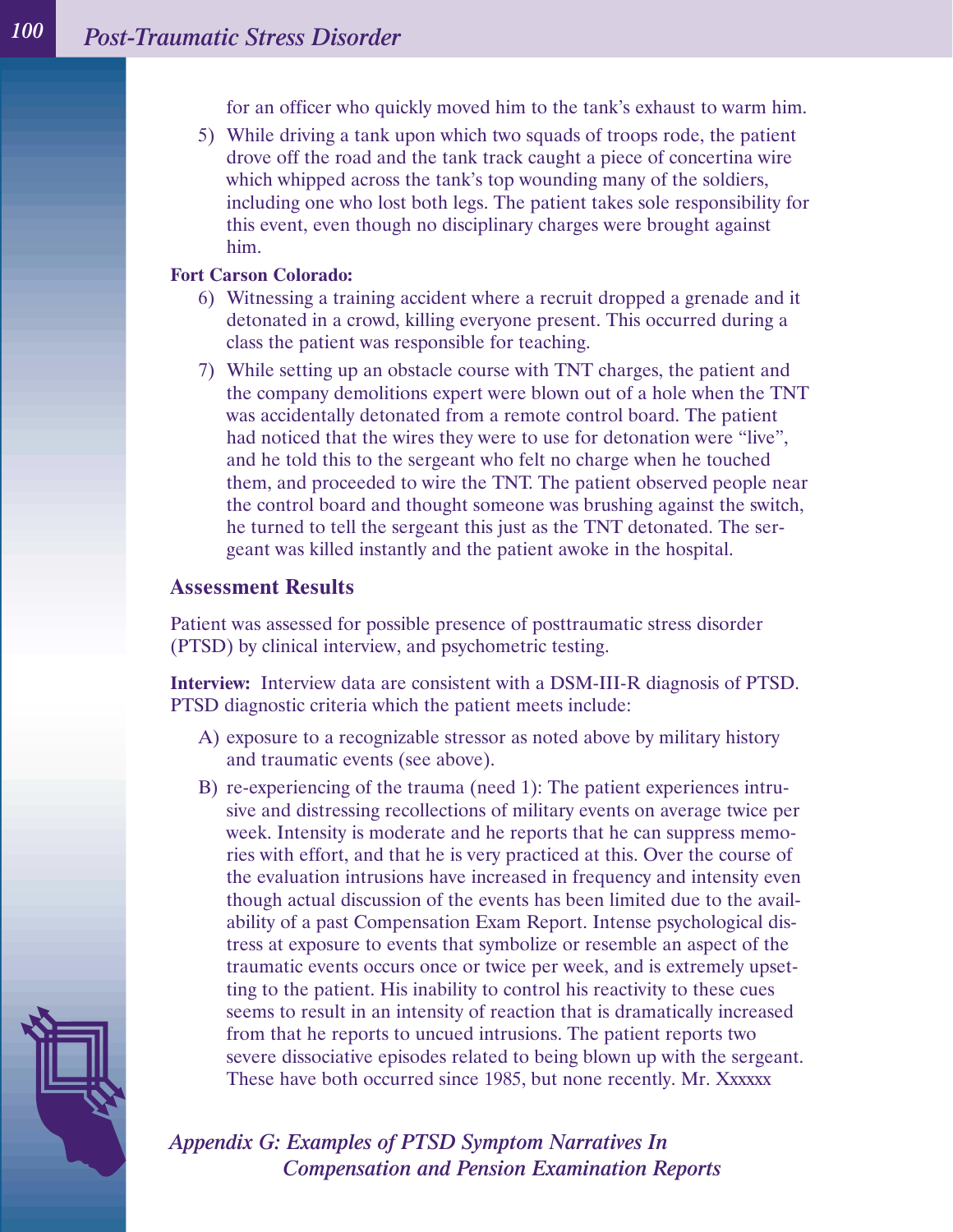reports that he will wake from a military trauma related nightmare once or twice per week, and that on these occasions his distress is such that he cannot return to sleep for the rest of the night.

- C) persistent avoidance of stimuli associated with the trauma or numbing of general responsiveness (not present before the trauma) (need 3): The patient reports that he makes daily efforts to avoid thoughts or feelings associated with his trauma. His avoidance is severe and requires considerable effort on his part. He distracts himself as much as possible, drank heavily in the past, worked long hours prior to being disabled, and attempts to suppress thoughts. The patient makes dramatic efforts to avoid activities or situations that arouse recollections of the traumas. Externally cued memories are very upsetting to him and he avoids parades, music concerts, his Vietnam veteran neighbor, his brother who wants to talk about the military generally, obituaries in the newspaper, military-related movies, films containing violence generally, guns, 4th of July celebrations, other veterans, and news programs related to the military. As an example of his avoidance the patient described attending a coming home party for his nephew who participated in Operation Desert Storm. When guests asked about the war the patient felt unable to remain in the house and he left with no explanation. He has not spoken to his sister since that time, and she does not know why he left the party. Since leaving the military, the patient shows markedly diminished interest in significant activities, including hunting, music concerts, social events generally, fishing and camping. The patient reports feelings of detachment or estrangement from others since the early 1970's when he stopped drinking alcohol. Feelings of detachment and estrangement are severe and almost constant. The patient feels he will not be trusted by others generally, and feels unable to talk to his mother, his siblings, and sometimes not even his wife. Mr. Xxxxxx expressed marked emotional numbing which has been his usual state for many years. Often he feels unable to love anyone. The patient describes a strong sense of foreshortened future. He stated he felt this way all the time, and that he could die "any day now". He made clear that he was not speaking of suicidal thoughts, but that his future will be cut short at some point. The patient stated that he has felt this way since the mid 1970s.
- D) persistent symptoms of increased arousal (not present before the trauma) (need 2): The patient describes nightly problems with sleep onset, mid, and early awakenings. His sleep loss is profound, and he frequently fears falling asleep. Mr. Xxxxxx states that this has been the case since his discharge from the Army. The patient reports chronic irritability and outbursts of anger on a daily basis. His anger is severe, including verbal or physical aggression. He states that when angered he is prepared for a physical confrontation and has no regard for his own physical safety, in spite of the fact that he has severe physical limitations. The patient

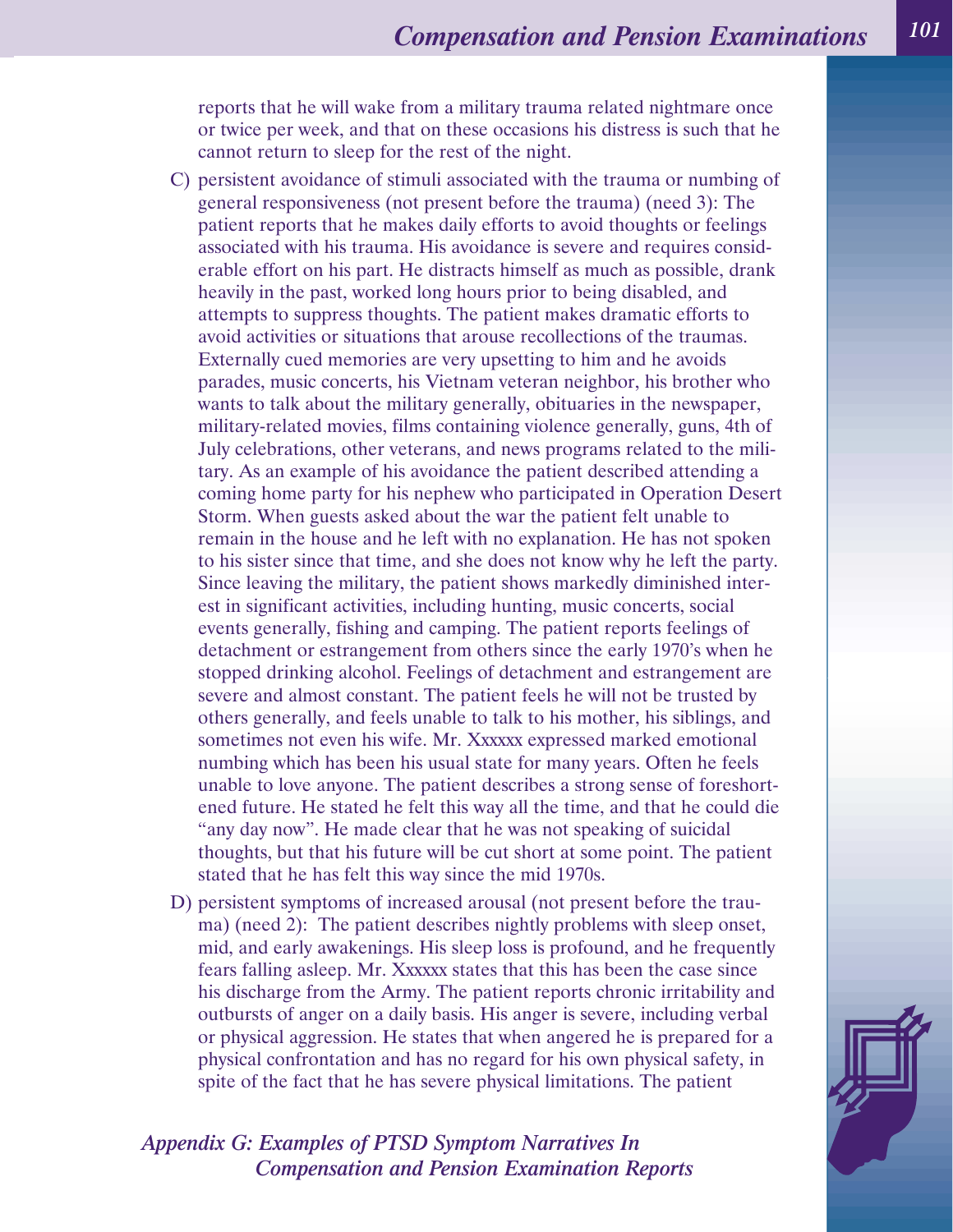reports daily concentration difficulties dating to the 1970s when he would occasionally drive his truck to the wrong stop on his route necessitating unloading his tractor trailer from front to back, the reverse of what one would usually do. He also remarked when asked this question that he had that day driven to the wrong part of town on his way to the hospital, and could not remember where he was supposed to be going.

The patient displays severe symptoms of hypervigilence and feels this way all of the time. He keeps a knife by his bedside, and states he has "ever since the service" (37 years). He describes himself as "paranoid" stating he trusts no one, will not ever live on the first floor of any building due to easy access through windows, can't stand to have anyone behind him while walking on the street, or in an elevator; will avoid large crowds because he cannot observe everyone. In restaurants he sits with his back to a wall and "watches everyone like a hawk", and if he cannot get a "safe" seat he will leave the restaurant. He states that he and his wife no longer go to the movie theater together because he insists upon sitting in the last row in the back, which she does not like. Several times per week the patient will hear a noise in his apartment during the night and he will search each room while carrying the knife from his bedside. Mr. Xxxxxx reports a severe startle response once or twice per month including sustained arousal following the initial reaction. Physiologic reactivity upon exposure to trauma related cues occurs once or twice per week and consist of tachycardia, sweating, difficulty catching his breath, and visible trembling.

#### **Mental status:**

The patient is a 57 year-old man who appears his stated age. He was casually and neatly dressed and walked with the aid of a cane. His mood and affect were congruent, anxious and dysphoric. There was no evidence of a thought disorder. When discussing traumatic events he expressed a great deal of sadness, guilt, and shame. There was no evidence of suicidal or homicidal thoughts. Although abstraction abilities were not formally tested the patient's thought processes were concrete and goal directed. Memory and concentration problems were not evident within session, but there was some noticeable forgetfulness between sessions. The patient stated that he suffered a head and back injury in 1985, and that he has been unemployed since that time. He reports that neuropsychological testing revealed some deficits, including reading difficulties (grade level 3 to 4) and poor concentration. The present writer has not reviewed these records. Given the patient's reading problems only relatively brief psychometric instruments with a direct bearing upon a PTSD diagnosis were administered to him by reading the items and response choices.

#### **Psychometric Testing:**

Patient scored a 36 on the special PTSD subscale of the MMPI. Vietnam combat veteran patients who have scored 30 and above on this scale have been diagnosed as having PTSD in 82% of the cases examined.

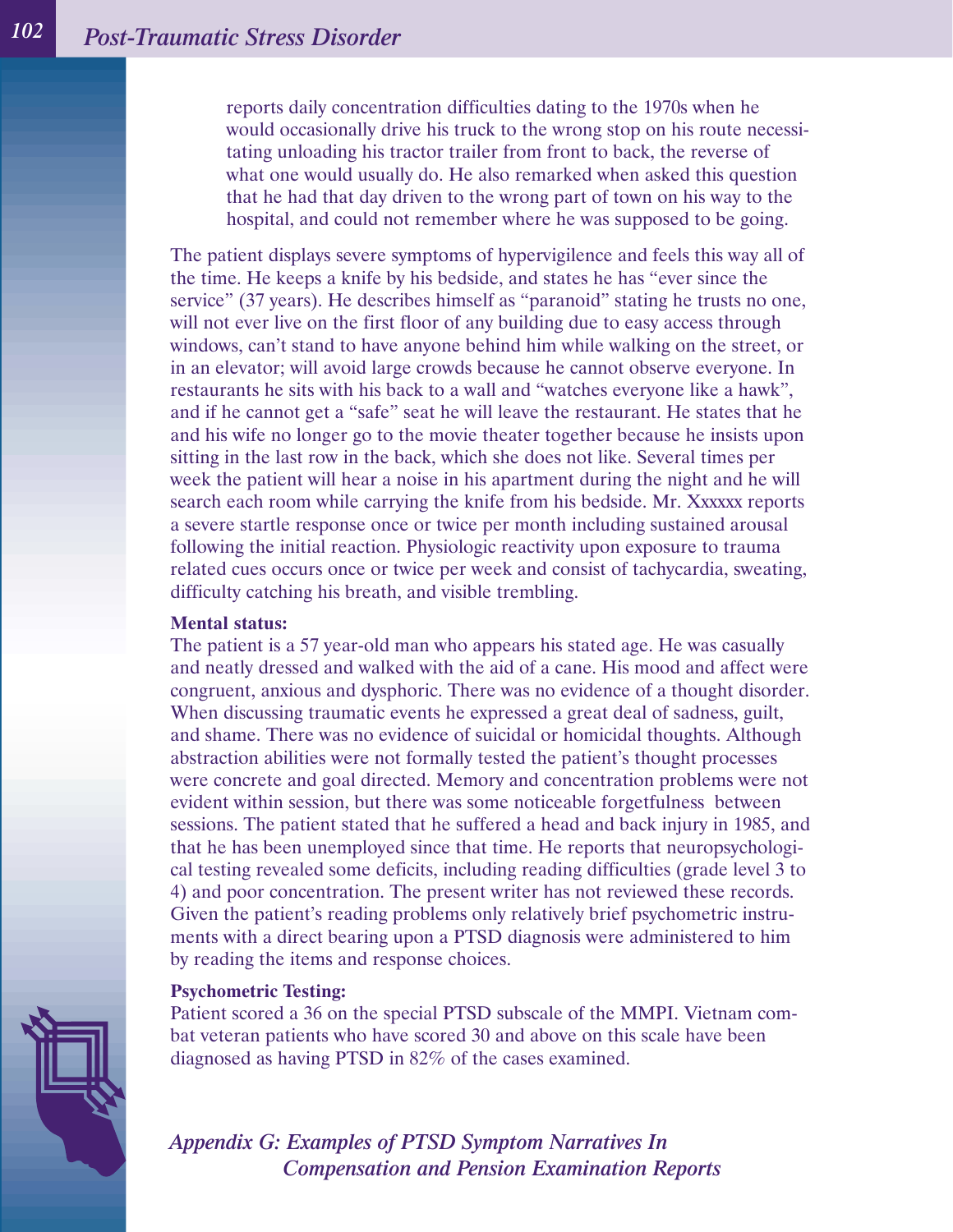Patient scored 149 on the Mississippi Scale for Combat-Related PTSD. This score exceeds the 107 cutoff used with Vietnam combat veterans, and is consistent with a diagnosis of PTSD.

### **SUMMARY**

Patient presents with symptoms consistent with a diagnosis of PTSD (DSM-IV Axis I 309.89 Posttraumatic stress disorder). Additionally, he reports some symptoms of depression, and a history of alcohol abuse which clearly was an attempt to self-medicate symptoms of PTSD.

## **CASE VI: PTSD Diagnosis**

The patient reports that within six months of being discharged from the Army, he started to feel depressed, and could not remember a time from the time that he was discharged until present where he actually felt joy in his life. It was within one year of his military injury that he began to experience significant nightmares three to four times per week, of people in uniform chasing him with guns and his not being able to run away or escape them. The nightmares became so intense that he would wake up in the middle of the night with his hands around his wife's throat or thrash in the bed and hit her or kick her while asleep. When he awoke the next morning, he had no recollection of this. Subsequently, his wife divorced him, though he has had other female bed partners who have been the recipient of similar such violence while he is asleep. These nightmares persist to the present time.

He also experienced recurrent and intrusive distressing recollections of the event including images and perceptions, 20-30 times per week, which he rated as "severe" in interfering with functioning. He would frequently become overwhelmed while in crowds, fearing eminent danger. The patient reports, "I don't like crowds. I don't think that anyone in particular is trying to harm me, but it feels that people are following me and trying to do something to me. I just have to run and escape those situations." Currently, he avoids all crowds, and ultimately all situations that make him feel suspicious and paranoid. He also reports excessive startle when people come up behind him, and when he is awakened by surprise.

Beginning about thirty years ago, the patient has experienced dissociative periods, about 1-2 per month, when he did not know where he was. The last period occurred about one month prior to his last admission. During these times, he could be walking on the street or driving in his care and the next thing that he would remember would be 15-20 minutes later, when he may be sitting on the ground, may be at home, or may be in a strange place. He does not know what has happened during this time lapse.

The patient feels chronically anxious and has felt so the majority of his adult life, with an impending sense of doom, especially when he leaves familiar envi-

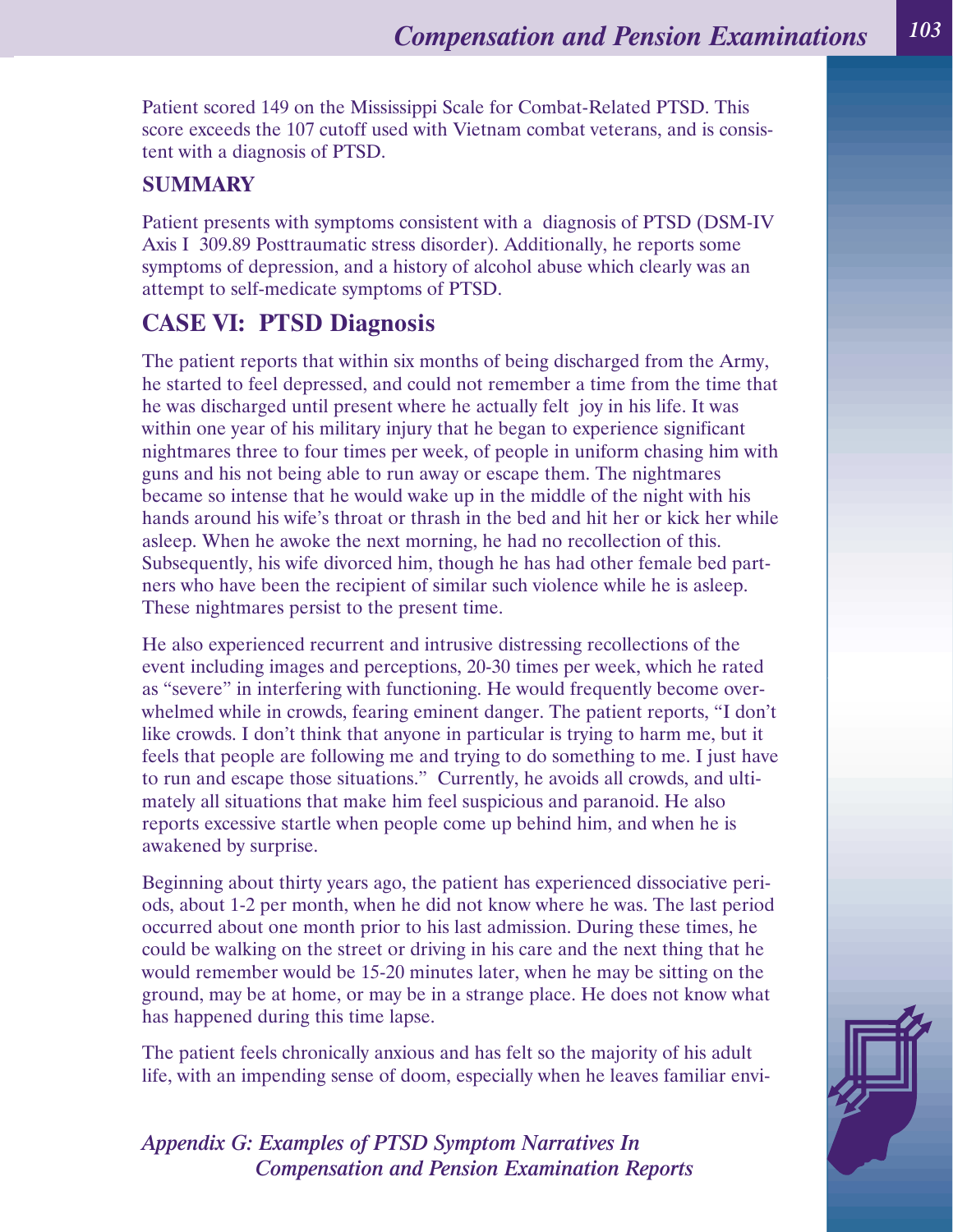ronment. He also has an inability to recall many aspects of being shot, and has feelings of detachment and estrangement from others. He has had throughout his adult life, a foreshortened sense of future, that he would die at a much younger age.

## **CASE VII: PTSD Diagnosis**

### **Veteran's positive symptoms of PTSD since Vietnam include:**

- 1. Persistently re-experiencing the traumatic event in:
	- Intrusive thoughts: "especially on rainy cloudy days and when I'm walking at night."
	- Nightmares of Vietnam: "roommates rigged up an alarm system that keeps me from leaving the room, because I was sleep walking when I first got here."
	- Recent flashbacks
	- Intense psychological distress with symbolic events
- 2. Persistent avoidance of associated stimuli, including:
	- Trying to avoid thoughts or feelings associated with the trauma. While he is a Domiciliary Resident, he finds that "it's hard to avoid activities or situations that arouse recollections of the trauma." For instance, he "sees guys walking around with fatigues, etc."
	- Psychogenic amnesia
	- Diminished interest in significant activities
	- Feelings of detachment or estrangement from others
	- Restricted range of affect: "unable to have loving feelings," "don't trust easily," tends to wonder, "why are you being so nice to me, what do you want to do? I try not to but I can't help it."
	- Avoidance about thought of the future: "afraid to look into the future, I don't even go there."
- 3. Persistent symptoms of increased arousal manifested in:
	- A sleep disorder: "difficulty falling and staying asleep." "When night comes, I automatically wake up."
	- Distractibility: "things easily distract me."
	- Irritability or outbursts of anger.
	- Impaired concentration
	- Hypervigilance
	- Exaggerated startle response
	- Physiologic reactivity upon exposure to events that symbolize the trauma: "heart races."

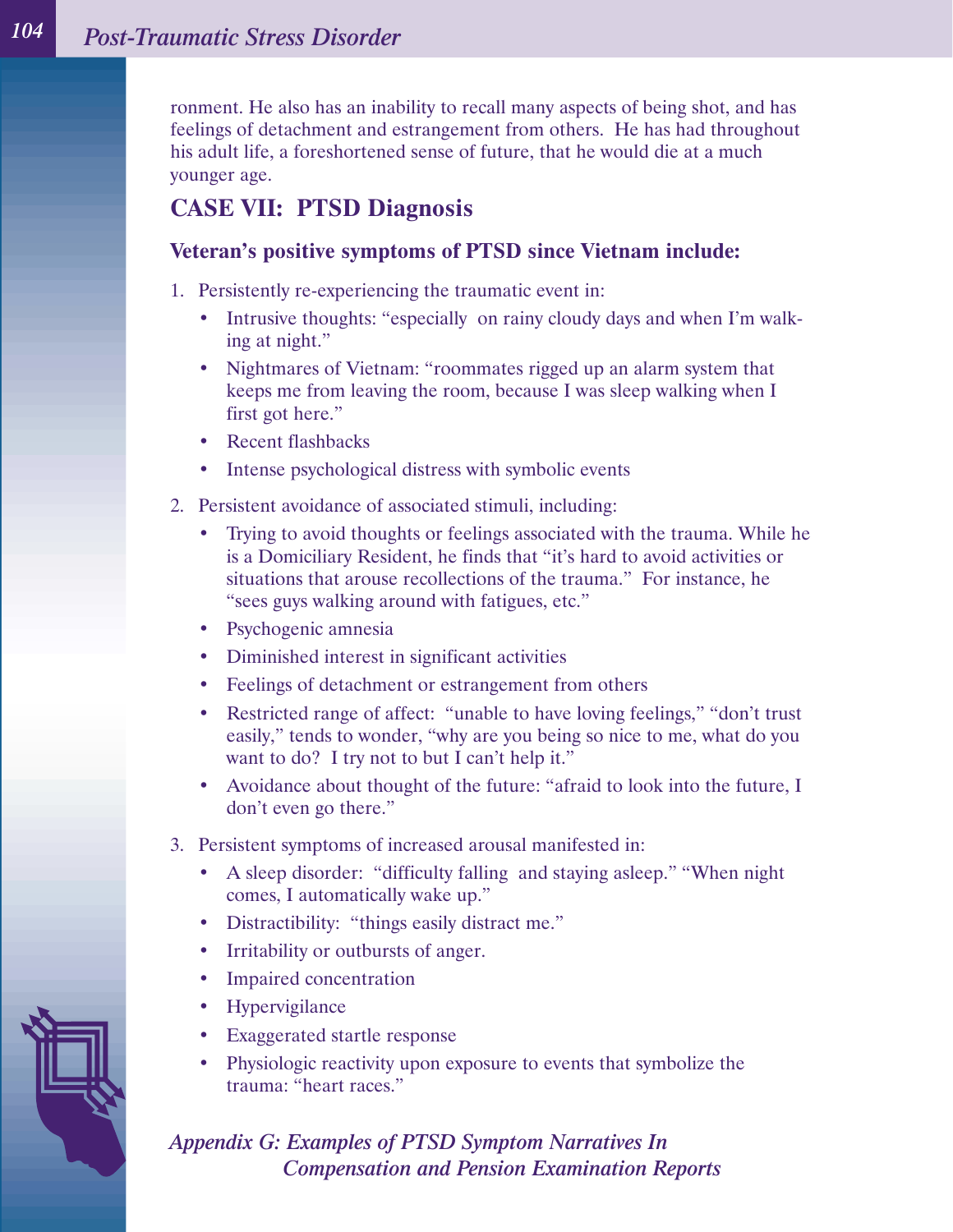• The veteran also experiences depressive symptoms and "survivor guilt."

### **CASE VIII: PTSD Diagnosis**

The veteran reported that he is moderately to severely depressed. He denied suicidal/homicidal ideation. He said he becomes extremely angry and frustrated at times. The veteran reported that he has distressing dreams and nightmares now about once a week that he remembers, although he wakes up more frequently in the night in cold sweats though unaware of a nightmare. He reported that he has recurrent intrusive recollections of his experiences in Vietnam, not only of the rocket attacks but also of other things that happened, and he said that he feels guilty that he came back when so many of his friends didn't given that his life is so unproductive. The veteran reported psychological distress and reactivity on exposure to cues, events, and reminders of his experiences in Vietnam. He also reported efforts to avoid thoughts, feelings, activities, and conversations that arouse recollections of his experiences. He keeps to himself, doesn't like to be around people, stays away from anything on television that might arouse memories. He has become particularly isolative. He describes a recent event in which he went to a Christmas tree lighting ceremony where there were fireworks. This caused feelings of distress, fear, tension, and anxiety and he had to leave the event. He described edginess and hypervigilance, and an exaggerated startle response. He gave various examples of this, including recently being in a friend's body shop when somebody dropped a metal bar. He said the noise scared him to the point that "he was going to have a heart attack." The veteran also reported a loss of interest, feelings of detachment, and not feeling close to anyone, restricted affect, a sense of fore-shortened future, sleep disturbances described earlier, irritability, and difficulty concentrating.

Results of psychological testing revealed a score on the Mississippi Scale which fell in the high and significant range. It should be noted that this is exactly the same score that he reported when he was evaluated two years ago. His CES was in the moderate range and a few points lower than it was previously reported in his interview of two years ago. The validity scales on the MMPI-II are moderately elevated but still considered to be interpretable for the purposes of this interview. It is particularly noted that these scores on the validity scales are not as elevated as is often seen in veterans being evaluated for compensation for PTSD. The PK Scale on the MMPI-II is in the significant range. The clinical scales are suggestive of the presence of difficulty concentrating, depression, apathy, feeling isolated and distant from others, sleep disturbances, and interpersonal isolation and withdrawal. Thinking may be confused and there may be feelings of guilt and a sense of personal inadequacy.

In summary, The veteran was interviewed and evaluated to rule in / rule out PTSD associated with a specific stressor event. The veteran did report this as his primary stressor event. He also presented with symptoms of PTSD which he

*Appendix G: Examples of PTSD Symptom Narratives In Compensation and Pension Examination Reports*

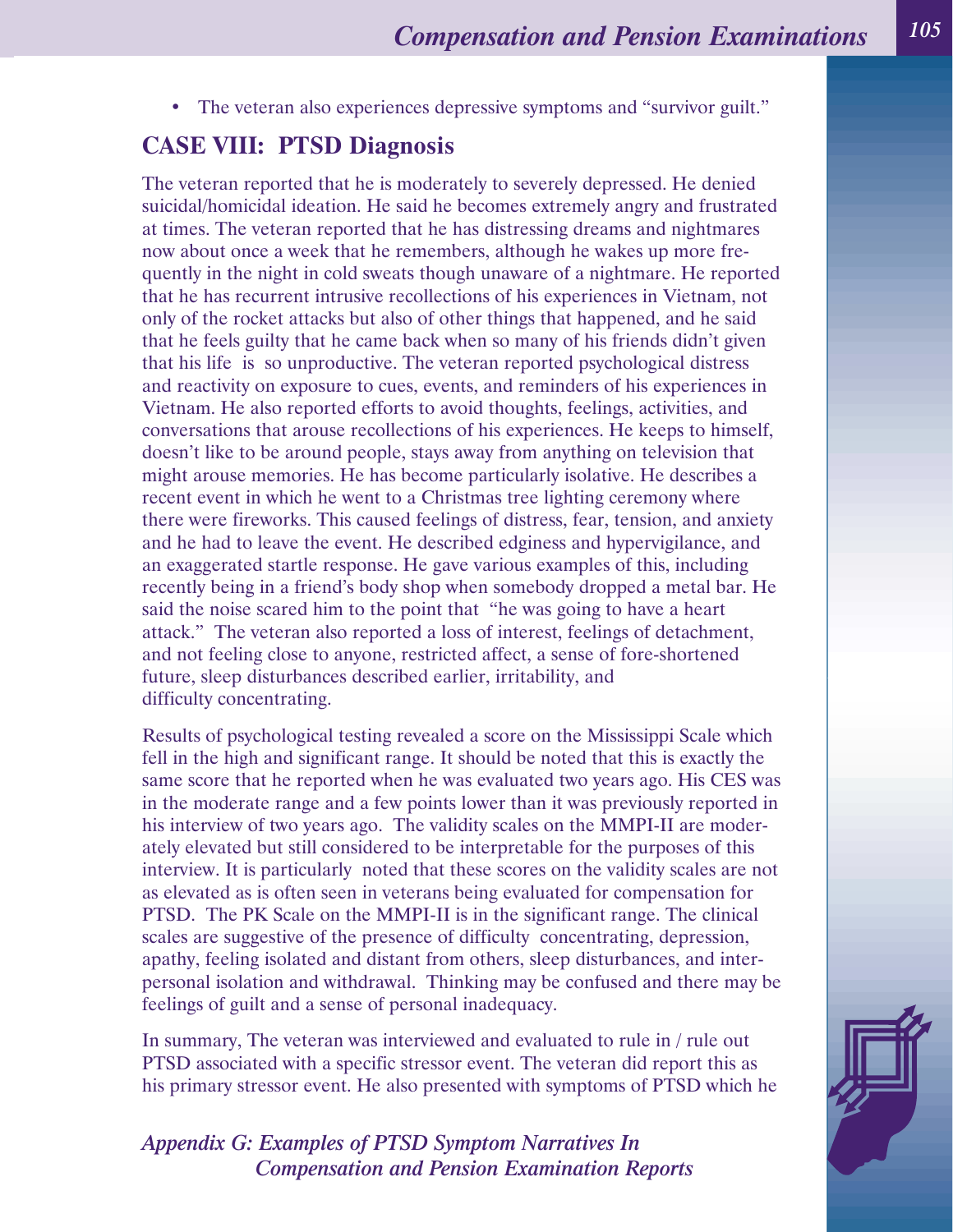directly related to that event. The veteran does have a history of drug use and dependence but this does not negate the presence of PTSD. Also many of the symptoms of PTSD overlap with depression and the clinical notes throughout his C-file indicate the presence of depression. These are entirely consistent with each other. While his last C & P evaluation did not attribute these symptoms to PTSD, based on this interview, the review of the records as noted in this report, and the consistency of reports noted throughout the records from at least 19xxpresent, and his very early complaint of "nerve problems" in 19xx, it is considered most likely that the veteran is suffering from PTSD and an associated major depression and that this is long-term and chronic.

## **CASE IX: NO PTSD Diagnosis**

Secondary to his exposure to the traumas cited above, the veteran reports occasional distressing recollections, especially when he is exposed to war-related movies and the current Bosnian crisis. He reports waking up in a cold sweat occasionally and yelling "watch out," according to his wife. He denies memory of his dreams. He reported no incidents of flashbacks. He was quite tearful in discussing the possibilities that he shot an enemy officer during the last stay in the field.

In terms of persistent avoidance and numbing symptoms, the veteran described not wanting to converse about Vietnam, not being able to watch war movies, and an inability to continue hunting activities.

In terms of persistent symptoms of arousal, the veteran described his sleep as "pretty good, " although he stated that he wakes up 2-3 nights a week in a "cold sweat." He described no problems with his temper control, and no difficulty concentrating. He described no hyper-vigilant symptoms, but did describe an exaggerated startle response, onset since his return from Vietnam.

### **Test Results:**

The veteran's responses to psychometric testing appear to be valid. Such individuals are usually described as relatively free of stress, yet willing to admit to minor faults and problems. Such individuals are frequently focused most strongly on the wide variety of physical ailments from which they suffer. It is frequently found that such individuals exhibit somatic problems in response to stress. In terms of emotional distress, such individuals are usually described as very tense and anxious, as well as depressed and alienated from others, and have relatively poor interpersonal relationships as a result. Although the focus of somatic complaints is consistent with the veteran's presentation, the finding of poor relationships, depression, and unhappiness is inconsistent with his demeanor during the interview as well as his verbal report. The veteran's completion of the CES yielded a sore suggestive of moderate to heavy combat exposure, which is not consistent with his reported duties in the military. His completion of the Mississippi scale yielded a score below the cutoff suggestive of possible PTSD.

*Appendix G: Examples of PTSD Symptom Narratives In Compensation and Pension Examination Reports*

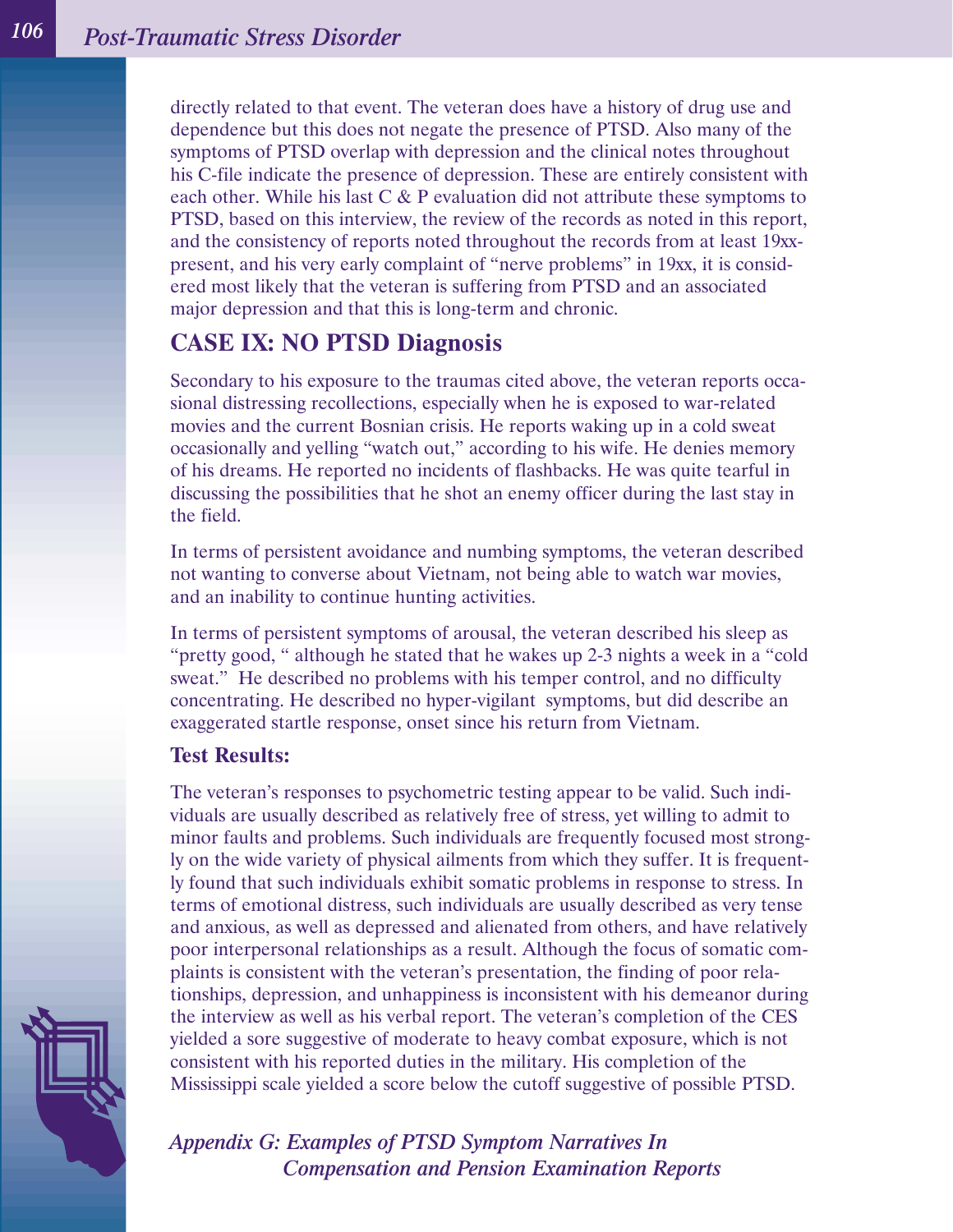His completion of the Keane PTSD Scale also did not reach the level suggestive of possible PTSD. These results are not consistent with the diagnosis of combat-related PTSD.

#### **Summary:**

C-file, background, behavioral observations, and test results are not suggestive of a diagnosis of PTSD. The veteran did not report symptoms of a severity suggestive of this disorder, nor did test results suggest possible PTSD. He did not report clear recurrent and intrusive recollections of the traumatic event. He reported dreams that were sufficiently distressing to awaken him, but he has no memory of these dreams. Given his recent [traumatic events], it is conceivable that his dreams are related to these experiences as well as perhaps Vietnam. Finally, the veteran's current distress appears to be largely an attempt to adjust to his status as unemployed/retired, since 1998, to which he has responded with symptoms of anxiety, not reaching the level of intensity, frequency, or duration indicative of a clinical disorder.

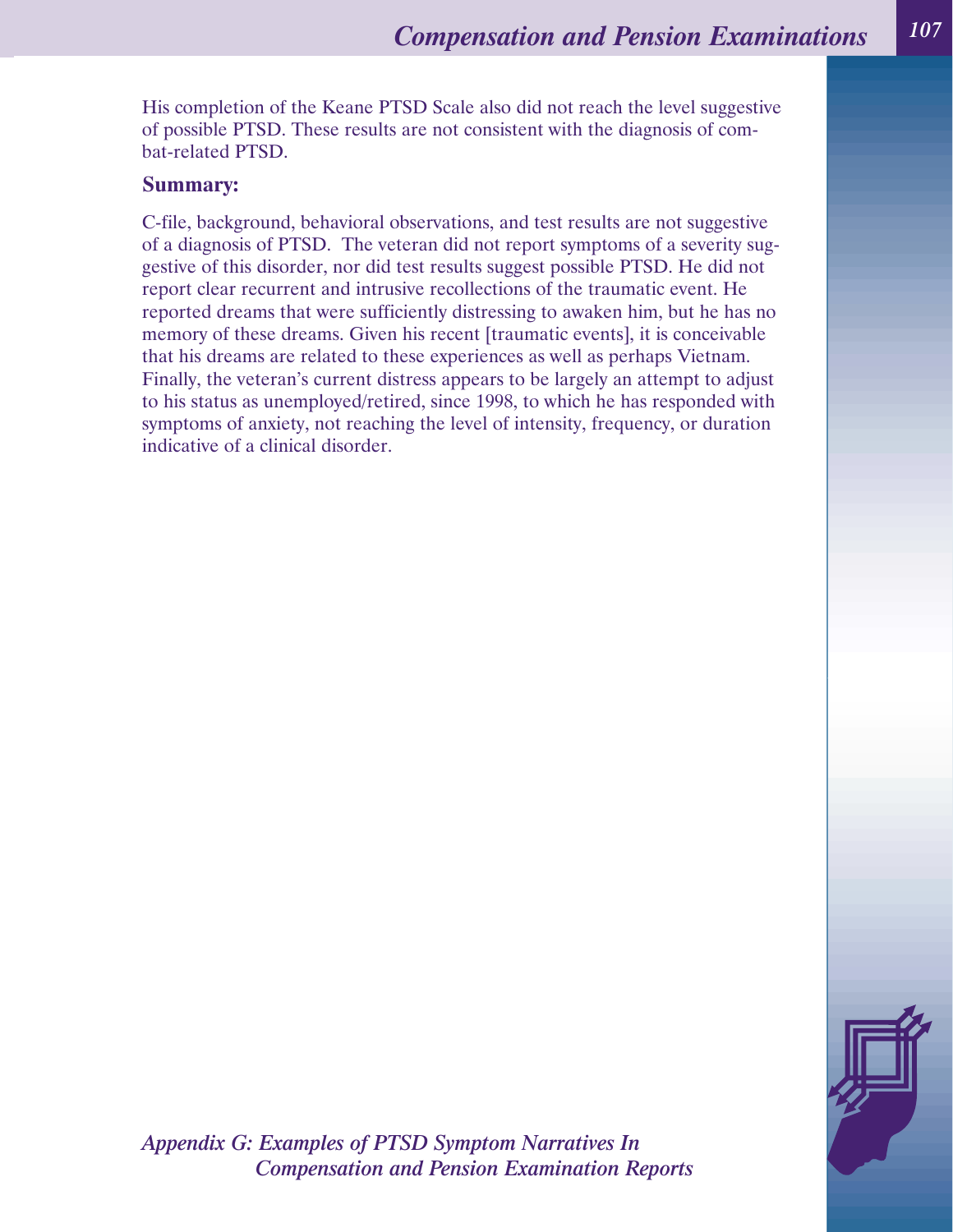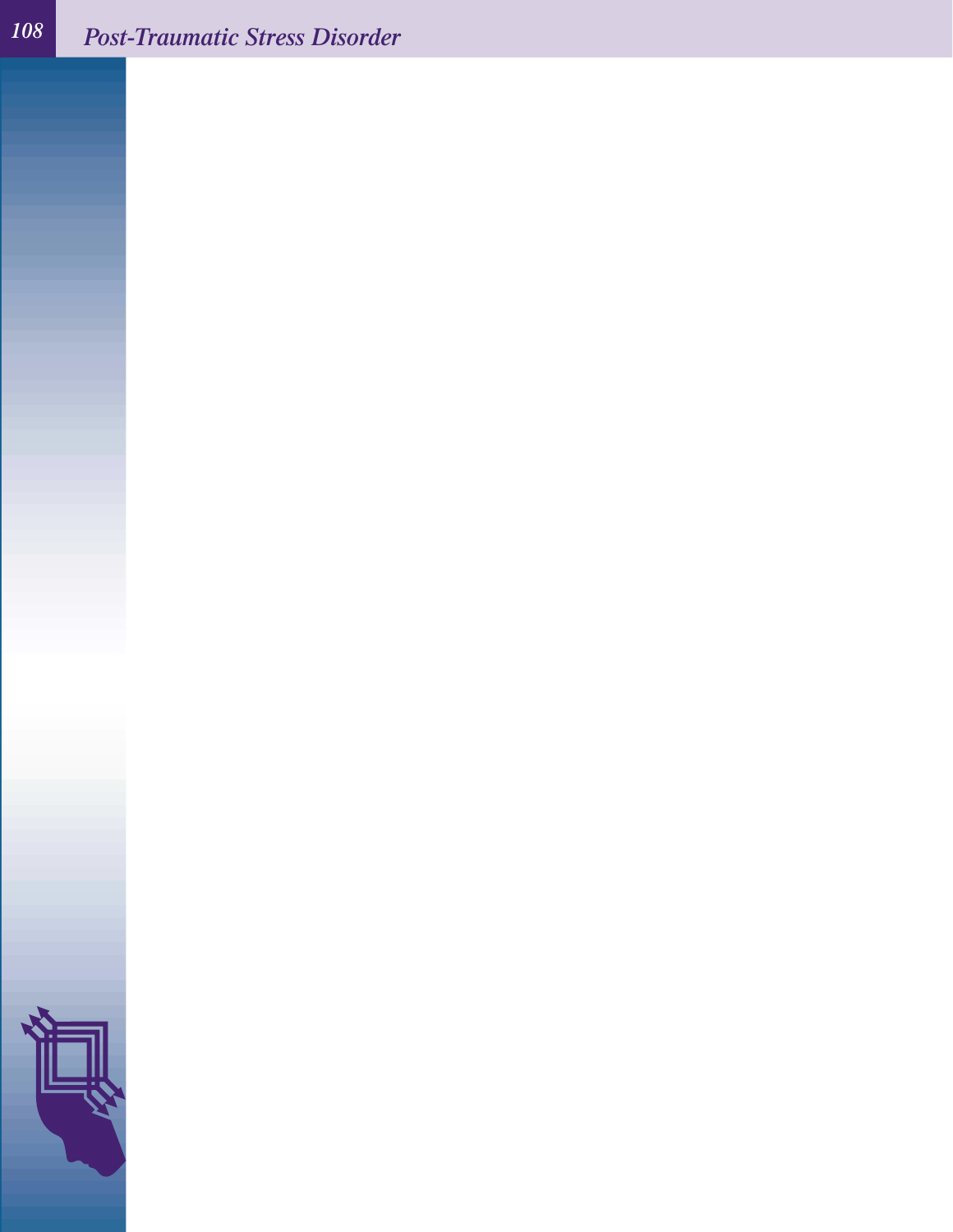## **Appendix H: Social History Questionnaire \***

### **I. Identifying Information:**

| n rachtnig mis mitormation.                                                                                        |  |  |
|--------------------------------------------------------------------------------------------------------------------|--|--|
| Name: Date: Date:                                                                                                  |  |  |
|                                                                                                                    |  |  |
|                                                                                                                    |  |  |
| Race: Who are you currently living with?                                                                           |  |  |
|                                                                                                                    |  |  |
| For how long?<br>What is your relationship? $\Box$ parent $\Box$ child $\Box$ spouse $\Box$ friend $\Box$ relative |  |  |
| <b>Premilitary History</b>                                                                                         |  |  |
| Who were you raised by? Biological / adoptive / foster / step parents<br>$\sqrt{\text{other}}$                     |  |  |
| Until what age? ____,                                                                                              |  |  |
| Age at enlistment / draft / commission into the military                                                           |  |  |
| How would you describe your caretakers (type of work, personality):                                                |  |  |
| Check any that you feel you experienced during childhood:                                                          |  |  |
| $\Box$ Physical abuse / Assault                                                                                    |  |  |
| $\Box$ Sexual abuse / Assault / Molestation                                                                        |  |  |
| $\Box$ Emotional abuse                                                                                             |  |  |
| $\Box$ Neglect                                                                                                     |  |  |
| □ Witness of Domestic Abuse                                                                                        |  |  |
| $\Box$ Severe stressor                                                                                             |  |  |
| □ Unwanted sexual advance                                                                                          |  |  |
| Motor Vehicle Accident                                                                                             |  |  |
| $\Box$ Death of family member or close friend                                                                      |  |  |
| □ Natural Disaster                                                                                                 |  |  |
| $\Box$ Community violence                                                                                          |  |  |

 $\mathcal{L}_\text{max}$ 

\_\_\_\_\_\_\_\_\_\_\_\_\_\_\_\_\_\_\_\_\_\_\_\_\_\_\_\_\_\_\_\_\_\_\_\_\_\_\_\_\_\_\_\_\_\_\_\_\_\_\_\_\_\_\_\_\_\_\_\_\_\_\_\_\_\_\_\_ \_\_\_\_\_\_\_\_\_\_\_\_\_\_\_\_\_\_\_\_\_\_\_\_\_\_\_\_\_\_\_\_\_\_\_\_\_\_\_\_\_\_\_\_\_\_\_\_\_\_\_\_\_\_\_\_\_\_\_\_\_\_\_\_\_\_\_\_

How many siblings do you have (indicate if step, adoptive)\_\_\_\_\_\_\_\_\_\_\_\_\_\_\_\_\_\_\_\_\_\_

What are their names and current ages \_\_\_\_\_\_\_\_\_\_\_\_\_\_\_\_\_\_\_\_\_\_\_\_\_\_\_\_\_\_\_\_\_\_

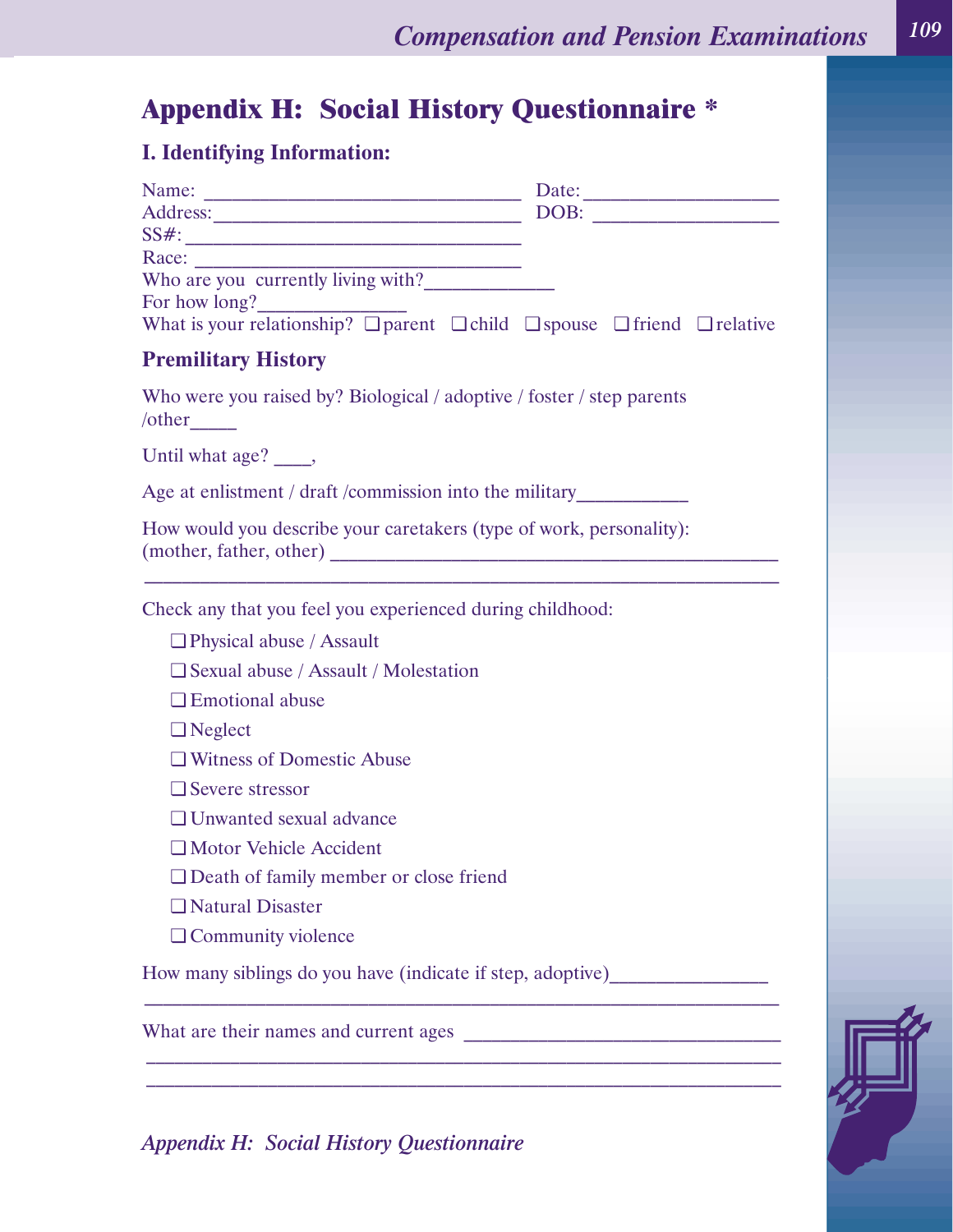| What type of relationship/contact do you currently have with your<br>Prior to entering the service, how many years of schooling did you com-<br>plete?<br>How would you describe yourself during the time prior to entry into the<br>How would you describe your pre-military adjustment:<br>$\Box$ very good $\Box$ good $\Box$ average $\Box$ marginal $\Box$ poor.<br>*This Social History Questionnaire may be included in re-exams, for the pur-<br>pose of expediting completion of the social and industrial survey.<br>How would you describe:<br>School / grades: $\Box$ very good $\Box$ good $\Box$ average $\Box$ marginal $\Box$ poor.<br>Discipline (suspensions from school, police intervention, etc) _________________ |  |  |
|-----------------------------------------------------------------------------------------------------------------------------------------------------------------------------------------------------------------------------------------------------------------------------------------------------------------------------------------------------------------------------------------------------------------------------------------------------------------------------------------------------------------------------------------------------------------------------------------------------------------------------------------------------------------------------------------------------------------------------------------|--|--|
|                                                                                                                                                                                                                                                                                                                                                                                                                                                                                                                                                                                                                                                                                                                                         |  |  |
|                                                                                                                                                                                                                                                                                                                                                                                                                                                                                                                                                                                                                                                                                                                                         |  |  |
|                                                                                                                                                                                                                                                                                                                                                                                                                                                                                                                                                                                                                                                                                                                                         |  |  |
|                                                                                                                                                                                                                                                                                                                                                                                                                                                                                                                                                                                                                                                                                                                                         |  |  |
|                                                                                                                                                                                                                                                                                                                                                                                                                                                                                                                                                                                                                                                                                                                                         |  |  |
|                                                                                                                                                                                                                                                                                                                                                                                                                                                                                                                                                                                                                                                                                                                                         |  |  |
|                                                                                                                                                                                                                                                                                                                                                                                                                                                                                                                                                                                                                                                                                                                                         |  |  |
|                                                                                                                                                                                                                                                                                                                                                                                                                                                                                                                                                                                                                                                                                                                                         |  |  |
|                                                                                                                                                                                                                                                                                                                                                                                                                                                                                                                                                                                                                                                                                                                                         |  |  |
|                                                                                                                                                                                                                                                                                                                                                                                                                                                                                                                                                                                                                                                                                                                                         |  |  |
|                                                                                                                                                                                                                                                                                                                                                                                                                                                                                                                                                                                                                                                                                                                                         |  |  |
|                                                                                                                                                                                                                                                                                                                                                                                                                                                                                                                                                                                                                                                                                                                                         |  |  |
| Did you have any history of trouble as a youth?                                                                                                                                                                                                                                                                                                                                                                                                                                                                                                                                                                                                                                                                                         |  |  |
| If so, please describe                                                                                                                                                                                                                                                                                                                                                                                                                                                                                                                                                                                                                                                                                                                  |  |  |
|                                                                                                                                                                                                                                                                                                                                                                                                                                                                                                                                                                                                                                                                                                                                         |  |  |
|                                                                                                                                                                                                                                                                                                                                                                                                                                                                                                                                                                                                                                                                                                                                         |  |  |
| Pre-military health-related problems (history of hospitalization, significant ill-                                                                                                                                                                                                                                                                                                                                                                                                                                                                                                                                                                                                                                                      |  |  |
| at what ages _______,                                                                                                                                                                                                                                                                                                                                                                                                                                                                                                                                                                                                                                                                                                                   |  |  |
| Did stressors result in academic problems, hospital, jail, mental symptoms,                                                                                                                                                                                                                                                                                                                                                                                                                                                                                                                                                                                                                                                             |  |  |
| Medications taken regularly prior to military: _________________________________                                                                                                                                                                                                                                                                                                                                                                                                                                                                                                                                                                                                                                                        |  |  |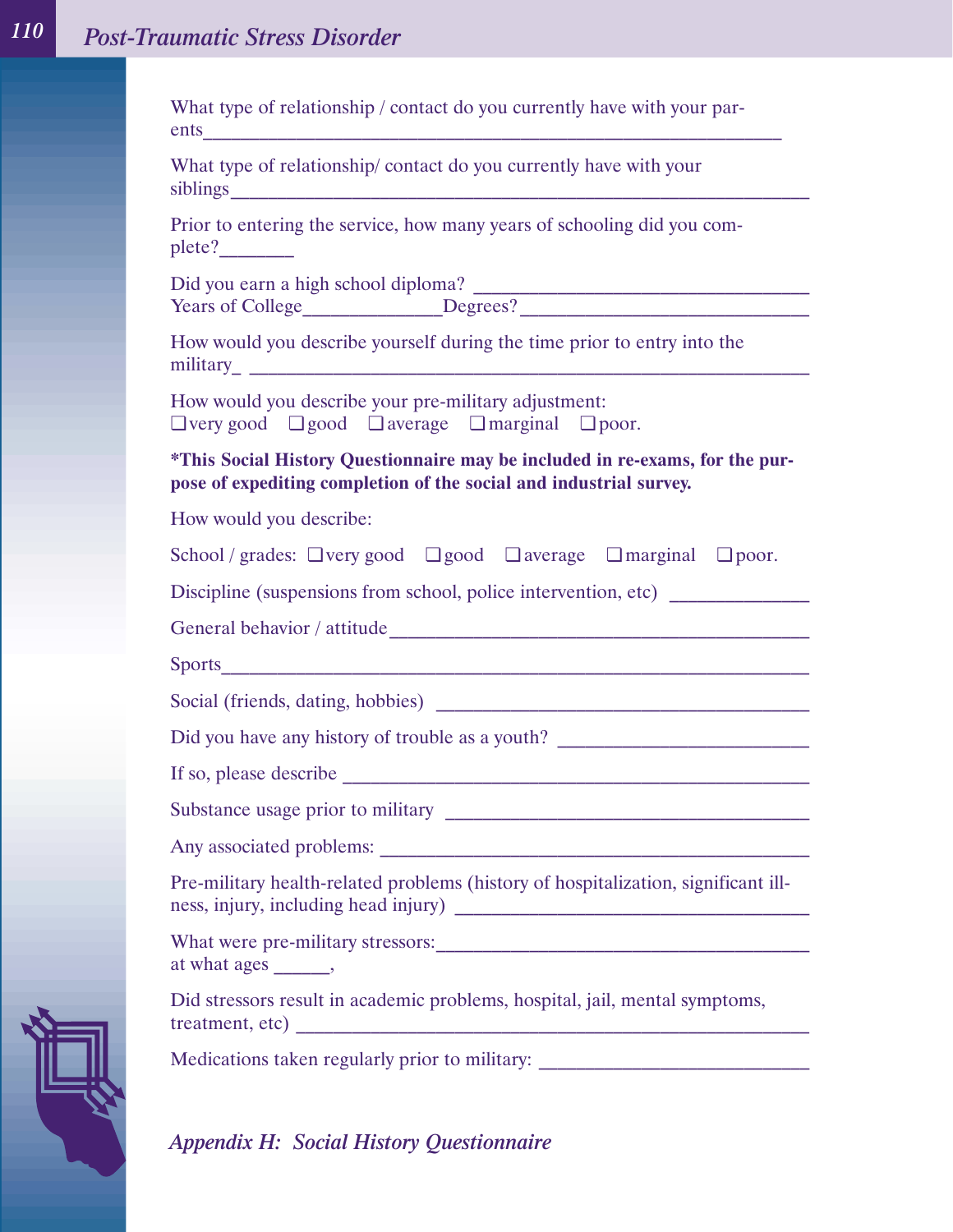# *Compensation and Pension Examinations <sup>111</sup>*

| <b>Military History</b>                                                                               |  |  |
|-------------------------------------------------------------------------------------------------------|--|--|
| Military branch of service:<br>□ Army □ Air Force □ Navy □ Marines □ Coast Guard o National Guard     |  |  |
| Dates of Service: from _______ to ______.                                                             |  |  |
|                                                                                                       |  |  |
|                                                                                                       |  |  |
|                                                                                                       |  |  |
| Combat tours _________________________________Combat unit_______________________                      |  |  |
|                                                                                                       |  |  |
| Dates $\_\_\_\_$ to $\_\_\_\_\_$ .                                                                    |  |  |
|                                                                                                       |  |  |
| Type of discharge:<br>$\Box$ honorable $\Box$ dishonorable $\Box$ general $\Box$ other than honorable |  |  |
|                                                                                                       |  |  |
| <b>Post-Military History</b>                                                                          |  |  |
| <b>Education and Employment History:</b>                                                              |  |  |
|                                                                                                       |  |  |
| Certificate(s) / degree(s) achieved.                                                                  |  |  |
|                                                                                                       |  |  |
|                                                                                                       |  |  |
|                                                                                                       |  |  |
| Any problems in jobs (conflict, resulting in firing, etc.) ______________________                     |  |  |
| Are you currently: $\Box$ unemployed $\Box$ employed.                                                 |  |  |
|                                                                                                       |  |  |
|                                                                                                       |  |  |
| <b>Post Military Stressors:</b>                                                                       |  |  |

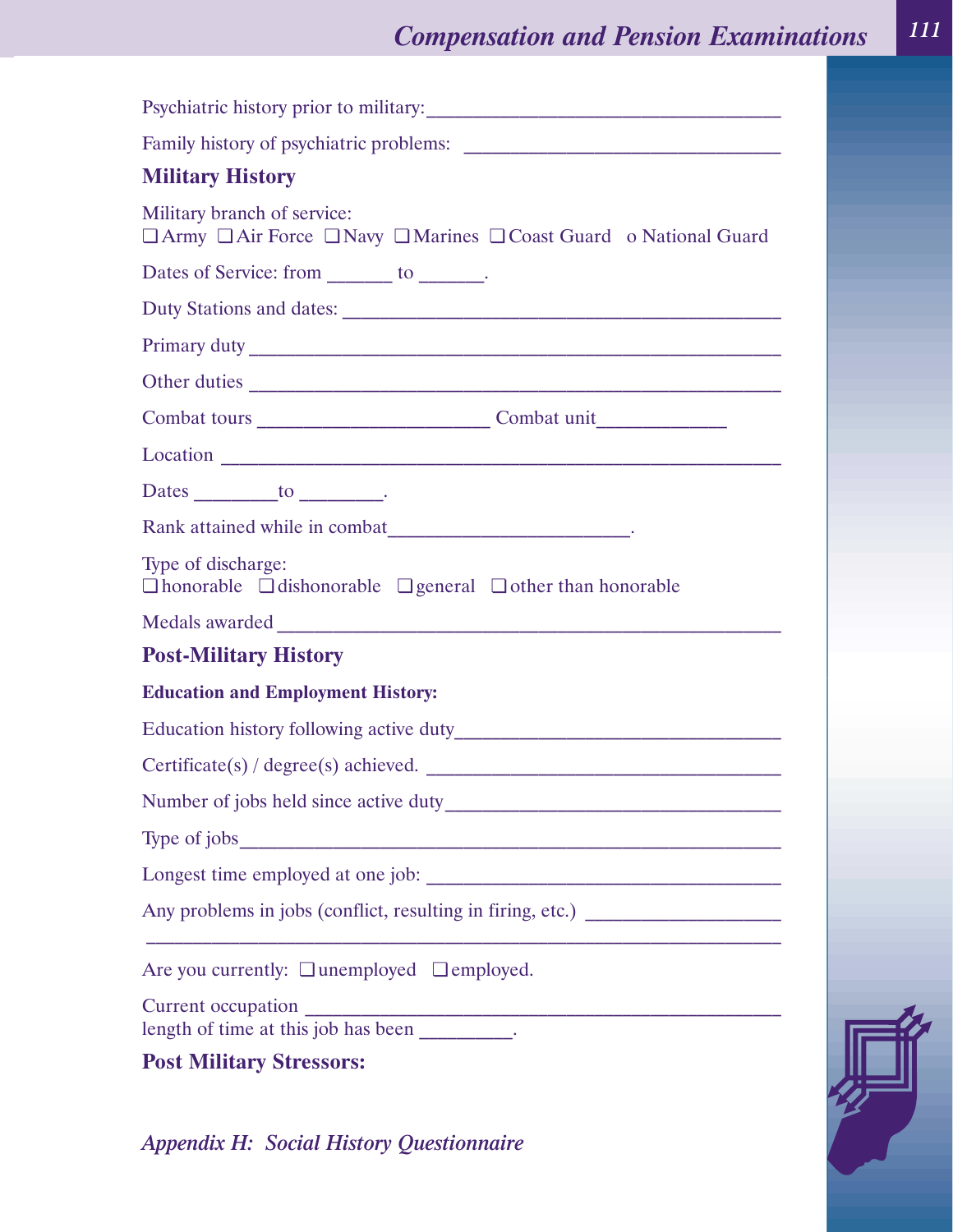Post-military stressors and significant losses: (i.e., academic / occupational / financial / health / marital problems, separation/divorce, hospital, jail, emotional/mental symptoms, hospitalization, treatment, etc.) \_\_\_\_\_\_\_\_\_\_\_\_\_\_\_\_\_\_\_\_\_\_\_\_\_\_

\_\_\_\_\_\_\_\_\_\_\_\_\_\_\_\_\_\_\_\_\_\_\_\_\_\_\_\_\_\_\_\_\_\_\_\_\_\_\_\_\_\_\_\_\_\_\_\_\_\_\_\_\_\_\_\_\_\_\_\_\_\_\_\_\_\_\_\_ \_\_\_\_\_\_\_\_\_\_\_\_\_\_\_\_\_\_\_\_\_\_\_\_\_\_\_\_\_\_\_\_\_\_\_\_\_\_\_\_\_\_\_\_\_\_\_\_\_\_\_\_\_\_\_\_\_\_\_\_\_\_\_\_\_\_\_\_

### **Legal History:**

Do you have any legal incidents (i.e., reckless driving, DWI, theft, assault, etc.) \_\_\_\_\_\_\_\_\_\_\_\_\_\_\_\_\_\_\_\_\_\_\_\_\_\_\_\_\_\_\_\_\_\_\_\_\_\_\_\_\_\_\_\_\_\_\_\_\_\_\_\_\_\_\_\_\_\_\_\_\_\_\_\_\_\_\_\_

\_\_\_\_\_\_\_\_\_\_\_\_\_\_\_\_\_\_\_\_\_\_\_\_\_\_\_\_\_\_\_\_\_\_\_\_\_\_\_\_\_\_\_\_\_\_\_\_\_\_\_\_\_\_\_\_\_\_\_\_\_\_\_\_\_\_\_\_

\_\_\_\_\_\_\_\_\_\_\_\_\_\_\_\_\_\_\_\_\_\_\_\_\_\_\_\_\_\_\_\_\_\_\_\_\_\_\_\_\_\_\_\_\_\_\_\_\_\_\_\_\_\_\_\_\_\_\_\_\_\_\_\_\_\_\_\_

\_\_\_\_\_\_\_\_\_\_\_\_\_\_\_\_\_\_\_\_\_\_\_\_\_\_\_\_\_\_\_\_\_\_\_\_\_\_\_\_\_\_\_\_\_\_\_\_\_\_\_\_\_\_\_\_\_\_\_\_\_\_\_\_\_\_\_\_

\_\_\_\_\_\_\_\_\_\_\_\_\_\_\_\_\_\_\_\_\_\_\_\_\_\_\_\_\_\_\_\_\_\_\_\_\_\_\_\_\_\_\_\_\_\_\_\_\_\_\_\_\_\_\_\_\_\_\_\_\_\_\_\_\_\_\_\_

\_\_\_\_\_\_\_\_\_\_\_\_\_\_\_\_\_\_\_\_\_\_\_\_\_\_\_\_\_\_\_\_\_\_\_\_\_\_\_\_\_\_\_\_\_\_\_\_\_\_\_\_\_\_\_\_\_\_\_\_\_\_\_\_\_\_\_\_

 $\mathcal{L}_\mathcal{L} = \mathcal{L}_\mathcal{L} = \mathcal{L}_\mathcal{L} = \mathcal{L}_\mathcal{L} = \mathcal{L}_\mathcal{L} = \mathcal{L}_\mathcal{L} = \mathcal{L}_\mathcal{L} = \mathcal{L}_\mathcal{L} = \mathcal{L}_\mathcal{L} = \mathcal{L}_\mathcal{L} = \mathcal{L}_\mathcal{L} = \mathcal{L}_\mathcal{L} = \mathcal{L}_\mathcal{L} = \mathcal{L}_\mathcal{L} = \mathcal{L}_\mathcal{L} = \mathcal{L}_\mathcal{L} = \mathcal{L}_\mathcal{L}$ 

Dates for each: \_\_\_\_\_\_\_\_\_\_\_\_\_\_\_\_\_\_\_\_\_\_\_\_\_\_\_\_\_\_\_\_\_\_\_\_\_\_\_\_\_\_\_\_\_\_\_\_\_\_\_\_\_\_\_

What were the results: (i.e., incarceration, payroll, etc.)

### **Substance Abuse/Alcohol History & Treatment:**

Please describe your use of alcohol and drug (s) since military duty:

Age of onset:\_\_\_\_\_\_,

Types of substances:\_\_\_\_\_\_\_\_\_\_\_\_\_\_\_\_\_\_\_\_\_\_\_\_\_\_\_\_\_\_\_\_\_\_\_\_\_\_\_\_\_\_\_\_\_\_\_\_\_\_\_

Last usage:\_\_\_\_\_\_\_\_\_\_\_\_,

Related psychosocial problems (marital, occupational):

Withdrawal problems: \_\_\_\_\_\_\_\_\_\_\_\_\_\_\_\_\_\_\_\_\_\_\_\_\_\_\_\_\_\_\_\_\_\_\_\_\_\_\_\_\_\_\_\_\_\_\_\_\_

Related health problems: \_\_\_\_\_\_\_\_\_\_\_\_\_\_\_\_\_\_\_\_\_\_\_\_\_\_\_\_\_\_\_\_\_\_\_\_\_\_\_\_\_\_\_\_\_\_

Diagnoses received related to substance use: \_\_\_\_\_\_\_\_\_\_\_\_\_\_\_\_\_\_\_\_\_\_\_\_\_\_\_\_\_\_

Treatment related to substance use:

#### **Medical History:**

| Significant illnesses and injuries: |  |
|-------------------------------------|--|
| Hospitalizations:                   |  |
| <b>Current medications:</b>         |  |
| Current disability rating :         |  |

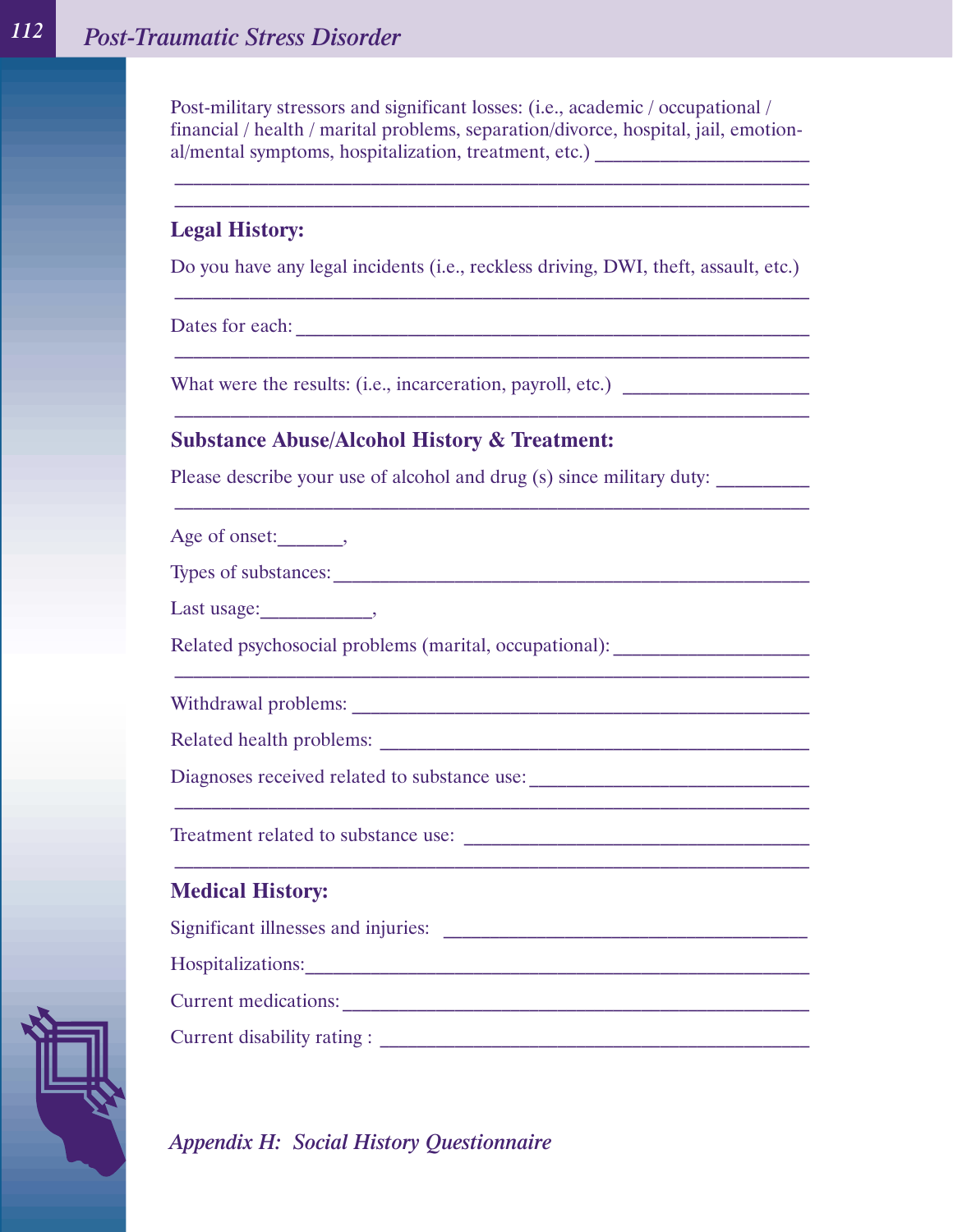\_\_\_\_\_\_\_\_\_\_\_\_\_\_\_\_\_\_\_\_\_\_\_\_\_\_\_\_\_\_\_\_\_\_\_\_\_\_\_\_\_\_\_\_\_\_\_\_\_\_\_\_\_\_\_\_\_\_\_\_\_\_\_\_\_\_\_\_

### **History of Psychiatric care:**

Current subjective mental/emotional complaints:

Current psychiatric treatment:

Number of inpatient hospitalizations for mental /emotional /substance use complaints:

\_\_\_\_\_\_\_\_\_\_\_\_\_\_\_\_\_\_\_\_\_\_\_\_\_\_\_\_\_\_\_\_\_\_\_\_\_\_\_\_\_\_\_\_\_\_\_\_\_\_\_\_\_\_\_\_\_\_\_\_\_\_\_\_\_\_\_\_

\_\_\_\_\_\_\_\_\_\_\_\_\_\_\_\_\_\_\_\_\_\_\_\_\_\_\_\_\_\_\_\_\_\_\_\_\_\_\_\_\_\_\_\_\_\_\_\_\_\_\_\_\_\_\_\_\_\_\_\_\_\_\_\_\_\_\_\_

The extent of time lost from work over the past 12 month period

Do you feel that time lost from work is due to your mental / emotional complaints?

### **Marital/Relationship History:**

Current Marital Status: ❏ Married ❏ Divorced ❏ Separated

Previous marriages: (onset and length of time for each, reason for divorce):

\_\_\_\_\_\_\_\_\_\_\_\_\_\_\_\_\_\_\_\_\_\_\_\_\_\_\_\_\_\_\_\_\_\_\_\_\_\_\_\_\_\_\_\_\_\_\_\_\_\_\_\_\_\_\_\_\_\_\_\_\_\_\_\_\_\_\_\_

\_\_\_\_\_\_\_\_\_\_\_\_\_\_\_\_\_\_\_\_\_\_\_\_\_\_\_\_\_\_\_\_\_\_\_\_\_\_\_\_\_\_\_\_\_\_\_\_\_\_\_\_\_\_\_\_\_\_\_\_\_\_\_\_\_\_\_\_

\_\_\_\_\_\_\_\_\_\_\_\_\_\_\_\_\_\_\_\_\_\_\_\_\_\_\_\_\_\_\_\_\_\_\_\_\_\_\_\_\_\_\_\_\_\_\_\_\_\_\_\_\_\_\_\_\_\_\_\_\_\_\_\_\_\_\_\_

\_\_\_\_\_\_\_\_\_\_\_\_\_\_\_\_\_\_\_\_\_\_\_\_\_\_\_\_\_\_\_\_\_\_\_\_\_\_\_\_\_\_\_\_\_\_\_\_\_\_\_\_\_\_\_\_\_\_\_\_\_\_\_\_\_\_\_.

Children's ages \_\_\_\_\_\_\_\_\_\_\_\_\_\_\_\_\_\_\_\_\_\_\_\_\_\_\_\_\_\_\_\_\_\_\_\_\_\_\_\_\_\_\_\_\_\_\_\_\_\_\_\_\_\_\_

How would you describe your current significant relationship with partner: \_\_\_\_

How would you describe your current relationship with children:

\_\_\_\_\_\_\_\_\_\_\_\_\_\_\_\_\_\_\_\_\_\_\_\_\_\_\_\_\_\_\_\_\_\_\_\_\_\_\_\_\_\_\_\_\_\_\_\_\_\_\_\_\_\_\_\_\_\_\_\_\_\_\_\_\_\_\_\_

What is your current attitude towards social interactions in general:

How do you feel others in your life view you:

Social support & hobbies: \_\_\_\_\_\_\_\_\_\_\_\_\_\_\_\_\_\_\_\_\_\_\_\_\_\_\_\_\_\_\_\_\_\_\_\_\_\_\_\_\_\_\_\_\_.

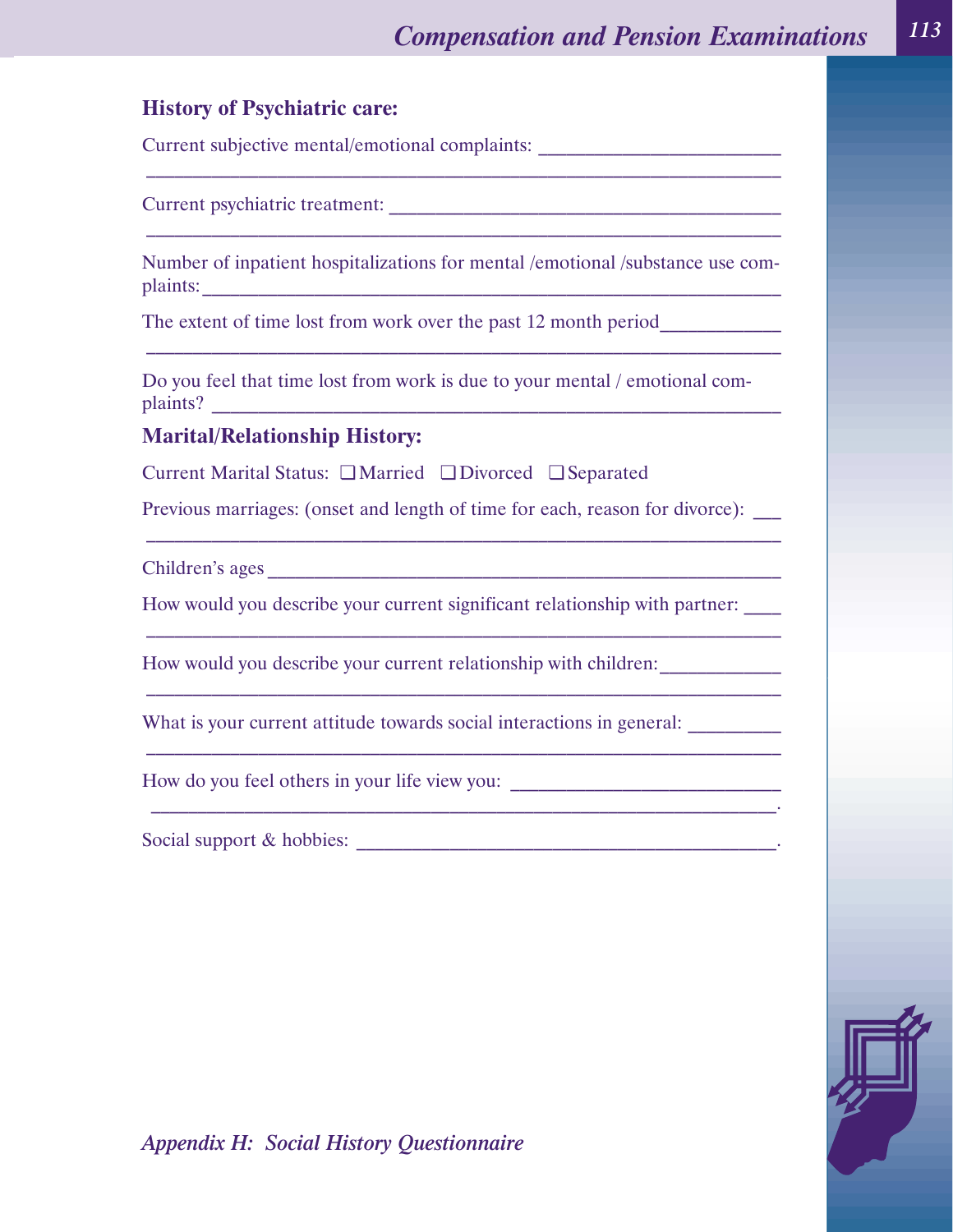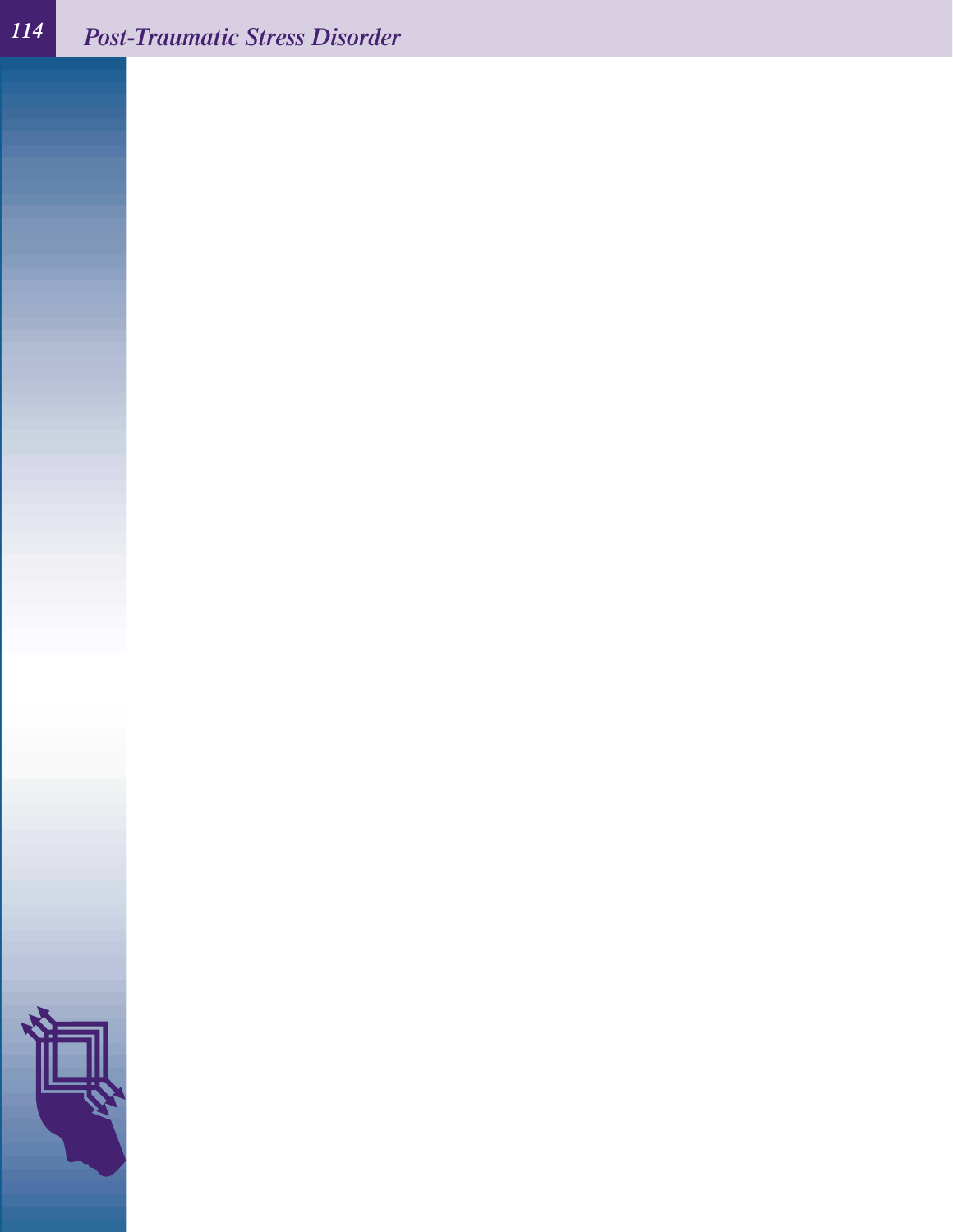## **Appendix I: References**

Arbisi, P.A. & Ben-Porath, Y.S. (1998). The ability of MMPI-2 validity scales to detect facke-bad responses in psychiatric inpatients. *Psychological Assessment, 10,* 221-228.

Arbisi, P.A. & Ben-Porath, Y.S. (1997). Characteristics of the MMPI-2 F(p) scale as a function of diagnosis in an inpatient sample of veterans. *Psychological Assessment, 9,* 102-105.

Arbisi, P.A. & Ben-Porath, Y.S. (1995). An MMPI-2 infrequent response scale for use with psychopathological populations: The Infrequency Psychopathology Scale, F(p). *Psychological Assessment, 7,* 424-431.

Blake, D.D., Weathers, F.W., Nagy, L.M., Kaloupek, D.G., Gusman, F.D., Charney, D.S., & Keane, T.M. (1995). The development of a clinician-administered PTSD scale. *Journal of Traumatic Stress, 8,* 75-91.

Blanchard, E.B., Jones-Alexander, J., Buckley, T.C., & Forneris, C.A. (1996). Psychometric properties of the PTSD checklist (PCL). *Behavior Research and Therapy, 34,* 669-673.

Briere, J.E., Elliott, D.M., Harris, K., & Cotman, A. (1995). Trauma symptom inventory: psychometrics and association with childhood and adult victimization in clinical samples. *Journal of Interpersonal Violence, 10*, 387-401.

Davidson, J.R.T., Malik, M.A., & Travers, J. (1997). Structured interview for PTSD (SIP): Psychometric validation for DSM-IV criteria. *Depression and Anxiety, 5,* 127-129.

DiNardo, P.A., & Barlow, D.H. (1988). *Anxiety Disorders Interview Scale— Revised.* Center for Phobia and Anxiety Disorders, Albany, New York.

Elliott, A.J. & Peterson, L.W. (1993). Maternal sexual abuse of male children: when to suspect and how to uncover it. *Postgraduate Medicine, 94*, 169-177.

Endicott, J., Spitzer, R.L., Fleiss, J.L., & Cohen, J. (1976). The Global Assessment Scale: A procedure for measuring overall severity of psychiatry disturbance. *Archives of General Psychiatry, 33,* 766-771.

First, M.B., (1995). Mastering DSM-IV Axis V. *Journal of Practical Psychiatry and Behavioral Health,* 258-259.

First, M.B., Spitzer, R.L., Gibbon, M., & Williams, J.B.W. (1995). *Structured Clinical Interview for DSM-IV Axis I Disorders—patient edition (SCID—I/P, version 2.0).* Biometrics Research Department, New York State Psychiatric Institute, New York.



*Appendix I: References*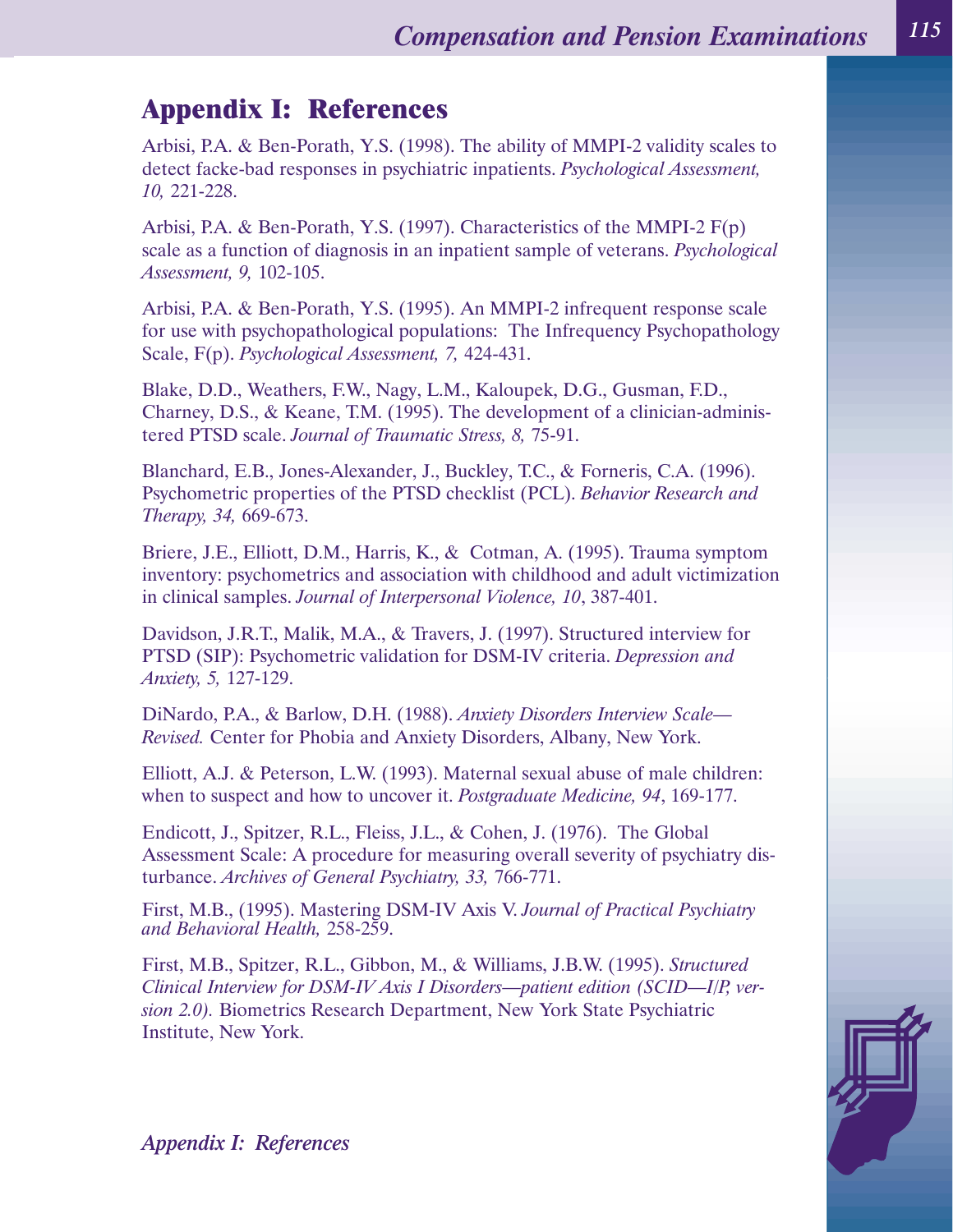Fitzgerald, L.F., Magley, V.J., Drasgow, F., Waldo, C.R. (1999). Measuring Sexual Harassment in the Military: The Sexual Experiences Questionnaire (SEQ-DoD). *Military Psychology,* 2, 243-263.

Foa, E.B. (1995). *Posttraumatic stress diagnostic scale.* Minneapolis, MN: National Computer Systems.

Foa, E.B., Riggs, D.S., Dancu, C.V., & Rothbaum, B.O. (1993). Reliability and validity of a brief instrument for assessing posttraumatic stress disorder. *Journal of Traumatic Stress, 6,* 459-473.

Fontana, A. & Rosenheck, R.A. (1994). Posttraumatic stress disorder among Vietnam theater veterans: A causal model of etiology in a community sample. *Journal of Nervous and Mental Disease, 182,* 677-684 .

Frueh, B.C., & Kinder, B.N. (1994). The Susceptibility of the Rorschach Inkblot Test to malingering of combat-related PTSD. *Journal of Personality Assessment, 62,* 280-298.

Hammarberg, M. (1992). Penn inventory for posttraumatic stress disorder: Psychometric properties. *Psychological Assessment, 4,* 67-76.

Jordan, R.G., Nunley, T.V., & Cook, R.R. (1992). Symptom exaggeration in a PTSD inpatient population: response set or claim for compensation. *Journal of Traumatic Stress, 5,* 633-642.

Keane, T.M., Fairbank, J.A., Caddell, J.M., Zimering, R.T., Taylor, K.L., & Mora, C.A. (1989). Clinical evaluation of a measure to assess combat exposure. *Psychological Assessment, 1,* 53-55.

Keane, T.M., Kaloupek, D.G., & Kolb, L.C. (1998). VA Cooperative Study #334: I, summary of findings on the psychophysiological assessment of PTSD [and] II, overview of the planning process. *PTSD Research Quarterly, 9(1),* pp. 1-6.

Keane, T.M., Caddell, J.M., & Taylor, K.L. (1988). Mississippi scale for combatrelated posttraumatic stress disorder: Three studies in reliability and validity. *Journal of Consulting and Clinical Psychology, 56,* 85-90.

Koss, M.P. & Oros, C.J. (1982). Sexual Experiences Survey: A research instrument investigating sexual aggression and victimization. *Journal of Consulting and Clinical Psychology, 50,* 455-457.

Lyons, J. & Keane, T. (1992). Keane PTSD scale: MMPI and MMPI-2 update. *Journal of Traumatic Stress, 5,* 111-117.

Lyons, J.A. & Wheeler-Cox, T. (1999). MMPI, MMPI-2, and PTSD: overview of scores, scales, and profiles. *Journal of Traumatic Stress), 12,* 175-183.



*Appendix I: References*